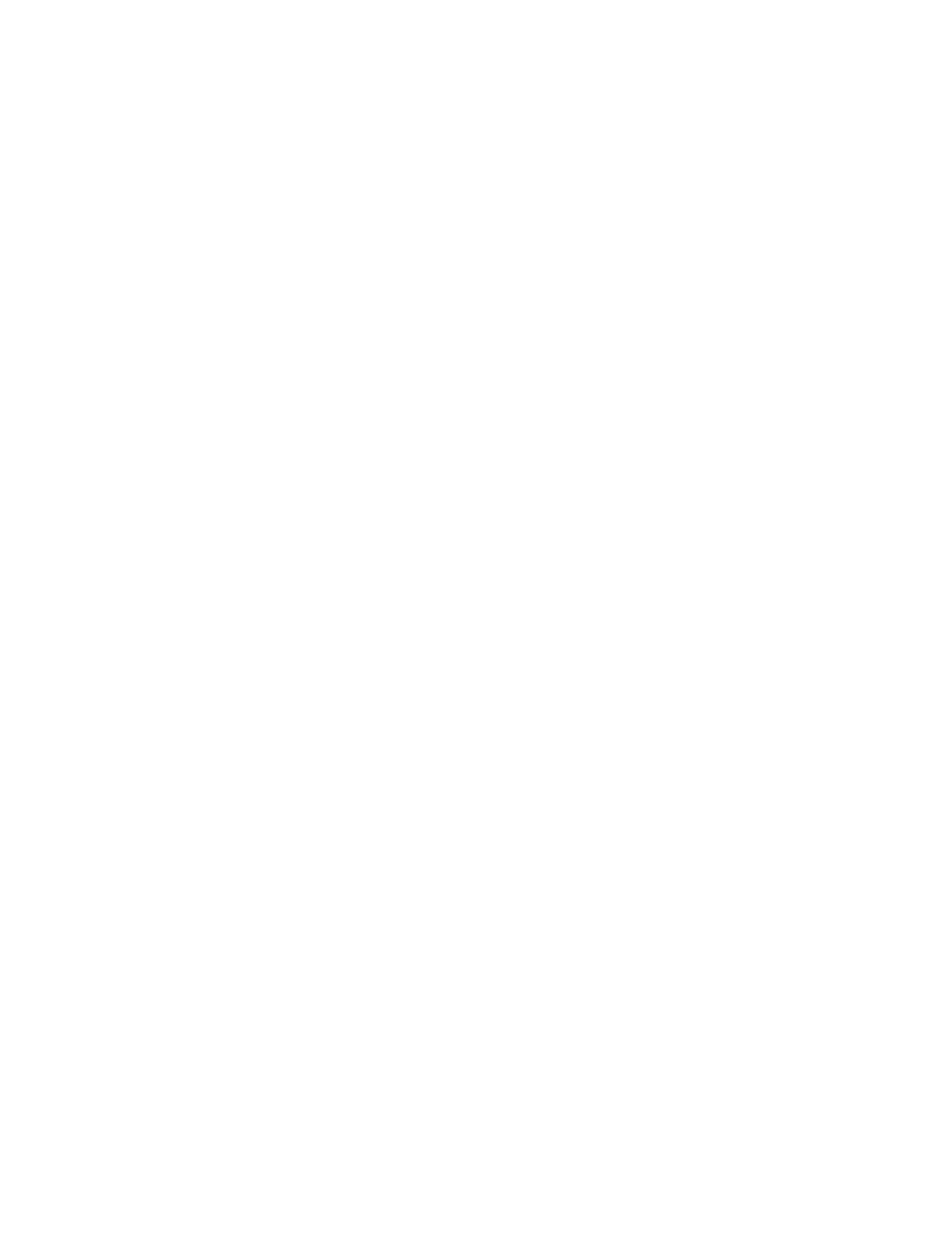## **TABLE OF CONTENTS**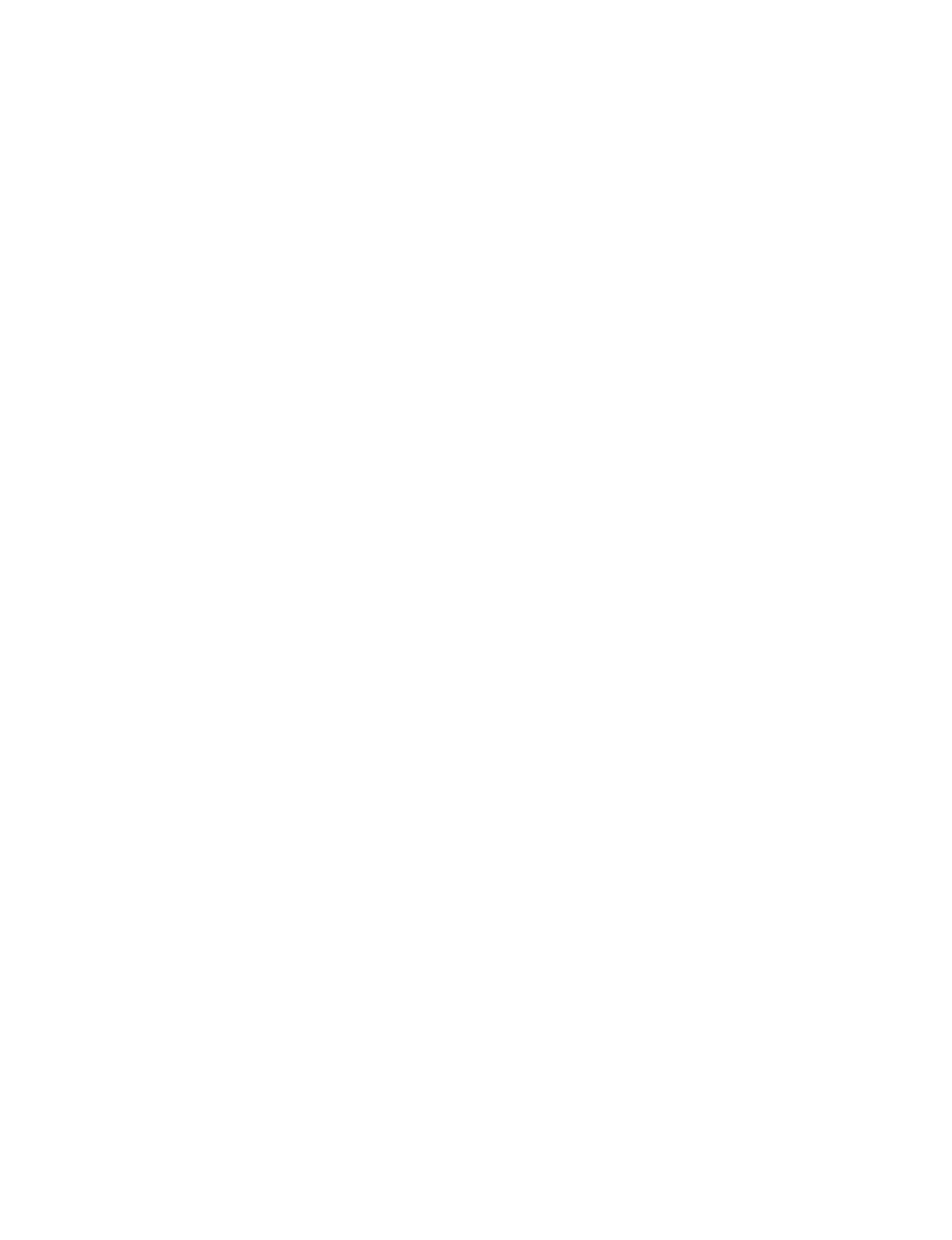#### <span id="page-4-0"></span>**Investment Objective**

The investment objective of the State Street Premier Growth Equity V.I.S. Fund (the "Fund") is long-term growth of capital and future income rather than current income.

#### **Fees and Expenses of the Fund**

The tables below describe the fees and expenses that you may pay if you buy, hold and sell shares of the Fund ("Fund Shares"), but does not reflect the fees or charges imposed by the separate accounts ("Accounts") of the life insurance companies through which shares of the Fund may be purchased. If these fees and charges were included, the costs shown below would be higher. **You may pay other fees, such as brokerage commissions and other fees to financial intermediaries which are not reflected in the tables and examples below.**

**Shareholder Fees** (fees paid directly from your investment)

| Manazanana Laga                                                                                                         | 0.0501 |
|-------------------------------------------------------------------------------------------------------------------------|--------|
| Annual Fund Operating Expenses (expenses that you pay each year as a percentage of the value of your investment)        |        |
| Maximum Deferred Sales Charge (Load) (as a percentage of the lower of the sale proceeds or the original offering price) | None   |
| Maximum Sales Charge (Load) Imposed On Purchases (as a percentage of offering price)                                    | None   |

| Management Fees                                      | 0.65%    |
|------------------------------------------------------|----------|
| Distribution and/or Shareholder Service (12b-1) Fees | N/A      |
| Other Expenses                                       | 0.23%    |
| <b>Total Annual Fund Operating Expenses</b>          | $0.88\%$ |

#### **Example**

This Example is intended to help you compare the cost of investing in the Fund with the cost of investing in other mutual funds. The Example assumes that you invest \$10,000 in the Fund for the time periods indicated, and then sell or hold all of your Fund Shares at the end of those periods. The Example also assumes that your investment has a 5% return each year and that the Fund's operating expenses remain the same. The Example does not reflect the fees or charges imposed by the Accounts of the various life insurance companies through which shares of the Fund are offered. If these fees and charges were included, the expenses shown below would be higher. Although your actual costs may be higher or lower, based on these assumptions your costs would be:

| 1 year | 3 years | 5 years | $10$ years |
|--------|---------|---------|------------|
| \$90   | \$281   | \$488   | \$1,084    |

#### **Portfolio Turnover**

The Fund pays transaction costs, such as commissions, when it buys and sells securities (or "turns over" its portfolio). A higher portfolio turnover rate may indicate higher transaction costs. These costs, which are not reflected in Annual Fund Operating Expenses or in the Example, affect the Fund's performance. During the most recent fiscal year, the Fund's portfolio turnover rate was 30% of the average value of its portfolio.

#### **Principal Investment Strategies**

The Fund seeks to achieve its investment objective by investing at least 80% of its net assets (plus any borrowings for investment purposes) under normal circumstances in equity securities, such as common and preferred stocks.

The Fund invests primarily in a limited number of large and medium sized companies (meaning companies with market capitalizations of \$2 billion or more) that SSGA Funds Management, Inc. ("SSGA FM" or the "Adviser"), the Fund's investment adviser, believes have above-average growth histories and/or growth potential. The Adviser selects equity securities from a number of industries based on the merits of individual companies, although at times the Fund's investments may be focused in one or more market sectors, such as information technology. In seeking to achieve the Fund's investment objective with respect to future income, the Adviser also may consider companies that currently pay dividends or that have the potential to pay dividends in the future.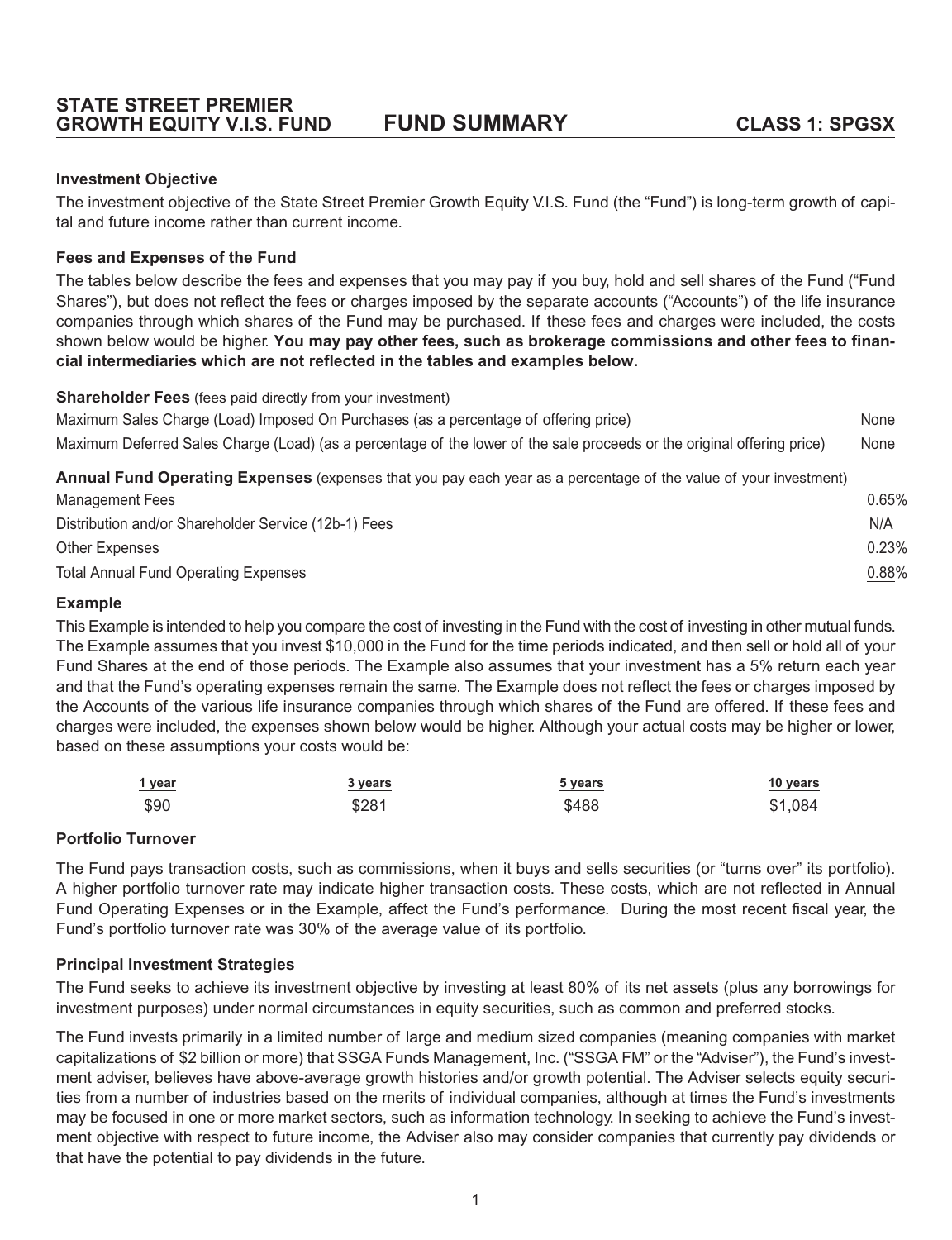The Adviser seeks to identify securities of companies that they believe have desirable characteristics for the Fund such as:

- above-average annual growth rates;
- appropriate capital structures;
- leadership in their respective industries; and/or
- high quality management focused on generating shareholder value.

The Adviser may consider selling a security when one of these characteristics no longer applies, when the Adviser believes that the valuation has become excessive, or when more attractive alternatives are identified.

The Fund also may invest up to 25% of its total assets in foreign securities and up to 20% of its net assets (plus any borrowings for investment purposes) in debt securities. The Adviser may also use various types of derivative instruments (such as futures contracts, options and forward contracts) to gain or hedge exposure to certain types of securities as an alternative to investing directly in or selling such securities. The Fund is a non-diversified investment company.

#### **Principal Risks**

The Fund is subject to the following principal risks. You could lose money by investing in the Fund. Certain risks relating to instruments and strategies used in the management of the Fund are placed first. The significance of any specific risk to an investment in the Fund will vary over time, depending on the composition of the Fund's portfolio, market conditions, and other factors. You should read all of the risk information presented below carefully, because any one or more of these risks may result in losses to the Fund. **An investment in the Fund is subject to investment risks, including possible loss of principal, is not a deposit in a bank and is not insured or guaranteed by the Federal Deposit Insurance Corporation or any other government agency.** The Fund may not achieve its investment objective. The Fund is not intended to be a complete investment program, but rather is intended for investment as part of a diversified investment portfolio. Investors should consult their own advisers as to the role of the Fund in their overall investment programs.

**Market Risk:** The Fund's investments are subject to changes in general economic conditions, general market fluctuations and the risks inherent in investment in securities markets. Investment markets can be volatile and prices of investments can change substantially due to various factors including, but not limited to, economic growth or recession, changes in interest rates, changes in the actual or perceived creditworthiness of issuers, and general market liquidity. The Fund is subject to the risk that geopolitical events will disrupt securities markets and adversely affect global economies and markets. Local, regional or global events such as war, acts of terrorism, the spread of infectious illness or other public health issues, or other events could have a significant impact on the Fund and its investments.

**Equity Investing Risk:** The market prices of equity securities owned by the Fund may go up or down, sometimes rapidly or unpredictably. The value of a security may decline for a number of reasons that may directly relate to the issuer and also may decline due to general industry or market conditions that are not specifically related to a particular company. In addition, equity markets tend to move in cycles, which may cause stock prices to fall over short or extended periods of time.

**Growth Stock Risk:** The prices of growth stocks may be based largely on expectations of future earnings, and their prices can decline rapidly and significantly in reaction to negative news. Growth stocks may underperform value stocks and stocks in other broad style categories (and the stock market as a whole) over any period of time and may shift in and out of favor with investors generally, sometimes rapidly, depending on changes in market, economic, and other factors.

**Information Technology Sector Risk:** Market or economic factors impacting information technology companies could have a major effect on the value of the Fund's investments. The value of stocks of information technology companies is particularly vulnerable to rapid changes in technology product cycles, rapid product obsolescence, government regulation and competition, both domestically and internationally, including competition from foreign competitors with lower production costs. Like other technology companies, information technology companies may have limited product lines, markets, financial resources or personnel. Stocks of technology companies and compa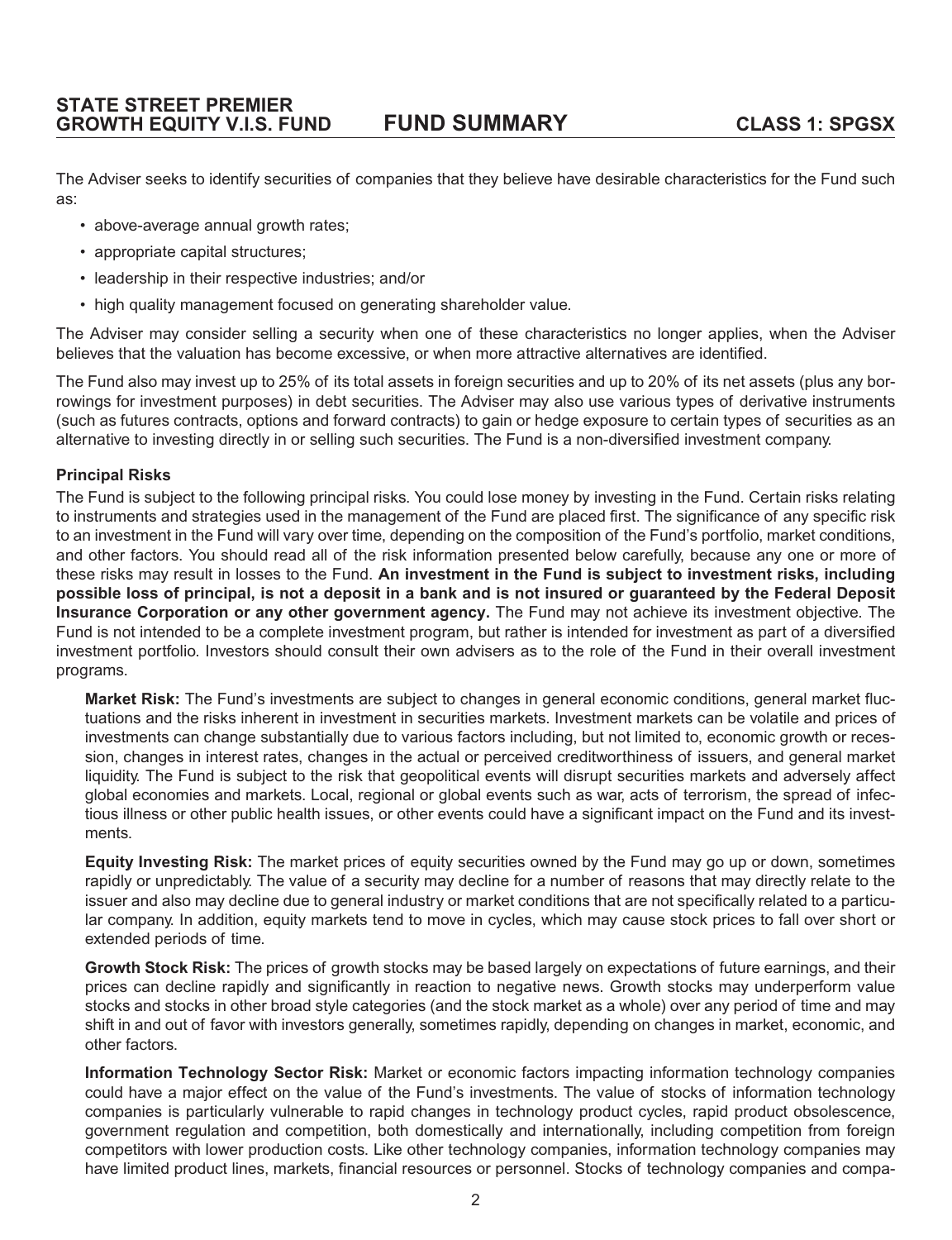nies that rely heavily on technology, especially those of smaller, less-seasoned companies, tend to be more volatile than the overall market. Information technology companies are heavily dependent on patent and intellectual property rights, the loss or impairment of which may adversely affect profitability. Additionally, companies in the information technology sector may face dramatic and often unpredictable changes in growth rates and competition for the services of qualified personnel.

**Company Risk:** Changes in the financial condition of a company or other issuer, changes in specific market, economic, political, regulatory, geopolitical, and other conditions that affect a particular type of investment or issuer, and changes in general market, economic, political, regulatory, geopolitical and other conditions can adversely affect the price of an investment. The price of securities of smaller, less well-known issuers can be more volatile than the price of securities of larger issuers or the market in general.

**Counterparty Risk:** The Fund will be subject to credit risk with respect to the counterparties with which the Fund enters into derivatives contracts, repurchase agreements, reverse repurchase agreements, and other transactions. If a counterparty fails to meet its contractual obligations, the Fund may be unable to terminate or realize any gain on the investment or transaction, or to recover collateral posted to the counterparty, resulting in a loss to the Fund. If the Fund holds collateral posted by its counterparty, it may be delayed or prevented from realizing on the collateral in the event of a bankruptcy or insolvency proceeding relating to the counterparty.

**Currency Risk:** The value of the Fund's assets may be affected favorably or unfavorably by currency exchange rates, currency exchange control regulations, and delays, restrictions or prohibitions on the repatriation of foreign currencies. Foreign currency exchange rates may have significant volatility, and changes in the values of foreign currencies against the U.S. dollar may result in substantial declines in the values of the Fund's assets denominated in foreign currencies.

**Debt Securities Risk:** The values of debt securities may increase or decrease as a result of the following: market fluctuations, changes in interest rates, actual or perceived inability or unwillingness of issuers, guarantors or liquidity providers to make scheduled principal or interest payments or illiquidity in debt securities markets; the risk of low rates of return due to reinvestment of securities during periods of falling interest rates or repayment by issuers with higher coupon or interest rates; and/or the risk of low income due to falling interest rates. To the extent that interest rates rise, certain underlying obligations may be paid off substantially slower than originally anticipated and the value of those securities may fall sharply. A rising interest rate environment may cause the value of the Fund's fixed income securities to decrease, an adverse impact on the liquidity of the Fund's fixed income securities, and increased volatility of the fixed income markets. The current low interest rate environment heightens the risks associated with rising interest rates. During periods when interest rates are at low levels, the Fund's yield can be low, and the Fund may have a negative yield (i.e., it may lose money on an operating basis). If the principal on a debt obligation is prepaid before expected, the prepayments of principal may have to be reinvested in obligations paying interest at lower rates. During periods of falling interest rates, the income received by the Fund may decline. Changes in interest rates will likely have a greater effect on the values of debt securities of longer durations. Returns on investments in debt securities could trail the returns on other investment options, including investments in equity securities.

**Derivatives Risk:** Derivative transactions can create investment leverage and may have significant volatility. It is possible that a derivative transaction will result in a much greater loss than the principal amount invested, that changes in the value of a derivative transaction may not correlate perfectly with the underlying asset, and that the Fund may not be able to close out a derivative transaction at a favorable time or price. The counterparty to a derivatives contract may be unable or unwilling to make timely settlement payments, return the Fund's margin, or otherwise honor its obligations. A derivatives transaction may not behave in the manner anticipated by the Adviser or may not have the effect on the Fund anticipated by the Adviser.

**Large-Capitalization Securities Risk:** Returns on investments in securities of large companies could trail the returns on investments in securities of smaller and mid-sized companies. Larger companies may be unable to respond as quickly as smaller and mid-sized companies to competitive challenges or to changes in business, product, financial, or other market conditions. Larger companies may not be able to maintain growth at the high rates that may be achieved by well-managed smaller and mid-sized companies.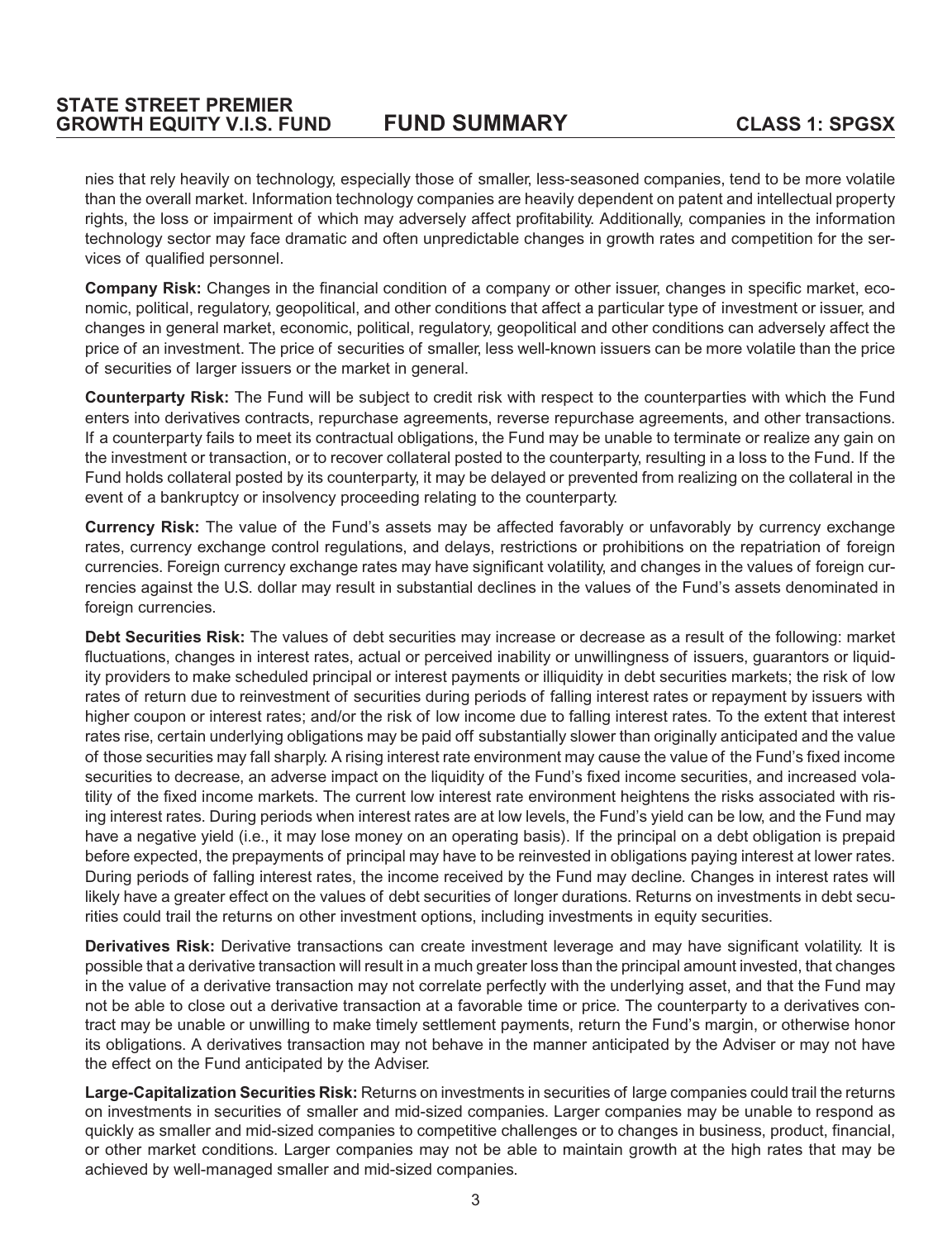**Large Shareholder Risk:** To the extent a large proportion of the shares of the Fund are held by a small number of shareholders (or a single shareholder), including funds or accounts over which the Adviser has investment discretion, the Fund is subject to the risk that these shareholders will purchase or redeem Fund Shares in large amounts rapidly or unexpectedly, including as a result of an asset allocation decision made by the Adviser. These transactions could adversely affect the ability of the Fund to conduct its investment program.

**Management Risk:** The Fund is actively managed. The Adviser's judgments about the attractiveness, relative value, or potential appreciation of a particular sector, security, commodity or investment strategy may prove to be incorrect, and may cause the Fund to incur losses. There can be no assurance that the Adviser's investment techniques and decisions will produce the desired results.

**Mid-Capitalization Securities Risk:** The securities of mid-capitalization companies may be more volatile and may involve more risk than the securities of larger companies. These companies may have limited product lines, markets or financial resources, may lack the competitive strength of larger companies, and may depend on a few key employees. In addition, these companies may have been recently organized and may have little or no track record of success. The securities of mid-sized companies may trade less frequently and in smaller volumes than more widely held securities. Some securities of mid-sized issuers may be illiquid or may be restricted as to resale, and their values may be volatile.

**Non-Diversification Risk:** As a "non-diversified" mutual fund, the Fund may hold a smaller number of portfolio securities than many other funds. To the extent the Fund invests in a relatively small number of issuers, a decline in the market value of a particular security held by the Fund may affect its value more than if it invested in a larger number of issuers. The value of Fund Shares may be more volatile than the values of shares of more diversified funds.

**Non-U.S. Securities Risk:** Non-U.S. securities (including depositary receipts) are subject to political, regulatory, and economic risks not present in domestic investments. There may be less information publicly available about a non-U.S. entity than about a U.S. entity, and many non-U.S. entities are not subject to accounting, auditing, legal and financial report standards comparable to those in the United States. Further, such entities and/or their securities may be subject to risks associated with currency controls; expropriation; changes in tax policy; greater market volatility; differing securities market structures; higher transaction costs; and various administrative difficulties, such as delays in clearing and settling portfolio transactions or in receiving payment of dividends. Securities traded on foreign markets may be less liquid (harder to sell) than securities traded domestically. Foreign governments may impose restrictions on the repatriation of capital to the U.S. In addition, to the extent that the Fund buys securities denominated in a foreign currency, there are special risks such as changes in currency exchange rates and the risk that a foreign government could regulate foreign exchange transactions. In addition, to the extent investments are made in a limited number of countries, events in those countries will have a more significant impact on the Fund. Investments in depositary receipts may be less liquid and more volatile than the underlying shares in their primary trading market.

**Unconstrained Sector Risk:** The Fund may invest a substantial portion of its assets within one or more economic sectors or industries, which may change from time to time. Greater investment focus on one or more sectors or industries increases the potential for volatility and the risk that events negatively affecting such sectors or industries could reduce returns, potentially causing the value of the Fund's shares to decrease, perhaps significantly.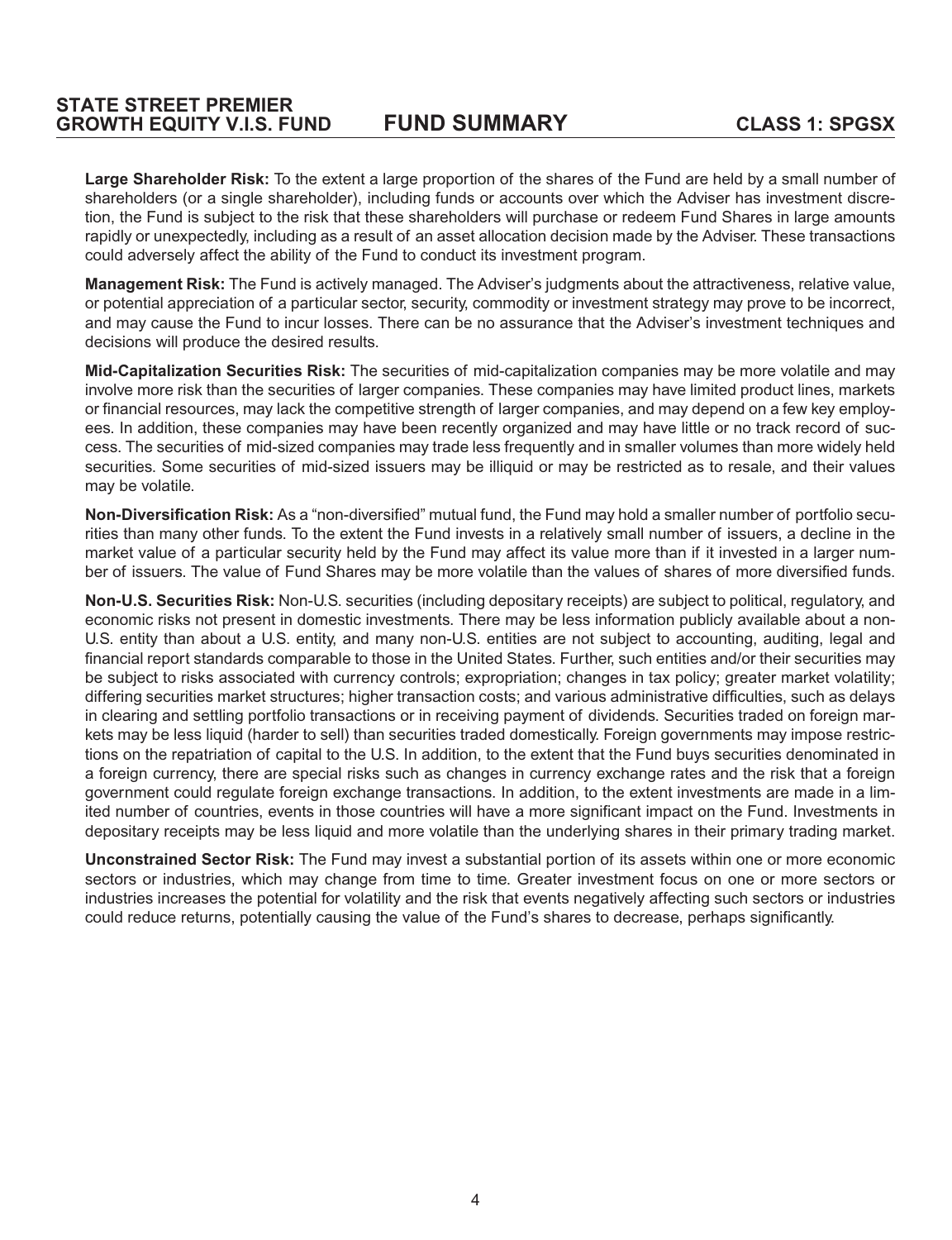#### **STATE STREET PREMIER GROWTH EQUITY V.I.S. FUND FUND SUMMARY CLASS 1: SPGSX**

#### **Performance**

The bar chart and table below provide some indication of the risks of investing in the Fund by illustrating the variability of the Fund's returns from year-to-year and by showing how the Fund's average annual returns for the periods indicated compared with those of two broad-based securities market indices performance. The Fund's past performance does not necessarily indicate how the Fund will perform in the future. The bar chart and average annual total returns table do not reflect the fees or charges imposed by the Accounts of the life insurance companies through which shares of the Fund may be purchased. If these fees and charges were included, returns would be lower than those shown. Current performance information for the Fund is available toll free by calling (800)-242-0134 or by visiting our website at www.ssga.com.

#### **Average Annual Total Returns** (for periods ended 12/31/21)

|                                                                               | One<br>Year | <b>Five</b><br>Years | Ten<br>Years | <b>Inception</b><br><b>Date</b> |
|-------------------------------------------------------------------------------|-------------|----------------------|--------------|---------------------------------|
| Class 1                                                                       | 24.97%      | 23.43%               | 18.88%       | 12/12/1997                      |
| S&P 500 Index (reflects no deduction for fees, expenses or taxes)             | 28.71%      | 18.47%               | 16.55%       |                                 |
| Russell 1000 Growth Index (reflects no deduction for fees, expenses or taxes) | 27.60%      | 25.32%               | 19.79%       |                                 |

#### **Investment Adviser**

SSGA FM serves as the investment adviser to the Fund.

The professional primarily responsible for the day-to-day management of the Fund is William Sandow. Mr. Sandow has served as a portfolio manager of the Fund since 2017.

William Sandow is a Vice President of the Adviser and a Portfolio Manager in the Fundamental Growth and Core U.S. Equity Group. He joined the Adviser in 2016 through the acquisition of GE Asset Management Incorporated ("GEAM") by the ultimate parent company of State Street Global Advisors ("SSGA").

#### **Purchase and Sale of Fund Shares**

The Fund does not offer its shares to the general public. Shares of the Fund are currently offered only to Accounts of various life insurance companies as funding vehicles for certain variable contracts issued by such life insurance companies.

State Street Variable Insurance Series Funds, Inc. (the "Company") has entered into an agreement with the life insurance company sponsor of each Account (the "participation agreement") setting forth the terms and conditions pursuant to which the insurance company will purchase and redeem shares of the Fund. For information regarding the purchase and sale of Fund shares, see your insurance contract prospectus (the "contract prospectus") or other disclosure document for such insurance contract which describes the particular Account and variable contract.

#### **Tax Information**

Since the Accounts of the various life insurance companies are the only shareholders of the Fund, no discussion is included herein as to the federal income tax consequences for such Accounts. For information concerning the federal income tax consequences to the purchasers of variable contracts, see the contract prospectus or other disclosure document for such contract which describes the particular Account and variable contract.

#### **Annual Total Returns** (years ended 12/31)



Lowest Quarterly Return: -14.80% (Q4, 2018)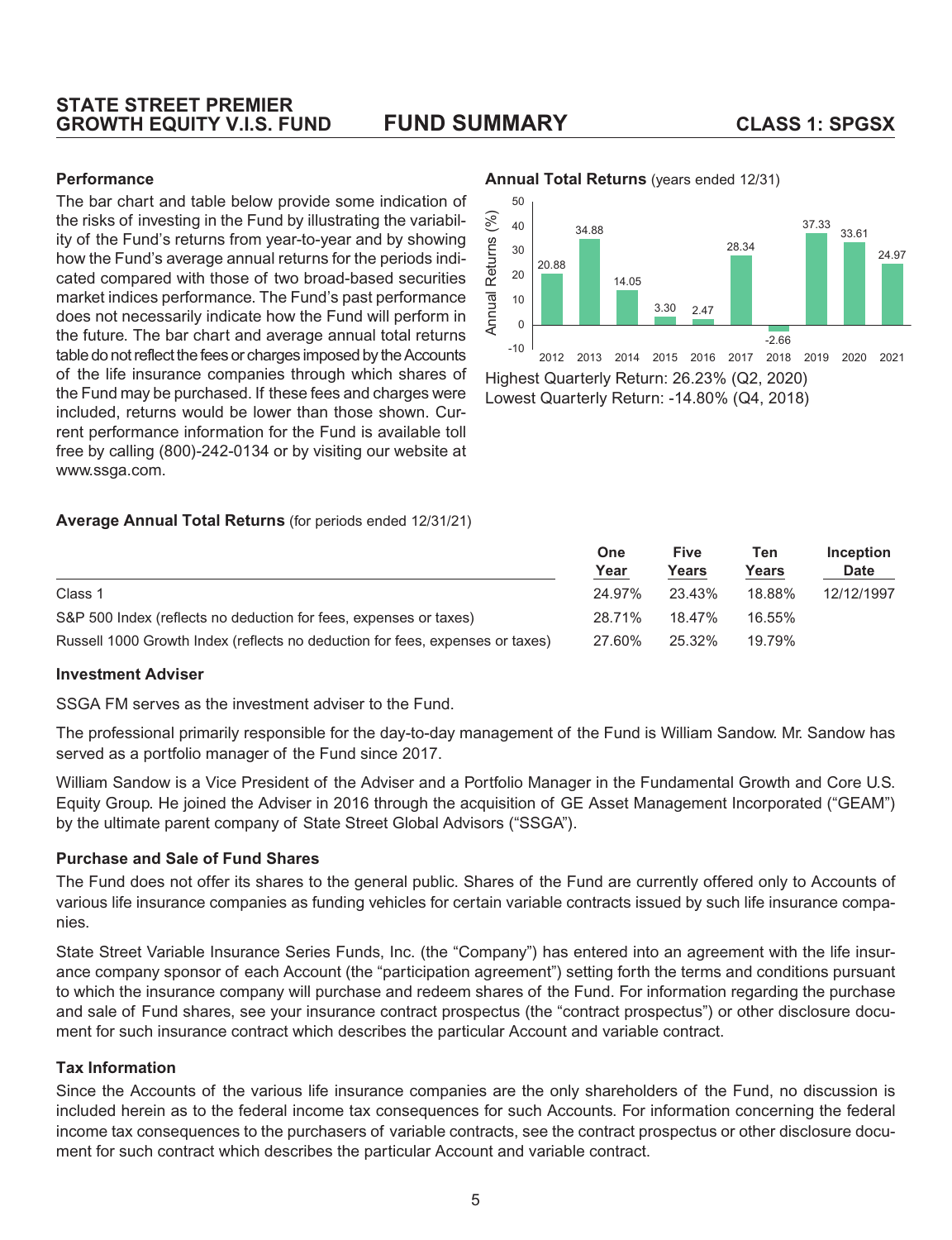#### **Payments To Insurance Companies, Broker-Dealers And Other Financial Intermediaries**

Shares of the Fund are available only through the purchase of variable contracts issued by certain life insurance companies. The Company and its affiliates may pay such insurance companies (or their related companies) for the sale of shares of the Fund and/or administrative or other related services. When received by an insurance company, such payments may be a factor that the insurance company considers in including the Fund as an investment option in its variable contracts. The prospectus or other disclosure document for the variable contracts may contain additional information about these payments. Such insurance companies (or their related companies) may pay broker-dealers or other financial intermediaries (such as banks) that sell the variable contracts for the sale of shares of the Fund and related services. When received by a broker-dealer or other intermediary, such payments may create a conflict of interest by influencing the broker-dealer or other intermediary and salespersons to recommend the Fund over other mutual funds available as investment options in a variable contract. Ask the salesperson or visit the financial intermediary's website for more information.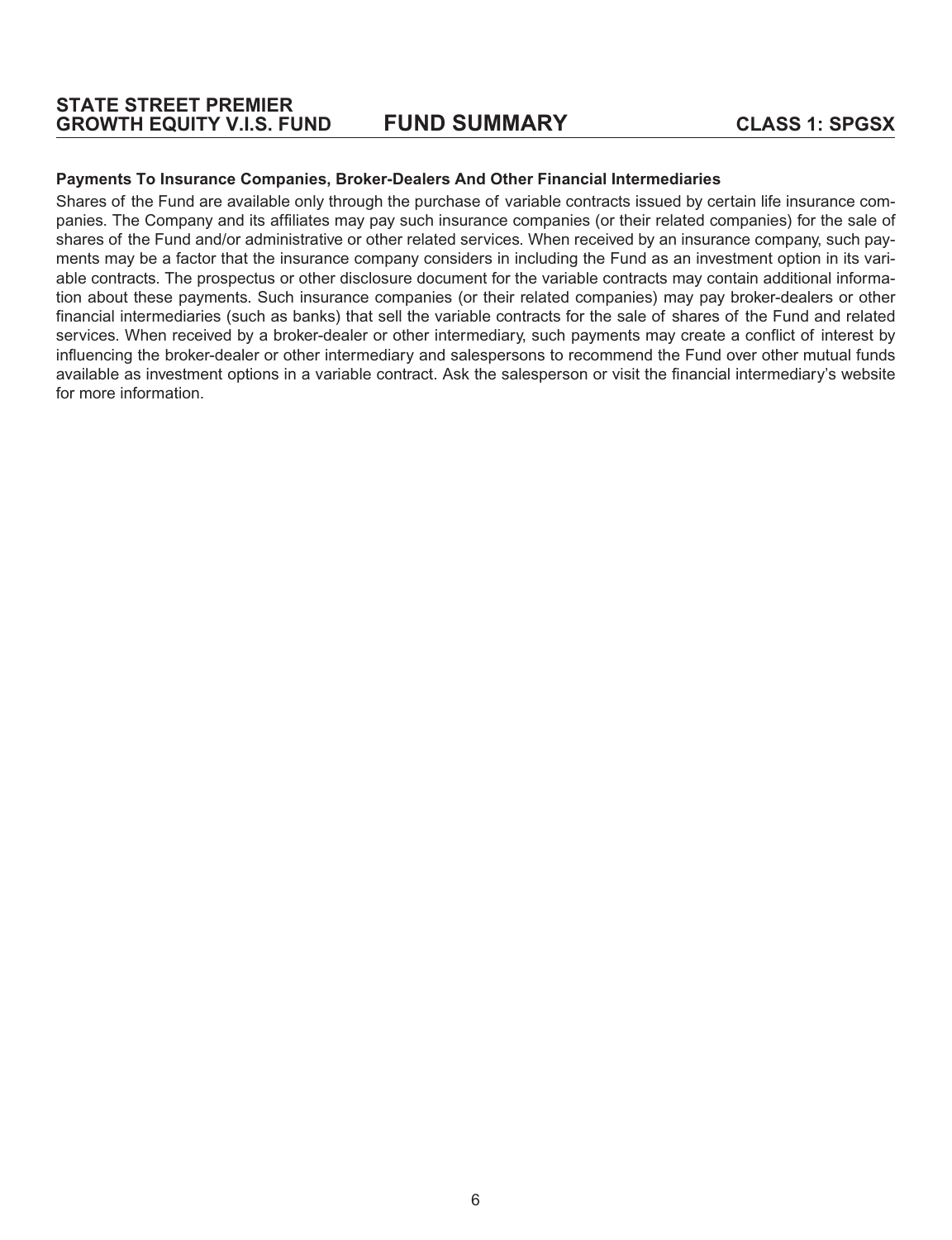#### <span id="page-10-0"></span>**Investment Objective**

The investment objective of the State Street Small-Cap Equity V.I.S. Fund (the "Fund") is long-term growth of capital.

#### **Fees and Expenses of the Fund**

The tables below describe the fees and expenses that you may pay if you buy, hold and sell shares of the Fund ("Fund Shares"), but does not reflect the fees or charges imposed by the separate accounts ("Accounts") of the life insurance companies through which shares of the Fund may be purchased. If these fees and charges were included, the costs shown below would be higher. **You may pay other fees, such as brokerage commissions and other fees to financial intermediaries which are not reflected in the tables and examples below.**

**Shareholder Fees** (fees paid directly from your investment)

| Maximum Sales Charge (Load) Imposed On Purchases (as a percentage of offering price)                                    | None  |
|-------------------------------------------------------------------------------------------------------------------------|-------|
| Maximum Deferred Sales Charge (Load) (as a percentage of the lower of the sale proceeds or the original offering price) | None  |
| Annual Fund Operating Expenses (expenses that you pay each year as a percentage of the value of your investment)        |       |
| Management Fees                                                                                                         | 0.95% |
| Distribution and/or Shareholder Service (12b-1) Fees                                                                    | N/A   |
| <b>Other Expenses</b>                                                                                                   | 0.26% |
| <b>Total Annual Fund Operating Expenses</b>                                                                             | 1.21% |

#### **Example**

This Example is intended to help you compare the cost of investing in the Fund with the cost of investing in other mutual funds. The Example assumes that you invest \$10,000 in the Fund for the time periods indicated, and then sell or hold all of your Fund Shares at the end of those periods. The Example also assumes that your investment has a 5% return each year and that the Fund's operating expenses remain the same. The Example does not reflect the fees or charges imposed by the Accounts of the various life insurance companies through which shares of the Fund are offered. If these fees and charges were included, the expenses shown below would be higher. Although your actual costs may be higher or lower, based on these assumptions your costs would be:

| 1 year | 3 years | <u>5 years</u> | 10 years |
|--------|---------|----------------|----------|
| \$123  | \$384   | \$665          | \$1,466  |

#### **Portfolio Turnover**

The Fund pays transaction costs, such as commissions, when it buys and sells securities (or "turns over" its portfolio). A higher portfolio turnover rate may indicate higher transaction costs. These costs, which are not reflected in Annual Fund Operating Expenses or in the Example, affect the Fund's performance. During the most recent fiscal year, the Fund's portfolio turnover rate was 39% of the average value of its portfolio.

#### **Principal Investment Strategies**

The Fund seeks to achieve its investment objective by investing at least 80% of its net assets (plus any borrowings for investment purposes) under normal circumstances in equity securities of small-cap companies, such as common and preferred stocks.

The Fund defines a small-cap company as one with a market capitalization that, at the time of initial investment, falls between (a) the market capitalization of the smallest company in the Russell 2000® Index and (b) either the larger of the market capitalization of the largest company in the Russell 2000® Index or \$3.0 billion. As of February 28, 2022, the market capitalizations of companies in the Russell 2000® Index ranged from \$5.74 million to \$11.91 billion. These capitalization ranges will change over time. SSGA Funds Management, Inc. ("SSGA FM" or the "Adviser"), the Fund's investment adviser, or a sub-adviser will not sell a stock merely because the market capitalization of a company in the portfolio moves outside of this capitalization range or because the index capitalization range changes. Because of this, the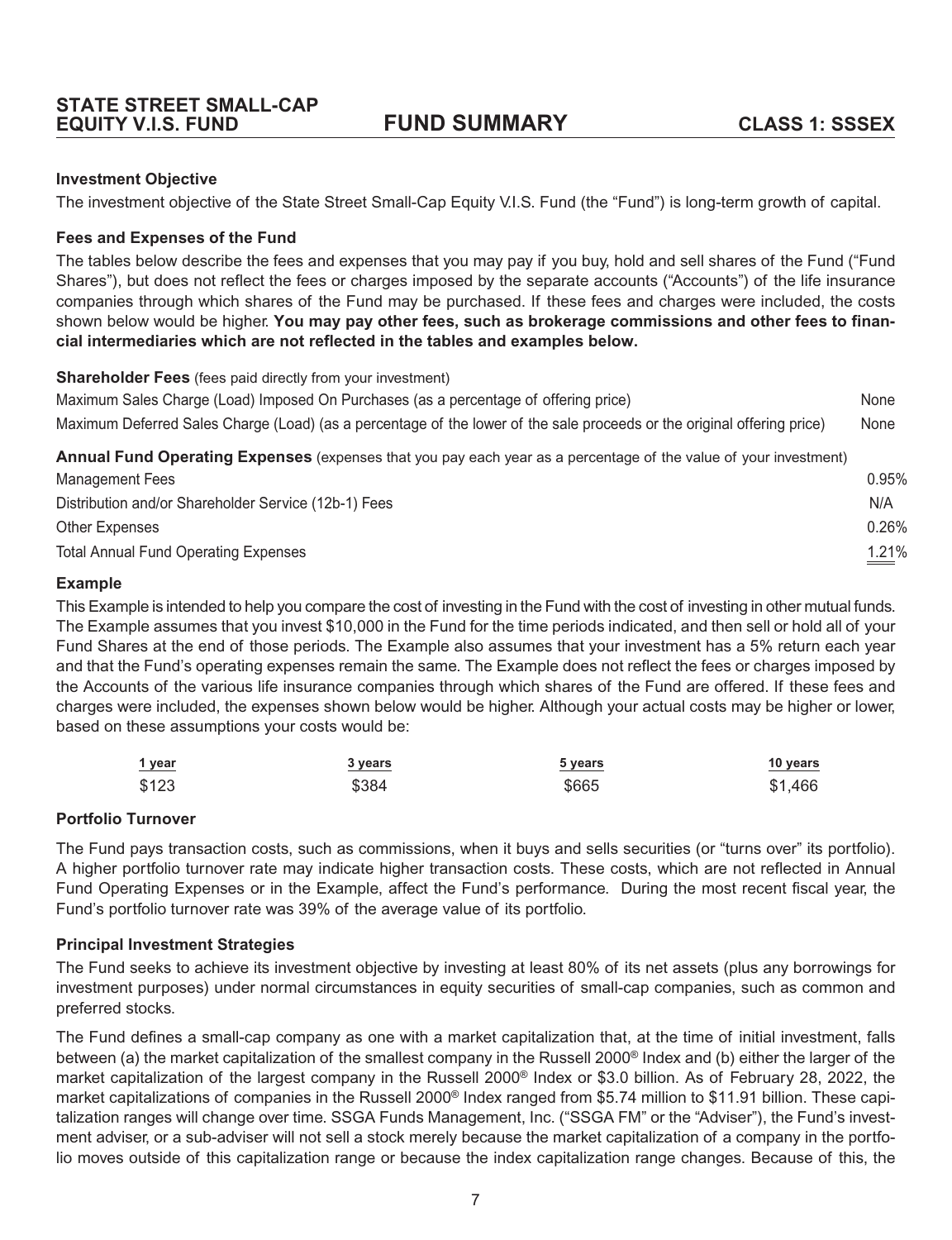Fund may have less than 80% of its net assets in equity securities of small-cap companies at any given time. The Adviser and sub-advisers select equity securities from a number of industries based on the merits of individual companies, although at times the Fund's investments may be focused in one or more market sectors, such as information technology.

The Fund uses a multi sub-adviser investment strategy that combines growth, value and core investment management styles. SSGA FM will allocate the Fund's assets among the sub-advisers to maintain exposure to a combination of investment styles, but may have larger allocations to certain sub-advisers based on its assessment of the potential for better performance or to address capacity constraints of a particular sub-adviser, among other reasons. As a result, this orientation will typically produce a portfolio that does not materially favor value or growth style investing, and allows the Fund the potential to benefit from both value and growth cycles in the marketplace.

The Adviser and sub-advisers seek to identify securities of companies that they believe have desirable characteristics for the Fund such as:

- high quality management focused on generating shareholder value;
- attractive products or services;
- appropriate capital structures; and/or
- strong competitive positions in their industries.

In addition, a sub-adviser with a value investment style generally will seek to identify securities of companies with characteristics such as attractive valuation, while a sub-adviser with a growth investment style generally will seek to identify securities of companies with strong growth potential.

The Adviser and sub-advisers may consider selling a security when one of these characteristics no longer applies, when the Adviser or sub-adviser believes that the valuation has become excessive, or more attractive alternatives are identified.

The Fund also may invest up to 20% of its net assets (plus any borrowings for investment purposes) in securities with capitalizations outside the Fund's small-cap range and up to 10% of its total assets in foreign securities. The Fund also may invest up to 20% of its net assets (plus any borrowings for investment purposes) in debt securities and up to 10% in below-investment grade debt securities. The Adviser and sub-advisers may also use various types of derivative instruments (such as futures contracts, options and forward contracts) to gain or hedge exposure to certain types of securities as an alternative to investing directly in or selling such securities.

#### **Principal Risks**

The Fund is subject to the following principal risks. You could lose money by investing in the Fund. Certain risks relating to instruments and strategies used in the management of the Fund are placed first. The significance of any specific risk to an investment in the Fund will vary over time, depending on the composition of the Fund's portfolio, market conditions, and other factors. You should read all of the risk information presented below carefully, because any one or more of these risks may result in losses to the Fund. **An investment in the Fund is subject to investment risks, including possible loss of principal, is not a deposit in a bank and is not insured or guaranteed by the Federal Deposit Insurance Corporation or any other government agency.** The Fund may not achieve its investment objective. The Fund is not intended to be a complete investment program, but rather is intended for investment as part of a diversified investment portfolio. Investors should consult their own advisers as to the role of the Fund in their overall investment programs.

**Market Risk:** The Fund's investments are subject to changes in general economic conditions, general market fluctuations and the risks inherent in investment in securities markets. Investment markets can be volatile and prices of investments can change substantially due to various factors including, but not limited to, economic growth or recession, changes in interest rates, changes in the actual or perceived creditworthiness of issuers, and general market liquidity. The Fund is subject to the risk that geopolitical events will disrupt securities markets and adversely affect global economies and markets. Local, regional or global events such as war, acts of terrorism, the spread of infectious illness or other public health issues, or other events could have a significant impact on the Fund and its investments.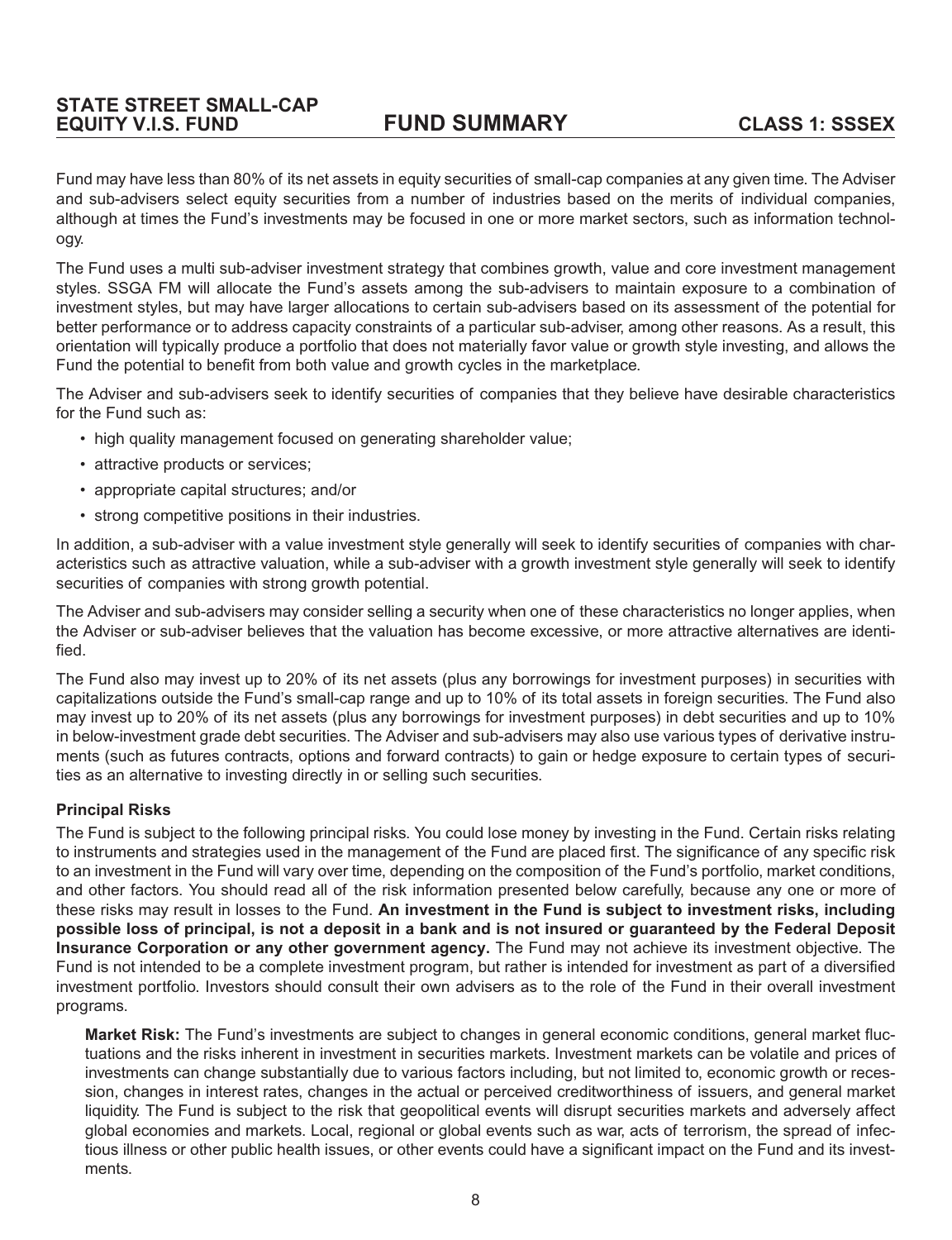**Equity Investing Risk:** The market prices of equity securities owned by the Fund may go up or down, sometimes rapidly or unpredictably. The value of a security may decline for a number of reasons that may directly relate to the issuer and also may decline due to general industry or market conditions that are not specifically related to a particular company. In addition, equity markets tend to move in cycles, which may cause stock prices to fall over short or extended periods of time.

**Small-, Mid-, and Micro-Capitalization Securities Risk:** The securities of small-, mid- and micro-capitalization companies may be more volatile and may involve more risk than the securities of larger companies. These companies may have limited product lines, markets or financial resources, may lack the competitive strength of larger companies, and may depend on a few key employees. In addition, these companies may have been recently organized and may have little or no track record of success. The securities of smaller companies may trade less frequently and in smaller volumes than more widely held securities. Some securities of smaller issuers may be illiquid or may be restricted as to resale, and their values may have significant volatility. The Fund may be unable to liquidate its positions in such securities at any time, or at a favorable price, in order to meet the Fund's obligations. Returns on investments in securities of small-, mid- and micro-capitalization companies could trail the returns on investments in securities of larger companies.

**Asset Allocation Risk:** The Fund's investment performance depends upon the successful allocation by the Adviser of the Fund's assets among asset classes, geographical regions, industry sectors, and specific issuers and investments. There is no guarantee that the Adviser's allocation techniques and decisions will produce the desired results.

**Company Risk:** Changes in the financial condition of a company or other issuer, changes in specific market, economic, political, regulatory, geopolitical, and other conditions that affect a particular type of investment or issuer, and changes in general market, economic, political, regulatory, geopolitical and other conditions can adversely affect the price of an investment. The price of securities of smaller, less well-known issuers can be more volatile than the price of securities of larger issuers or the market in general.

**Counterparty Risk:** The Fund will be subject to credit risk with respect to the counterparties with which the Fund enters into derivatives contracts, repurchase agreements, reverse repurchase agreements, and other transactions. If a counterparty fails to meet its contractual obligations, the Fund may be unable to terminate or realize any gain on the investment or transaction, or to recover collateral posted to the counterparty, resulting in a loss to the Fund. If the Fund holds collateral posted by its counterparty, it may be delayed or prevented from realizing on the collateral in the event of a bankruptcy or insolvency proceeding relating to the counterparty.

**Currency Risk:** The value of the Fund's assets may be affected favorably or unfavorably by currency exchange rates, currency exchange control regulations, and delays, restrictions or prohibitions on the repatriation of foreign currencies. Foreign currency exchange rates may have significant volatility, and changes in the values of foreign currencies against the U.S. dollar may result in substantial declines in the values of the Fund's assets denominated in foreign currencies.

**Debt Securities Risk:** The values of debt securities may increase or decrease as a result of the following: market fluctuations, changes in interest rates, actual or perceived inability or unwillingness of issuers, guarantors or liquidity providers to make scheduled principal or interest payments or illiquidity in debt securities markets; the risk of low rates of return due to reinvestment of securities during periods of falling interest rates or repayment by issuers with higher coupon or interest rates; and/or the risk of low income due to falling interest rates. To the extent that interest rates rise, certain underlying obligations may be paid off substantially slower than originally anticipated and the value of those securities may fall sharply. A rising interest rate environment may cause the value of the Fund's fixed income securities to decrease, an adverse impact on the liquidity of the Fund's fixed income securities, and increased volatility of the fixed income markets. The current low interest rate environment heightens the risks associated with rising interest rates. During periods when interest rates are at low levels, the Fund's yield can be low, and the Fund may have a negative yield (i.e., it may lose money on an operating basis). If the principal on a debt obligation is prepaid before expected, the prepayments of principal may have to be reinvested in obligations paying interest at lower rates. During periods of falling interest rates, the income received by the Fund may decline. Changes in interest rates will likely have a greater effect on the values of debt securities of longer durations. Returns on investments in debt securities could trail the returns on other investment options, including investments in equity securities.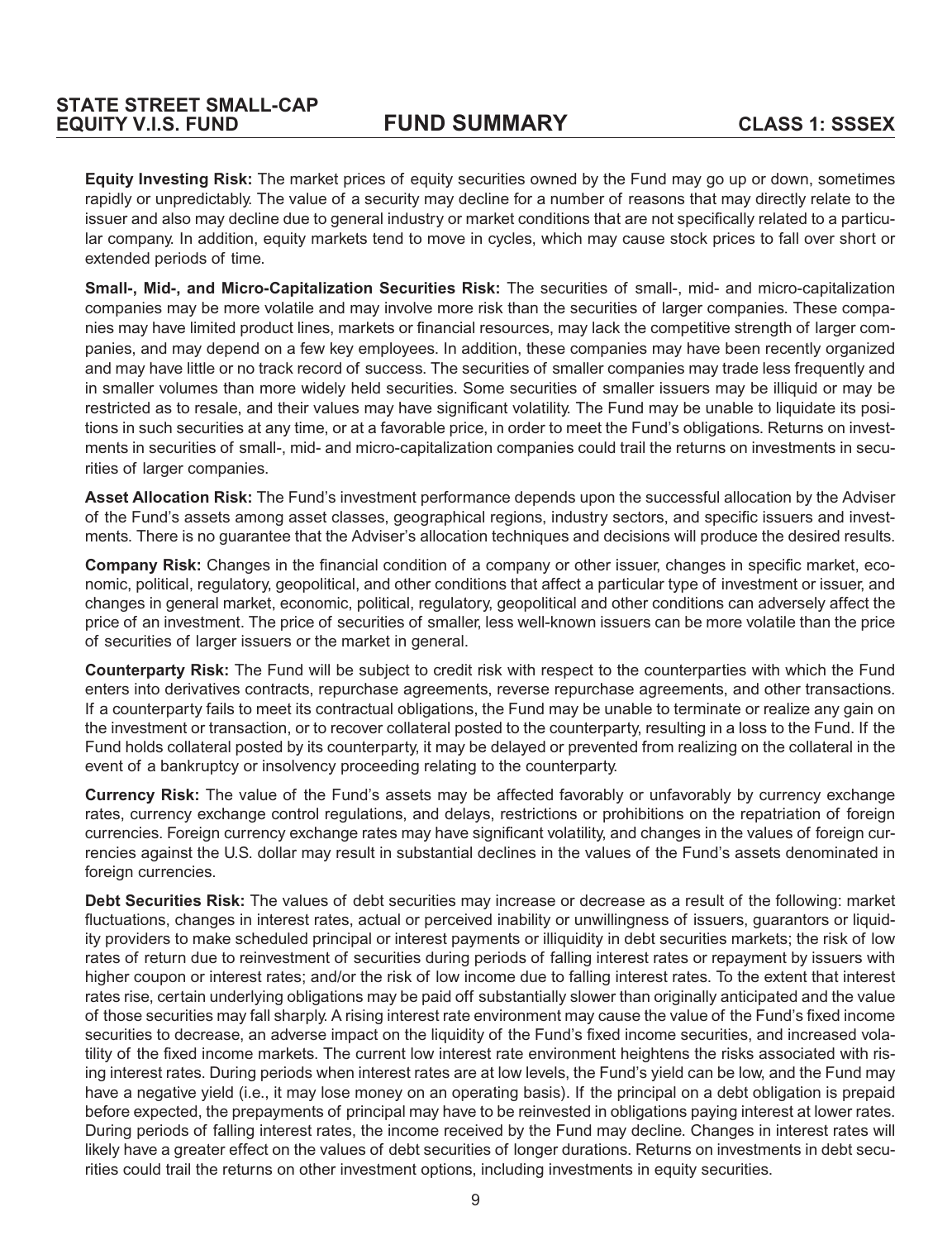**Derivatives Risk:** Derivative transactions can create investment leverage and may have significant volatility. It is possible that a derivative transaction will result in a much greater loss than the principal amount invested, that changes in the value of a derivative transaction may not correlate perfectly with the underlying asset, and that the Fund may not be able to close out a derivative transaction at a favorable time or price. The counterparty to a derivatives contract may be unable or unwilling to make timely settlement payments, return the Fund's margin, or otherwise honor its obligations. A derivatives transaction may not behave in the manner anticipated by the Adviser or sub-adviser or may not have the effect on the Fund anticipated by the Adviser or sub-adviser.

**Growth Stock Risk:** The prices of growth stocks may be based largely on expectations of future earnings, and their prices can decline rapidly and significantly in reaction to negative news. Growth stocks may underperform value stocks and stocks in other broad style categories (and the stock market as a whole) over any period of time and may shift in and out of favor with investors generally, sometimes rapidly, depending on changes in market, economic, and other factors.

**Information Technology Sector Risk:** Market or economic factors impacting information technology companies could have a major effect on the value of the Fund's investments. The value of stocks of information technology companies is particularly vulnerable to rapid changes in technology product cycles, rapid product obsolescence, government regulation and competition, both domestically and internationally, including competition from foreign competitors with lower production costs. Like other technology companies, information technology companies may have limited product lines, markets, financial resources or personnel. Stocks of technology companies and companies that rely heavily on technology, especially those of smaller, less-seasoned companies, tend to be more volatile than the overall market. Information technology companies are heavily dependent on patent and intellectual property rights, the loss or impairment of which may adversely affect profitability. Additionally, companies in the information technology sector may face dramatic and often unpredictable changes in growth rates and competition for the services of qualified personnel.

**Large Shareholder Risk:** To the extent a large proportion of the shares of the Fund are held by a small number of shareholders (or a single shareholder), including funds or accounts over which the Adviser has investment discretion, the Fund is subject to the risk that these shareholders will purchase or redeem Fund Shares in large amounts rapidly or unexpectedly, including as a result of an asset allocation decision made by the Adviser. These transactions could adversely affect the ability of the Fund to conduct its investment program.

Liquidity Risk: Lack of a ready market, stressed market conditions, or restrictions on resale may limit the ability of the Fund to sell a security at an advantageous time or price or at all. Illiquid investments may trade at a discount from comparable, more liquid investments and may be subject to wide fluctuations in market value. Illiquidity of the Fund's holdings may also limit the ability of the Fund to obtain cash to meet redemptions on a timely basis. In addition, the Fund, due to limitations on investments in any illiquid securities and/or the difficulty in purchasing and selling such investments, may be unable to achieve its desired level of exposure to a certain market or sector.

**Management Risk:** The Fund is actively managed by the Adviser and multiple sub-advisers. The Adviser's or subadvisers' judgments about the attractiveness, relative value, or potential appreciation of a particular sector, security, commodity or investment strategy may prove to be incorrect, and may cause the Fund to incur losses. There can be no assurance that the Adviser's or sub-advisers' investment techniques and decisions will produce the desired results. Additionally, because portions of the Fund's assets are managed by the Adviser and multiple sub-advisers, each using different investment styles, the Fund could engage in overlapping security transactions, potentially leading to the Fund holding a more concentrated position in these securities.

**Non-U.S. Securities Risk:** Non-U.S. securities (including depositary receipts) are subject to political, regulatory, and economic risks not present in domestic investments. There may be less information publicly available about a non-U.S. entity than about a U.S. entity, and many non-U.S. entities are not subject to accounting, auditing, legal and financial report standards comparable to those in the United States. Further, such entities and/or their securities may be subject to risks associated with currency controls; expropriation; changes in tax policy; greater market volatility; differing securities market structures; higher transaction costs; and various administrative difficulties, such as delays in clearing and settling portfolio transactions or in receiving payment of dividends. Securities traded on foreign markets may be less liquid (harder to sell) than securities traded domestically. Foreign governments may impose restric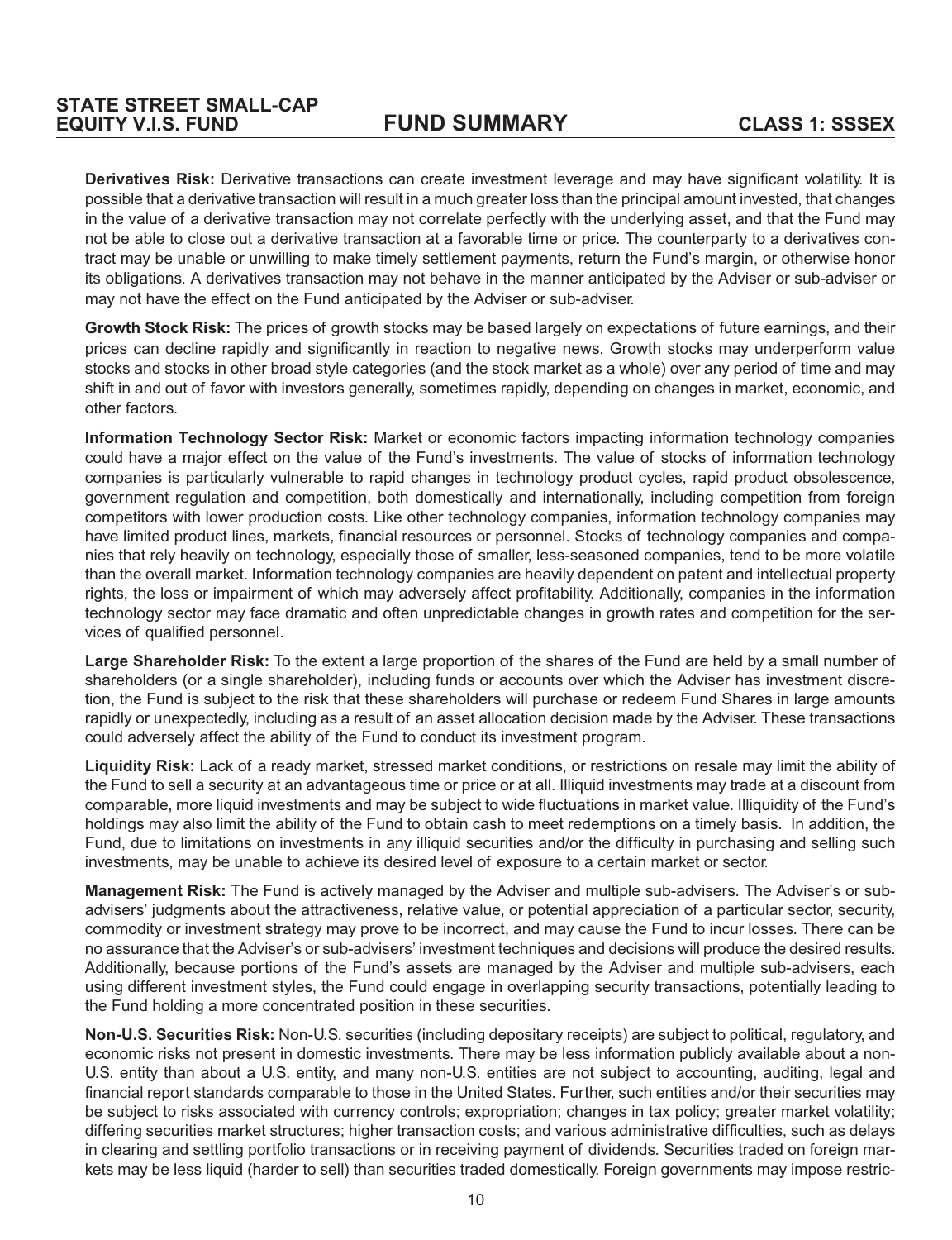tions on the repatriation of capital to the U.S. In addition, to the extent that the Fund buys securities denominated in a foreign currency, there are special risks such as changes in currency exchange rates and the risk that a foreign government could regulate foreign exchange transactions. In addition, to the extent investments are made in a limited number of countries, events in those countries will have a more significant impact on the Fund. Investments in depositary receipts may be less liquid and more volatile than the underlying shares in their primary trading market.

**Unconstrained Sector Risk:** The Fund may invest a substantial portion of its assets within one or more economic sectors or industries, which may change from time to time. Greater investment focus on one or more sectors or industries increases the potential for volatility and the risk that events negatively affecting such sectors or industries could reduce returns, potentially causing the value of the Fund's Shares to decrease, perhaps significantly.

**Value Stock Risk:** A "value" style of investing is subject to the risk that the returns on "value" equity securities are less than returns on other styles of investing or the overall stock market. Value stocks present the risk that they may decline in price or never reach their expected full market value, either because the market fails to recognize a stock's intrinsic worth or the Adviser or sub-adviser overestimates the stock's expected value.

#### **Performance**

The bar chart and table below provide some indication of the risks of investing in the Fund by illustrating the variability of the Fund's returns from year-to-year and by showing how the Fund's average annual returns for the periods indicated compared with those of a broad measure of market performance. The Fund's past performance does not necessarily indicate how the Fund will perform in the future. The bar chart and average annual total returns table do not reflect the fees or charges imposed by the Accounts of the life insurance companies through which shares of the Fund may be purchased. If these fees and charges were included, returns would be lower than those shown. Current performance information for the Fund is available toll free by calling (800)-242-0134 or by visiting our website at www.ssga.com.

#### **Annual Total Returns** (years ended 12/31)



Highest Quarterly Return: 28.71% (Q4, 2020) Lowest Quarterly Return: -31.46% (Q1, 2020)

#### **Average Annual Total Returns** (for periods ended 12/31/21)

|                                                                        | One<br>Year | Five<br>Years | Ten<br>Years | Inception<br><b>Date</b> |
|------------------------------------------------------------------------|-------------|---------------|--------------|--------------------------|
|                                                                        |             |               |              |                          |
| Class 1                                                                | 20.53%      | 12.12%        | 13.09%       | 4/28/2000                |
| Russell 2000 Index (reflects no deduction for fees, expenses or taxes) | 14.82%      | 12.02%        | 13.23%       |                          |

#### **Investment Adviser and Sub-Advisers**

SSGA FM serves as the investment adviser to the Fund. Champlain Investment Partners, LLC ("Champlain"), Kennedy Capital Management, Inc. ("Kennedy"), Palisade Capital Management, L.L.C. ("Palisade"), Riverbridge Partners, LLC ("Riverbridge"), and SouthernSun Asset Management, LLC ("SouthernSun") serve as investment sub-advisers to the Fund, subject to the oversight of SSGA FM.

The professionals primarily responsible for the day-to-day management of the Fund are Carrie Peluso, Shawn McKay, Scott Brayman, Frank Latuda, Jr., McAfee Burke, Marc Shapiro, Michael Cook, Phillip Cook, Mark Thompson and Ross Johnson. Ms. Peluso has served as a portfolio manager of the Fund since April 2021, Mr. McKay has served as a portfolio manager of the Fund since 2019, Mr. Brayman has served as a portfolio manager of the Fund since 2008, Mr. Latuda has served as a portfolio manager of the Fund since 2010, Mr. Burke has served as a portfolio manager of the Fund since 2022, Mr. Shapiro has served as a portfolio manager of the Fund since 2012, Mr. Michael Cook has served as a portfolio manager of the Fund since 2008, Mr. Phillip Cook has served as a portfolio manager of the Fund since 2021, and Messrs. Thompson and Johnson have served as portfolio managers of the Fund since 2021.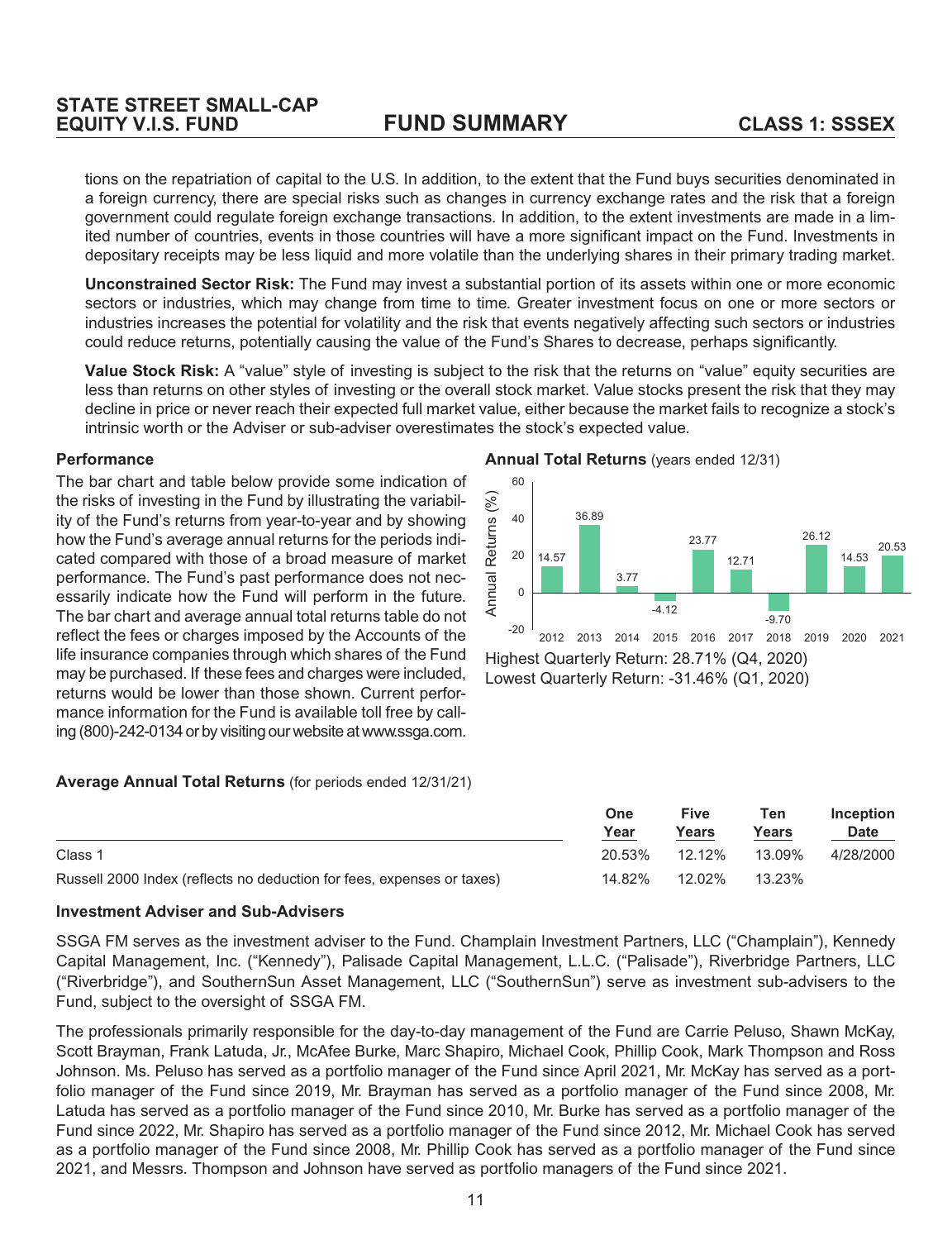Carrie Peluso, CFA, is a Managing Director of the Adviser and the Head of Manager Research for the Investment Solutions Group. She joined the Adviser in 2018.

Shawn McKay, CFA, is a Vice President of the Adviser and a member of the portfolio construction team within the Investment Solutions Group. He joined the Adviser in 2007.

Scott Brayman, CFA, is a Managing Partner and Chief Investment Officer of Small and Mid-Cap Strategies at Champlain. He joined Champlain in 2004.

Mark Thompson is the CEO, CIO, and a co-lead portfolio manager of Riverbridge's investment team. He has been a portfolio manager of the Riverbridge Small Cap Growth portfolio since inception in 1988, and joined Riverbridge when he co-founded the firm in 1987.

Ross Johnson, CFA, is a co-lead portfolio manager of Riverbridge's investment team. He serves on the firm's Board of Governors and joined Riverbridge in 2010.

Frank Latuda Jr., CFA, is a Director, Chief Investment Officer and portfolio manager at Kennedy. He joined Kennedy in 1997.

McAfee Burke, CFA, is a portfolio manager at Kennedy. He joined Kennedy in 2015.

Marc Shapiro is a Managing Director and Senior Portfolio Manager at Palisade. He joined Palisade in March 2004.

Michael Cook is the Chief Executive Officer and Co-Chief Investment Officer at SouthernSun. He founded SouthernSun in 1989.

Phillip Cook is the Co-Chief Investment Officer and Principal at SouthernSun. He joined SouthernSun in 2006.

#### **Purchase and Sale of Fund Shares**

The Fund does not offer its shares to the general public. Shares of the Fund are currently offered only to Accounts of various life insurance companies as funding vehicles for certain variable contracts issued by such life insurance companies.

State Street Variable Insurance Series Funds, Inc. (the "Company") has entered into an agreement with the life insurance company sponsor of each Account (the "participation agreement") setting forth the terms and conditions pursuant to which the insurance company will purchase and redeem shares of the Fund. For information regarding the purchase and sale of Fund shares, see your insurance contract prospectus (the "contract prospectus") or other disclosure document for such insurance contract which describes the particular Account and variable contract.

#### **Tax Information**

Since the Accounts of the various life insurance companies are the only shareholders of the Fund, no discussion is included herein as to the federal income tax consequences for such Accounts. For information concerning the federal income tax consequences to the purchasers of variable contracts, see the contract prospectus or other disclosure document for such contract which describes the particular Account and variable contract.

#### **Payments To Insurance Companies, Broker-Dealers And Other Financial Intermediaries**

Shares of the Fund are available only through the purchase of variable contracts issued by certain life insurance companies. The Company and its affiliates may pay such insurance companies (or their related companies) for the sale of shares of the Fund and/or administrative or other related services. When received by an insurance company, such payments may be a factor that the insurance company considers in including the Fund as an investment option in its variable contracts. The prospectus or other disclosure document for the variable contracts may contain additional information about these payments. Such insurance companies (or their related companies) may pay broker-dealers or other financial intermediaries (such as banks) that sell the variable contracts for the sale of shares of the Fund and related services. When received by a broker-dealer or other intermediary, such payments may create a conflict of interest by influencing the broker-dealer or other intermediary and salespersons to recommend the Fund over other mutual funds available as investment options in a variable contract. Ask the salesperson or visit the financial intermediary's website for more information.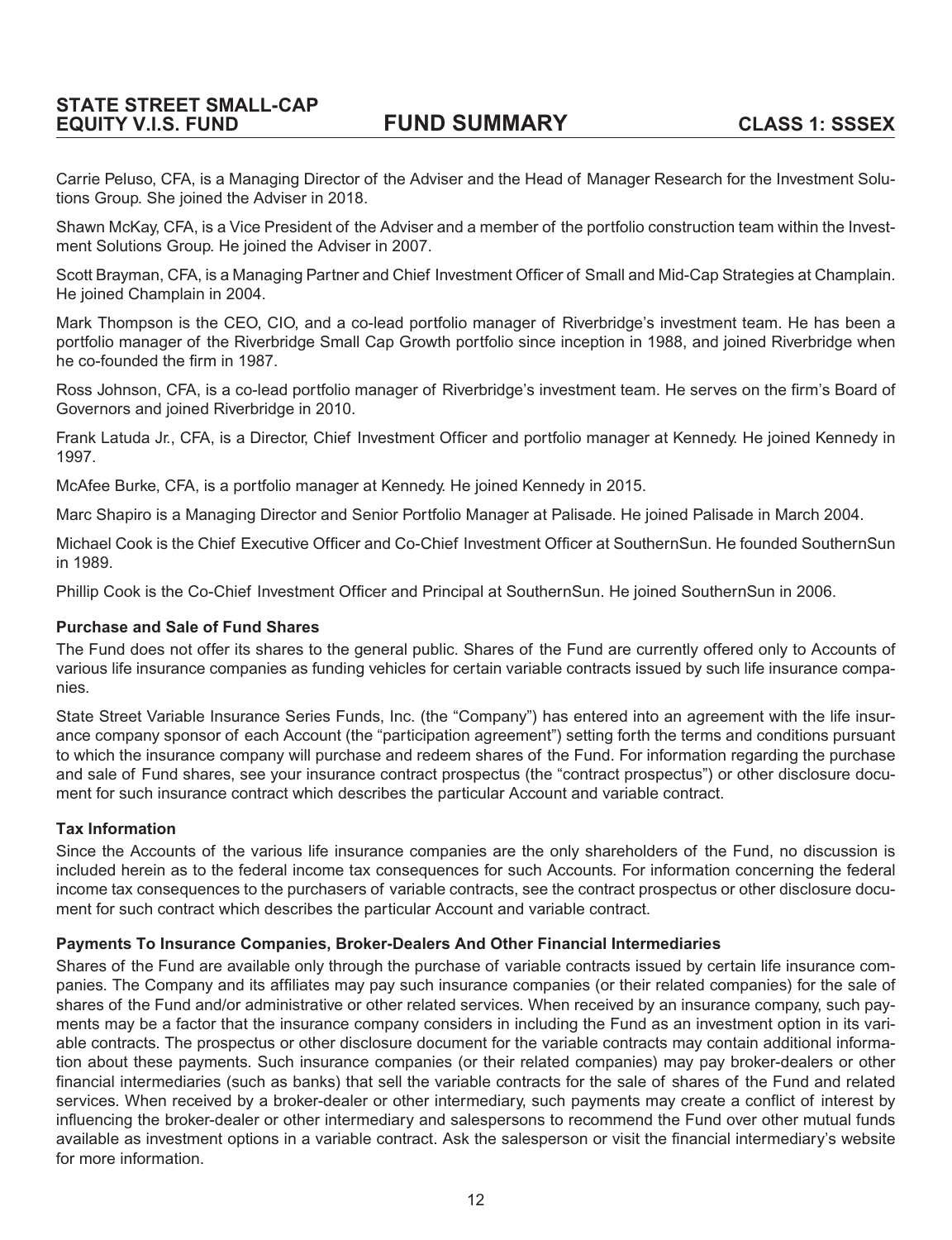#### <span id="page-16-0"></span>**Investment Objectives**

The investment objectives of the State Street S&P 500 Index V.I.S. Fund (the "Fund") are growth of capital and accumulation of income that corresponds to the investment return of the S&P 500<sup>®</sup> Index.

#### **Fees and Expenses of the Fund**

The tables below describe the fees and expenses that you may pay if you buy, hold and sell shares of the Fund ("Fund Shares"), but does not reflect the fees or charges imposed by the separate accounts ("Accounts") of the life insurance companies through which shares of the Fund may be purchased. If these fees and charges were included, the costs shown below would be higher. **You may pay other fees, such as brokerage commissions and other fees to financial intermediaries which are not reflected in the tables and examples below.**

| <b>Shareholder Fees</b> (fees paid directly from your investment) |  |  |
|-------------------------------------------------------------------|--|--|
|-------------------------------------------------------------------|--|--|

| Managaran Laga                                                                                                          | $\cap$ $\cap$ <sub><math>\Gamma</math></sub> $\cap$ |
|-------------------------------------------------------------------------------------------------------------------------|-----------------------------------------------------|
| Annual Fund Operating Expenses (expenses that you pay each year as a percentage of the value of your investment)        |                                                     |
| Maximum Deferred Sales Charge (Load) (as a percentage of the lower of the sale proceeds or the original offering price) | None                                                |
| Maximum Sales Charge (Load) Imposed On Purchases (as a percentage of offering price)                                    | None                                                |

| Management Fees                                      | 0.25% |
|------------------------------------------------------|-------|
| Distribution and/or Shareholder Service (12b-1) Fees | N/A   |
| Other Expenses                                       | 0.06% |
| Total Annual Fund Operating Expenses                 | 0.31% |

#### **Example**

This Example is intended to help you compare the cost of investing in the Fund with the cost of investing in other mutual funds. The Example assumes that you invest \$10,000 in the Fund for the time periods indicated, and then sell or hold all of your Fund Shares at the end of those periods. The Example also assumes that your investment has a 5% return each year and that the Fund's operating expenses remain the same. The Example does not reflect the fees or charges imposed by the Accounts of the various life insurance companies through which shares of the Fund are offered. If these fees and charges were included, the expenses shown below would be higher. Although your actual costs may be higher or lower, based on these assumptions your costs would be:

| 1 year | 3 years | 5 years | 10 years |
|--------|---------|---------|----------|
| \$32   | \$100   | \$174   | \$393    |

#### **Portfolio Turnover**

The Fund pays transaction costs, such as commissions, when it buys and sells securities (or "turns over" its portfolio). A higher portfolio turnover rate may indicate higher transaction costs. These costs, which are not reflected in Annual Fund Operating Expenses or in the Example, affect the Fund's performance. During the most recent fiscal year, the Fund's portfolio turnover rate was 2% of the average value of its portfolio.

#### **Principal Investment Strategies**

The Fund uses an index tracking management strategy designed to track the performance of the S&P 500® Index ("S&P 500" or "Index"). The Index is a well-known stock market index that includes common stocks of 500 companies from a number of sectors and that measures the performance of the large-cap sector of the U.S. equities market. As of December 31, 2021, a significant portion of the Fund comprised companies in the information technology sector, although this may change from time to time.

The Fund is not managed according to traditional methods of "active" investment management, which involve the buying and selling of securities based upon economic, financial and market analysis and investment judgment. Instead, the Fund, using an "indexing" investment approach, seeks to provide investment results that, before expenses, correspond generally to the total return of the S&P 500.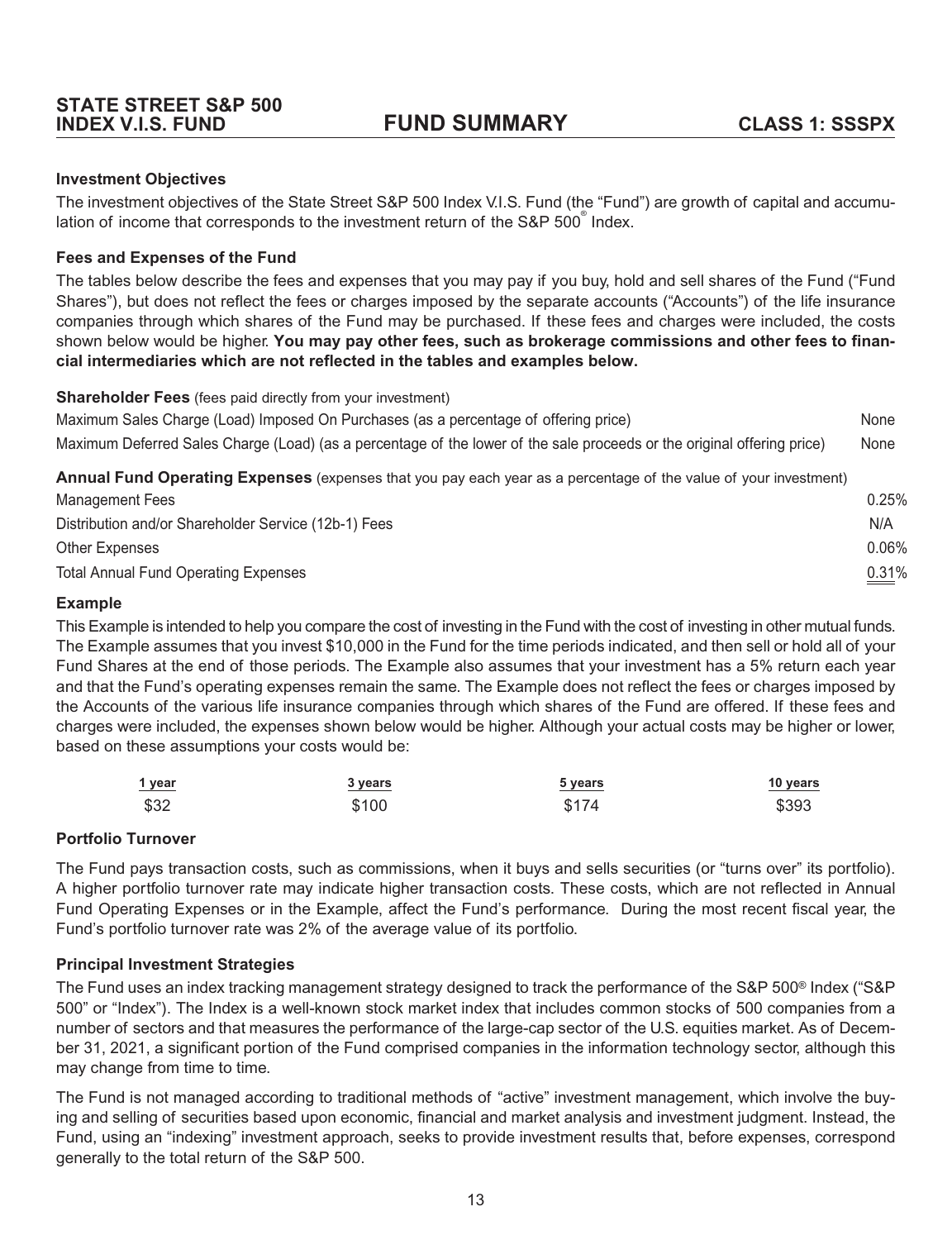The Fund generally intends to invest in all stocks comprising the S&P 500 in approximate proportion to their weightings in the Index. However, under various circumstances, it may not be possible or practicable to purchase all stocks in those weightings. In those circumstances, the Fund may purchase a sample of the stocks in the Index in proportions expected by SSGA Funds Management, Inc. (the "Adviser" or "SSGA FM"), the investment adviser to the Fund, to match generally the performance of the Index as a whole. In addition, from time to time stocks are added to or removed from the Index. The Fund may sell securities that are represented in the Index, or purchase securities that are not yet represented in the Index, in anticipation of their removal from or addition to the Index. The Fund invests at least 80% of its net assets in equity securities of companies contained in the Index. Shareholders will receive sixty (60) days' notice prior to a change in the 80% investment policy. The notional value of the Fund's investments in derivatives or other synthetic instruments that provide exposures comparable, in the judgment of the Adviser, to investments in the Index may be counted toward satisfaction of this 80% policy. In addition, the Fund may invest in equity securities that are not included in the Index, cash and cash equivalents or money market instruments, such as repurchase agreements and money market funds (including money market funds advised by the Adviser).

The Fund may at times purchase or sell futures contracts, or options on those futures, in lieu of investing directly in the stocks making up the Index. The Fund might do so, for example, in order to increase its investment exposure pending investment of cash in the stocks comprising the Index. Alternatively, the Fund might use futures or options on futures to reduce its investment exposure in situations where it intends to sell a portion of the stocks in its portfolio but the sale has not yet been completed. The Fund may also enter into other derivatives transactions, including the use of options or swap transactions, in lieu of investing directly in the stocks making up the Index. The Fund may also, to the extent permitted by applicable law, invest in shares of other mutual funds whose investment objectives and policies are similar to those of the Fund (including funds advised by the Adviser).

#### **Principal Risks**

The Fund is subject to the following principal risks. You could lose money by investing in the Fund. Certain risks relating to instruments and strategies used in the management of the Fund are placed first. The significance of any specific risk to an investment in the Fund will vary over time, depending on the composition of the Fund's portfolio, market conditions, and other factors. You should read all of the risk information presented below carefully, because any one or more of these risks may result in losses to the Fund. **An investment in the Fund is subject to investment risks, including possible loss of principal, is not a deposit in a bank and is not insured or guaranteed by the Federal Deposit Insurance Corporation or any other government agency.** The Fund may not achieve its investment objective. The Fund is not intended to be a complete investment program, but rather is intended for investment as part of a diversified investment portfolio. Investors should consult their own advisers as to the role of the Fund in their overall investment programs.

**Market Risk:** The Fund's investments are subject to changes in general economic conditions, general market fluctuations and the risks inherent in investment in securities markets. Investment markets can be volatile and prices of investments can change substantially due to various factors including, but not limited to, economic growth or recession, changes in interest rates, changes in the actual or perceived creditworthiness of issuers, and general market liquidity. The Fund is subject to the risk that geopolitical events will disrupt securities markets and adversely affect global economies and markets. Local, regional or global events such as war, acts of terrorism, the spread of infectious illness or other public health issues, or other events could have a significant impact on the Fund and its investments.

**Equity Investing Risk:** The market prices of equity securities owned by the Fund may go up or down, sometimes rapidly or unpredictably. The value of a security may decline for a number of reasons that may directly relate to the issuer and also may decline due to general industry or market conditions that are not specifically related to a particular company. In addition, equity markets tend to move in cycles, which may cause stock prices to fall over short or extended periods of time.

**Information Technology Sector Risk:** Market or economic factors impacting information technology companies could have a major effect on the value of the Fund's investments. The value of stocks of information technology companies is particularly vulnerable to rapid changes in technology product cycles, rapid product obsolescence, government regulation and competition, both domestically and internationally, including competition from foreign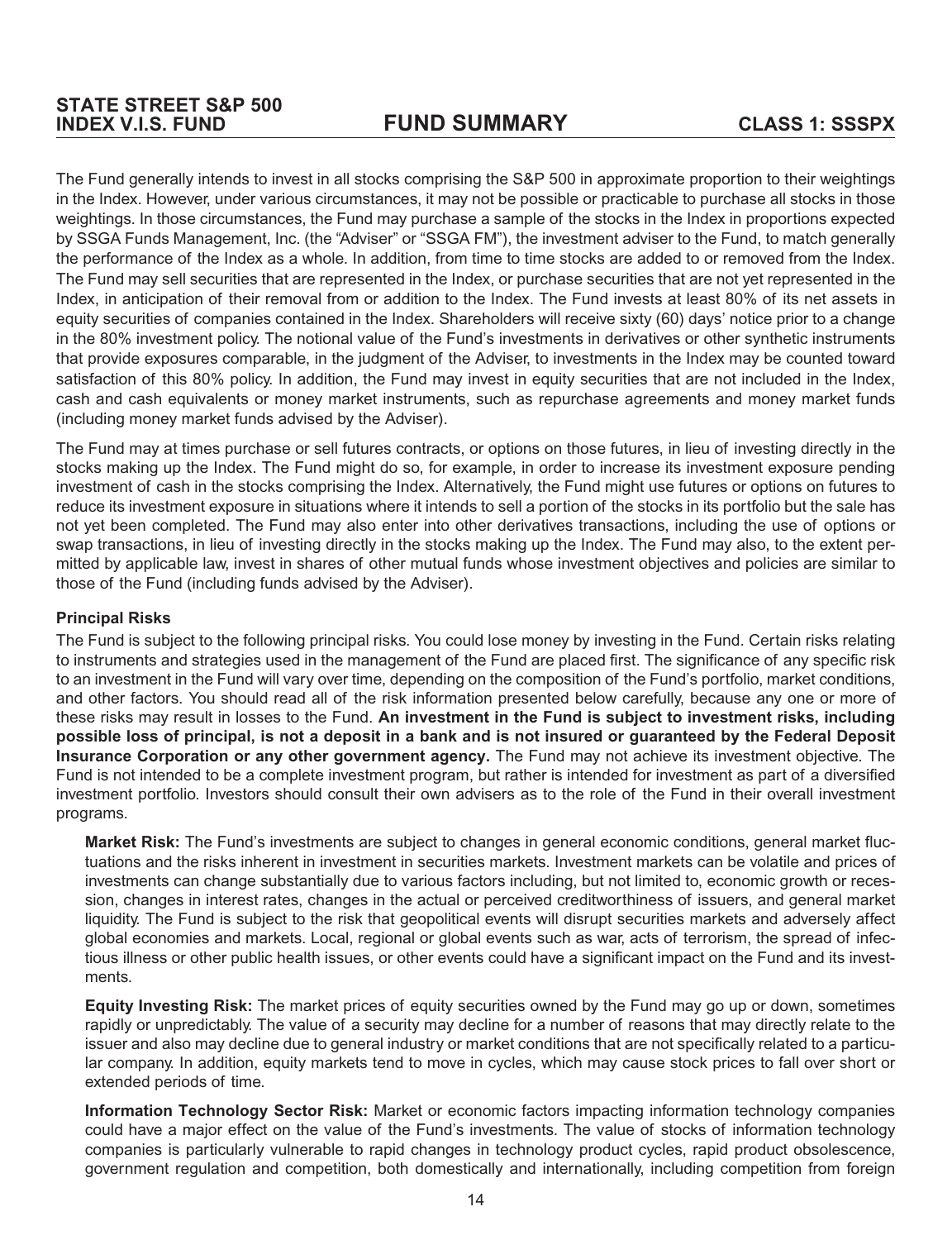competitors with lower production costs. Like other technology companies, information technology companies may have limited product lines, markets, financial resources or personnel. Stocks of technology companies and companies that rely heavily on technology, especially those of smaller, less-seasoned companies, tend to be more volatile than the overall market. Information technology companies are heavily dependent on patent and intellectual property rights, the loss or impairment of which may adversely affect profitability. Additionally, companies in the information technology sector may face dramatic and often unpredictable changes in growth rates and competition for the services of qualified personnel.

**Indexing Strategy/Index Tracking Risk:** The Fund is managed with an indexing investment strategy, attempting to track the performance of an unmanaged index of securities, regardless of the current or projected performance of the Index or of the actual securities comprising the Index. This differs from an actively-managed fund, which typically seeks to outperform a benchmark index. As a result, the Fund's performance may be less favorable than that of a portfolio managed using an active investment strategy. The structure and composition of the Index will affect the performance, volatility, and risk of the Index and, consequently, the performance, volatility, and risk of the Fund. While the Adviser seeks to track the performance of the Index (*i.e.*, achieve a high degree of correlation with the Index), the Fund's return may not match the return of the Index. The Fund incurs a number of operating expenses not applicable to the Index, and incurs costs in buying and selling securities. In addition, the Fund may not be fully invested at times, generally as a result of cash flows into or out of the Fund or reserves of cash held by the Fund to meet redemptions. The Adviser may attempt to replicate the Index return by investing in fewer than all of the securities in the Index, or in some securities not included in the Index, potentially increasing the risk of divergence between the Fund's return and that of the Index.

**Counterparty Risk:** The Fund will be subject to credit risk with respect to the counterparties with which the Fund enters into derivatives contracts, repurchase agreements, reverse repurchase agreements, and other transactions. If a counterparty fails to meet its contractual obligations, the Fund may be unable to terminate or realize any gain on the investment or transaction, or to recover collateral posted to the counterparty, resulting in a loss to the Fund. If the Fund holds collateral posted by its counterparty, it may be delayed or prevented from realizing on the collateral in the event of a bankruptcy or insolvency proceeding relating to the counterparty.

**Derivatives Risk:** Derivative transactions can create investment leverage and may have significant volatility. It is possible that a derivative transaction will result in a much greater loss than the principal amount invested, that changes in the value of a derivative transaction may not correlate perfectly with the underlying asset, and that the Fund may not be able to close out a derivative transaction at a favorable time or price. The counterparty to a derivatives contract may be unable or unwilling to make timely settlement payments, return the Fund's margin, or otherwise honor its obligations. A derivatives transaction may not behave in the manner anticipated by the Adviser or may not have the effect on the Fund anticipated by the Adviser.

**Large-Capitalization Securities Risk:** Returns on investments in securities of large companies could trail the returns on investments in securities of smaller and mid-sized companies. Larger companies may be unable to respond as quickly as smaller and mid-sized companies to competitive challenges or to changes in business, product, financial, or other market conditions. Larger companies may not be able to maintain growth at the high rates that may be achieved by well-managed smaller and mid-sized companies.

**Large Shareholder Risk:** To the extent a large proportion of the shares of the Fund are held by a small number of shareholders (or a single shareholder), including funds or accounts over which the Adviser has investment discretion, the Fund is subject to the risk that these shareholders will purchase or redeem Fund Shares in large amounts rapidly or unexpectedly, including as a result of an asset allocation decision made by the Adviser. These transactions could adversely affect the ability of the Fund to conduct its investment program.

**Liquidity Risk:** Lack of a ready market, stressed market conditions, or restrictions on resale may limit the ability of the Fund to sell a security at an advantageous time or price or at all. Illiquid investments may trade at a discount from comparable, more liquid investments and may be subject to wide fluctuations in market value. Illiquidity of the Fund's holdings may also limit the ability of the Fund to obtain cash to meet redemptions on a timely basis. In addition, the Fund, due to limitations on investments in any illiquid securities and/or the difficulty in purchasing and selling such investments, may be unable to achieve its desired level of exposure to a certain market or sector.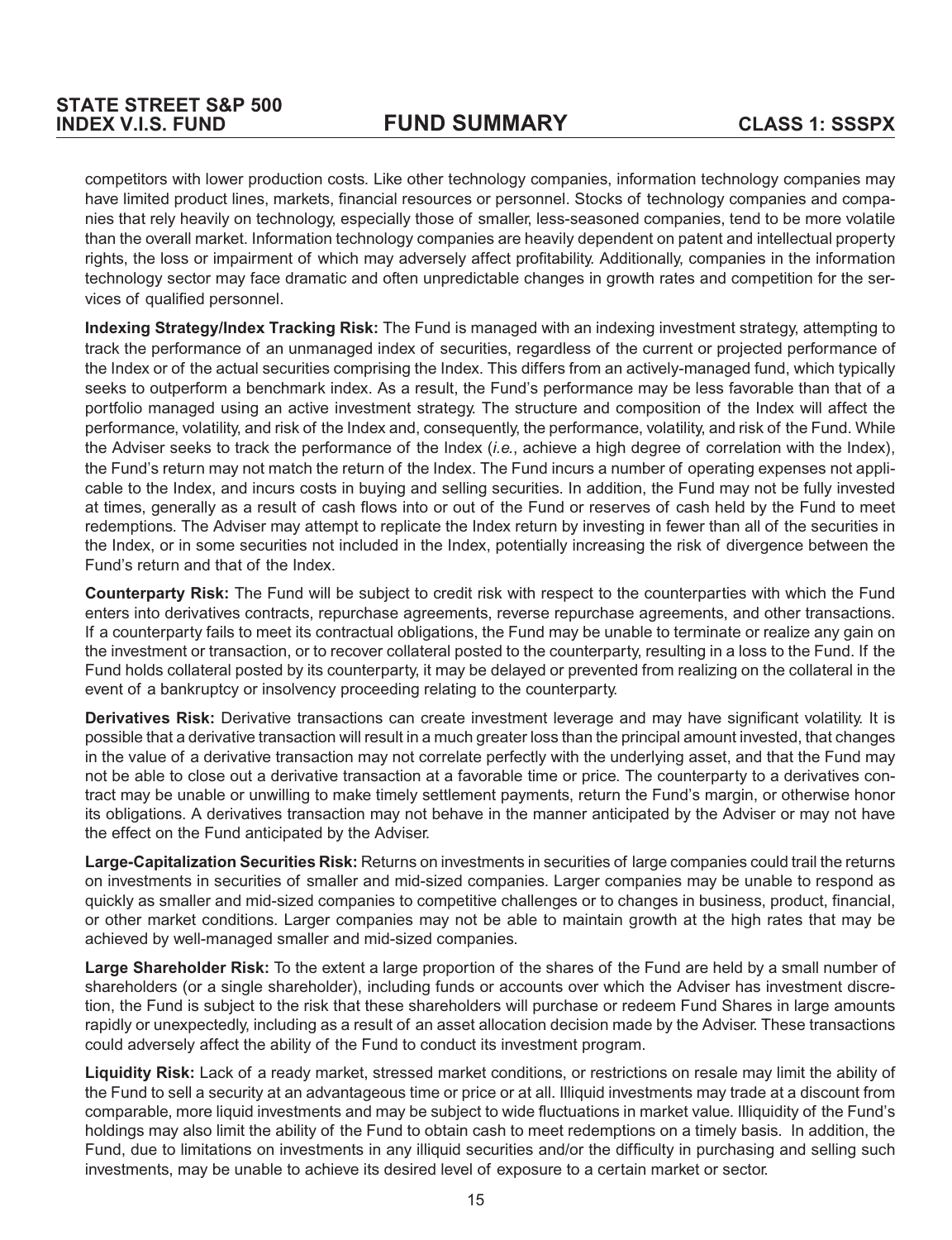**Risk of Investment in Other Pools:** When the Fund invests in another pooled investment vehicle, it is exposed to the risk that the other pool will not perform as expected and is exposed indirectly to all of the risks applicable to an investment in such other pool. The investment policies of the other pool may not be the same as those of the Fund; as a result, an investment in the other pool may be subject to additional or different risks than those to which the Fund is typically subject. The Fund bears its proportionate share of the fees and expenses of any pool in which it invests. The Adviser or an affiliate may serve as investment adviser to a pool in which the Fund may invest, leading to potential conflicts of interest. It is possible that other clients of the Adviser or its affiliates will purchase or sell interests in a pool sponsored or managed by the Adviser or its affiliates at prices and at times more favorable than those at which the Fund does so.

**Unconstrained Sector Risk:** The Fund may invest a substantial portion of its assets within one or more economic sectors or industries, which may change from time to time. Greater investment focus on one or more sectors or industries increases the potential for volatility and the risk that events negatively affecting such sectors or industries could reduce returns, potentially causing the value of the Fund's shares to decrease, perhaps significantly.

#### **Performance**

The bar chart and table below provide some indication of the risks of investing in the Fund by illustrating the variability of the Fund's returns from year-to-year and by showing how the Fund's average annual returns for the periods indicated compared with those of the Index. The Fund's past performance does not necessarily indicate how the Fund will perform in the future. The bar chart and average annual total returns table do not reflect the fees or charges imposed by the Accounts of the life insurance companies through which shares of the Fund may be purchased. If these fees and charges were included, returns would be lower than those shown. Current performance information for the Fund is available toll free by calling (800)-242-0134 or by visiting our website at www.ssga.com.

#### **Average Annual Total Returns** (for periods ended 12/31/21)

|                                                                   | One<br>Year | Five<br>Years | Ten<br>Years | <b>Inception</b> |  |
|-------------------------------------------------------------------|-------------|---------------|--------------|------------------|--|
|                                                                   |             |               |              | <b>Date</b>      |  |
| Class 1                                                           | 28.27%      | 18.07%        | 16.17%       | 4/15/1985        |  |
| S&P 500 Index (reflects no deduction for fees, expenses or taxes) | 28.71%      | 18.47%        | 16.55%       |                  |  |

#### **Investment Adviser**

SSGA FM serves as the investment adviser to the Fund.

The professionals primarily responsible for the day-to-day management of the Fund are Michael Feehily, Karl Schneider, and Olga Winner. Mr. Feehily has served as a portfolio manager of the Fund since 2017, Mr. Schneider has served as a portfolio manager since 2001 and Ms. Winner has served as a portfolio manager of the Fund since 2012.

Michael Feehily, CFA, is a Senior Managing Director of the Adviser and the Head of Global Equity Beta Solutions in the Americas. He worked at the Adviser from 1997 to 2006 and rejoined in 2010.

Karl Schneider, CAIA, is a Managing Director of the Adviser and Deputy Head of Global Equity Beta Solutions in the Americas. He joined the Adviser in 1997.

Olga Winner, CFA, is a Vice President of the Adviser and a Senior Portfolio Manager in the Global Equity Beta Solutions Group. She joined the Adviser in 2007.

16

**Annual Total Returns** (years ended 12/31)

Lowest Quarterly Return: -19.78% (Q1, 2020)

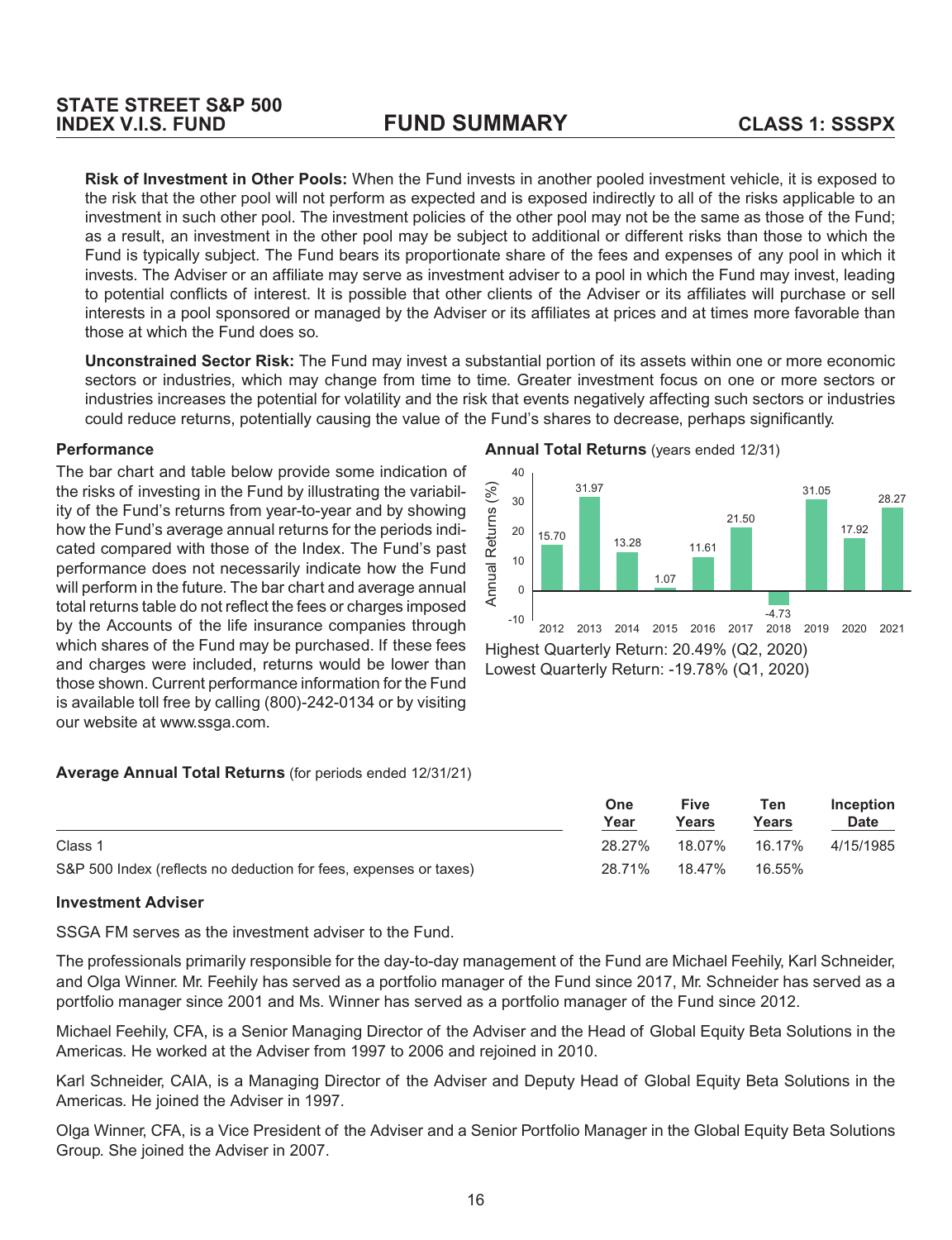#### **Purchase and Sale of Fund Shares**

The Fund does not offer its shares to the general public. Shares of the Fund are currently offered only to Accounts of various life insurance companies as funding vehicles for certain variable contracts issued by such life insurance companies.

State Street Variable Insurance Series Funds, Inc. (the "Company") has entered into an agreement with the life insurance company sponsor of each Account (the "participation agreement") setting forth the terms and conditions pursuant to which the insurance company will purchase and redeem shares of the Fund. For information regarding the purchase and sale of Fund shares, see your insurance contract prospectus (the "contract prospectus") or other disclosure document for such insurance contract which describes the particular Account and variable contract.

#### **Tax Information**

Since the Accounts of the various life insurance companies are the only shareholders of the Fund, no discussion is included herein as to the federal income tax consequences for such Accounts. For information concerning the federal income tax consequences to the purchasers of variable contracts, see the contract prospectus or other disclosure document for such contract which describes the particular Account and variable contract.

#### **Payments To Insurance Companies, Broker-Dealers And Other Financial Intermediaries**

Shares of the Fund are available only through the purchase of variable contracts issued by certain life insurance companies. The Company and its affiliates may pay such insurance companies (or their related companies) for the sale of shares of the Fund and/or administrative or other related services. When received by an insurance company, such payments may be a factor that the insurance company considers in including the Fund as an investment option in its variable contracts. The prospectus or other disclosure document for the variable contracts may contain additional information about these payments. Such insurance companies (or their related companies) may pay broker-dealers or other financial intermediaries (such as banks) that sell the variable contracts for the sale of shares of the Fund and related services. When received by a broker-dealer or other intermediary, such payments may create a conflict of interest by influencing the broker-dealer or other intermediary and salespersons to recommend the Fund over other mutual funds available as investment options in a variable contract. Ask the salesperson or visit the financial intermediary's website for more information.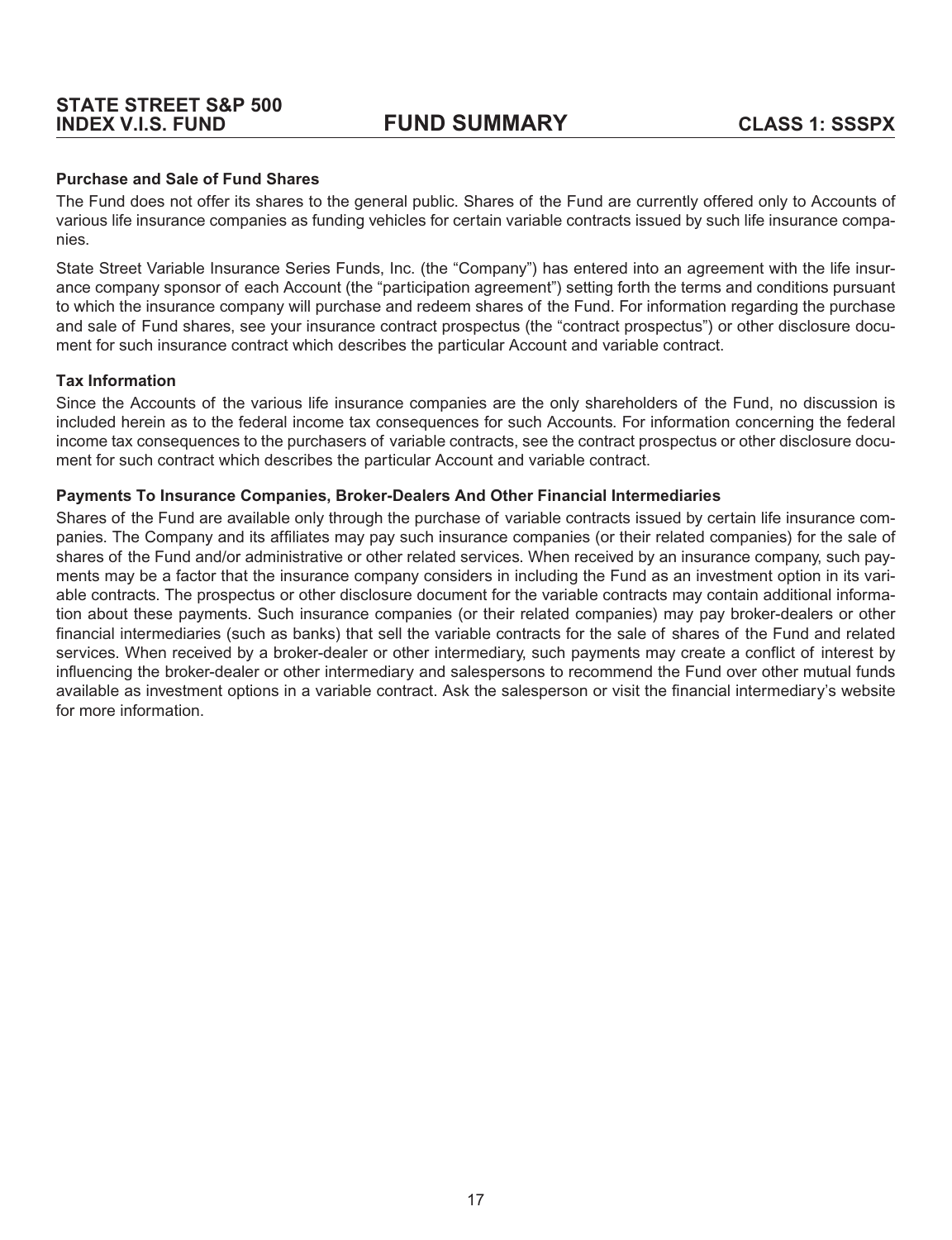#### <span id="page-21-0"></span>**Investment Objective**

The investment objective of the State Street U.S. Equity V.I.S. Fund (the "Fund") is long-term growth of capital.

#### **Fees and Expenses of the Fund**

The tables below describe the fees and expenses that you may pay if you buy, hold and sell shares of the Fund ("Fund Shares"), but does not reflect the fees or charges imposed by the separate accounts ("Accounts") of the life insurance companies through which shares of the Fund may be purchased. If these fees and charges were included, the costs shown below would be higher. **You may pay other fees, such as brokerage commissions and other fees to financial intermediaries which are not reflected in the tables and examples below.**

**Shareholder Fees** (fees paid directly from your investment)

| Maximum Sales Charge (Load) Imposed On Purchases (as a percentage of offering price)                                    | None  |
|-------------------------------------------------------------------------------------------------------------------------|-------|
| Maximum Deferred Sales Charge (Load) (as a percentage of the lower of the sale proceeds or the original offering price) | None  |
| Annual Fund Operating Expenses (expenses that you pay each year as a percentage of the value of your investment)        |       |
| Management Fees                                                                                                         | 0.55% |
| Distribution and/or Shareholder Service (12b-1) Fees                                                                    | N/A   |
| <b>Other Expenses</b>                                                                                                   | 0.27% |
| <b>Total Annual Fund Operating Expenses</b>                                                                             | 0.82% |

#### **Example**

This Example is intended to help you compare the cost of investing in the Fund with the cost of investing in other mutual funds. The Example assumes that you invest \$10,000 in the Fund for the time periods indicated, and then sell or hold all of your Fund Shares at the end of those periods. The Example also assumes that your investment has a 5% return each year and that the Fund's operating expenses remain the same. The Example does not reflect the fees or charges imposed by the Accounts of the various life insurance companies through which shares of the Fund are offered. If these fees and charges were included, the expenses shown below would be higher. Although your actual costs may be higher or lower, based on these assumptions your costs would be:

| 1 year | 3 years | <u>5 years</u> | <u>10 years</u> |
|--------|---------|----------------|-----------------|
| \$84   | \$262   | \$455          | \$1,014         |

#### **Portfolio Turnover**

The Fund pays transaction costs, such as commissions, when it buys and sells securities (or "turns over" its portfolio). A higher portfolio turnover rate may indicate higher transaction costs. These costs, which are not reflected in Annual Fund Operating Expenses or in the Example, affect the Fund's performance. During the most recent fiscal year, the Fund's portfolio turnover rate was 32% of the average value of its portfolio.

#### **Principal Investment Strategies**

The Fund seeks to achieve its investment objective by investing at least 80% of its net assets (plus any borrowings for investment purposes) under normal circumstances in equity securities of U.S. companies, such as common and preferred stocks. The Fund considers a company to be a U.S. company if it generates at least 50% of its revenues or profits from business activities in the U.S., has at least 50% of its assets situated in the U.S., or has the principal trading market for its securities in the U.S.

The Fund is designed to produce a broadly diversified portfolio, and typically has characteristics similar to the S&P 500<sup>®</sup> Index, including average market capitalization and dividend yield potential. At times, the Fund's investments may be focused in one or more market sectors, such as information technology.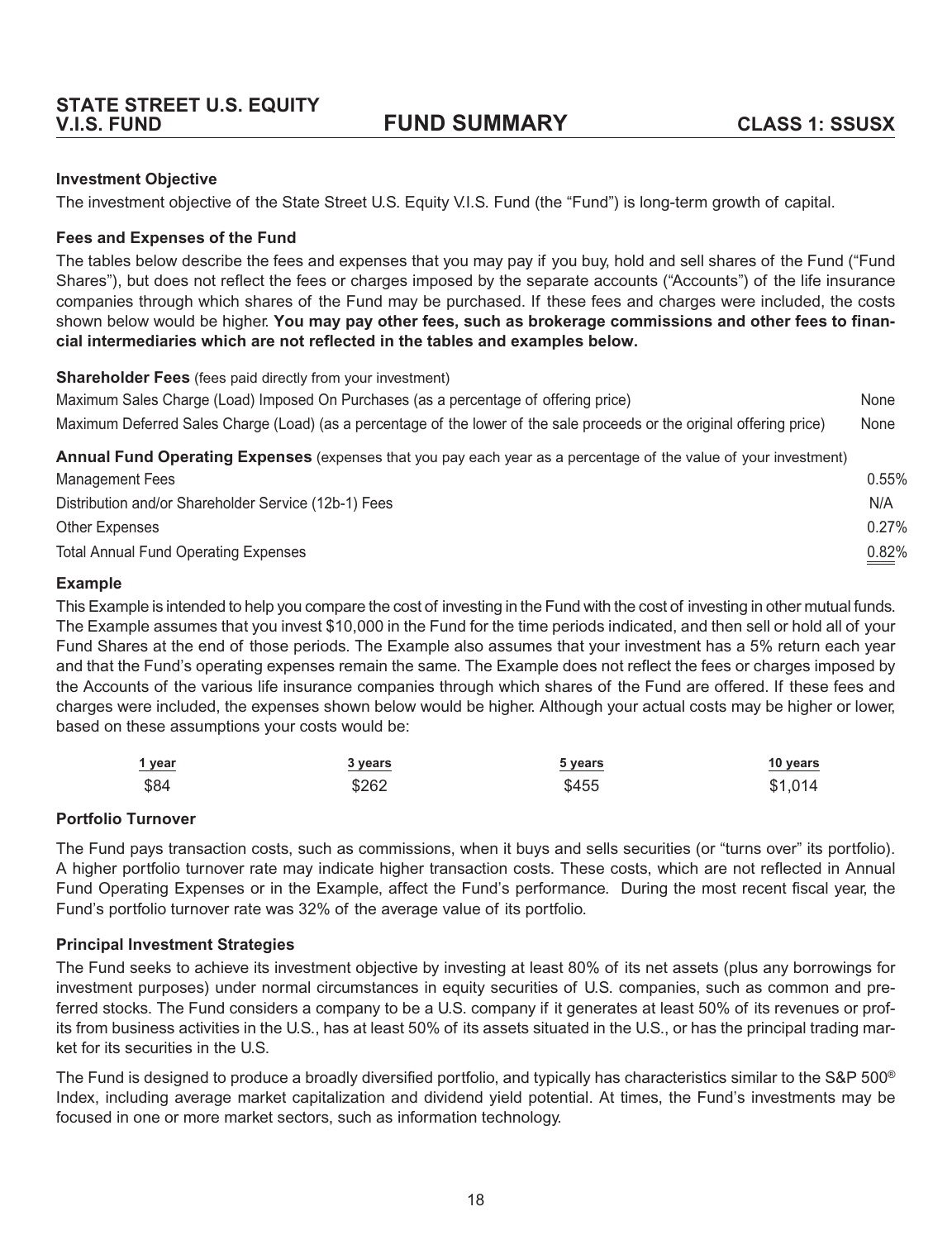Through fundamental company research involving analyzing financial statements and other information about a company, SSGA Funds Management, Inc. ("SSGA FM" or the "Adviser"), the Fund's investment adviser, primarily seeks to identify securities of large and medium sized companies (meaning companies with market capitalizations of \$2 billion or more) that they believe have desirable characteristics for the Fund such as:

- low valuations in relation to their peers, the market, their historical valuations or their growth rate potential;
- appropriate capital structures; and/or
- high quality management focused on generating shareholder value.

The Adviser may consider selling a security when one of these characteristics no longer applies, when the Adviser believes that the valuation has become excessive, or when more attractive alternatives are identified.

The Fund also may invest up to 15% of its net assets (plus any borrowings for investment purposes) in foreign securities and up to 20% of its net assets (plus any borrowings for investment purposes) in debt securities. The Adviser may also use various types of derivative instruments (such as futures contracts, options and forward contracts) to gain or hedge exposure to certain types of securities as an alternative to investing directly in or selling such securities.

#### **Principal Risks**

The Fund is subject to the following principal risks. You could lose money by investing in the Fund. Certain risks relating to instruments and strategies used in the management of the Fund are placed first. The significance of any specific risk to an investment in the Fund will vary over time, depending on the composition of the Fund's portfolio, market conditions, and other factors. You should read all of the risk information presented below carefully, because any one or more of these risks may result in losses to the Fund. **An investment in the Fund is subject to investment risks, including possible loss of principal, is not a deposit in a bank and is not insured or guaranteed by the Federal Deposit Insurance Corporation or any other government agency.** The Fund may not achieve its investment objective. The Fund is not intended to be a complete investment program, but rather is intended for investment as part of a diversified investment portfolio. Investors should consult their own advisers as to the role of the Fund in their overall investment programs.

**Market Risk:** The Fund's investments are subject to changes in general economic conditions, general market fluctuations and the risks inherent in investment in securities markets. Investment markets can be volatile and prices of investments can change substantially due to various factors including, but not limited to, economic growth or recession, changes in interest rates, changes in the actual or perceived creditworthiness of issuers, and general market liquidity. The Fund is subject to the risk that geopolitical events will disrupt securities markets and adversely affect global economies and markets. Local, regional or global events such as war, acts of terrorism, the spread of infectious illness or other public health issues, or other events could have a significant impact on the Fund and its investments.

**Equity Investing Risk:** The market prices of equity securities owned by the Fund may go up or down, sometimes rapidly or unpredictably. The value of a security may decline for a number of reasons that may directly relate to the issuer and also may decline due to general industry or market conditions that are not specifically related to a particular company. In addition, equity markets tend to move in cycles, which may cause stock prices to fall over short or extended periods of time.

**Information Technology Sector Risk:** Market or economic factors impacting information technology companies could have a major effect on the value of the Fund's investments. The value of stocks of information technology companies is particularly vulnerable to rapid changes in technology product cycles, rapid product obsolescence, government regulation and competition, both domestically and internationally, including competition from foreign competitors with lower production costs. Like other technology companies, information technology companies may have limited product lines, markets, financial resources or personnel. Stocks of technology companies and companies that rely heavily on technology, especially those of smaller, less-seasoned companies, tend to be more volatile than the overall market. Information technology companies are heavily dependent on patent and intellectual property rights, the loss or impairment of which may adversely affect profitability. Additionally, companies in the information technology sector may face dramatic and often unpredictable changes in growth rates and competition for the services of qualified personnel.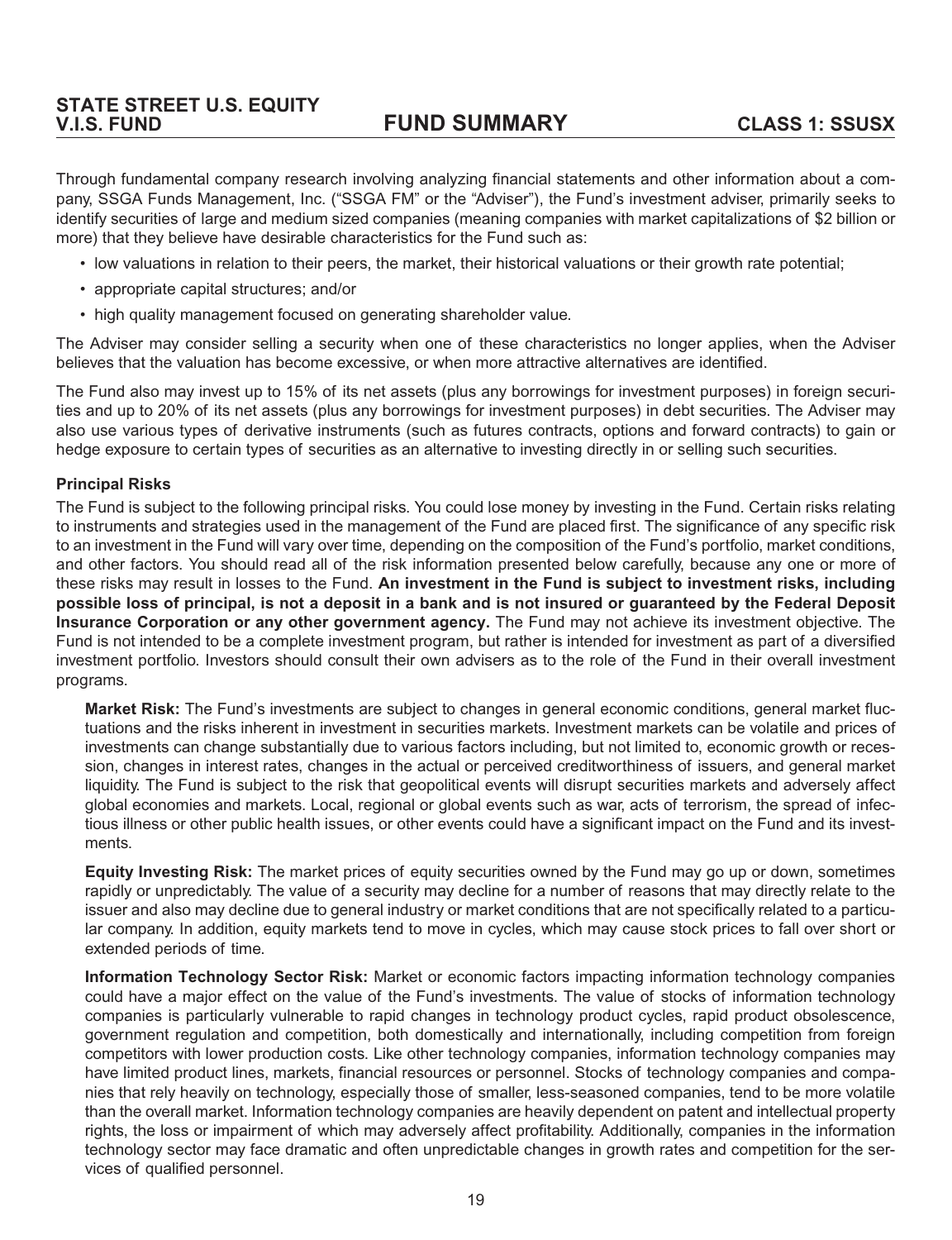**Company Risk:** Changes in the financial condition of a company or other issuer, changes in specific market, economic, political, regulatory, geopolitical, and other conditions that affect a particular type of investment or issuer, and changes in general market, economic, political, regulatory, geopolitical and other conditions can adversely affect the price of an investment. The price of securities of smaller, less well-known issuers can be more volatile than the price of securities of larger issuers or the market in general.

**Counterparty Risk:** The Fund will be subject to credit risk with respect to the counterparties with which the Fund enters into derivatives contracts, repurchase agreements, reverse repurchase agreements, and other transactions. If a counterparty fails to meet its contractual obligations, the Fund may be unable to terminate or realize any gain on the investment or transaction, or to recover collateral posted to the counterparty, resulting in a loss to the Fund. If the Fund holds collateral posted by its counterparty, it may be delayed or prevented from realizing on the collateral in the event of a bankruptcy or insolvency proceeding relating to the counterparty.

**Currency Risk:** The value of the Fund's assets may be affected favorably or unfavorably by currency exchange rates, currency exchange control regulations, and delays, restrictions or prohibitions on the repatriation of foreign currencies. Foreign currency exchange rates may have significant volatility, and changes in the values of foreign currencies against the U.S. dollar may result in substantial declines in the values of the Fund's assets denominated in foreign currencies.

**Debt Securities Risk:** The values of debt securities may increase or decrease as a result of the following: market fluctuations, changes in interest rates, actual or perceived inability or unwillingness of issuers, guarantors or liquidity providers to make scheduled principal or interest payments or illiquidity in debt securities markets; the risk of low rates of return due to reinvestment of securities during periods of falling interest rates or repayment by issuers with higher coupon or interest rates; and/or the risk of low income due to falling interest rates. To the extent that interest rates rise, certain underlying obligations may be paid off substantially slower than originally anticipated and the value of those securities may fall sharply. A rising interest rate environment may cause the value of the Fund's fixed income securities to decrease, an adverse impact on the liquidity of the Fund's fixed income securities, and increased volatility of the fixed income markets. The current low interest rate environment heightens the risks associated with rising interest rates. During periods when interest rates are at low levels, the Fund's yield can be low, and the Fund may have a negative yield (i.e., it may lose money on an operating basis). If the principal on a debt obligation is prepaid before expected, the prepayments of principal may have to be reinvested in obligations paying interest at lower rates. During periods of falling interest rates, the income received by the Fund may decline. Changes in interest rates will likely have a greater effect on the values of debt securities of longer durations. Returns on investments in debt securities could trail the returns on other investment options, including investments in equity securities.

**Derivatives Risk:** Derivative transactions can create investment leverage and may have significant volatility. It is possible that a derivative transaction will result in a much greater loss than the principal amount invested, that changes in the value of a derivative transaction may not correlate perfectly with the underlying asset, and that the Fund may not be able to close out a derivative transaction at a favorable time or price. The counterparty to a derivatives contract may be unable or unwilling to make timely settlement payments, return the Fund's margin, or otherwise honor its obligations. A derivatives transaction may not behave in the manner anticipated by the Adviser or may not have the effect on the Fund anticipated by the Adviser.

**Growth Stock Risk:** The prices of growth stocks may be based largely on expectations of future earnings, and their prices can decline rapidly and significantly in reaction to negative news. Growth stocks may underperform value stocks and stocks in other broad style categories (and the stock market as a whole) over any period of time and may shift in and out of favor with investors generally, sometimes rapidly, depending on changes in market, economic, and other factors.

**Large-Capitalization Securities Risk:** Returns on investments in securities of large companies could trail the returns on investments in securities of smaller and mid-sized companies. Larger companies may be unable to respond as quickly as smaller and mid-sized companies to competitive challenges or to changes in business, product, financial, or other market conditions. Larger companies may not be able to maintain growth at the high rates that may be achieved by well-managed smaller and mid-sized companies.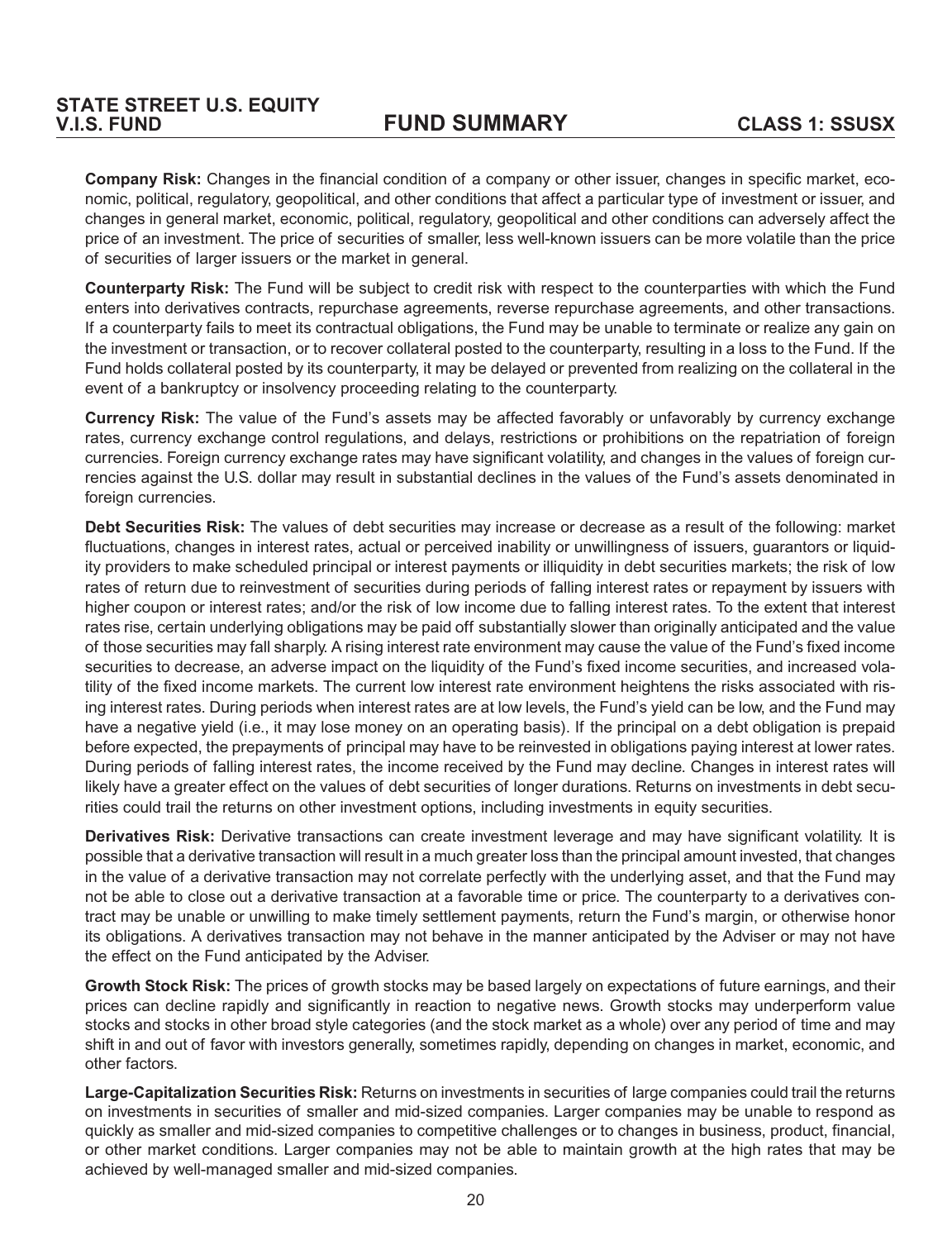**Large Shareholder Risk:** To the extent a large proportion of the shares of the Fund are held by a small number of shareholders (or a single shareholder), including funds or accounts over which the Adviser has investment discretion, the Fund is subject to the risk that these shareholders will purchase or redeem Fund Shares in large amounts rapidly or unexpectedly, including as a result of an asset allocation decision made by the Adviser. These transactions could adversely affect the ability of the Fund to conduct its investment program.

**Management Risk:** The Fund is actively managed. The Adviser's judgments about the attractiveness, relative value, or potential appreciation of a particular sector, security, commodity or investment strategy may prove to be incorrect, and may cause the Fund to incur losses. There can be no assurance that the Adviser's investment techniques and decisions will produce the desired results.

**Mid-Capitalization Securities Risk:** The securities of mid-capitalization companies may be more volatile and may involve more risk than the securities of larger companies. These companies may have limited product lines, markets or financial resources, may lack the competitive strength of larger companies, and may depend on a few key employees. In addition, these companies may have been recently organized and may have little or no track record of success. The securities of mid-sized companies may trade less frequently and in smaller volumes than more widely held securities. Some securities of mid-sized issuers may be illiquid or may be restricted as to resale, and their values may be volatile.

**Non-U.S. Securities Risk:** Non-U.S. securities (including depositary receipts) are subject to political, regulatory, and economic risks not present in domestic investments. There may be less information publicly available about a non-U.S. entity than about a U.S. entity, and many non-U.S. entities are not subject to accounting, auditing, legal and financial report standards comparable to those in the United States. Further, such entities and/or their securities may be subject to risks associated with currency controls; expropriation; changes in tax policy; greater market volatility; differing securities market structures; higher transaction costs; and various administrative difficulties, such as delays in clearing and settling portfolio transactions or in receiving payment of dividends. Securities traded on foreign markets may be less liquid (harder to sell) than securities traded domestically. Foreign governments may impose restrictions on the repatriation of capital to the U.S. In addition, to the extent that the Fund buys securities denominated in a foreign currency, there are special risks such as changes in currency exchange rates and the risk that a foreign government could regulate foreign exchange transactions. In addition, to the extent investments are made in a limited number of countries, events in those countries will have a more significant impact on the Fund. Investments in depositary receipts may be less liquid and more volatile than the underlying shares in their primary trading market.

**Unconstrained Sector Risk:** The Fund may invest a substantial portion of its assets within one or more economic sectors or industries, which may change from time to time. Greater investment focus on one or more sectors or industries increases the potential for volatility and the risk that events negatively affecting such sectors or industries could reduce returns, potentially causing the value of the Fund's shares to decrease, perhaps significantly.

**Value Stock Risk:** A "value" style of investing is subject to the risk that the returns on "value" equity securities are less than returns on other styles of investing or the overall stock market. Value stocks present the risk that they may decline in price or never reach their expected full market value, either because the market fails to recognize a stock's intrinsic worth or the Adviser overestimates the stock's expected value.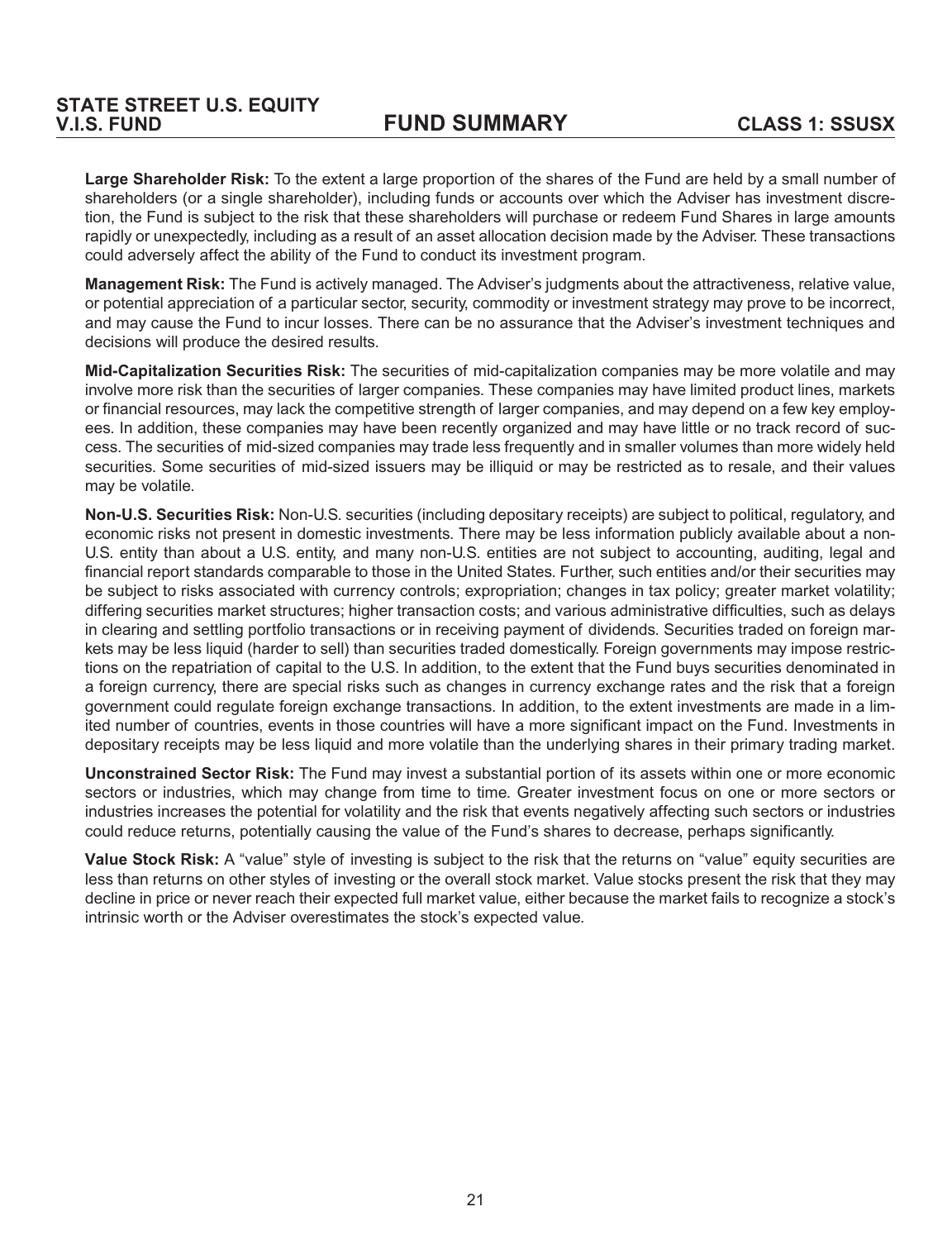# **STATE STREET U.S. EQUITY**

### **V.I.S. FUND FUND SUMMARY CLASS 1: SSUSX**

#### **Performance**

The bar chart and table below provide some indication of the risks of investing in the Fund by illustrating the variability of the Fund's returns from year-to-year and by showing how the Fund's average annual returns for the periods indicated compared with those of a broad measure of market performance. The Fund's past performance does not necessarily indicate how the Fund will perform in the future. The bar chart and average annual total returns table do not reflect the fees or charges imposed by the Accounts of the life insurance companies through which shares of the Fund may be purchased. If these fees and charges were included, returns would be lower than those shown. Current performance information for the Fund is available toll free by calling (800)-242-0134 or by visiting our website at www.ssga.com.

#### **Average Annual Total Returns** (for periods ended 12/31/21)

50  $(%)$ Annual Returns (%)  $40$ 33.91 31.77 sums:  $30$ 22.64 25.49 19.91 Ret  $20$ 15.80 12.77 9.31 Annual 10  $\Omega$  $-2.30$  $-3.40$ -10 2012 2013 2014 2015 2016 2017 2018 2019 2020 2021 Highest Quarterly Return: 21.27% (Q2, 2020)

Lowest Quarterly Return: -17.82% (Q1, 2020)

|                                                                   | <b>One</b><br>Year | Five<br>Years | Ten<br>Years | <b>Inception</b><br><b>Date</b> |
|-------------------------------------------------------------------|--------------------|---------------|--------------|---------------------------------|
| Class 1                                                           | 25.49%             | 18.63%        | 15.94%       | 1/3/1995                        |
| S&P 500 Index (reflects no deduction for fees, expenses or taxes) | 28.71%             | 18.47%        | 16.55%       |                                 |

#### **Investment Adviser**

SSGA FM serves as the investment adviser to the Fund.

The professionals primarily responsible for the day-to-day management of the Fund are Michael Solecki, Paul Nestro and Chris Sierakowski. Mr. Solecki has served as a portfolio manager of the Fund since 2019, Mr. Nestro has served as a portfolio manager since 2018 and Mr. Sierakowski has served as a portfolio manager of the Fund since 2017.

Michael Solecki, CFA, is a Senior Managing Director of the Adviser, Portfolio Manager and the Chief Investment Officer for Fundamental Growth and Core Equity. He joined the Adviser in 2016 through the acquisition of GE Asset Management Incorporated ("GEAM") by the ultimate parent company of State Street Global Advisors ("SSGA").

Paul Nestro, CFA, is a Managing Director of the Adviser and the Director of Fundamental Growth and Core Equity Research. He joined the Adviser in 2016 through the acquisition of GEAM by the ultimate parent company of SSGA.

Chris Sierakowski, CFA, is a Managing Director of the Adviser and a Portfolio Manager in the Fundamental Growth and Core U.S. Equity Group. He joined the Adviser in 2016 through the acquisition of GEAM by the ultimate parent company of SSGA.

#### **Purchase and Sale of Fund Shares**

The Fund does not offer its shares to the general public. Shares of the Fund are currently offered only to Accounts of various life insurance companies as funding vehicles for certain variable contracts issued by such life insurance companies.

State Street Variable Insurance Series Funds, Inc. (the "Company") has entered into an agreement with the life insurance company sponsor of each Account (the "participation agreement") setting forth the terms and conditions pursuant to which the insurance company will purchase and redeem shares of the Fund. For information regarding the purchase and sale of Fund shares, see your insurance contract prospectus (the "contract prospectus") or other disclosure document for such insurance contract which describes the particular Account and variable contract.

#### **Annual Total Returns** (years ended 12/31)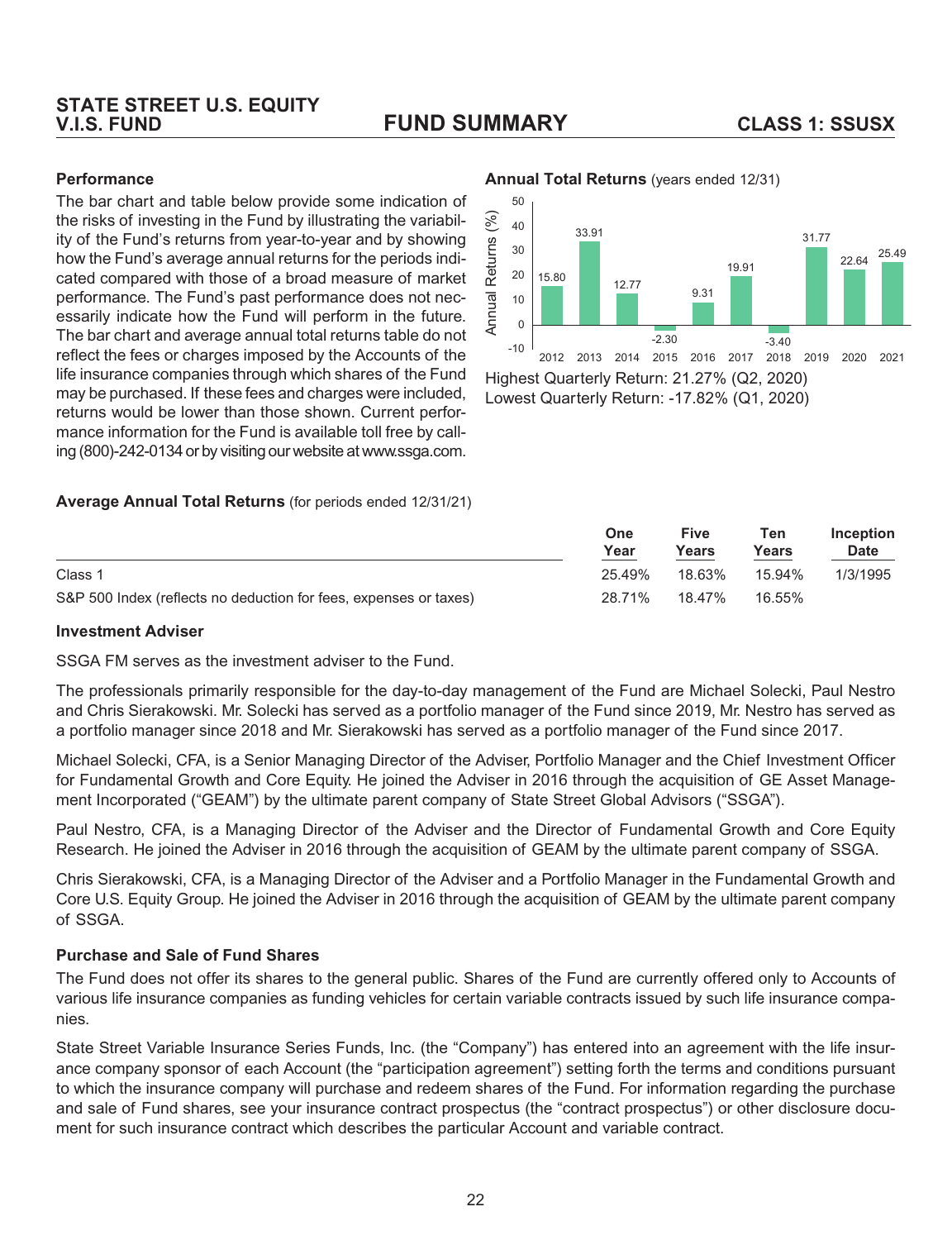#### **Tax Information**

Since the Accounts of the various life insurance companies are the only shareholders of the Fund, no discussion is included herein as to the federal income tax consequences for such Accounts. For information concerning the federal income tax consequences to the purchasers of variable contracts, see the contract prospectus or other disclosure document for such contract which describes the particular Account and variable contract.

#### **Payments To Insurance Companies, Broker-Dealers And Other Financial Intermediaries**

Shares of the Fund are available only through the purchase of variable contracts issued by certain life insurance companies. The Company and its affiliates may pay such insurance companies (or their related companies) for the sale of shares of the Fund and/or administrative or other related services. When received by an insurance company, such payments may be a factor that the insurance company considers in including the Fund as an investment option in its variable contracts. The prospectus or other disclosure document for the variable contracts may contain additional information about these payments. Such insurance companies (or their related companies) may pay broker-dealers or other financial intermediaries (such as banks) that sell the variable contracts for the sale of shares of the Fund and related services. When received by a broker-dealer or other intermediary, such payments may create a conflict of interest by influencing the broker-dealer or other intermediary and salespersons to recommend the Fund over other mutual funds available as investment options in a variable contract. Ask the salesperson or visit the financial intermediary's website for more information.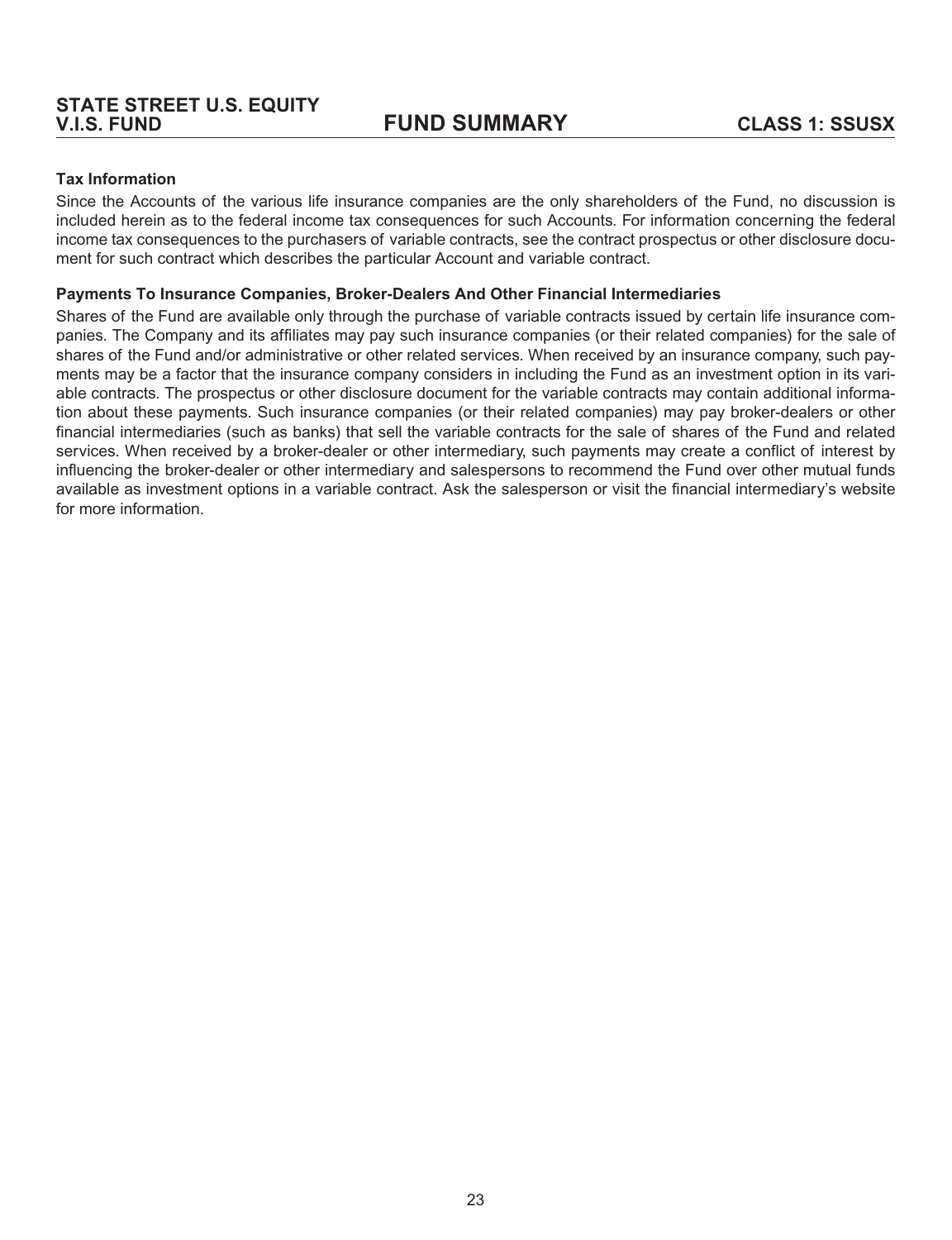#### <span id="page-27-0"></span>**Investment Objective**

The investment objective of the State Street Income V.I.S. Fund (the "Fund") is maximum income consistent with prudent investment management and the preservation of capital.

#### **Fees and Expenses of the Fund**

The tables below describe the fees and expenses that you may pay if you buy, hold and sell shares of the Fund ("Fund Shares"), but does not reflect the fees or charges imposed by the separate accounts ("Accounts") of the life insurance companies through which shares of the Fund may be purchased. If these fees and charges were included, the costs shown below would be higher. **You may pay other fees, such as brokerage commissions and other fees to financial intermediaries which are not reflected in the tables and examples below.**

**Shareholder Fees** (fees paid directly from your investment)

| Maximum Sales Charge (Load) Imposed On Purchases (as a percentage of offering price)                                    | None |
|-------------------------------------------------------------------------------------------------------------------------|------|
| Maximum Deferred Sales Charge (Load) (as a percentage of the lower of the sale proceeds or the original offering price) | None |
| Annual Fund Operating Expenses (expenses that you pay each year as a percentage of the value of your investment)        |      |

| Management Fees                                      | $0.50\%$ |
|------------------------------------------------------|----------|
| Distribution and/or Shareholder Service (12b-1) Fees | N/A      |
| Other Expenses                                       | $0.56\%$ |
| <b>Total Annual Fund Operating Expenses</b>          | 1.06%    |

#### **Example**

This Example is intended to help you compare the cost of investing in the Fund with the cost of investing in other mutual funds. The Example assumes that you invest \$10,000 in the Fund for the time periods indicated, and then sell or hold all of your Fund Shares at the end of those periods. The Example also assumes that your investment has a 5% return each year and that the Fund's operating expenses remain the same. The Example does not reflect the fees or charges imposed by the Accounts of the various life insurance companies through which shares of the Fund are offered. If these fees and charges were included, the expenses shown below would be higher. Although your actual costs may be higher or lower, based on these assumptions your costs would be:

| 1 year | 3 years | 5 years | 10 years |
|--------|---------|---------|----------|
| \$108  | \$337   | \$585   | \$1,294  |

#### **Portfolio Turnover**

The Fund pays transaction costs, such as commissions, when it buys and sells securities (or "turns over" its portfolio). A higher portfolio turnover rate may indicate higher transaction costs. These costs, which are not reflected in Annual Fund Operating Expenses or in the Example, affect the Fund's performance. During the most recent fiscal year, the Fund's portfolio turnover rate was 81% of the average value of its portfolio.

#### **Principal Investment Strategies**

The Fund seeks to achieve its investment objective by investing at least 80% of its net assets (plus any borrowings for investment purposes) under normal circumstances in debt securities.

The Fund invests primarily in a variety of investment-grade debt securities, such as mortgage-backed securities, corporate bonds, U.S. Government securities and money market instruments. The Fund normally has a weighted average effective maturity of approximately five to ten years, but is subject to no limitation with respect to the maturities of the instruments in which it may invest.

U.S. Government securities are securities that are issued or guaranteed as to principal or interest by the U.S. Government or one of its agencies or instrumentalities. Some U.S. Government securities are backed by the full faith and credit of the U.S. Government, such as U.S. Treasury bills and notes and obligations of the Government National Mortgage Association ("Ginnie Mae"). Other U.S. Government securities are neither issued by nor guaranteed by the full faith and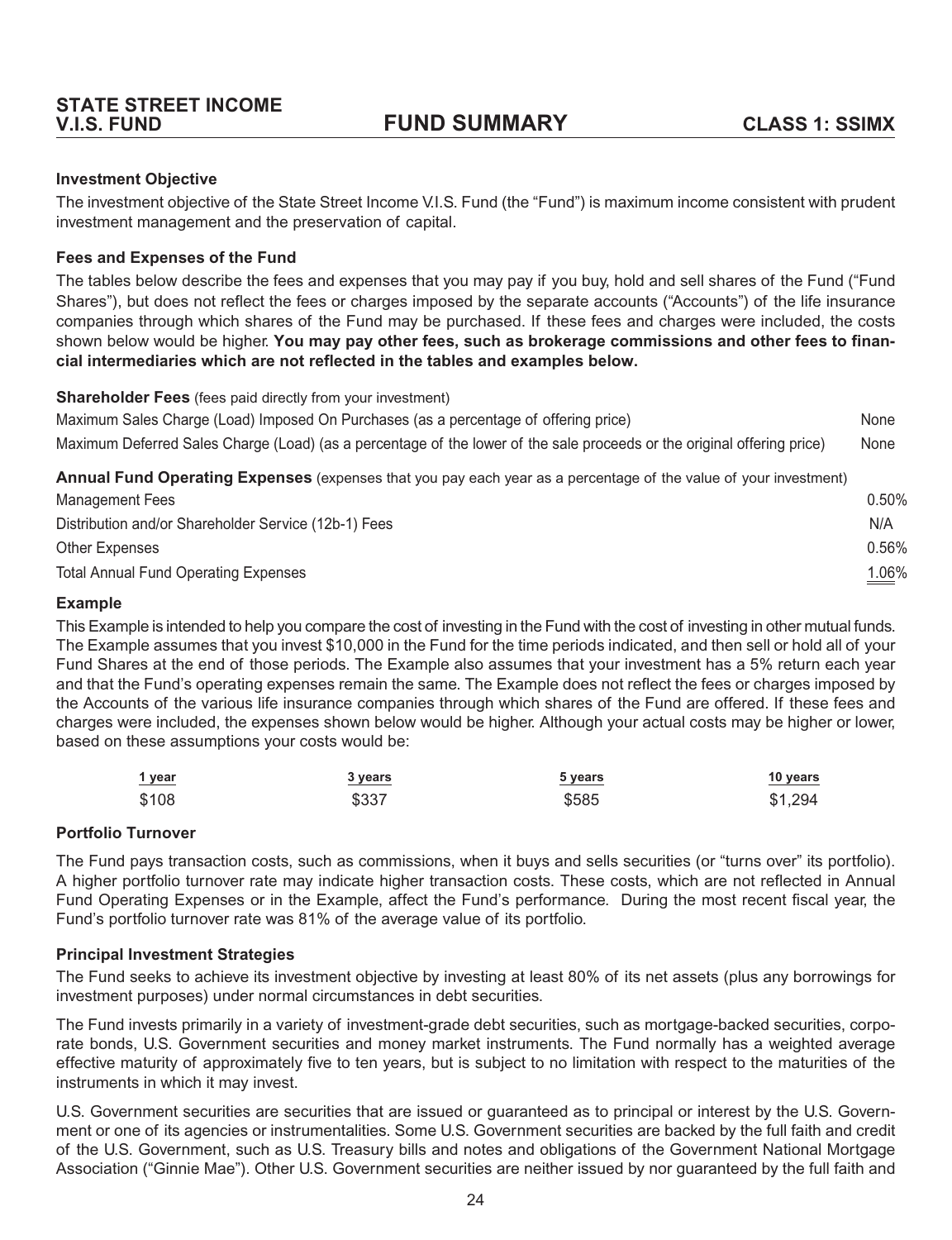**V.I.S. FUND FUND SUMMARY CLASS 1: SSIMX**

credit of the U.S. Government, including those issued by the Federal National Mortgage Association ("Fannie Mae") and the Federal Home Loan Mortgage Corporation ("Freddie Mac"). Fannie Mae and Freddie Mac have been operating under a conservatorship since 2008, with the Federal Housing Finance Agency acting as their conservator, and receive certain financing support from and have access to certain borrowing arrangements with the U.S. Treasury.

The Fund's investment adviser, SSGA Funds Management, Inc. (the "Adviser" or "SSGA FM") seeks to identify debt securities that they believe have desirable characteristics for the Fund such as:

- attractive yields and prices;
- the potential for capital appreciation; and/or
- reasonable credit quality.

The Adviser may consider selling a security when one of these characteristics no longer applies, when the Adviser believes that the valuation has become excessive, or when more attractive alternatives are identified.

The Fund also may invest up to 45% of its net assets in securities rated BBB or below by S&P Global Ratings ("S&P") or Baa or below by Moody's Investor Services, Inc. ("Moody's") or of similar quality and up to 20% of its net assets in high yield securities (also known as below investment grade bonds or "junk bonds"). The Fund may also invest in exchangetraded products ("ETPs") that provide exposure to such investments, including ETPs that pay fees to the Adviser and its affiliates for management, marketing or other services. High yield securities are those rated BB+ through B- by S&P or Ba1 through B3 by Moody's or below or of similar quality. The Fund also may invest up to 35% of its total assets in foreign (including emerging markets) debt securities, and up to 20% of its net assets (plus any borrowings for investment purposes) in equity securities. The Fund may also invest in municipal obligations and asset-backed securities.

The Adviser may also use various types of derivative instruments (such as futures contracts, interest rate and credit default swaps, options and forward contracts) to manage yield, duration (a measure of a bond price's sensitivity to a given change in interest rates) and exposure to credit quality, and to gain or hedge exposure to certain securities, indices or market segments.

The Fund may engage in active and frequent trading of its portfolio securities.

#### **Principal Risks**

The Fund is subject to the following principal risks. You could lose money by investing in the Fund. Certain risks relating to instruments and strategies used in the management of the Fund are placed first. The significance of any specific risk to an investment in the Fund will vary over time, depending on the composition of the Fund's portfolio, market conditions, and other factors. You should read all of the risk information presented below carefully, because any one or more of these risks may result in losses to the Fund. **An investment in the Fund is subject to investment risks, including possible loss of principal, is not a deposit in a bank and is not insured or guaranteed by the Federal Deposit Insurance Corporation or any other government agency.** The Fund may not achieve its investment objective. The Fund is not intended to be a complete investment program, but rather is intended for investment as part of a diversified investment portfolio. Investors should consult their own advisers as to the role of the Fund in their overall investment programs.

**Market Risk:** The Fund's investments are subject to changes in general economic conditions, general market fluctuations and the risks inherent in investment in securities markets. Investment markets can be volatile and prices of investments can change substantially due to various factors including, but not limited to, economic growth or recession, changes in interest rates, changes in the actual or perceived creditworthiness of issuers, and general market liquidity. The Fund is subject to the risk that geopolitical events will disrupt securities markets and adversely affect global economies and markets. Local, regional or global events such as war, acts of terrorism, the spread of infectious illness or other public health issues, or other events could have a significant impact on the Fund and its investments.

**Debt Securities Risk:** The values of debt securities may increase or decrease as a result of the following: market fluctuations, changes in interest rates, actual or perceived inability or unwillingness of issuers, guarantors or liquidity providers to make scheduled principal or interest payments or illiquidity in debt securities markets; the risk of low rates of return due to reinvestment of securities during periods of falling interest rates or repayment by issuers with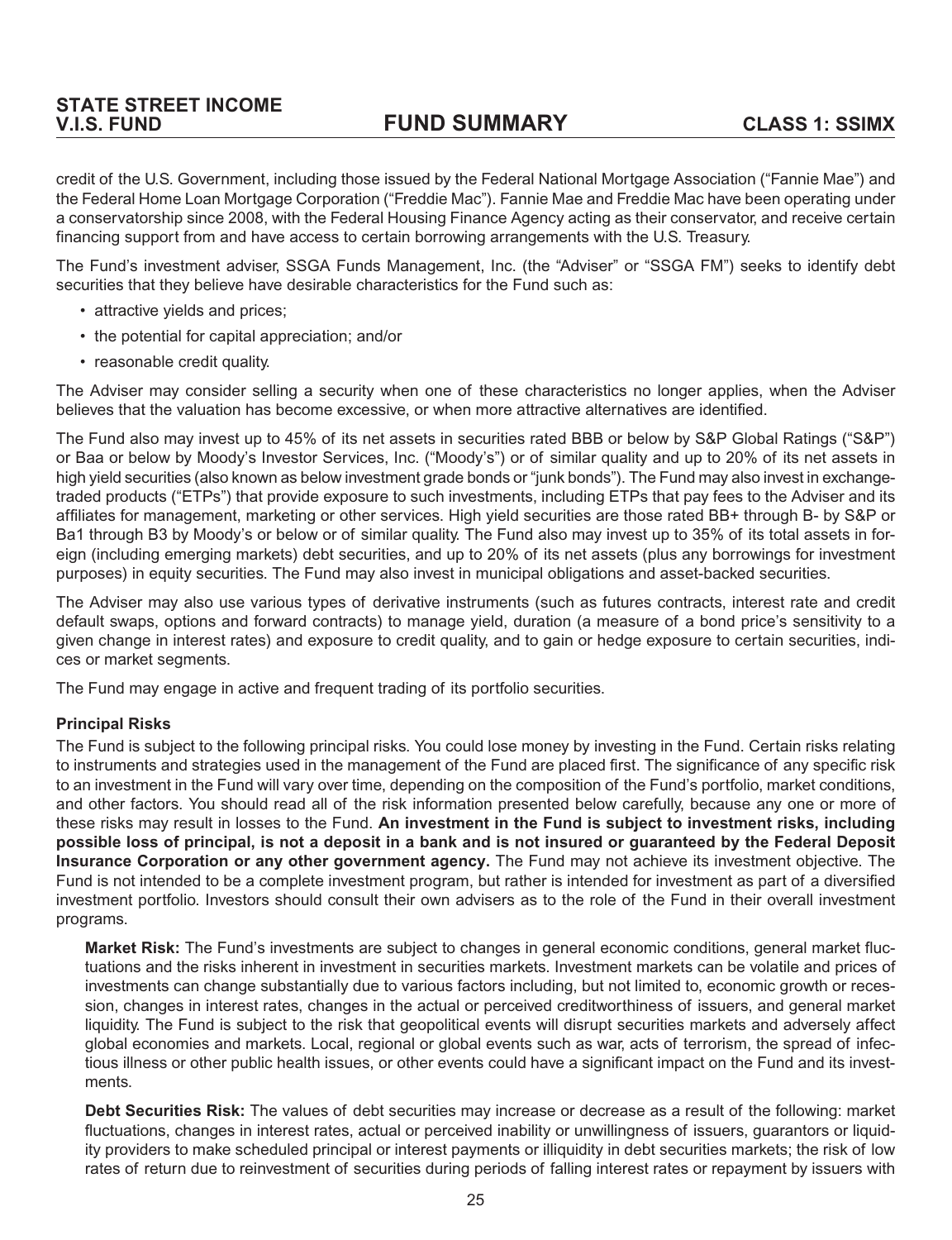higher coupon or interest rates; and/or the risk of low income due to falling interest rates. To the extent that interest rates rise, certain underlying obligations may be paid off substantially slower than originally anticipated and the value of those securities may fall sharply. A rising interest rate environment may cause the value of the Fund's fixed income securities to decrease, an adverse impact on the liquidity of the Fund's fixed income securities, and increased volatility of the fixed income markets. The current low interest rate environment heightens the risks associated with rising interest rates. During periods when interest rates are at low levels, the Fund's yield can be low, and the Fund may have a negative yield (i.e., it may lose money on an operating basis). If the principal on a debt obligation is prepaid before expected, the prepayments of principal may have to be reinvested in obligations paying interest at lower rates. During periods of falling interest rates, the income received by the Fund may decline. Changes in interest rates will likely have a greater effect on the values of debt securities of longer durations. Returns on investments in debt securities could trail the returns on other investment options, including investments in equity securities.

**Mortgage-Related and Other Asset-Backed Securities Risk:** Investments in mortgage-related and other assetbacked securities are subject to the risk of significant credit downgrades, illiquidity, and defaults to a greater extent than many other types of fixed-income investments. The liquidity of mortgage-related and asset-backed securities may change over time. During periods of falling interest rates, mortgage- and asset-backed securities may be called or prepaid, which may result in the Fund having to reinvest proceeds in other investments at a lower interest rate. During periods of rising interest rates, the average life of mortgage- and asset-backed securities may extend, which may lock in a below-market interest rate, increase the security's duration and interest rate sensitivity, and reduce the value of the security. Enforcing rights against the underlying assets or collateral may be difficult, and the underlying assets or collateral may be insufficient if the issuer defaults.

**U.S. Government Securities Risk:** Certain U.S. government securities are supported by the full faith and credit of the United States; others are supported by the right of the issuer to borrow from the U.S. Treasury; others are supported by the discretionary authority of the U.S. government to purchase the agency's obligations; and still others are supported only by the credit of the issuing agency, instrumentality, or enterprise. Although U.S. governmentsponsored enterprises such as the Federal Home Loan Mortgage Corporation ("Freddie Mac") and the Federal National Mortgage Association ("Fannie Mae") may be chartered or sponsored by Congress, they are not funded by Congressional appropriations, and their securities are not issued by the U.S. Treasury, are not supported by the full faith and credit of the U.S. government, and involve increased credit risks.

**Below Investment-Grade Securities Risk:** Lower-quality debt securities ("high yield" or "junk" bonds) are considered predominantly speculative, and can involve a substantially greater risk of default than higher quality debt securities. Issuers of lower-quality debt securities may have substantially greater risk of insolvency or bankruptcy than issuers of higher-quality debt securities. They can be illiquid, and their values can have significant volatility and may decline significantly over short periods of time. Lower-quality debt securities tend to be more sensitive to adverse news about the issuer, or the market or economy in general.

**Counterparty Risk:** The Fund will be subject to credit risk with respect to the counterparties with which the Fund enters into derivatives contracts, repurchase agreements, reverse repurchase agreements, and other transactions. If a counterparty fails to meet its contractual obligations, the Fund may be unable to terminate or realize any gain on the investment or transaction, or to recover collateral posted to the counterparty, resulting in a loss to the Fund. If the Fund holds collateral posted by its counterparty, it may be delayed or prevented from realizing on the collateral in the event of a bankruptcy or insolvency proceeding relating to the counterparty.

**Currency Risk:** The value of the Fund's assets may be affected favorably or unfavorably by currency exchange rates, currency exchange control regulations, and delays, restrictions or prohibitions on the repatriation of foreign currencies. Foreign currency exchange rates may have significant volatility, and changes in the values of foreign currencies against the U.S. dollar may result in substantial declines in the values of the Fund's assets denominated in foreign currencies.

**Derivatives Risk:** Derivative transactions can create investment leverage and may have significant volatility. It is possible that a derivative transaction will result in a much greater loss than the principal amount invested, that changes in the value of a derivative transaction may not correlate perfectly with the underlying asset, and that the Fund may not be able to close out a derivative transaction at a favorable time or price. The counterparty to a derivatives con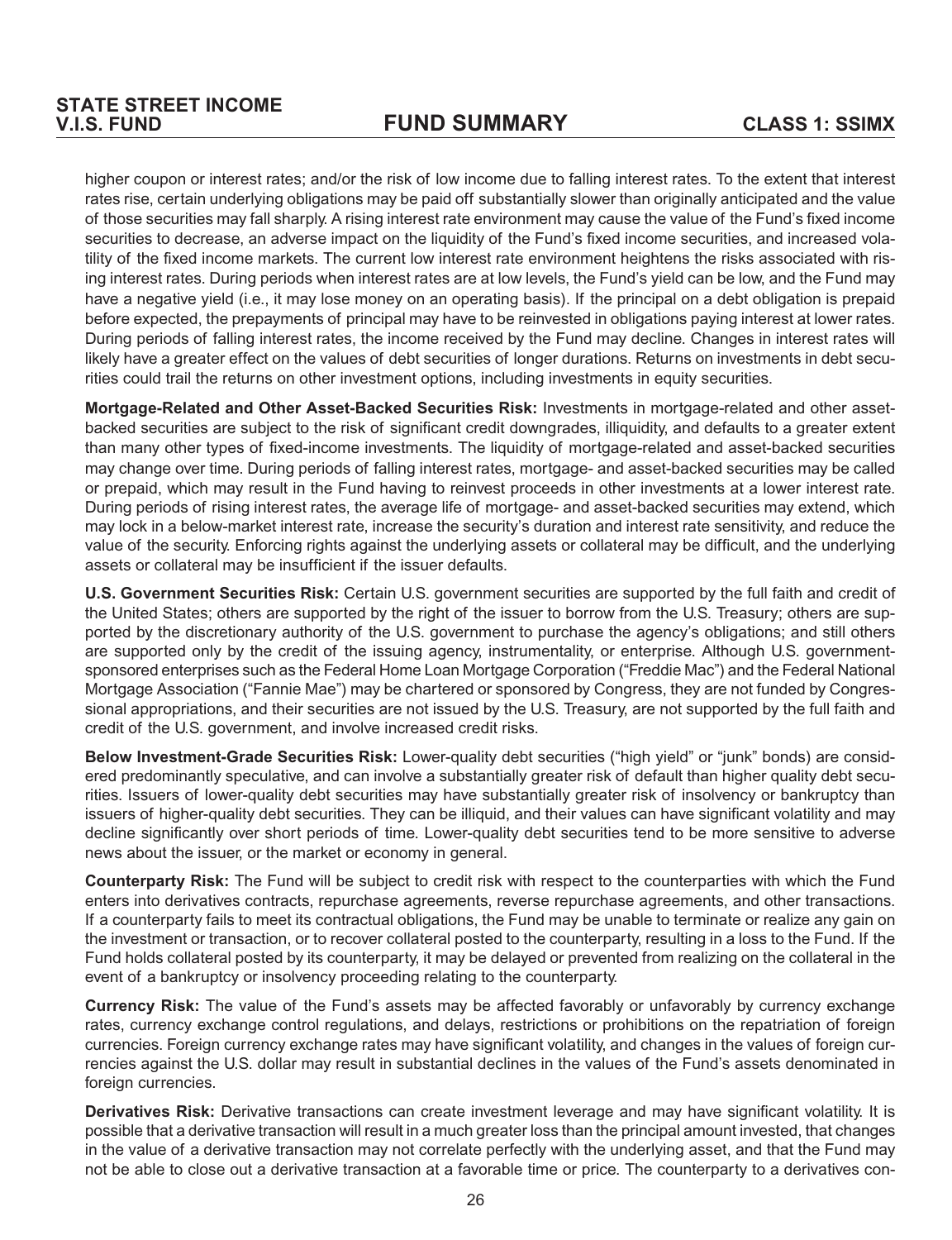tract may be unable or unwilling to make timely settlement payments, return the Fund's margin, or otherwise honor its obligations. A derivatives transaction may not behave in the manner anticipated by the Adviser or may not have the effect on the Fund anticipated by the Adviser.

**Emerging Markets Risk:** Risks of investing in emerging markets include, among others, greater political and economic instability, greater volatility in currency exchange rates, less developed securities markets, possible trade barriers, currency transfer restrictions, a more limited number of potential buyers and issuers, an emerging market country's dependence on revenue from particular commodities or international aid, less governmental supervision and regulation, unavailability of currency hedging techniques, differences in auditing and financial reporting standards, less stringent investor protection and disclosure standards, less developed public health systems, and less developed legal systems. There is also the potential for unfavorable action such as expropriation, nationalization, embargo, and acts of war. The securities of emerging market companies may trade less frequently and in smaller volumes than more widely held securities. Market disruptions or substantial market corrections may limit very significantly the liquidity of securities of certain companies in a particular country or geographic region, or of all companies in the country or region. The Fund may be unable to liquidate its positions in such securities at any time, or at a favorable price, in order to meet the Fund's obligations. These risks are generally greater for investments in frontier market countries, which typically have smaller economies or less developed capital markets than traditional emerging market countries.

**Equity Investing Risk:** The market prices of equity securities owned by the Fund may go up or down, sometimes rapidly or unpredictably. The value of a security may decline for a number of reasons that may directly relate to the issuer and also may decline due to general industry or market conditions that are not specifically related to a particular company. In addition, equity markets tend to move in cycles, which may cause stock prices to fall over short or extended periods of time.

**Large Shareholder Risk:** To the extent a large proportion of the shares of the Fund are held by a small number of shareholders (or a single shareholder), including funds or accounts over which the Adviser has investment discretion, the Fund is subject to the risk that these shareholders will purchase or redeem Fund Shares in large amounts rapidly or unexpectedly, including as a result of an asset allocation decision made by the Adviser. These transactions could adversely affect the ability of the Fund to conduct its investment program.

**Liquidity Risk:** Lack of a ready market, stressed market conditions, or restrictions on resale may limit the ability of the Fund to sell a security at an advantageous time or price or at all. Illiquid investments may trade at a discount from comparable, more liquid investments and may be subject to wide fluctuations in market value. Illiquidity of the Fund's holdings may also limit the ability of the Fund to obtain cash to meet redemptions on a timely basis. In addition, the Fund, due to limitations on investments in any illiquid securities and/or the difficulty in purchasing and selling such investments, may be unable to achieve its desired level of exposure to a certain market or sector.

**Management Risk:** The Fund is actively managed. The Adviser's judgments about the attractiveness, relative value, or potential appreciation of a particular sector, security, commodity or investment strategy may prove to be incorrect, and may cause the Fund to incur losses. There can be no assurance that the Adviser's investment techniques and decisions will produce the desired results.

**Municipal Obligations Risk:** Issuers, including governmental issuers, may be unable to pay their obligations as they come due. The values of municipal obligations may be adversely affected by local political and economic conditions and developments. In addition, the values of municipal obligations that depend on a specific revenue source to fund their payment obligations may fluctuate as a result of actual or anticipated changes in the cash flows generated by the revenue source or changes in the priority of the municipal obligation to receive the cash flows generated by the revenue source. Municipal obligations may be more susceptible to downgrades or defaults during recessions or similar periods of economic stress. The secondary market for municipal obligations also tends to be less welldeveloped and less liquid than many other securities markets, which may limit the Fund's ability to sell its municipal obligations at attractive prices, particularly in stressed market conditions. The differences between the price at which an obligation can be purchased and the price at which it can be sold may widen during periods of market distress. Less liquid obligations can become more difficult to value and be subject to erratic price movements. In addition,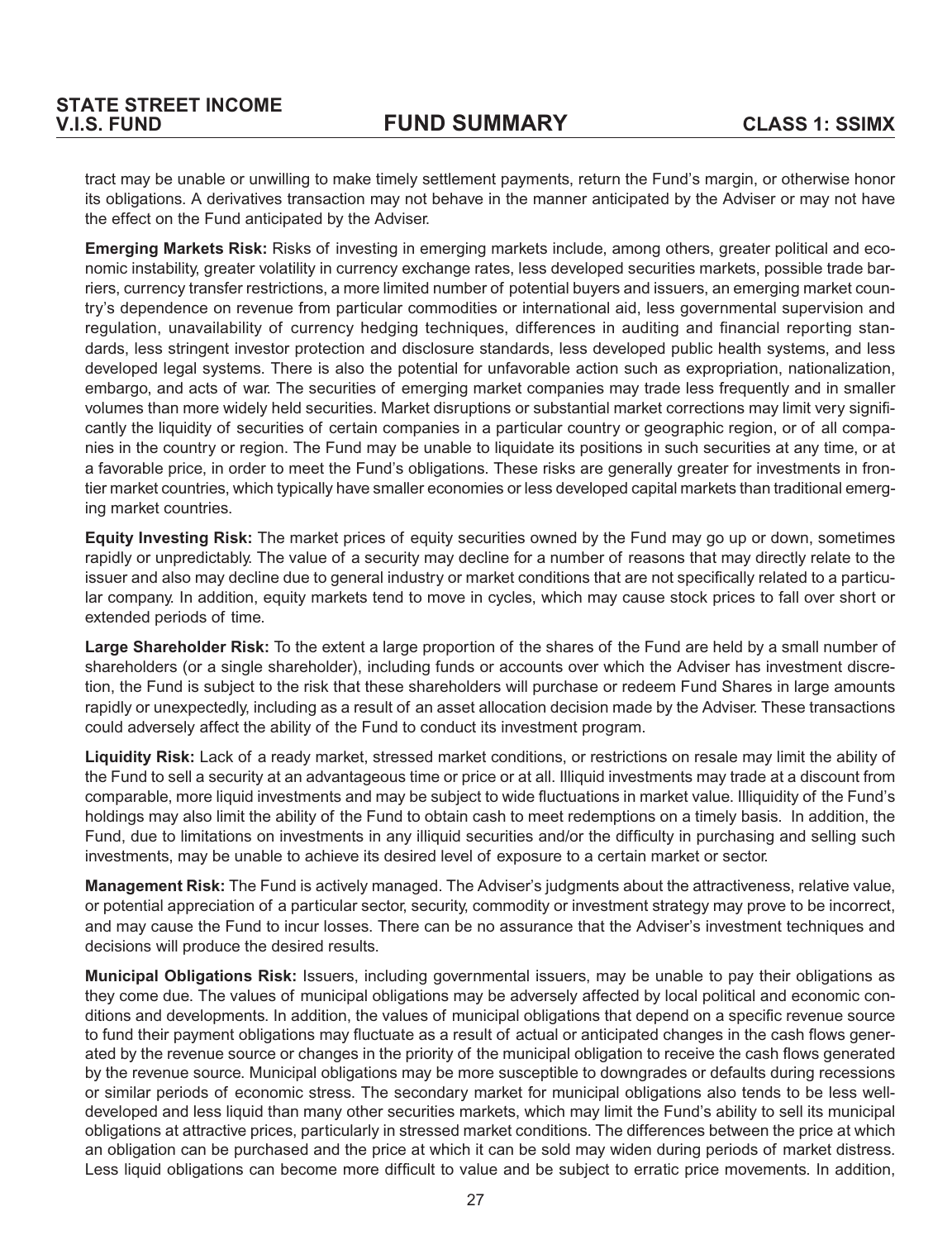changes in federal tax laws or the activity of an issuer may adversely affect the tax-exempt status of municipal obligations. Loss of tax-exempt status may result in a significant decline in the values of such municipal obligations.

**Non-U.S. Securities Risk:** Non-U.S. securities (including depositary receipts) are subject to political, regulatory, and economic risks not present in domestic investments. There may be less information publicly available about a non-U.S. entity than about a U.S. entity, and many non-U.S. entities are not subject to accounting, auditing, legal and financial report standards comparable to those in the United States. Further, such entities and/or their securities may be subject to risks associated with currency controls; expropriation; changes in tax policy; greater market volatility; differing securities market structures; higher transaction costs; and various administrative difficulties, such as delays in clearing and settling portfolio transactions or in receiving payment of dividends. Securities traded on foreign markets may be less liquid (harder to sell) than securities traded domestically. Foreign governments may impose restrictions on the repatriation of capital to the U.S. In addition, to the extent that the Fund buys securities denominated in a foreign currency, there are special risks such as changes in currency exchange rates and the risk that a foreign government could regulate foreign exchange transactions. In addition, to the extent investments are made in a limited number of countries, events in those countries will have a more significant impact on the Fund. Investments in depositary receipts may be less liquid and more volatile than the underlying shares in their primary trading market.

**Portfolio Turnover Risk:** Frequent purchases and sales of portfolio securities may result in higher Fund expenses.

**Risk of Investment in Other Pools:** When the Fund invests in another pooled investment vehicle, it is exposed to the risk that the other pool will not perform as expected and is exposed indirectly to all of the risks applicable to an investment in such other pool. The investment policies of the other pool may not be the same as those of the Fund; as a result, an investment in the other pool may be subject to additional or different risks than those to which the Fund is typically subject. The Fund bears its proportionate share of the fees and expenses of any pool in which it invests. The Adviser or an affiliate may serve as investment adviser to a pool in which the Fund may invest, leading to potential conflicts of interest. It is possible that other clients of the Adviser or its affiliates will purchase or sell interests in a pool sponsored or managed by the Adviser or its affiliates at prices and at times more favorable than those at which the Fund does so.

**Valuation Risk:** Some portfolio holdings, potentially a large portion of the Fund's investment portfolio, may be valued on the basis of factors other than market quotations. This may occur more often in times of market turmoil or reduced liquidity. There are multiple methods that can be used to value a portfolio holding when market quotations are not readily available. The value established for any portfolio holding at a point in time might differ from what would be produced using a different methodology or if it had been priced using market quotations. Portfolio holdings that are valued using techniques other than market quotations, including "fair valued" securities, may be subject to greater fluctuation in their valuations from one day to the next than if market quotations were used. In addition, there is no assurance that the Fund could sell or close out a portfolio position for the value established for it at any time, and it is possible that the Fund would incur a loss because a portfolio position is sold or closed out at a discount to the valuation established by the Fund at that time. Investors who purchase or redeem Fund Shares on days when the Fund is holding fair-valued investments may receive fewer or more shares or lower or higher redemption proceeds than they would have received if the Fund had not fair-valued the holding(s) or had used a different valuation methodology.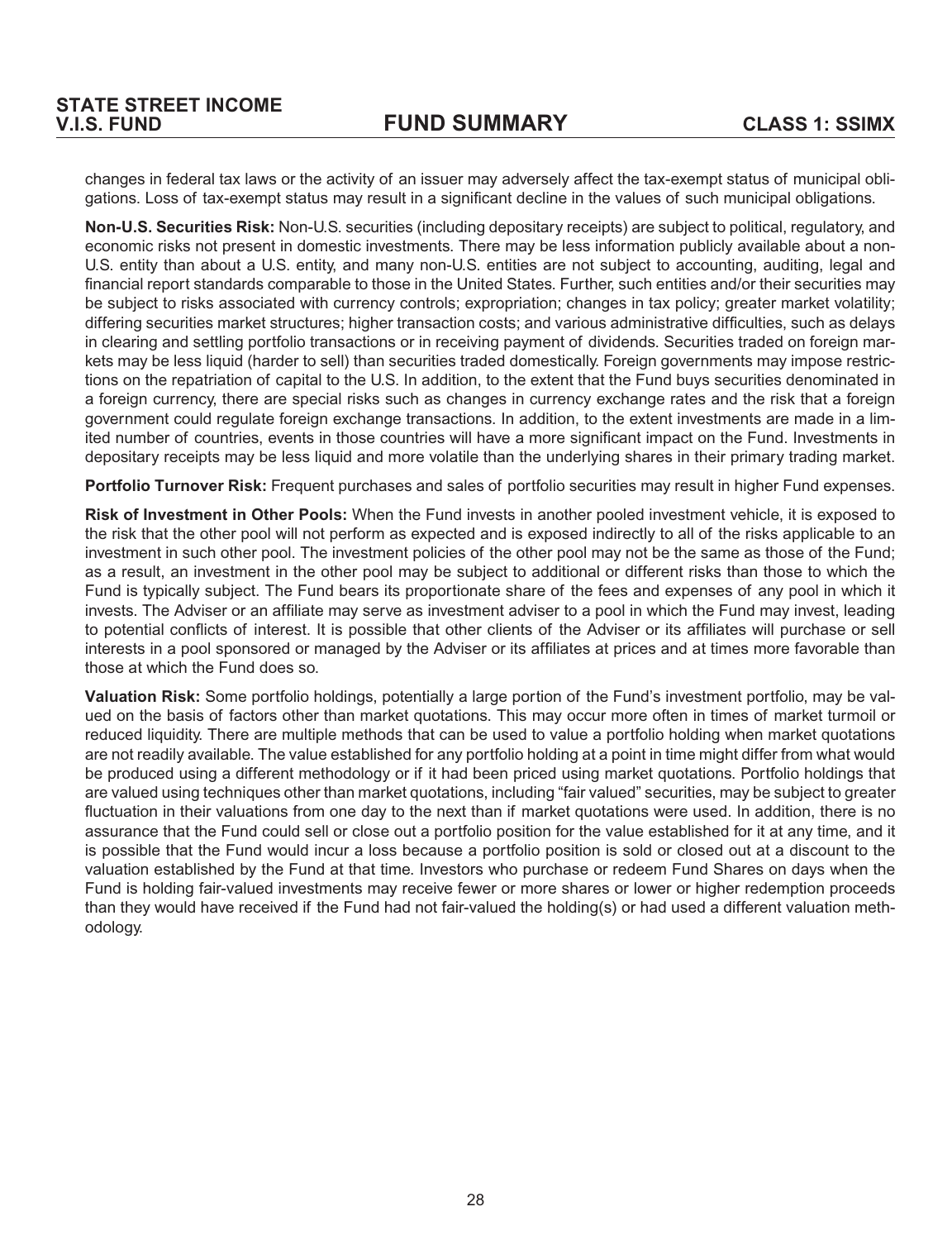# **STATE STREET INCOME**

### **V.I.S. FUND FUND SUMMARY CLASS 1: SSIMX**

#### **Performance**

The bar chart and table below provide some indication of the risks of investing in the Fund by illustrating the variability of the Fund's returns from year-to-year and by showing how the Fund's average annual returns for the periods indicated compared with those of a broad measure of market performance. The Fund's past performance does not necessarily indicate how the Fund will perform in the future. The bar chart and average annual total returns table do not reflect the fees or charges imposed by the Accounts of the life insurance companies through which shares of the Fund may be purchased. If these fees and charges were included, returns would be lower than those shown. Current performance information for the Fund is available toll free by calling (800)-242-0134 or by visiting our website at www.ssga.com.

#### **Average Annual Total Returns** (for periods ended 12/31/21)

#### **Annual Total Returns** (years ended 12/31)



Lowest Quarterly Return: -3.21% (Q1, 2021)

|                                                                                            | One<br>Year | <b>Five</b><br>Years | Ten<br>Years | Inception<br><b>Date</b> |
|--------------------------------------------------------------------------------------------|-------------|----------------------|--------------|--------------------------|
| Class 1                                                                                    | $-1.81%$    | $3.04\%$             | 2.70%        | 1/3/1995                 |
| Bloomberg U.S. Aggregate Bond Index (reflects no deduction for fees, expenses<br>or taxes) | $-1.54\%$   | $3.57\%$             | 2.90%        |                          |

#### **Investment Adviser**

SSGA FM serves as the investment adviser to the Fund.

The professionals primarily responsible for the day-to-day management of the Fund are Matthew Nest and James Palmieri. Mr. Nest has served as a portfolio manager of the Fund since 2018 and Mr. Palmieri has served as a portfolio manager since 2019.

Matthew Nest, CFA, is a Managing Director of the Adviser and the Global Head of Active Fixed Income. He joined the Adviser in 2016.

James Palmieri, CFA, is a Managing Director of the Adviser, a Senior Portfolio Manager, and Head of Structured Credit for the Fundamental Active Fixed Income Team. He joined the Adviser in 2016 through the acquisition of GE Asset Management Incorporated ("GEAM") by the ultimate parent company of State Street Global Advisors ("SSGA").

#### **Purchase and Sale of Fund Shares**

The Fund does not offer its shares to the general public. Shares of the Fund are currently offered only to Accounts of various life insurance companies as funding vehicles for certain variable contracts issued by such life insurance companies.

State Street Variable Insurance Series Funds, Inc. (the "Company") has entered into an agreement with the life insurance company sponsor of each Account (the "participation agreement") setting forth the terms and conditions pursuant to which the insurance company will purchase and redeem shares of the Fund. For information regarding the purchase and sale of Fund shares, see your insurance contract prospectus (the "contract prospectus") or other disclosure document for such insurance contract which describes the particular Account and variable contract.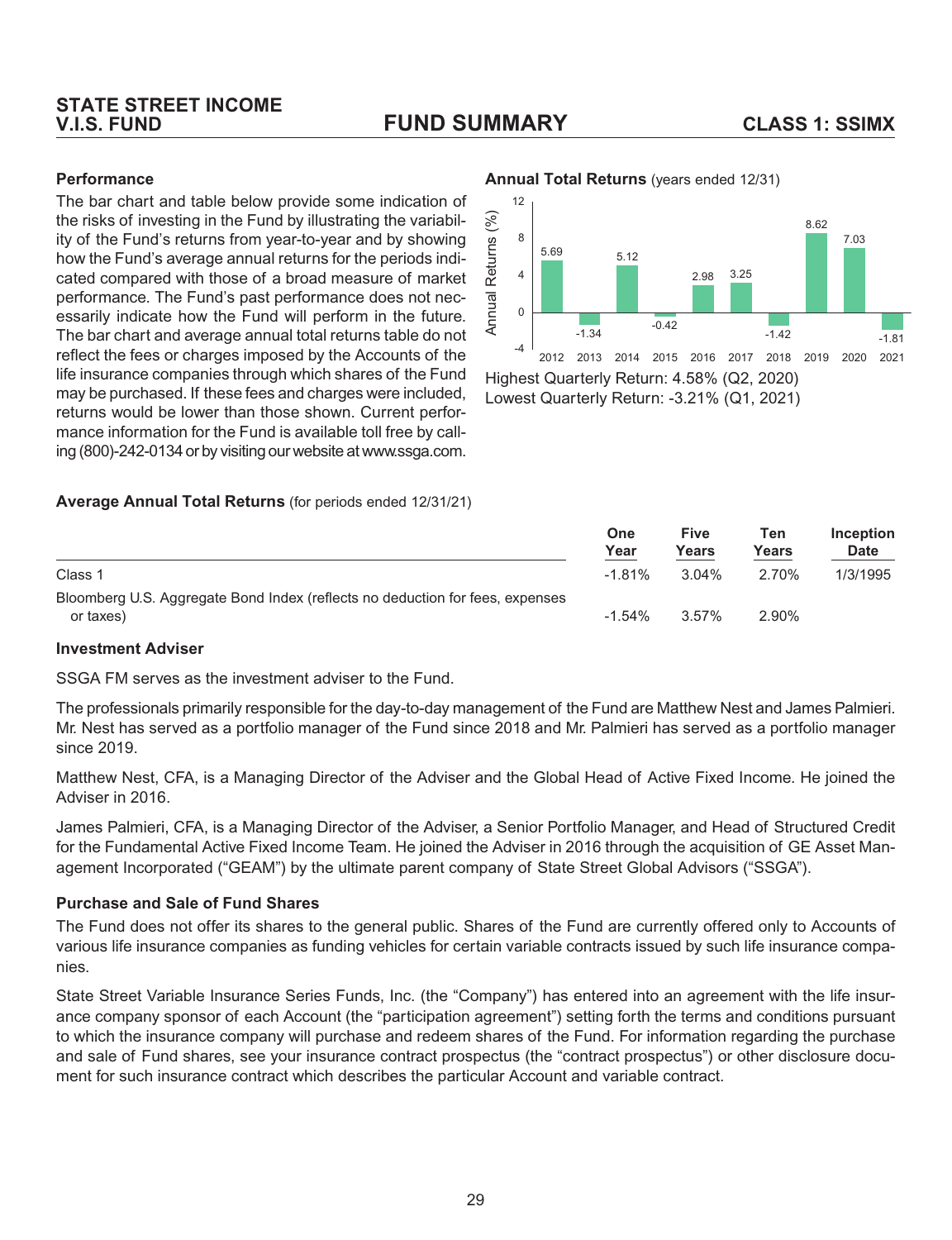#### **Tax Information**

Since the Accounts of the various life insurance companies are the only shareholders of the Fund, no discussion is included herein as to the federal income tax consequences for such Accounts. For information concerning the federal income tax consequences to the purchasers of variable contracts, see the contract prospectus or other disclosure document for such contract which describes the particular Account and variable contract.

#### **Payments To Insurance Companies, Broker-Dealers And Other Financial Intermediaries**

Shares of the Fund are available only through the purchase of variable contracts issued by certain life insurance companies. The Company and its affiliates may pay such insurance companies (or their related companies) for the sale of shares of the Fund and/or administrative or other related services. When received by an insurance company, such payments may be a factor that the insurance company considers in including the Fund as an investment option in its variable contracts. The prospectus or other disclosure document for the variable contracts may contain additional information about these payments. Such insurance companies (or their related companies) may pay broker-dealers or other financial intermediaries (such as banks) that sell the variable contracts for the sale of shares of the Fund and related services. When received by a broker-dealer or other intermediary, such payments may create a conflict of interest by influencing the broker-dealer or other intermediary and salespersons to recommend the Fund over other mutual funds available as investment options in a variable contract. Ask the salesperson or visit the financial intermediary's website for more information.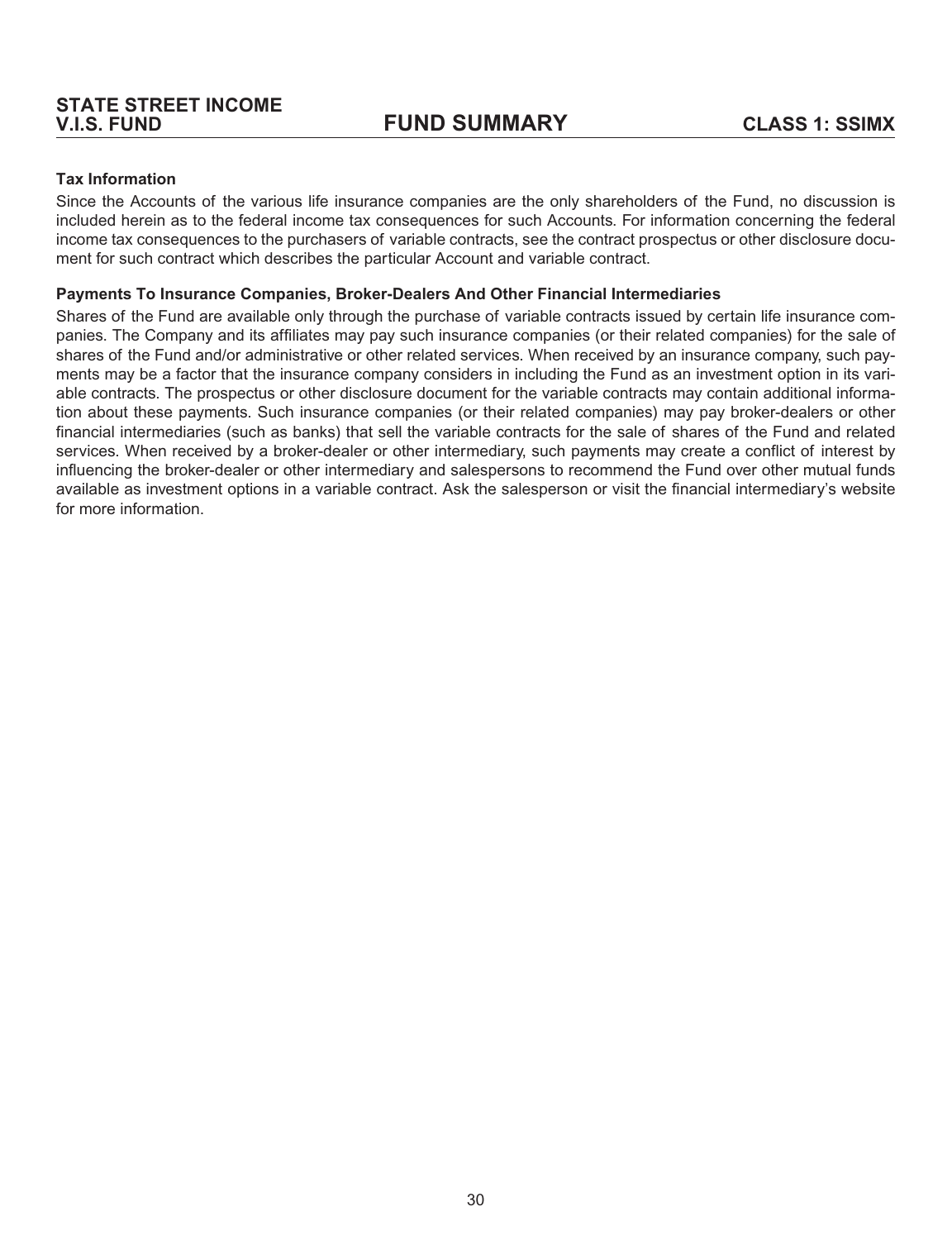# <span id="page-34-0"></span>**STATE STREET TOTAL RETURN**

### **V.I.S. FUND FUND SUMMARY CLASS 1: SSTIX CLASS 3: SSTTX**

#### **Investment Objective**

The investment objective of the State Street Total Return V.I.S. Fund (the "Fund") is to seek the highest total return, composed of current income and capital appreciation, as is consistent with prudent investment risk.

#### **Fees and Expenses of the Fund**

The tables below describe the fees and expenses that you may pay if you buy, hold and sell shares of the Fund ("Fund Shares"), but does not reflect the fees or charges imposed by the separate accounts ("Accounts") of the life insurance companies through which shares of the Fund may be purchased. If these fees and charges were included, the costs shown below would be higher. **You may pay other fees, such as brokerage commissions and other fees to financial intermediaries which are not reflected in the tables and examples below.**

**Shareholder Fees** (fees paid directly from your investment)

|                                                                                                         | Class <sup>1</sup> | Class 3 |
|---------------------------------------------------------------------------------------------------------|--------------------|---------|
| Maximum Sales Charge (Load) Imposed On Purchases (as a percentage of offering price)                    | None               | None    |
| Maximum Deferred Sales Charge (Load) (as a percentage of the lower of the sale proceeds or the original |                    |         |
| offering price)                                                                                         | <b>None</b>        | None    |

**Annual Fund Operating Expenses** (expenses that you pay each year as a percentage of the value of your investment)

|                                                                                                 | Class 1  | <b>Class 3</b> |
|-------------------------------------------------------------------------------------------------|----------|----------------|
| Management Fees                                                                                 | $0.35\%$ | 0.35%          |
| Distribution and/or Shareholder Service (12b-1) Fees                                            | N/A      | 0.25%          |
| Other Expenses (includes an Investor Service Plan fee of 0.20% of the average daily net assets) | $0.27\%$ | 0.27%          |
| Acquired Fund Fees and Expenses <sup>1</sup>                                                    | 0.05%    | 0.05%          |
| <b>Total Annual Fund Operating Expenses</b>                                                     | 0.67%    | 0.92%          |

<sup>1</sup> Total Annual Fund Operating Expenses shown in the table above may not correspond to the ratio of net expenses to the average net assets in the "Financial Highlights" section of this Prospectus to the extent that Acquired Fund Fees and Expenses are included in the table above.

#### **Example**

This Example is intended to help you compare the cost of investing in the Fund with the cost of investing in other mutual funds. The Example assumes that you invest \$10,000 in the Fund for the time periods indicated, and then sell or hold all of your Fund Shares at the end of those periods. The Example also assumes that your investment has a 5% return each year and that the Fund's operating expenses remain the same. The Example does not reflect the fees or charges imposed by the Accounts of the various life insurance companies through which shares of the Fund are offered. If these fees and charges were included, the expenses shown below would be higher. Although your actual costs may be higher or lower, based on these assumptions your costs would be:

|         | 1 year | 3 years | 5 years | 10 years |
|---------|--------|---------|---------|----------|
| Class 1 | \$68   | \$214   | \$373   | \$ 835   |
| Class 3 | \$94   | \$293   | \$509   | \$1.131  |

#### **Portfolio Turnover**

The Fund pays transaction costs, such as commissions, when it buys and sells securities (or "turns over" its portfolio). A higher portfolio turnover rate may indicate higher transaction costs. These costs, which are not reflected in Annual Fund Operating Expenses or in the Example, affect the Fund's performance. During the most recent fiscal year, the Fund's portfolio turnover rate was 118% of the average value of its portfolio.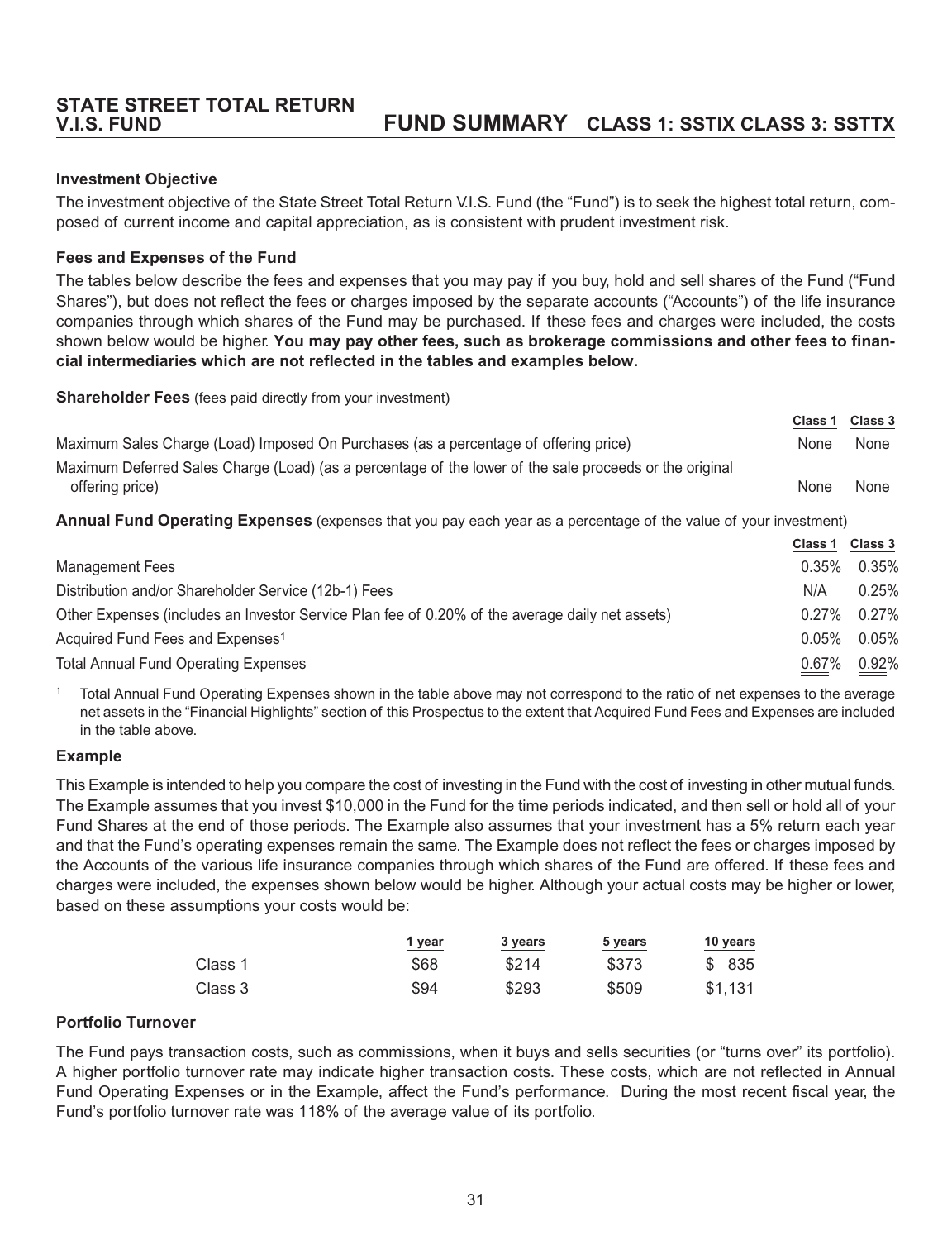### **STATE STREET TOTAL RETURN V.I.S. FUND FUND SUMMARY CLASS 1: SSTIX CLASS 3: SSTTX**

#### **Principal Investment Strategies**

The Fund seeks to achieve its investment objective by constructing a broadly diversified portfolio that provides exposure to three primary asset classes either directly or indirectly through investment in exchange-traded funds ("ETFs"), including ETFs that pay fees to SSGA Funds Management, Inc. ("SSGA FM" or the "Adviser"), the Fund's investment adviser, and its affiliates for management, marketing or other services: (1) U.S. and foreign (non-U.S.) equity securities (the "Equity Class"); (2) U.S. and foreign (non-U.S.) debt securities (the "Fixed Income Class"); and (3) alternative-style investments (the "Alternative Class"). SSGA FM allocates the Fund's assets among the following sub-asset classes in proportions consistent with the potential returns and risks of each sub-asset class as well as the allocations that, in SSGA FM's view, will best meet the Fund's investment objective:

- Equity Class Sub-Asset Classes: U.S. large cap equity securities; U.S. small- and mid-cap equity securities; foreign (non-U.S.) developed market equity securities; and emerging market equity securities.
- Fixed Income Class Sub-Asset Classes: U.S. government securities, U.S. investment-grade credit securities, and U.S. securitized fixed-income securities (mortgage-backed and asset-backed securities); treasury inflation-protected securities ("TIPS"); high yield securities (also known as "junk bonds"); and sovereign debt obligations.
- Alternative Class Sub-Asset Classes: real estate investment trusts ("REITs") and commodities.

Under normal circumstances, the Fund anticipates maintaining an overall strategic target allocation range of 50%-70% of its assets in the Equity Class, 30%-50% of its assets in the Fixed Income Class, and 0%-5% of its assets in the Alternative Class. SSGA FM reviews these target allocations at least annually and may make changes over time when it believes it is beneficial to the Fund, including, but not limited to, adding or removing sub-asset classes or underlying ETFs, changing the sub-asset class target allocations, or maintaining the target allocations for longer or shorter periods of time. In addition, SSGA FM may from time to time make tactical adjustments to the Fund's allocation to a particular sub-asset class to pursue short to intermediate term opportunities based on a broad range of market and economic conditions, and a combination of quantitative and fundamental inputs. As a result of these tactical adjustments, the Fund's actual allocations may deviate from the overall strategic target allocations and, during certain periods, such deviations may be significant.

SSGA FM employs an "indexing" investment approach to assets allocated to the Equity, Fixed Income and Alternative Classes. SSGA FM divides the Classes into the sub-classes described above, and for each sub-class seeks to track the performance of an applicable market index. Under this investment approach, the Fund invests directly or through investment in ETFs either (1) in substantially all of the securities in an index in approximately the same proportion as the index (a "replication" strategy) or (2) in a representative sample of securities that collectively has an investment profile similar to an index (a "representative sampling" strategy). In a representative sampling strategy, the securities selected are expected to have, in the aggregate, investment characteristics (based on factors such as market capitalization and industry weightings), fundamental characteristics (such as return variability and yield) and liquidity measures similar to those of the index, and the Fund might or might not hold, directly or through investment in ETFs, all of the securities that comprise the index. For additional information regarding the investment process used to manage the Classes, including the sub-asset classes and applicable market indices, see the "More on the Underlying Investment Indices of the State Street Total Return V.I.S. Fund" section of this Prospectus.

SSGA FM may gain exposure to the various sub-asset classes by investing directly in individual securities or through investment in ETFs managed by SSGA FM or its affiliates as well as those managed by unaffiliated investment managers. The Fund (or the ETFs in which the Fund invests) may also use derivative instruments (including options, futures contracts, options on futures, interest rate swaps, credit default swaps, and forward contracts) to gain or hedge exposure to a certain type of security or broad-based index as an alternative to investing directly in or selling such type of security or the securities representing such index.

The Fund may hold cash or invest in money market instruments, principally for the preservation of capital, income potential or maintenance of liquidity.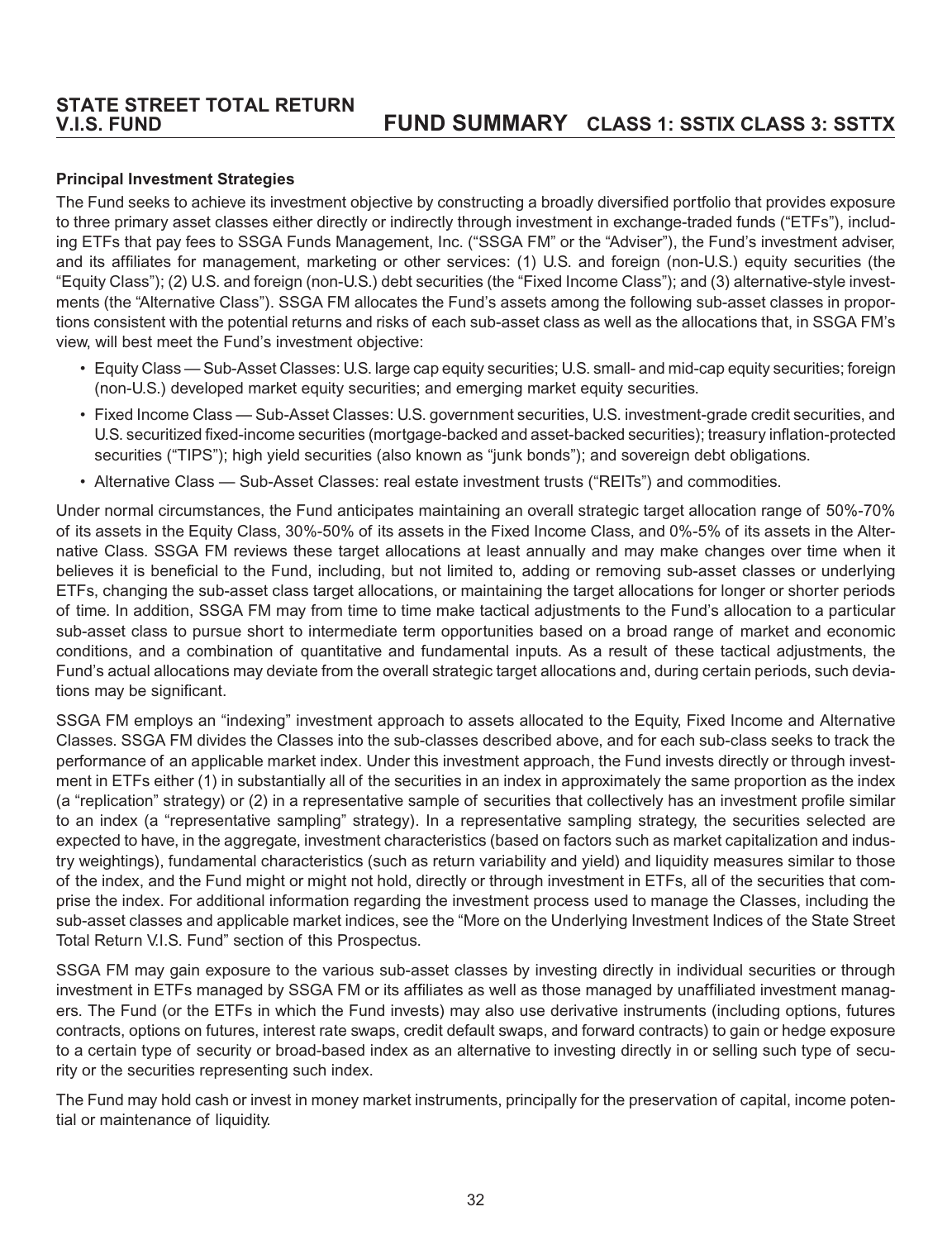## **Principal Risks**

The Fund is subject to the following principal risks. You could lose money by investing in the Fund. The principal risks of investing in the Fund include risks from direct investments and/or indirect exposure through investment in the underlying funds. Certain risks relating to instruments and strategies used in the management of the Fund are placed first. The significance of any specific risk to an investment in the Fund will vary over time, depending on the composition of the Fund's portfolio, market conditions, and other factors. You should read all of the risk information presented below carefully, because any one or more of these risks may result in losses to the Fund. **An investment in the Fund is subject to investment risks, including possible loss of principal, is not a deposit in a bank and is not insured or guaranteed by the Federal Deposit Insurance Corporation or any other government agency.** The Fund may not achieve its investment objective. The Fund is not intended to be a complete investment program, but rather is intended for investment as part of a diversified investment portfolio. Investors should consult their own advisers as to the role of the Fund in their overall investment programs.

**Market Risk:** The Fund's investments are subject to changes in general economic conditions, general market fluctuations and the risks inherent in investment in securities markets. Investment markets can be volatile and prices of investments can change substantially due to various factors including, but not limited to, economic growth or recession, changes in interest rates, changes in the actual or perceived creditworthiness of issuers, and general market liquidity. The Fund is subject to the risk that geopolitical events will disrupt securities markets and adversely affect global economies and markets. Local, regional or global events such as war, acts of terrorism, the spread of infectious illness or other public health issues, or other events could have a significant impact on the Fund and its investments.

**Equity Investing Risk:** The market prices of equity securities owned by the Fund may go up or down, sometimes rapidly or unpredictably. The value of a security may decline for a number of reasons that may directly relate to the issuer and also may decline due to general industry or market conditions that are not specifically related to a particular company. In addition, equity markets tend to move in cycles, which may cause stock prices to fall over short or extended periods of time.

**Debt Securities Risk:** The values of debt securities may increase or decrease as a result of the following: market fluctuations, changes in interest rates, actual or perceived inability or unwillingness of issuers, guarantors or liquidity providers to make scheduled principal or interest payments or illiquidity in debt securities markets; the risk of low rates of return due to reinvestment of securities during periods of falling interest rates or repayment by issuers with higher coupon or interest rates; and/or the risk of low income due to falling interest rates. To the extent that interest rates rise, certain underlying obligations may be paid off substantially slower than originally anticipated and the value of those securities may fall sharply. A rising interest rate environment may cause the value of the Fund's fixed income securities to decrease, an adverse impact on the liquidity of the Fund's fixed income securities, and increased volatility of the fixed income markets. The current low interest rate environment heightens the risks associated with rising interest rates. During periods when interest rates are at low levels, the Fund's yield can be low, and the Fund may have a negative yield (i.e., it may lose money on an operating basis). If the principal on a debt obligation is prepaid before expected, the prepayments of principal may have to be reinvested in obligations paying interest at lower rates. During periods of falling interest rates, the income received by the Fund may decline. Changes in interest rates will likely have a greater effect on the values of debt securities of longer durations. Returns on investments in debt securities could trail the returns on other investment options, including investments in equity securities.

**Indexing Strategy/Index Tracking Risk:** The Fund is managed with an indexing investment strategy, attempting to track the performance of an unmanaged index of securities, regardless of the current or projected performance of the Index or of the actual securities comprising the Index. This differs from an actively-managed fund, which typically seeks to outperform a benchmark index. As a result, the Fund's performance may be less favorable than that of a portfolio managed using an active investment strategy. The structure and composition of the Index will affect the performance, volatility, and risk of the Index and, consequently, the performance, volatility, and risk of the Fund. While the Adviser seeks to track the performance of the Index (*i.e.*, achieve a high degree of correlation with the Index), the Fund's return may not match the return of the Index. The Fund incurs a number of operating expenses not applicable to the Index, and incurs costs in buying and selling securities. In addition, the Fund may not be fully invested at times, generally as a result of cash flows into or out of the Fund or reserves of cash held by the Fund to meet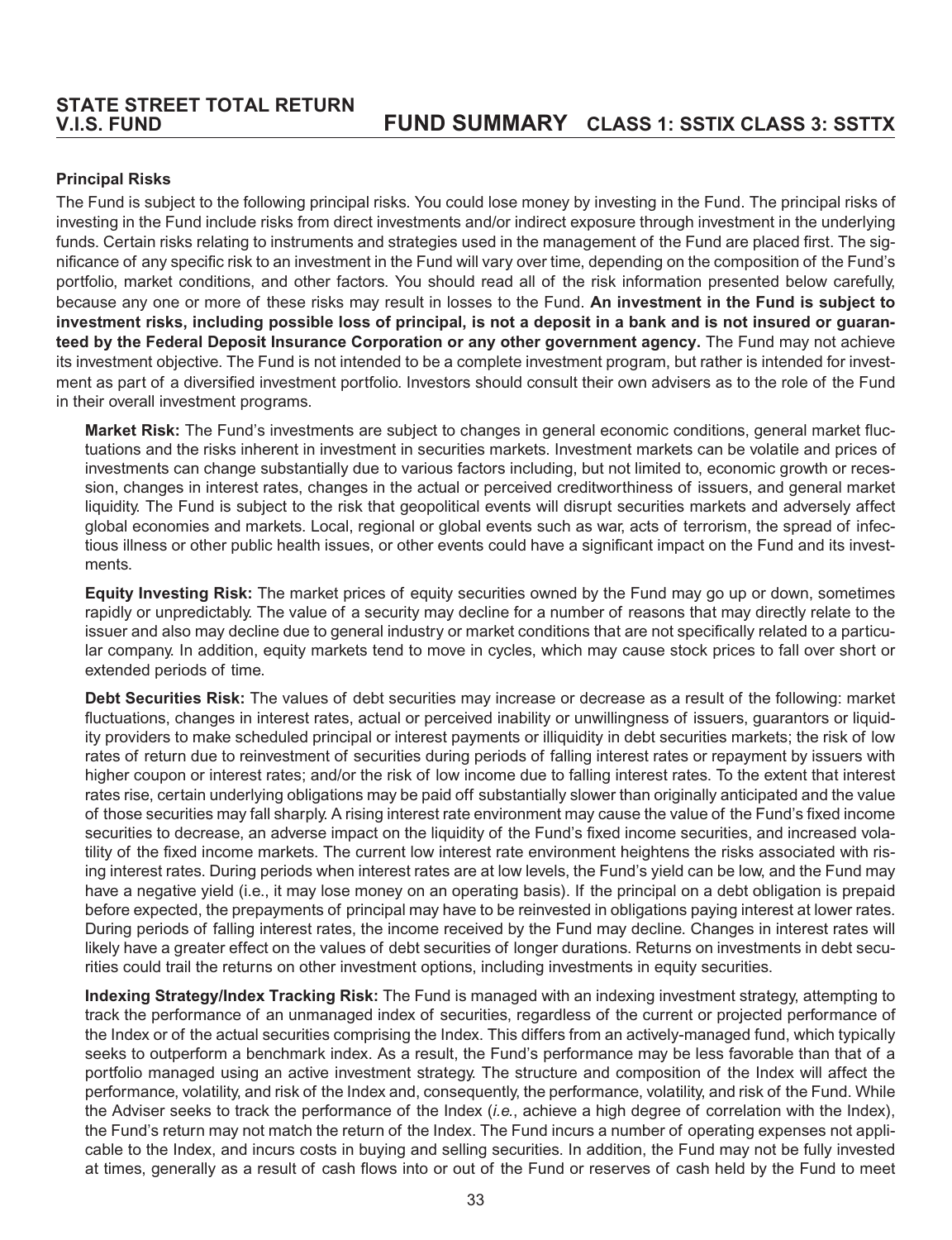redemptions. The Adviser may attempt to replicate the Index return by investing in fewer than all of the securities in the Index, or in some securities not included in the Index, potentially increasing the risk of divergence between the Fund's return and that of the Index.

**Asset Allocation Risk:** The Fund's investment performance depends upon the successful allocation by the Adviser of the Fund's assets among asset classes, geographical regions, industry sectors, and specific issuers and investments. There is no guarantee that the Adviser's allocation techniques and decisions will produce the desired results.

**Below Investment-Grade Securities Risk:** Lower-quality debt securities ("high yield" or "junk" bonds) are considered predominantly speculative, and can involve a substantially greater risk of default than higher quality debt securities. Issuers of lower-quality debt securities may have substantially greater risk of insolvency or bankruptcy than issuers of higher-quality debt securities. They can be illiquid, and their values can have significant volatility and may decline significantly over short periods of time. Lower-quality debt securities tend to be more sensitive to adverse news about the issuer, or the market or economy in general.

**Commodities Risk:** Commodity prices can have significant volatility, and exposure to commodities can cause the net asset value ("NAV") of Fund Shares to decline or fluctuate in a rapid and unpredictable manner. A liquid secondary market may not exist for certain commodity investments, which may make it difficult for the Fund to sell them at a desirable price or at the price at which it is carrying them.

**Counterparty Risk:** The Fund will be subject to credit risk with respect to the counterparties with which the Fund enters into derivatives contracts, repurchase agreements, reverse repurchase agreements, and other transactions. If a counterparty fails to meet its contractual obligations, the Fund may be unable to terminate or realize any gain on the investment or transaction, or to recover collateral posted to the counterparty, resulting in a loss to the Fund. If the Fund holds collateral posted by its counterparty, it may be delayed or prevented from realizing on the collateral in the event of a bankruptcy or insolvency proceeding relating to the counterparty.

**Currency Risk:** The value of the Fund's assets may be affected favorably or unfavorably by currency exchange rates, currency exchange control regulations, and delays, restrictions or prohibitions on the repatriation of foreign currencies. Foreign currency exchange rates may have significant volatility, and changes in the values of foreign currencies against the U.S. dollar may result in substantial declines in the values of the Fund's assets denominated in foreign currencies.

**Currency Hedging Risk:** If the Fund enters into currency hedging transactions, any loss generated by those transactions generally should be substantially offset by gains on the hedged investment, and vice versa. While hedging can reduce or eliminate losses, it can also reduce or eliminate gains. Hedges are sometimes subject to imperfect matching between the hedging transaction and the risk sought to be hedged. There can be no assurance that the Fund's hedging transactions will be effective.

**Derivatives Risk:** Derivative transactions can create investment leverage and may have significant volatility. It is possible that a derivative transaction will result in a much greater loss than the principal amount invested, that changes in the value of a derivative transaction may not correlate perfectly with the underlying asset, and that the Fund may not be able to close out a derivative transaction at a favorable time or price. The counterparty to a derivatives contract may be unable or unwilling to make timely settlement payments, return the Fund's margin, or otherwise honor its obligations. A derivatives transaction may not behave in the manner anticipated by the Adviser or may not have the effect on the Fund anticipated by the Adviser.

**Emerging Markets Risk:** Risks of investing in emerging markets include, among others, greater political and economic instability, greater volatility in currency exchange rates, less developed securities markets, possible trade barriers, currency transfer restrictions, a more limited number of potential buyers and issuers, an emerging market country's dependence on revenue from particular commodities or international aid, less governmental supervision and regulation, unavailability of currency hedging techniques, differences in auditing and financial reporting standards, less stringent investor protection and disclosure standards, less developed public health systems, and less developed legal systems. There is also the potential for unfavorable action such as expropriation, nationalization, embargo, and acts of war. The securities of emerging market companies may trade less frequently and in smaller volumes than more widely held securities. Market disruptions or substantial market corrections may limit very signifi-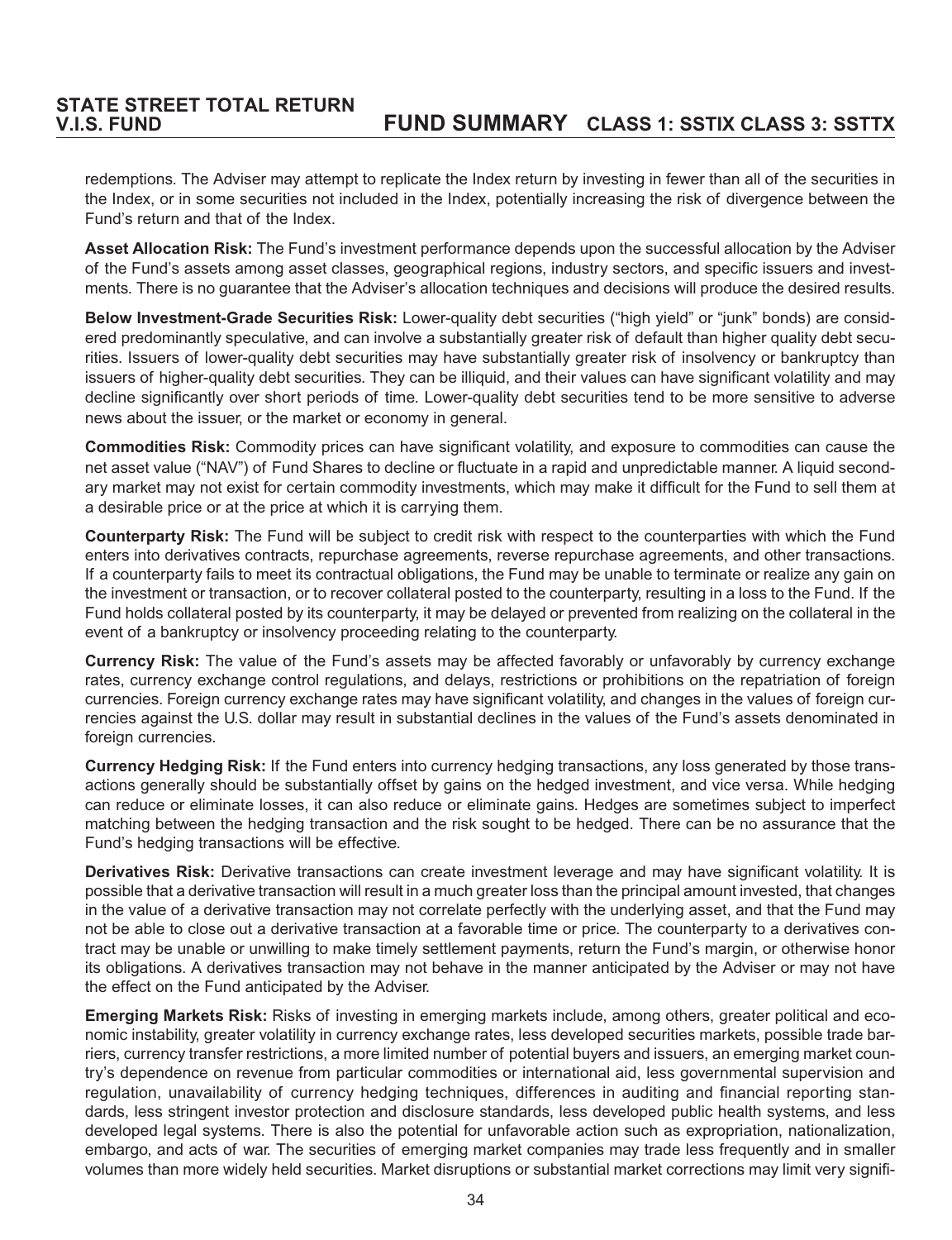cantly the liquidity of securities of certain companies in a particular country or geographic region, or of all companies in the country or region. The Fund may be unable to liquidate its positions in such securities at any time, or at a favorable price, in order to meet the Fund's obligations. These risks are generally greater for investments in frontier market countries, which typically have smaller economies or less developed capital markets than traditional emerging market countries.

**Exchange-Traded Funds Risk:** The Fund is subject to substantially the same risks as those associated with the direct ownership of the securities represented by an underlying ETF in which it invests. Also, the Fund bears its proportionate share of the fees and expenses of an underlying ETF in which it invests. In addition, the shares of an underlying ETF may trade at a premium or discount to their intrinsic value (*i.e.*, the market value may differ from the NAV of an ETF's shares) for a number of reasons. For example, supply and demand for shares of an underlying ETF or market disruptions may cause the market price of the underlying ETF to deviate from the value of the underlying ETF's investments, which may be exacerbated in less liquid markets.

**Inflation-Indexed Securities Risk:** The principal amount of an inflation-indexed security typically increases with inflation and decreases with deflation, as measured by a specified index. It is possible that, in a period of declining inflation rates, the Fund could receive at maturity less than the initial principal amount of an inflation-indexed security. Changes in the values of inflation-indexed securities may be difficult to predict, and it is possible that an investment in such securities will have an effect different from that anticipated by the Adviser.

**Large-Capitalization Securities Risk:** Returns on investments in securities of large companies could trail the returns on investments in securities of smaller and mid-sized companies. Larger companies may be unable to respond as quickly as smaller and mid-sized companies to competitive challenges or to changes in business, product, financial, or other market conditions. Larger companies may not be able to maintain growth at the high rates that may be achieved by well-managed smaller and mid-sized companies.

**Large Shareholder Risk:** To the extent a large proportion of the shares of the Fund are held by a small number of shareholders (or a single shareholder), including funds or accounts over which the Adviser has investment discretion, the Fund is subject to the risk that these shareholders will purchase or redeem Fund Shares in large amounts rapidly or unexpectedly, including as a result of an asset allocation decision made by the Adviser. These transactions could adversely affect the ability of the Fund to conduct its investment program.

**Liquidity Risk:** Lack of a ready market, stressed market conditions, or restrictions on resale may limit the ability of the Fund to sell a security at an advantageous time or price or at all. Illiquid investments may trade at a discount from comparable, more liquid investments and may be subject to wide fluctuations in market value. Illiquidity of the Fund's holdings may also limit the ability of the Fund to obtain cash to meet redemptions on a timely basis. In addition, the Fund, due to limitations on investments in any illiquid securities and/or the difficulty in purchasing and selling such investments, may be unable to achieve its desired level of exposure to a certain market or sector.

**Management Risk:** The Fund is actively managed. The Adviser's judgments about the attractiveness, relative value, or potential appreciation of a particular sector, security, commodity or investment strategy may prove to be incorrect, and may cause the Fund to incur losses. There can be no assurance that the Adviser's investment techniques and decisions will produce the desired results.

**Modeling Risk:** The Adviser uses quantitative models in an effort to enhance returns and manage risk. Any imperfections, errors or limitations in these models could limit any benefit to the Fund from the use of the models, or could result in incorrect outputs or in investment outcomes different from or opposite to those expected or desired by the Adviser. There can be no assurance that the models will behave as expected in all market conditions. In addition, computer programming used to create quantitative models, or the data on which such models operate, might contain one or more errors.

**Mortgage-Related and Other Asset-Backed Securities Risk:** Investments in mortgage-related and other assetbacked securities are subject to the risk of significant credit downgrades, illiquidity, and defaults to a greater extent than many other types of fixed-income investments. The liquidity of mortgage-related and asset-backed securities may change over time. During periods of falling interest rates, mortgage- and asset-backed securities may be called or prepaid, which may result in the Fund having to reinvest proceeds in other investments at a lower interest rate.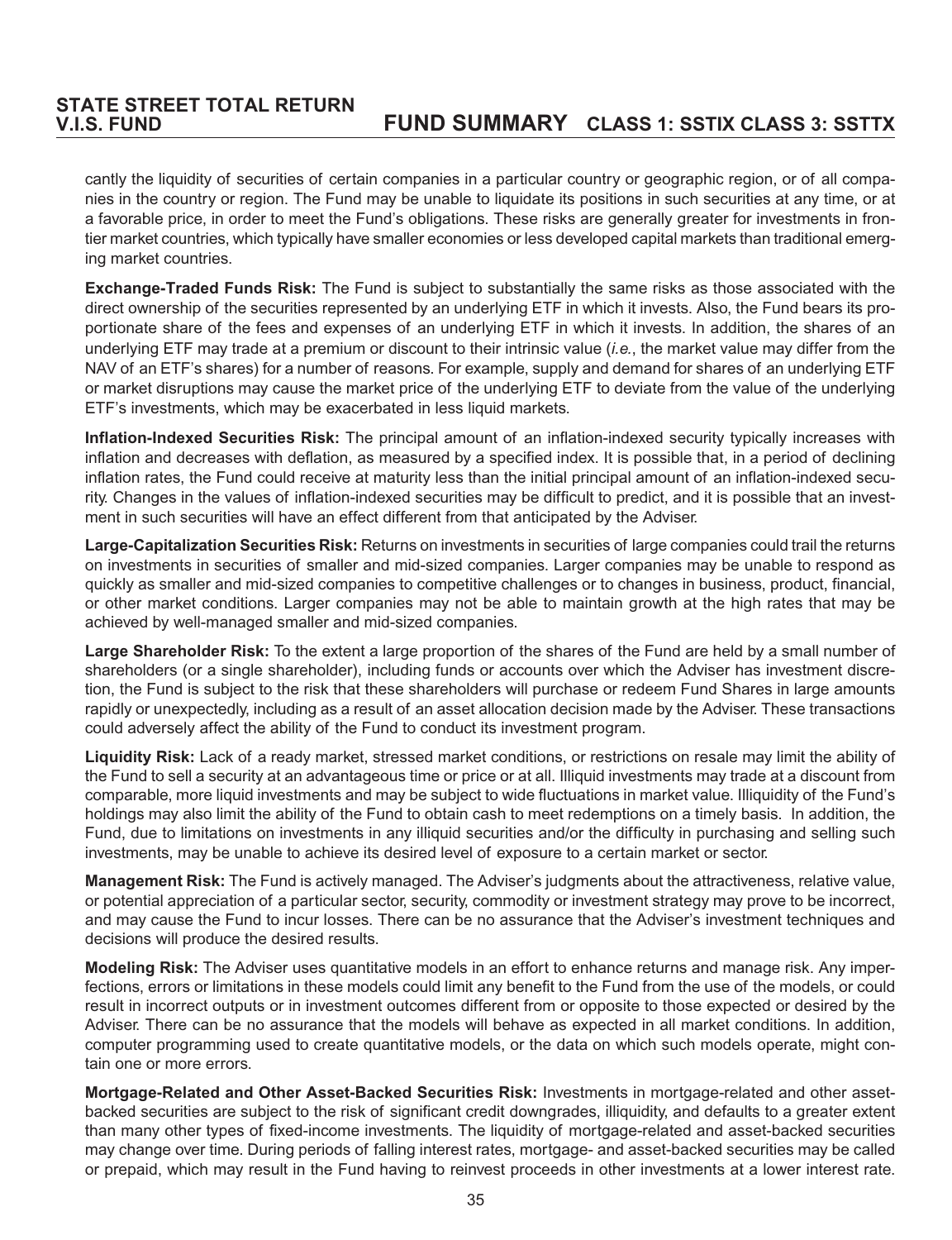During periods of rising interest rates, the average life of mortgage- and asset-backed securities may extend, which may lock in a below-market interest rate, increase the security's duration and interest rate sensitivity, and reduce the value of the security. Enforcing rights against the underlying assets or collateral may be difficult, and the underlying assets or collateral may be insufficient if the issuer defaults.

**Non-U.S. Securities Risk:** Non-U.S. securities (including depositary receipts) are subject to political, regulatory, and economic risks not present in domestic investments. There may be less information publicly available about a non-U.S. entity than about a U.S. entity, and many non-U.S. entities are not subject to accounting, auditing, legal and financial report standards comparable to those in the United States. Further, such entities and/or their securities may be subject to risks associated with currency controls; expropriation; changes in tax policy; greater market volatility; differing securities market structures; higher transaction costs; and various administrative difficulties, such as delays in clearing and settling portfolio transactions or in receiving payment of dividends. Securities traded on foreign markets may be less liquid (harder to sell) than securities traded domestically. Foreign governments may impose restrictions on the repatriation of capital to the U.S. In addition, to the extent that the Fund buys securities denominated in a foreign currency, there are special risks such as changes in currency exchange rates and the risk that a foreign government could regulate foreign exchange transactions. In addition, to the extent investments are made in a limited number of countries, events in those countries will have a more significant impact on the Fund. Investments in depositary receipts may be less liquid and more volatile than the underlying shares in their primary trading market.

**Portfolio Turnover Risk:** Frequent purchases and sales of portfolio securities may result in higher Fund expenses.

**REIT Risk:** REITs are subject to the risks associated with investing in the securities of real property companies. In particular, REITs may be affected by changes in the values of the underlying properties that they own or operate. Further, REITs are dependent upon specialized management skills, and their investments may be concentrated in relatively few properties, or in a small geographic area or a single property type. REITs are also subject to heavy cash flow dependency and, as a result, are particularly reliant on the proper functioning of capital markets. A variety of economic and other factors may adversely affect a lessee's ability to meet its obligations to a REIT. In the event of a default by a lessee, the REIT may experience delays in enforcing its rights as a lessor and may incur substantial costs associated in protecting its investments. In addition, a REIT could fail to qualify for favorable regulatory treatment.

**Risk of Investment in Other Pools:** When the Fund invests in another pooled investment vehicle, it is exposed to the risk that the other pool will not perform as expected and is exposed indirectly to all of the risks applicable to an investment in such other pool. The investment policies of the other pool may not be the same as those of the Fund; as a result, an investment in the other pool may be subject to additional or different risks than those to which the Fund is typically subject. The Fund bears its proportionate share of the fees and expenses of any pool in which it invests. The Adviser or an affiliate may serve as investment adviser to a pool in which the Fund may invest, leading to potential conflicts of interest. It is possible that other clients of the Adviser or its affiliates will purchase or sell interests in a pool sponsored or managed by the Adviser or its affiliates at prices and at times more favorable than those at which the Fund does so.

**Small-, Mid-, and Micro-Capitalization Securities Risk:** The securities of small-, mid- and micro-capitalization companies may be more volatile and may involve more risk than the securities of larger companies. These companies may have limited product lines, markets or financial resources, may lack the competitive strength of larger companies, and may depend on a few key employees. In addition, these companies may have been recently organized and may have little or no track record of success. The securities of smaller companies may trade less frequently and in smaller volumes than more widely held securities. Some securities of smaller issuers may be illiquid or may be restricted as to resale, and their values may have significant volatility. The Fund may be unable to liquidate its positions in such securities at any time, or at a favorable price, in order to meet the Fund's obligations. Returns on investments in securities of small-, mid- and micro-capitalization companies could trail the returns on investments in securities of larger companies.

**Sovereign Debt Obligations Risk:** Investments in debt securities issued by governments or by government agencies and instrumentalities involve the risk that the governmental entities responsible for repayment may be unable or unwilling to pay interest and repay principal when due. Many sovereign debt obligations may be rated below investment-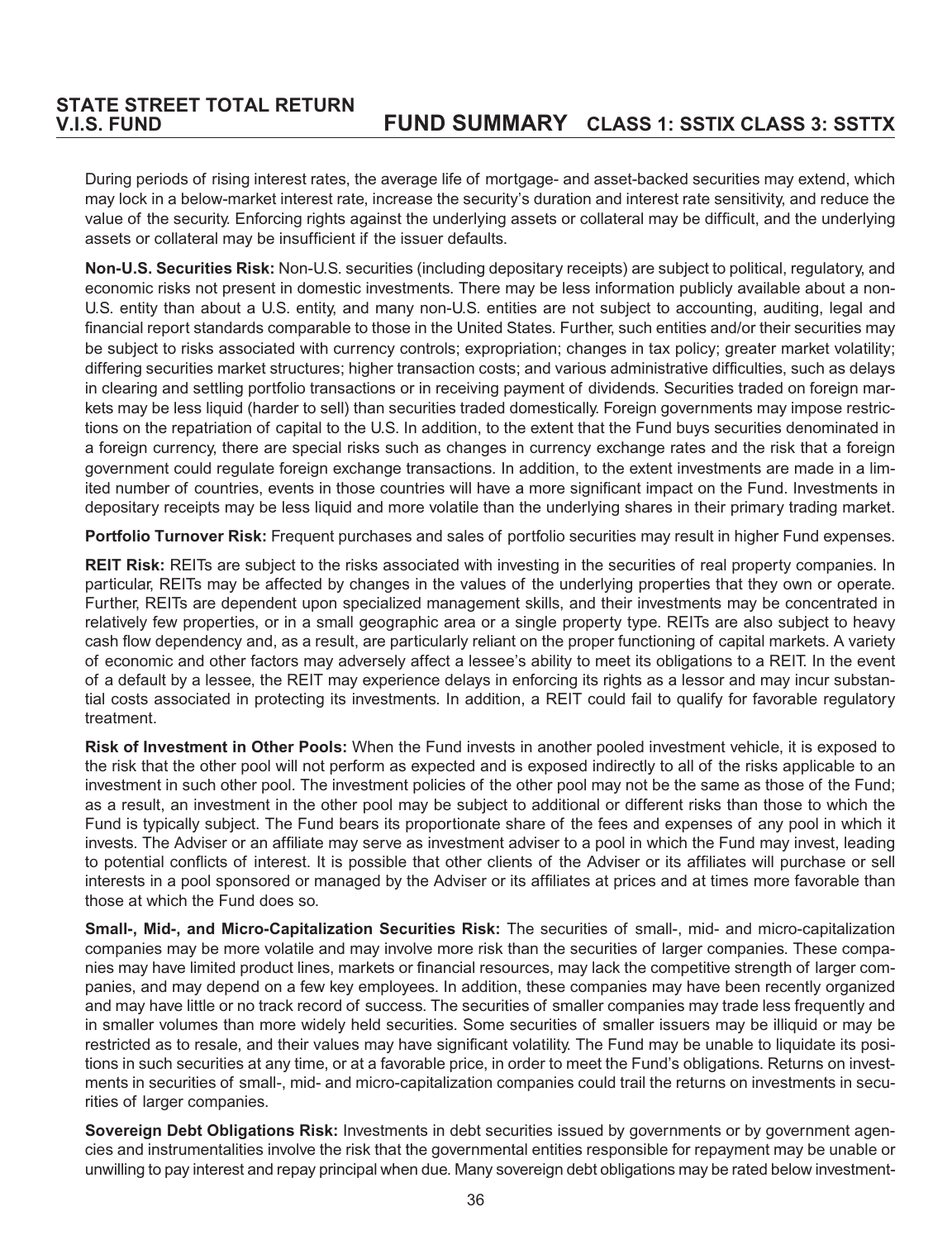grade ("junk" bonds). Any restructuring of a sovereign debt obligation held by the Fund will likely have a significant adverse effect on the value of the obligation. In the event of default of sovereign debt, the Fund may be unable to pursue legal action against the sovereign issuer or to realize on collateral securing the debt.

**U.S. Government Securities Risk:** Certain U.S. government securities are supported by the full faith and credit of the United States; others are supported by the right of the issuer to borrow from the U.S. Treasury; others are supported by the discretionary authority of the U.S. government to purchase the agency's obligations; and still others are supported only by the credit of the issuing agency, instrumentality, or enterprise. Although U.S. governmentsponsored enterprises such as the Federal Home Loan Mortgage Corporation ("Freddie Mac") and the Federal National Mortgage Association ("Fannie Mae") may be chartered or sponsored by Congress, they are not funded by Congressional appropriations, and their securities are not issued by the U.S. Treasury, are not supported by the full faith and credit of the U.S. government, and involve increased credit risks.

**Valuation Risk:** Some portfolio holdings, potentially a large portion of the Fund's investment portfolio, may be valued on the basis of factors other than market quotations. This may occur more often in times of market turmoil or reduced liquidity. There are multiple methods that can be used to value a portfolio holding when market quotations are not readily available. The value established for any portfolio holding at a point in time might differ from what would be produced using a different methodology or if it had been priced using market quotations. Portfolio holdings that are valued using techniques other than market quotations, including "fair valued" securities, may be subject to greater fluctuation in their valuations from one day to the next than if market quotations were used. In addition, there is no assurance that the Fund could sell or close out a portfolio position for the value established for it at any time, and it is possible that the Fund would incur a loss because a portfolio position is sold or closed out at a discount to the valuation established by the Fund at that time. Investors who purchase or redeem Fund Shares on days when the Fund is holding fair-valued investments may receive fewer or more shares or lower or higher redemption proceeds than they would have received if the Fund had not fair-valued the holding(s) or had used a different valuation methodology.

### **Performance**

The bar chart and table below provide some indication of the risks of investing in the Fund by illustrating the variability of the Fund's returns from year-to-year and by showing how the Fund's average annual returns for the periods indicated compared with those of three broad-based securities market indices. The bar chart shows the performance of the Fund's Class 1 Shares. On August 1, 2018, the Fund changed to its current principal investment strategies. Prior to January 23, 2013, the Fund's underlying strategies were actively managed. If the Fund's current principal investment strategies had been in place for these prior periods, performance information shown may have been different. The bar chart and average annual total returns table do not reflect the fees or charges imposed by the Accounts of the life insurance companies through which shares of the Fund may be purchased. If these fees and charges were included, returns would be lower than those shown. The Fund's past performance does not necessarily indicate how the Fund will perform in the future. Current performance information for the Fund is available toll free by calling (800)-242-0134 or by visiting our website at www.ssga.com.

**Annual Total Returns** (years ended 12/31)



Highest Quarterly Return: 11.66% (Q2, 2020) Lowest Quarterly Return: -16.97% (Q1, 2020)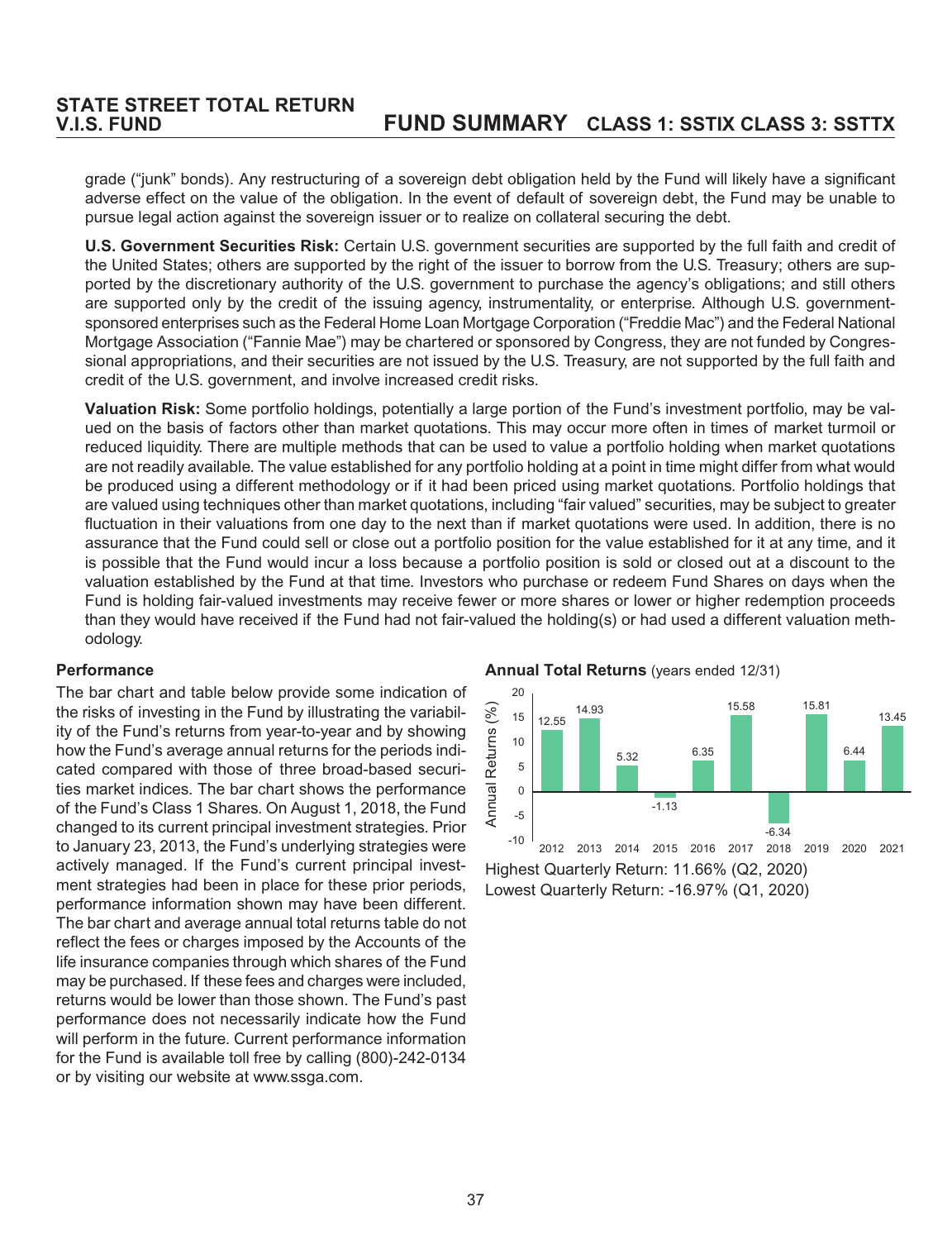### **Average Annual Total Returns** (for periods ended 12/31/21)

|                                                                                                                                    | One<br>Year | <b>Five</b><br>Years | Ten<br>Years | Inception<br><b>Date</b> |
|------------------------------------------------------------------------------------------------------------------------------------|-------------|----------------------|--------------|--------------------------|
| Class 1                                                                                                                            | 13.45%      | 8.65%                | 8.05%        | 7/1/1985                 |
| Class 3                                                                                                                            | 13.20%      | 8.37%                | 7.78%        | 5/1/2006                 |
| S&P 500 Index (reflects no deduction for fees, expenses or taxes)                                                                  | 28.71%      | 18.47%               | 16.55%       |                          |
| MSCI ACWI ex USA Index (reflects no deduction for fees, expenses or taxes<br>other than withholding taxes on reinvested dividends) | 7.82%       | 9.61%                | 7.28%        |                          |
| Bloomberg U.S. Aggregate Bond Index (reflects no deduction for fees,<br>expenses or taxes)                                         | $-1.54\%$   | 3.57%                | 2.90%        |                          |

#### **Investment Adviser**

SSGA FM serves as the investment adviser to the Fund.

The professionals primarily responsible for the day-to-day management of the Fund are Michael Martel and Jeremiah Holly. They have served as portfolio managers of the Fund since 2018.

Michael Martel is a Managing Director of the Adviser and Head of Portfolio Management in the Americas for the Investment Solutions Group. He joined the Adviser in 1994.

Jeremiah Holly, CFA, is a Vice President of the Adviser and a Senior Portfolio Manager in the Investment Solutions Group. He joined the Adviser in 2005.

#### **Purchase and Sale of Fund Shares**

The Fund does not offer its shares to the general public. Shares of the Fund are currently offered only to Accounts of various life insurance companies as funding vehicles for certain variable contracts issued by such life insurance companies.

State Street Variable Insurance Series Funds, Inc. (the "Company") has entered into an agreement with the life insurance company sponsor of each Account (the "participation agreement") setting forth the terms and conditions pursuant to which the insurance company will purchase and redeem shares of the Fund. For information regarding the purchase and sale of Fund shares, see your insurance contract prospectus (the "contract prospectus") or other disclosure document for such insurance contract which describes the particular Account and variable contract.

#### **Tax Information**

Since the Accounts of the various life insurance companies are the only shareholders of the Fund, no discussion is included herein as to the federal income tax consequences for such Accounts. For information concerning the federal income tax consequences to the purchasers of variable contracts, see the contract prospectus or other disclosure document for such contract which describes the particular Account and variable contract.

#### **Payments To Insurance Companies, Broker-Dealers And Other Financial Intermediaries**

Shares of the Fund are available only through the purchase of variable contracts issued by certain life insurance companies. The Company and its affiliates may pay such insurance companies (or their related companies) for the sale of shares of the Fund and/or administrative or other related services. When received by an insurance company, such payments may be a factor that the insurance company considers in including the Fund as an investment option in its variable contracts. The prospectus or other disclosure document for the variable contracts may contain additional information about these payments. Such insurance companies (or their related companies) may pay broker-dealers or other financial intermediaries (such as banks) that sell the variable contracts for the sale of shares of the Fund and related services. When received by a broker-dealer or other intermediary, such payments may create a conflict of interest by influencing the broker-dealer or other intermediary and salespersons to recommend the Fund over other mutual funds available as investment options in a variable contract. Ask the salesperson or visit the financial intermediary's website for more information.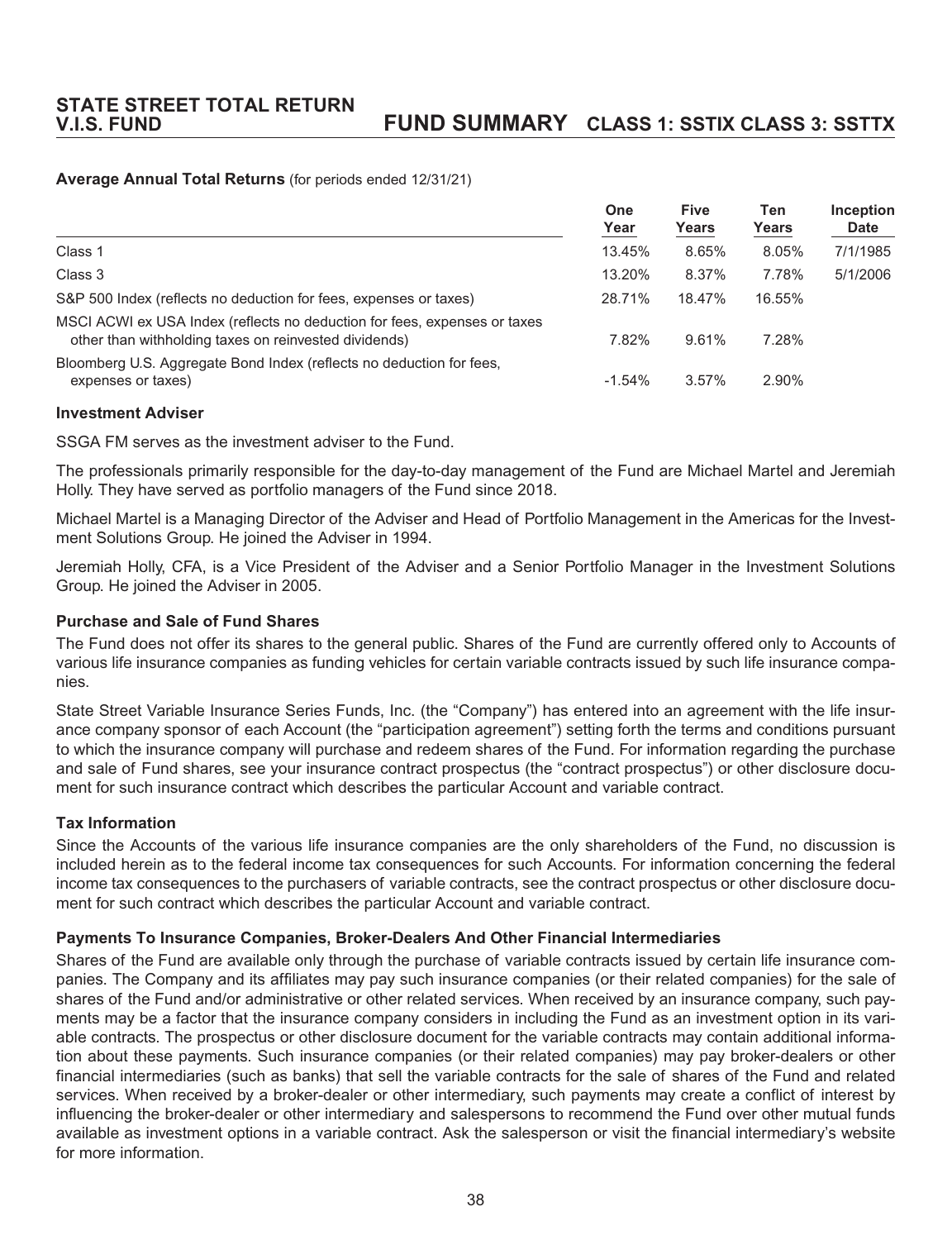## **Investment Objective**

The investment objective of the State Street Real Estate Securities V.I.S. Fund (the "Fund") is maximum total return through current income and capital appreciation.

## **Fees and Expenses of the Fund**

The tables below describe the fees and expenses that you may pay if you buy, hold and sell shares of the Fund ("Fund Shares"), but does not reflect the fees or charges imposed by the separate accounts ("Accounts") of the life insurance companies through which shares of the Fund may be purchased. If these fees and charges were included, the costs shown below would be higher. **You may pay other fees, such as brokerage commissions and other fees to financial intermediaries which are not reflected in the tables and examples below.**

**Shareholder Fees** (fees paid directly from your investment)

| Annual Fund Operating Expenses (expenses that you pay each year as a percentage of the value of your investment)        |      |
|-------------------------------------------------------------------------------------------------------------------------|------|
| Maximum Deferred Sales Charge (Load) (as a percentage of the lower of the sale proceeds or the original offering price) | None |
| Maximum Sales Charge (Load) Imposed On Purchases (as a percentage of offering price)                                    | None |

| Management Fees                                      | $0.85\%$ |
|------------------------------------------------------|----------|
| Distribution and/or Shareholder Service (12b-1) Fees | N/A      |
| Other Expenses                                       | 0.19%    |
| <b>Total Annual Fund Operating Expenses</b>          | 1.04%    |

## **Example**

This Example is intended to help you compare the cost of investing in the Fund with the cost of investing in other mutual funds. The Example assumes that you invest \$10,000 in the Fund for the time periods indicated, and then sell or hold all of your Fund Shares at the end of those periods. The Example also assumes that your investment has a 5% return each year and that the Fund's operating expenses remain the same. The Example does not reflect the fees or charges imposed by the Accounts of the various life insurance companies through which shares of the Fund are offered. If these fees and charges were included, the expenses shown below would be higher. Although your actual costs may be higher or lower, based on these assumptions your costs would be:

| 1 year | 3 years | 5 years | 10 years |
|--------|---------|---------|----------|
| \$106  | \$331   | \$574   | \$1,271  |

## **Portfolio Turnover**

The Fund pays transaction costs, such as commissions, when it buys and sells securities (or "turns over" its portfolio). A higher portfolio turnover rate may indicate higher transaction costs. These costs, which are not reflected in Annual Fund Operating Expenses or in the Example, affect the Fund's performance. During the most recent fiscal year, the Fund's portfolio turnover rate was 85% of the average value of its portfolio.

## **Principal Investment Strategies**

The Fund seeks to achieve its investment objective by investing at least 80% of its net assets (plus any borrowings for investment purposes) under normal circumstances in equity securities, such as common and preferred stocks, and debt securities of U.S. issuers that are principally engaged in or related to the real estate industry, including those that own significant real estate assets. Shareholders will receive sixty (60) days' notice prior to a change in the 80% investment policy. The Fund does not invest directly in real estate.

The Fund considers an issuer to be "principally engaged in" or "principally related to" the real estate industry if at least 50% of its assets (marked-to-market), gross income or net profits are attributable to development, ownership, construction, management or sale of residential, commercial or industrial real estate, or to products or services related to the real estate industry. Issuers engaged in the real estate industry include equity real estate investment trusts ("REITs"), mort-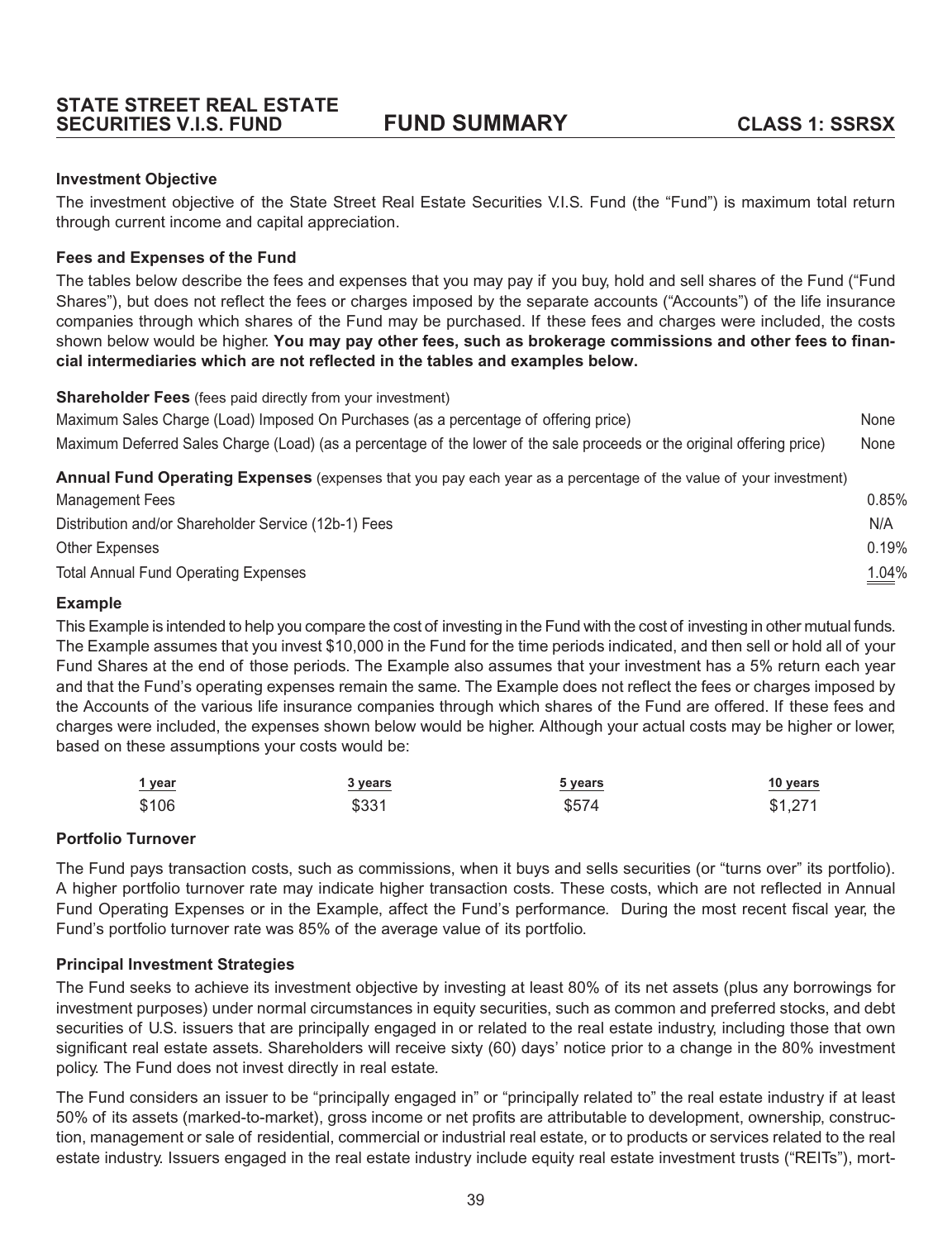gage REITs, real estate brokers and developers, companies that manage real estate and companies that own substantial amounts of real estate. Issuers in businesses related to the real estate industry include manufacturers and distributors of building supplies and financial institutions that issue or service mortgages.

The Fund also may invest to a lesser extent in equity securities and debt securities of issuers outside the real estate industry. The Fund also may invest up to 35% of its assets in high yield securities (also known as "junk bonds") and up to 20% of its assets in foreign securities.

## **Principal Risks**

The Fund is subject to the following principal risks. You could lose money by investing in the Fund. Certain risks relating to instruments and strategies used in the management of the Fund are placed first. The significance of any specific risk to an investment in the Fund will vary over time, depending on the composition of the Fund's portfolio, market conditions, and other factors. You should read all of the risk information presented below carefully, because any one or more of these risks may result in losses to the Fund. **An investment in the Fund is subject to investment risks, including possible loss of principal, is not a deposit in a bank and is not insured or guaranteed by the Federal Deposit Insurance Corporation or any other government agency.** The Fund may not achieve its investment objective. The Fund is not intended to be a complete investment program, but rather is intended for investment as part of a diversified investment portfolio. Investors should consult their own advisers as to the role of the Fund in their overall investment programs.

**Market Risk:** The Fund's investments are subject to changes in general economic conditions, general market fluctuations and the risks inherent in investment in securities markets. Investment markets can be volatile and prices of investments can change substantially due to various factors including, but not limited to, economic growth or recession, changes in interest rates, changes in the actual or perceived creditworthiness of issuers, and general market liquidity. The Fund is subject to the risk that geopolitical events will disrupt securities markets and adversely affect global economies and markets. Local, regional or global events such as war, acts of terrorism, the spread of infectious illness or other public health issues, or other events could have a significant impact on the Fund and its investments.

**Equity Investing Risk:** The market prices of equity securities owned by the Fund may go up or down, sometimes rapidly or unpredictably. The value of a security may decline for a number of reasons that may directly relate to the issuer and also may decline due to general industry or market conditions that are not specifically related to a particular company. In addition, equity markets tend to move in cycles, which may cause stock prices to fall over short or extended periods of time.

**Debt Securities Risk:** The values of debt securities may increase or decrease as a result of the following: market fluctuations, changes in interest rates, actual or perceived inability or unwillingness of issuers, guarantors or liquidity providers to make scheduled principal or interest payments or illiquidity in debt securities markets; the risk of low rates of return due to reinvestment of securities during periods of falling interest rates or repayment by issuers with higher coupon or interest rates; and/or the risk of low income due to falling interest rates. To the extent that interest rates rise, certain underlying obligations may be paid off substantially slower than originally anticipated and the value of those securities may fall sharply. A rising interest rate environment may cause the value of the Fund's fixed income securities to decrease, an adverse impact on the liquidity of the Fund's fixed income securities, and increased volatility of the fixed income markets. The current low interest rate environment heightens the risks associated with rising interest rates. During periods when interest rates are at low levels, the Fund's yield can be low, and the Fund may have a negative yield (i.e., it may lose money on an operating basis). If the principal on a debt obligation is prepaid before expected, the prepayments of principal may have to be reinvested in obligations paying interest at lower rates. During periods of falling interest rates, the income received by the Fund may decline. Changes in interest rates will likely have a greater effect on the values of debt securities of longer durations. Returns on investments in debt securities could trail the returns on other investment options, including investments in equity securities.

**Large Shareholder Risk:** To the extent a large proportion of the shares of the Fund are held by a small number of shareholders (or a single shareholder), including funds or accounts over which the Adviser has investment discretion, the Fund is subject to the risk that these shareholders will purchase or redeem Fund Shares in large amounts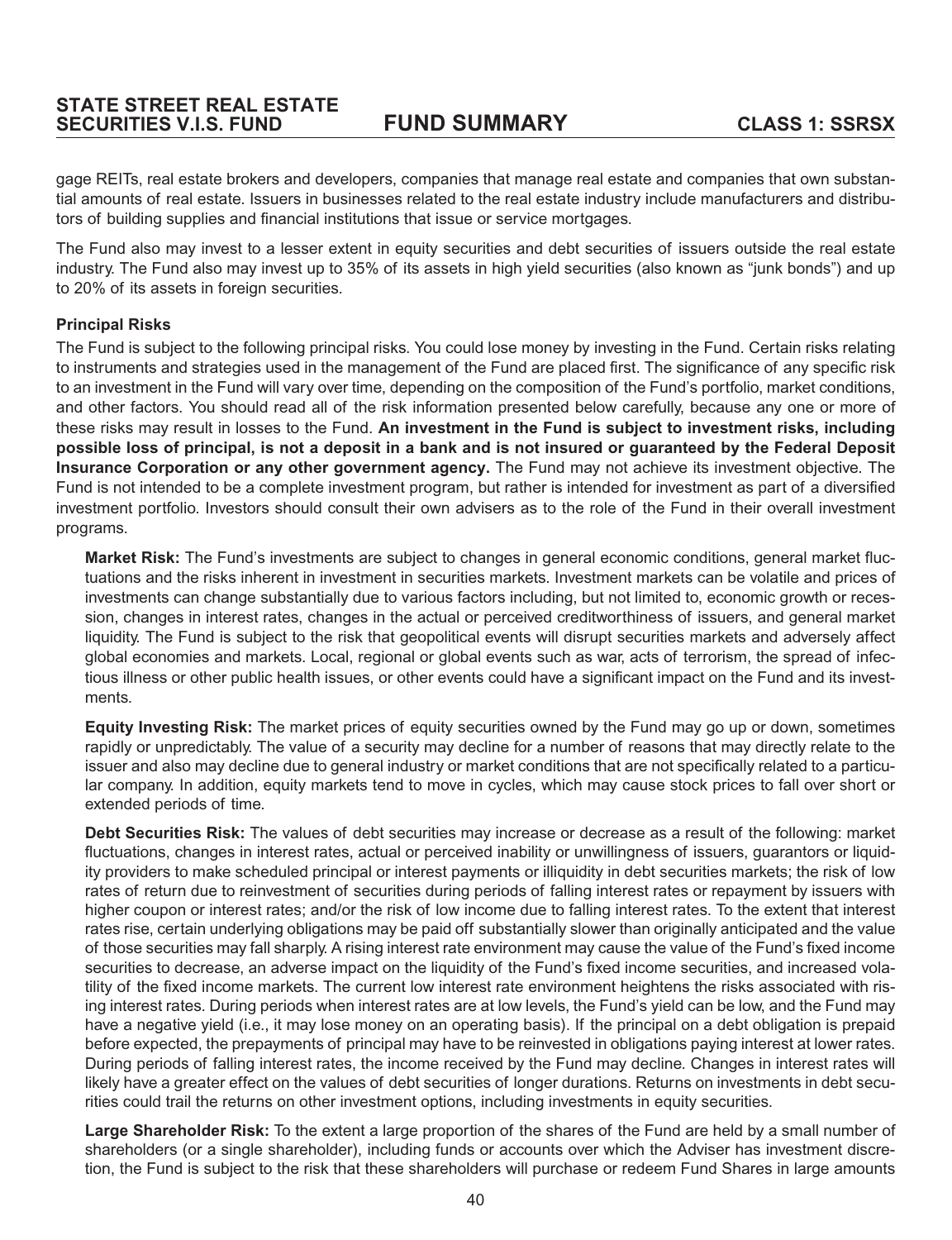rapidly or unexpectedly, including as a result of an asset allocation decision made by the Adviser. These transactions could adversely affect the ability of the Fund to conduct its investment program.

**REIT Risk:** REITs are subject to the risks associated with investing in the securities of real property companies. In particular, REITs may be affected by changes in the values of the underlying properties that they own or operate. Further, REITs are dependent upon specialized management skills, and their investments may be concentrated in relatively few properties, or in a small geographic area or a single property type. REITs are also subject to heavy cash flow dependency and, as a result, are particularly reliant on the proper functioning of capital markets. A variety of economic and other factors may adversely affect a lessee's ability to meet its obligations to a REIT. In the event of a default by a lessee, the REIT may experience delays in enforcing its rights as a lessor and may incur substantial costs associated in protecting its investments. In addition, a REIT could fail to qualify for favorable regulatory treatment.

**Real Estate Sector Risk:** An investment in a real property company may be subject to risks similar to those associated with direct ownership of real estate, including, by way of example, the possibility of declines in the value of real estate, losses from casualty or condemnation, and changes in local and general economic conditions, supply and demand, interest rates, environmental liability, zoning laws, regulatory limitations on rents, property taxes, and operating expenses. Some real property companies have limited diversification because they invest in a limited number of properties, a narrow geographic area, or a single type of property.

**Below Investment-Grade Securities Risk:** Lower-quality debt securities ("high yield" or "junk" bonds) are considered predominantly speculative, and can involve a substantially greater risk of default than higher quality debt securities. Issuers of lower-quality debt securities may have substantially greater risk of insolvency or bankruptcy than issuers of higher-quality debt securities. They can be illiquid, and their values can have significant volatility and may decline significantly over short periods of time. Lower-quality debt securities tend to be more sensitive to adverse news about the issuer, or the market or economy in general.

**Liquidity Risk:** Lack of a ready market, stressed market conditions, or restrictions on resale may limit the ability of the Fund to sell a security at an advantageous time or price or at all. Illiquid investments may trade at a discount from comparable, more liquid investments and may be subject to wide fluctuations in market value. Illiquidity of the Fund's holdings may also limit the ability of the Fund to obtain cash to meet redemptions on a timely basis. In addition, the Fund, due to limitations on investments in any illiquid securities and/or the difficulty in purchasing and selling such investments, may be unable to achieve its desired level of exposure to a certain market or sector.

**Management Risk:** The Fund is actively managed. The Adviser or sub-adviser's judgments about the attractiveness, relative value, or potential appreciation of a particular sector, security, commodity or investment strategy may prove to be incorrect, and may cause the Fund to incur losses. There can be no assurance that the Adviser or sub-adviser's investment techniques and decisions will produce the desired results.

**Valuation Risk:** Some portfolio holdings, potentially a large portion of the Fund's investment portfolio, may be valued on the basis of factors other than market quotations. This may occur more often in times of market turmoil or reduced liquidity. There are multiple methods that can be used to value a portfolio holding when market quotations are not readily available. The value established for any portfolio holding at a point in time might differ from what would be produced using a different methodology or if it had been priced using market quotations. Portfolio holdings that are valued using techniques other than market quotations, including "fair valued" securities, may be subject to greater fluctuation in their valuations from one day to the next than if market quotations were used. In addition, there is no assurance that the Fund could sell or close out a portfolio position for the value established for it at any time, and it is possible that the Fund would incur a loss because a portfolio position is sold or closed out at a discount to the valuation established by the Fund at that time. Investors who purchase or redeem Fund Shares on days when the Fund is holding fair-valued investments may receive fewer or more shares or lower or higher redemption proceeds than they would have received if the Fund had not fair-valued the holding(s) or had used a different valuation methodology.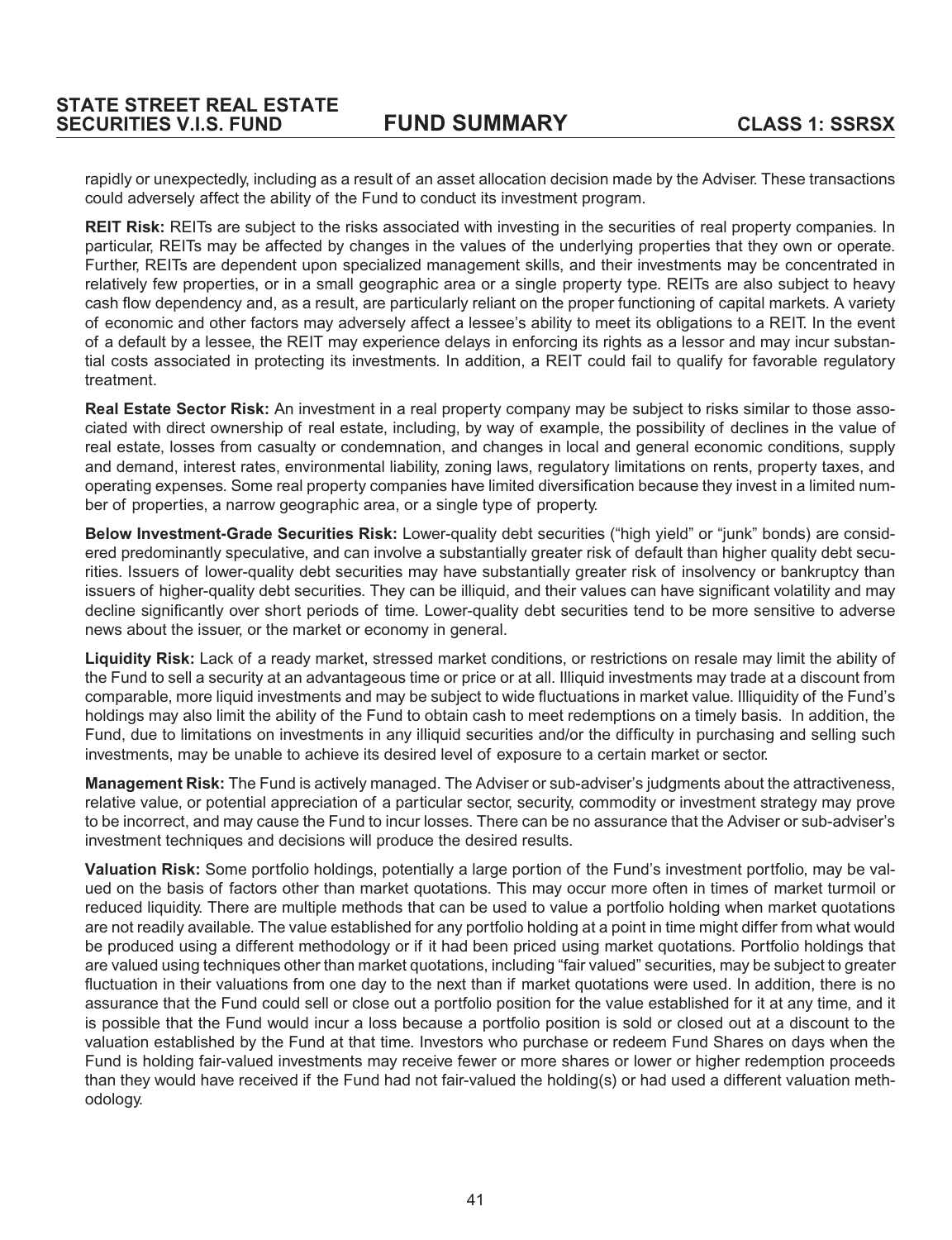## **STATE STREET REAL ESTATE SECURITIES V.I.S. FUND FUND SUMMARY CLASS 1: SSRSX**

## **Performance**

The bar chart and table below provide some indication of the risks of investing in the Fund by illustrating the variability of the Fund's returns from year-to-year and by showing how the Fund's average annual returns for the periods indicated compared with those of a broad measure of market performance. The Fund's past performance does not necessarily indicate how the Fund will perform in the future. The bar chart and average annual total returns table do not reflect the fees or charges imposed by the Accounts of the life insurance companies through which shares of the Fund may be purchased. If these fees and charges were included, returns would be lower than those shown. Current performance information for the Fund is available toll free by calling (800)-242-0134 or by visiting our website at www.ssga.com.

#### **Average Annual Total Returns** (for periods ended 12/31/21)

#### **Annual Total Returns** (years ended 12/31)



Lowest Quarterly Return: -24.92% (Q1, 2020)

|                                                                                       | <b>One</b><br>Year | <b>Five</b><br>Years | Ten<br>Years | Inception<br><b>Date</b> |
|---------------------------------------------------------------------------------------|--------------------|----------------------|--------------|--------------------------|
| Class 1                                                                               | 41.80%             | 11.09%               | 11.68%       | 5/1/1995                 |
| FTSE NAREIT Equity REITs Index (reflects no deduction for fees, expenses or<br>taxes) | 43.24%             | 10.75%               | 11.38%       |                          |

#### **Investment Adviser and Sub-Adviser**

SSGA FM serves as the investment adviser to the Fund. CenterSquare Investment Management LLC ("CenterSquare") serves as the investment sub-adviser to the Fund, subject to the oversight of SSGA FM.

The professionals primarily responsible for the day-to-day management of the Fund are Dean Frankel and Eric Rothman. Mr. Frankel has served as a portfolio manager of the Fund since 2005 and Mr. Rothman has served as a portfolio manager of the Fund since 2007.

Dean Frankel is a Managing Director, Head of Real Estate Securities at CenterSquare. He joined CenterSquare in 1997.

Eric Rothman is a Portfolio Manager at CenterSquare. He joined CenterSquare in 2006.

#### **Purchase and Sale of Fund Shares**

The Fund does not offer its shares to the general public. Shares of the Fund are currently offered only to Accounts of various life insurance companies as funding vehicles for certain variable contracts issued by such life insurance companies.

State Street Variable Insurance Series Funds, Inc. (the "Company") has entered into an agreement with the life insurance company sponsor of each Account (the "participation agreement") setting forth the terms and conditions pursuant to which the insurance company will purchase and redeem shares of the Fund. For information regarding the purchase and sale of Fund shares, see your insurance contract prospectus (the "contract prospectus") or other disclosure document for such insurance contract which describes the particular Account and variable contract.

#### **Tax Information**

Since the Accounts of the various life insurance companies are the only shareholders of the Fund, no discussion is included herein as to the federal income tax consequences for such Accounts. For information concerning the federal income tax consequences to the purchasers of variable contracts, see the contract prospectus or other disclosure document for such contract which describes the particular Account and variable contract.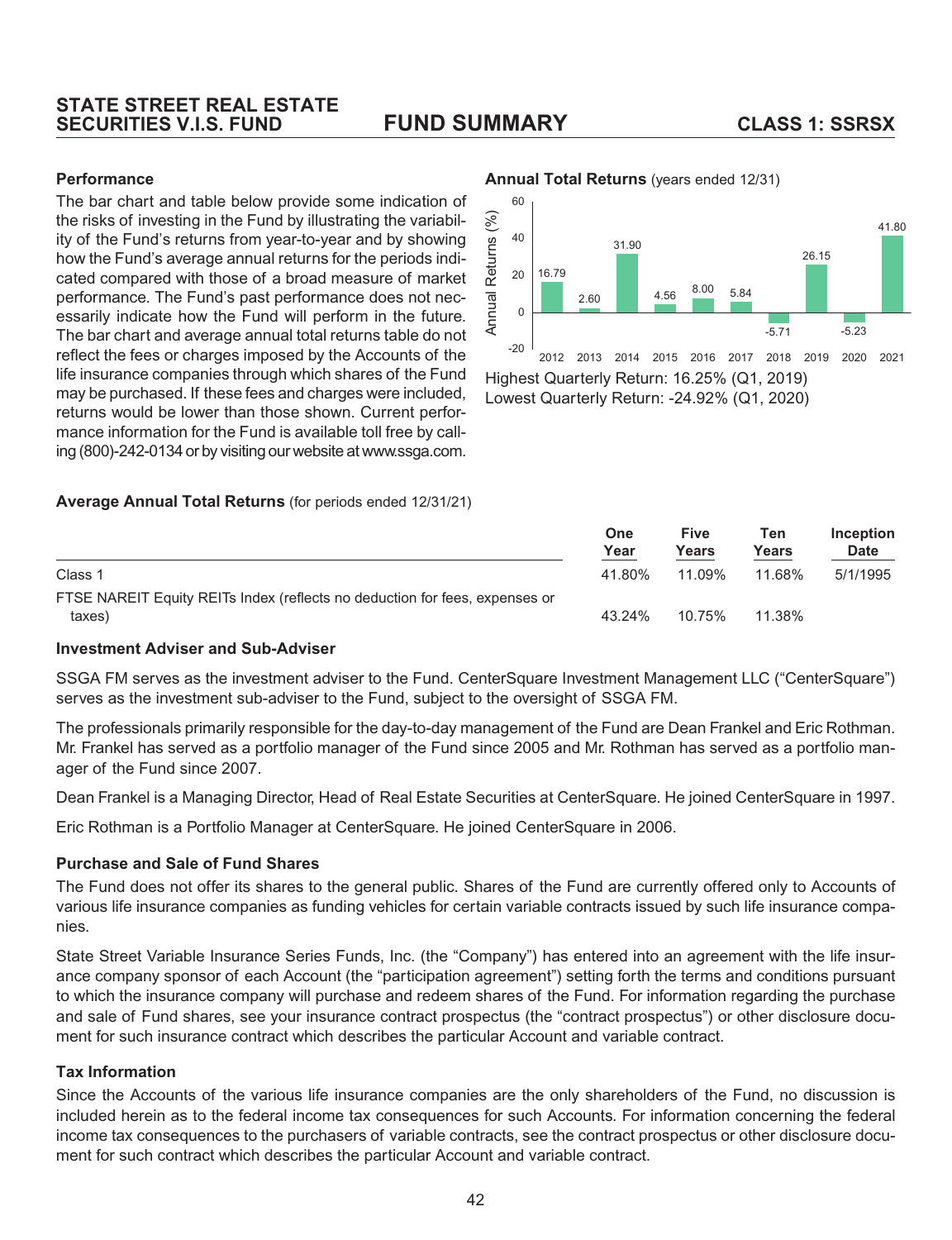#### **Payments To Insurance Companies, Broker-Dealers And Other Financial Intermediaries**

Shares of the Fund are available only through the purchase of variable contracts issued by certain life insurance companies. The Company and its affiliates may pay such insurance companies (or their related companies) for the sale of shares of the Fund and/or administrative or other related services. When received by an insurance company, such payments may be a factor that the insurance company considers in including the Fund as an investment option in its variable contracts. The prospectus or other disclosure document for the variable contracts may contain additional information about these payments. Such insurance companies (or their related companies) may pay broker-dealers or other financial intermediaries (such as banks) that sell the variable contracts for the sale of shares of the Fund and related services. When received by a broker-dealer or other intermediary, such payments may create a conflict of interest by influencing the broker-dealer or other intermediary and salespersons to recommend the Fund over other mutual funds available as investment options in a variable contract. Ask the salesperson or visit the financial intermediary's website for more information.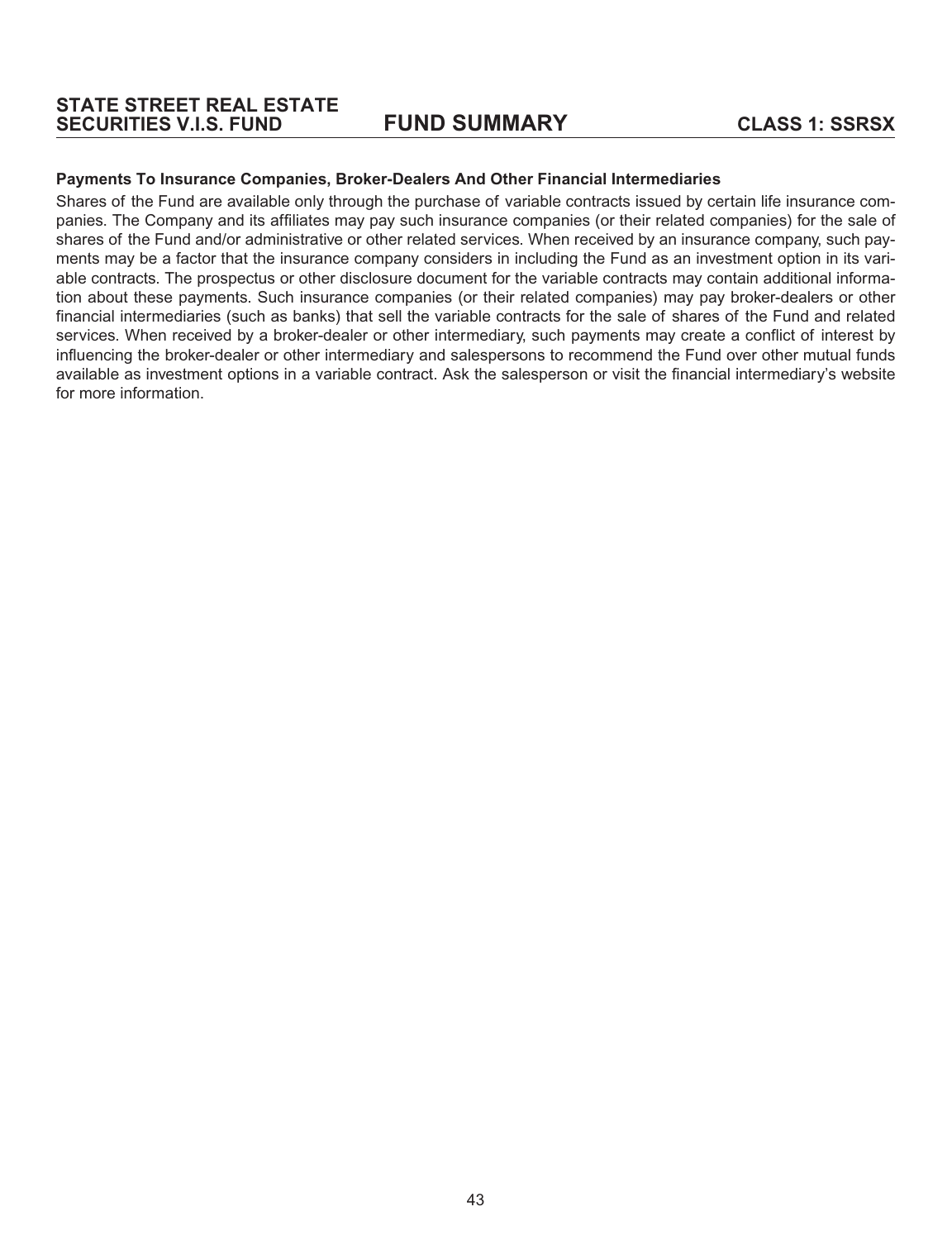# **FUND OBJECTIVES, STRATEGIES AND RISKS**

## **Investment Objective**

The Company's Board of Directors (the "Board" or "Board of Directors") may change each Fund's investment strategies and other policies without shareholder approval, except as otherwise indicated. The investment objective or objectives of a Fund are fundamental and cannot be changed without the approval of a majority of the outstanding voting securities (as defined in the U.S. Investment Company Act of 1940, as amended (the "1940 Act")) of that Fund.

## **Principal Investment Strategies**

## **State Street Premier Growth Equity V.I.S. Fund**

The Fund seeks to achieve its investment objective by investing at least 80% of its net assets (plus any borrowings for investment purposes) under normal circumstances in equity securities, such as common and preferred stocks. Equity securities may also include depositary receipts, convertible securities, and rights and warrants of U.S. and foreign companies.

The Fund invests primarily in a limited number of large and medium sized companies (meaning companies with market capitalizations of \$2 billion or more) that the Adviser believes have above-average growth histories and/or growth potential. The Adviser selects equity securities from a number of industries based on the merits of individual companies, although at times the Fund's investments may be focused in one or more market sectors, such as information technology. In seeking to achieve the Fund's investment objective with respect to future income, the Adviser also may consider companies that currently pay dividends or that have the potential to pay dividends in the future.

The Adviser seeks to identify securities of companies that they believe have desirable characteristics for the Fund such as:

- above-average annual growth rates;
- appropriate capital structures;
- leadership in their respective industries; and/or
- high quality management focused on generating shareholder value.

The Adviser may consider selling a security when one of these characteristics no longer applies, when the Adviser believes that the valuation has become excessive, or when more attractive alternatives are identified.

The Fund also may invest up to 25% of its total assets in foreign securities and up to 20% of its net assets (plus any borrowings for investment purposes) in debt securities. The Adviser may also use various types of derivative instruments (such as futures contracts, options and forward contracts) to gain or hedge exposure to certain types of securities as an alternative to investing directly in or selling such securities. The Fund is a non-diversified investment company.

The Fund may also invest in repurchase agreements, reverse repurchase agreements, when-issued and delayed delivery securities, and may hold securities that are restricted as to resale. The Fund may invest in other investment companies, including ETFs, to the extent permitted by applicable law (including those advised by the Adviser). The Fund also may lend its securities.

## **State Street Small-Cap Equity V.I.S. Fund**

The Fund seeks to achieve its investment objective by investing at least 80% of its net assets (plus any borrowings for investment purposes) under normal circumstances in equity securities of small-cap companies, such as common and preferred stocks. In addition to common stocks and preferred stocks, equity securities may also include depositary receipts, convertible securities, and rights and warrants of U.S. and foreign companies.

The Fund defines a small-cap company as one with a market capitalization that, at the time of initial investment, falls between (a) the market capitalization of the smallest company in the Russell 2000® Index and (b) either the larger of the market capitalization of the largest company in the Russell 2000® Index or \$3.0 billion. As of February 28, 2022, the market capitalizations of companies in the Russell 2000® Index ranged from \$5.74 million to \$11.91 billion.\* These capitalization ranges will change over time. The Adviser or a sub-adviser will not sell a stock merely because the market capitalization of a company in the portfolio moves outside of this capitalization range or because the index capitalization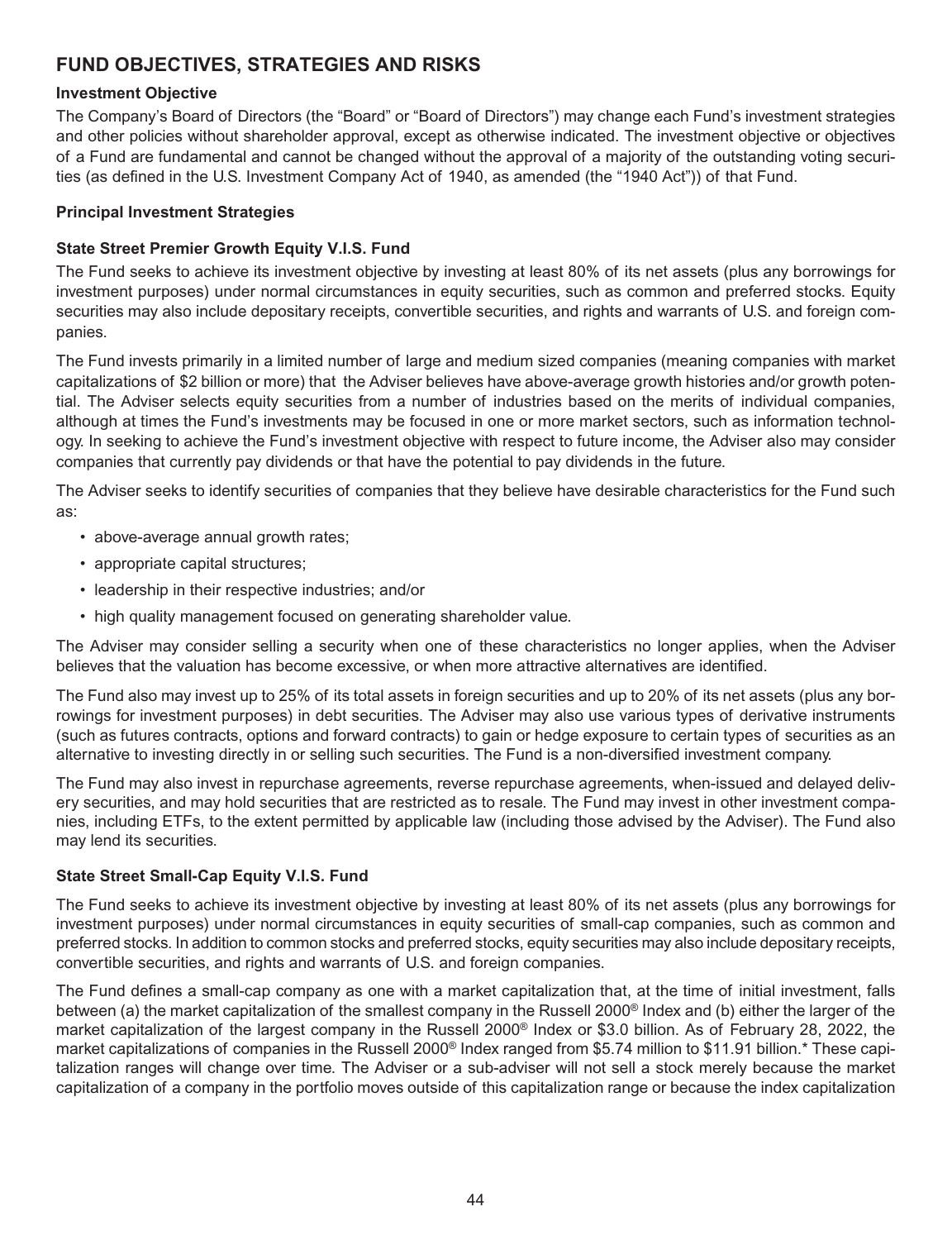range changes. Because of this, the Fund may have less than 80% of its net assets in equity securities of small-cap companies at any given time. The Adviser and sub-advisers select equity securities from a number of industries based on the merits of individual companies, although at times the Fund's investments may be focused in one or more market sectors, such as information technology.

The Fund uses a multi sub-adviser investment strategy that combines growth, value and core investment management styles. SSGA FM will allocate the Fund's assets among the sub-advisers to maintain exposure to a combination of investment styles, but may have larger allocations to certain sub-advisers based on its assessment of the potential for better performance or to address capacity constraints of a particular sub-adviser, among other reasons. As a result, this orientation will typically produce a portfolio that does not materially favor value or growth style investing, and allows the Fund the potential to benefit from both value and growth cycles in the marketplace.

The Adviser and sub-advisers seek to identify securities of companies that they believe have desirable characteristics for the Fund such as:

- high quality management focused on generating shareholder value;
- attractive products or services;
- appropriate capital structures; and/or
- strong competitive positions in their industries.

In addition, a sub-adviser with a value investment style generally will seek to identify securities of companies with characteristics such as attractive valuation, while a sub-adviser with a growth investment style generally will seek to identify securities of companies with strong growth potential.

The Adviser and sub-advisers may consider selling a security when one of these characteristics no longer applies, when the Adviser or sub-adviser believes that the valuation has become excessive, or more attractive alternatives are identified.

The Fund also may invest up to 20% of its net assets (plus any borrowings for investment purposes) in securities with capitalizations outside the Fund's small-cap range and up to 10% of its total assets in foreign securities. The Fund also may invest up to 20% of its net assets (plus any borrowings for investment purposes) in debt securities and up to 10% in below-investment grade debt securities. The Adviser and sub-advisers may also use various types of derivative instruments (such as futures contracts, options and forward contracts) to gain or hedge exposure to certain types of securities as an alternative to investing directly in or selling such securities.

The Fund may also invest in repurchase agreements, reverse repurchase agreements, when-issued and delayed delivery securities, and may hold securities that are restricted as to resale. The Fund may invest in other investment companies, including ETFs, to the extent permitted by applicable law (including those advised by the Adviser). The Fund also may lend its securities.

\* The Russell 2000® Index is constructed to provide an unbiased small-cap barometer and is reconstituted annually. The capitalization range, however, may change significantly intra-year due to changes in the market capitalizations of securities that comprise the Index.

## **State Street S&P 500 Index V.I.S. Fund**

The Fund uses an index tracking management strategy designed to track the performance of the S&P 500® Index ("S&P 500" or "Index"). The Index is a well-known stock market index that includes common stocks of 500 companies from a number of sectors and that measures the performance of the large-cap sector of the U.S. equities market. As of December 31, 2021, a significant portion of the Fund comprised companies in the information technology sector, although this may change from time to time.

The Fund is not managed according to traditional methods of "active" investment management, which involve the buying and selling of securities based upon economic, financial and market analysis and investment judgment. Instead, the Fund, using an "indexing" investment approach, seeks to provide investment results that, before expenses, correspond generally to the total return of the S&P 500.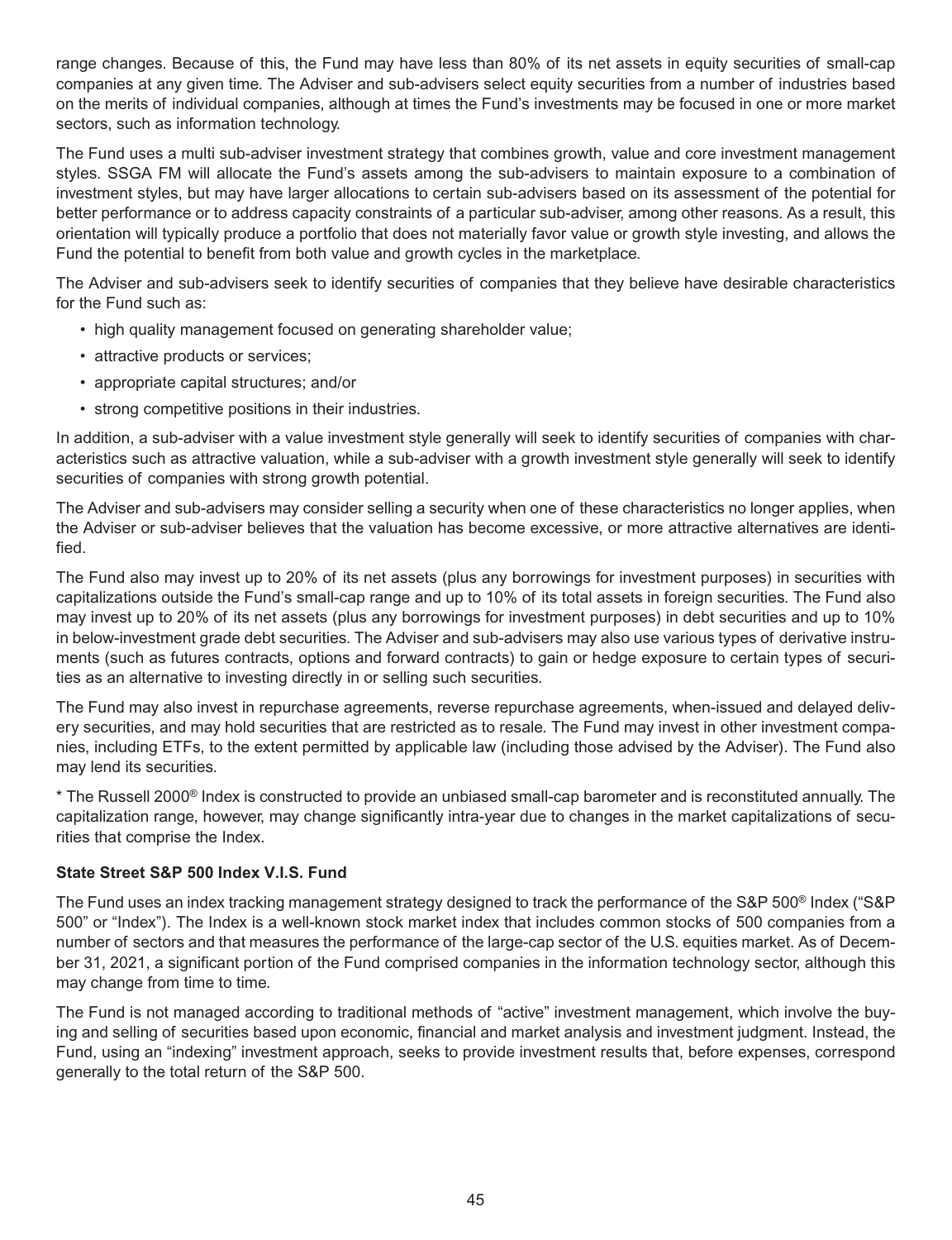The Fund generally intends to invest in all stocks comprising the S&P 500 in approximate proportion to their weightings in the Index. However, under various circumstances, it may not be possible or practicable to purchase all stocks in those weightings. In those circumstances, the Fund may purchase a sample of the stocks in the Index in proportions expected by SSGA FM, the investment adviser to the Fund, to match generally the performance of the Index as a whole. In addition, from time to time stocks are added to or removed from the Index. The Fund may sell securities that are represented in the Index, or purchase securities that are not yet represented in the Index, in anticipation of their removal from or addition to the Index. The Fund invests at least 80% of its net assets in equity securities of companies contained in the Index. Shareholders will receive sixty (60) days' notice prior to a change in the 80% investment policy. The notional value of the Fund's investments in derivatives or other synthetic instruments that provide exposures comparable, in the judgment of the Adviser, to investments in the Index may be counted toward satisfaction of this 80% policy. In addition, the Fund may invest in equity securities that are not included in the Index, cash and cash equivalents or money market instruments, such as repurchase agreements and money market funds (including money market funds advised by the Adviser).

The Fund may at times purchase or sell futures contracts, or options on those futures, in lieu of investing directly in the stocks making up the Index. The Fund might do so, for example, in order to increase its investment exposure pending investment of cash in the stocks comprising the Index. Alternatively, the Fund might use futures or options on futures to reduce its investment exposure in situations where it intends to sell a portion of the stocks in its portfolio but the sale has not yet been completed. The Fund may also enter into other derivatives transactions, including the use of options or swap transactions, in lieu of investing directly in the stocks making up the Index. The Fund may also, to the extent permitted by applicable law, invest in shares of other mutual funds whose investment objectives and policies are similar to those of the Fund (including funds advised by the Adviser).

## Other Investment Considerations and Risks

*Comparison Index.*The S&P 500 measures the performance of the large-cap segment of the market, is comprised of the stocks of 500 industry-leading companies and is considered to be a proxy of the U.S. equity stock market in general. The S&P 500 is unmanaged and does not reflect the actual cost of investing in the instruments that compose the Index. Additionally, the returns of the S&P 500 do not reflect the effect of fees, expenses and taxes. Index constituents are added and removed on an as-needed basis. The Index is rebalanced quarterly.

*The S&P 500.*Stocks in the S&P 500 are weighted according to their float adjusted market capitalizations (*i.e*., the number of float shares outstanding multiplied by the stock's current price). The companies selected for inclusion in the S&P 500 are those of large publicly held companies which generally have large market values within their respective industries. The composition of the S&P 500 is determined by S&P Dow Jones Indices and is based on such factors as the domicile, exchange listing, organizational structure and share type, market capitalization, liquidity, financial viability, tracking stocks, multiple share classes and investable weight factor of each stock and its adequacy as a representation of stocks in a particular industry group, and may be changed from time to time. The S&P 500 is a product of S&P Dow Jones Indices LLC or its affiliates ("SPDJI") and has been licensed for use by the Adviser. S&P®, Standard & Poor's®, and S&P 500<sup>®</sup> are registered trademarks of Standard & Poor's Financial Services LLC ("S&P") and these trademarks have been licensed for use by SPDJI and sub-licensed for certain purposes by the Adviser. The Fund is not sponsored, endorsed, sold or marketed by S&P, and S&P makes no representation regarding the advisability of investing in the Fund. It is not possible to invest directly in the S&P 500.

*Index Futures Contracts and Related Options*. The Fund may buy and sell futures contracts and options on those futures contracts. An "index futures" contract is a contract to buy or sell units of an index at an agreed price on a specified future date. Depending on the change in value of the Index between the time when the Fund enters into and closes out an index future or option transaction, the Fund realizes a gain or loss. Options and futures transactions involve risks. For example, it is possible that changes in the prices of futures contracts will not correlate precisely with changes in the value of the Index. In those cases, use of futures contracts and related options might decrease the correlation between the return of the Fund and the return of the Index. In addition, the Fund incurs transaction costs in entering into, and closing out, positions in futures contracts and related options. Funds that enter into contracts with counterparties run the risk that the counterparty will be unwilling or unable to make timely settlement payments or otherwise honor its obligations. This risk is typically less for exchange-traded derivatives, such as those the Fund may invest in.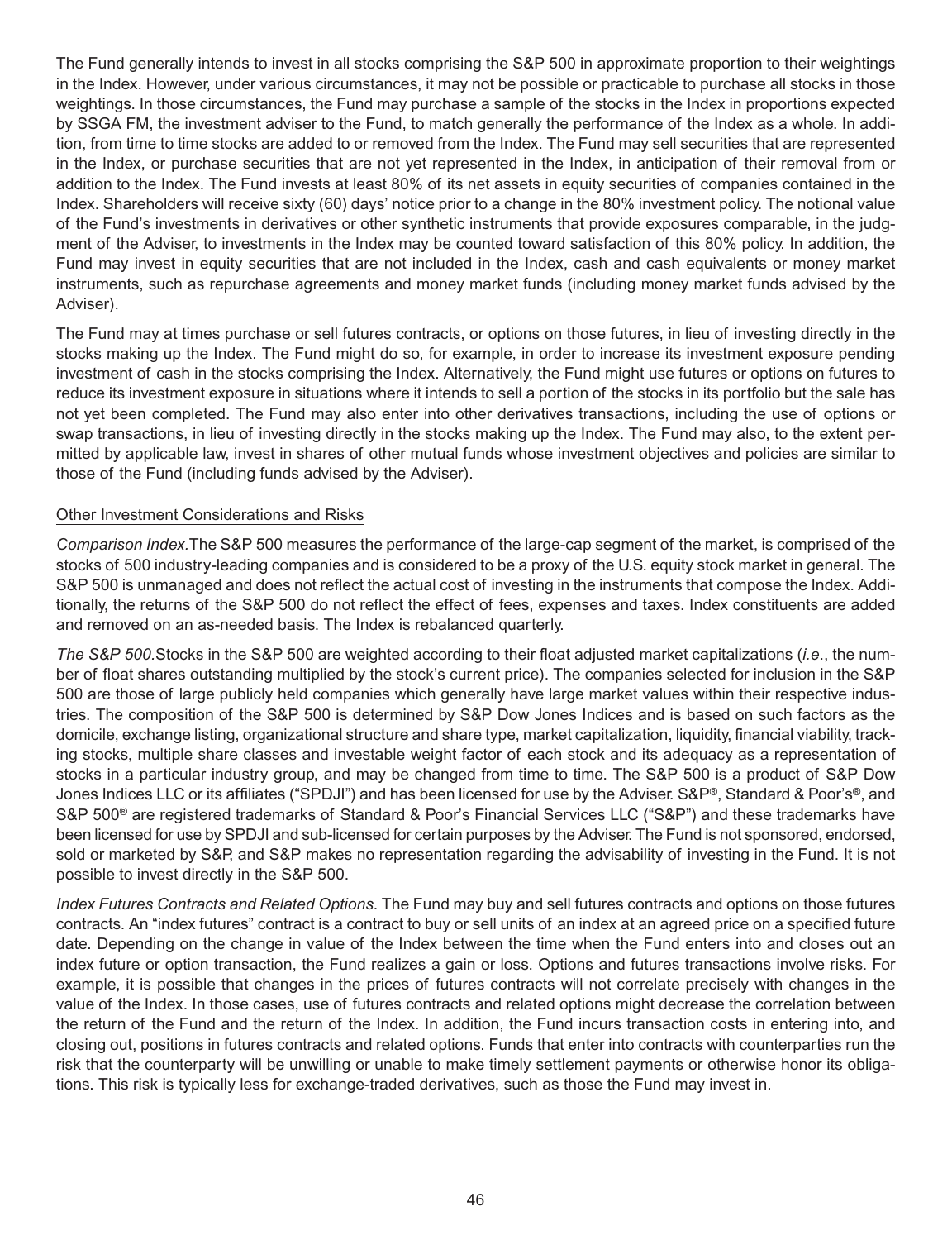These costs typically have the effect of reducing the correlation between the return of the Fund and the return of the Index. Because the market for futures contracts and options may be illiquid, the Fund may have to hold a contract or option when the Adviser would otherwise have closed out the position, or it may only be able to close out at a price lower than what the Adviser believes is the fair value of the contract or option, thereby potentially reducing the return of the Fund.

*Other Derivative Transactions*. The Fund may enter into derivatives transactions involving options and swaps. These transactions involve many of the same risks as those described above under "Index Futures Contracts and Related Options." In addition, since many of such transactions are conducted directly with counterparties, and not on an exchange or board of trade, the Fund's ability to realize any investment return on such transactions may depend on the counterparty's ability or willingness to meet its obligations.

## **State Street U.S. Equity V.I.S. Fund**

The Fund seeks to achieve its investment objective by investing at least 80% of its net assets (plus any borrowings for investment purposes) under normal circumstances in equity securities of U.S. companies, such as common and preferred stocks. The Fund considers a company to be a U.S. company if it generates at least 50% of its revenues or profits from business activities in the U.S., has at least 50% of its assets situated in the U.S., or has the principal trading market for its securities in the U.S. In addition to common stocks and preferred stocks, equity securities may also include depositary receipts, convertible securities, and rights and warrants of U.S. and foreign companies.

The Fund is designed to produce a broadly diversified portfolio, and typically has characteristics similar to the S&P 500<sup>®</sup> Index, including average market capitalization and dividend yield potential. At times, the Fund's investments may be focused in one or more market sectors, such as information technology.

Through fundamental company research involving analyzing financial statements and other information about a company, the Adviser primarily seeks to identify securities of large and medium sized companies (meaning companies with market capitalizations of \$2 billion or more) that they believe have desirable characteristics for the Fund such as:

- low valuations in relation to their peers, the market, their historical valuations or their growth rate potential;
- appropriate capital structures; and/or
- high quality management focused on generating shareholder value.

The Adviser may consider selling a security when one of these characteristics no longer applies, when the Adviser believes that the valuation has become excessive, or when more attractive alternatives are identified.

The Fund also may invest up to 15% of its net assets (plus any borrowings for investment purposes) in foreign securities and up to 20% of its net assets (plus any borrowings for investment purposes) in debt securities. The Adviser may also use various types of derivative instruments (such as futures contracts, options and forward contracts) to gain or hedge exposure to certain types of securities as an alternative to investing directly in or selling such securities.

The Fund may also invest in repurchase agreements, reverse repurchase agreements, when-issued and delayed delivery securities, and may hold securities that are restricted as to resale. The Fund may invest in other investment companies, including ETFs, to the extent permitted by applicable law (including those advised by the Adviser). The Fund also may lend its securities.

## **State Street Income V.I.S. Fund**

The Fund seeks to achieve its investment objective by investing at least 80% of its net assets (plus any borrowings for investment purposes) under normal circumstances in debt securities.

The Fund invests primarily in a variety of investment-grade debt securities, such as mortgage-backed securities, corporate bonds, U.S. Government securities and money market instruments. The Fund normally has a weighted average effective maturity of approximately five to ten years, but is subject to no limitation with respect to the maturities of the instruments in which it may invest.

U.S. Government securities are securities that are issued or guaranteed as to principal or interest by the U.S. Government or one of its agencies or instrumentalities. Some U.S. Government securities are backed by the full faith and credit of the U.S. Government, such as U.S. Treasury bills and notes and obligations of Ginnie Mae. Other U.S. Government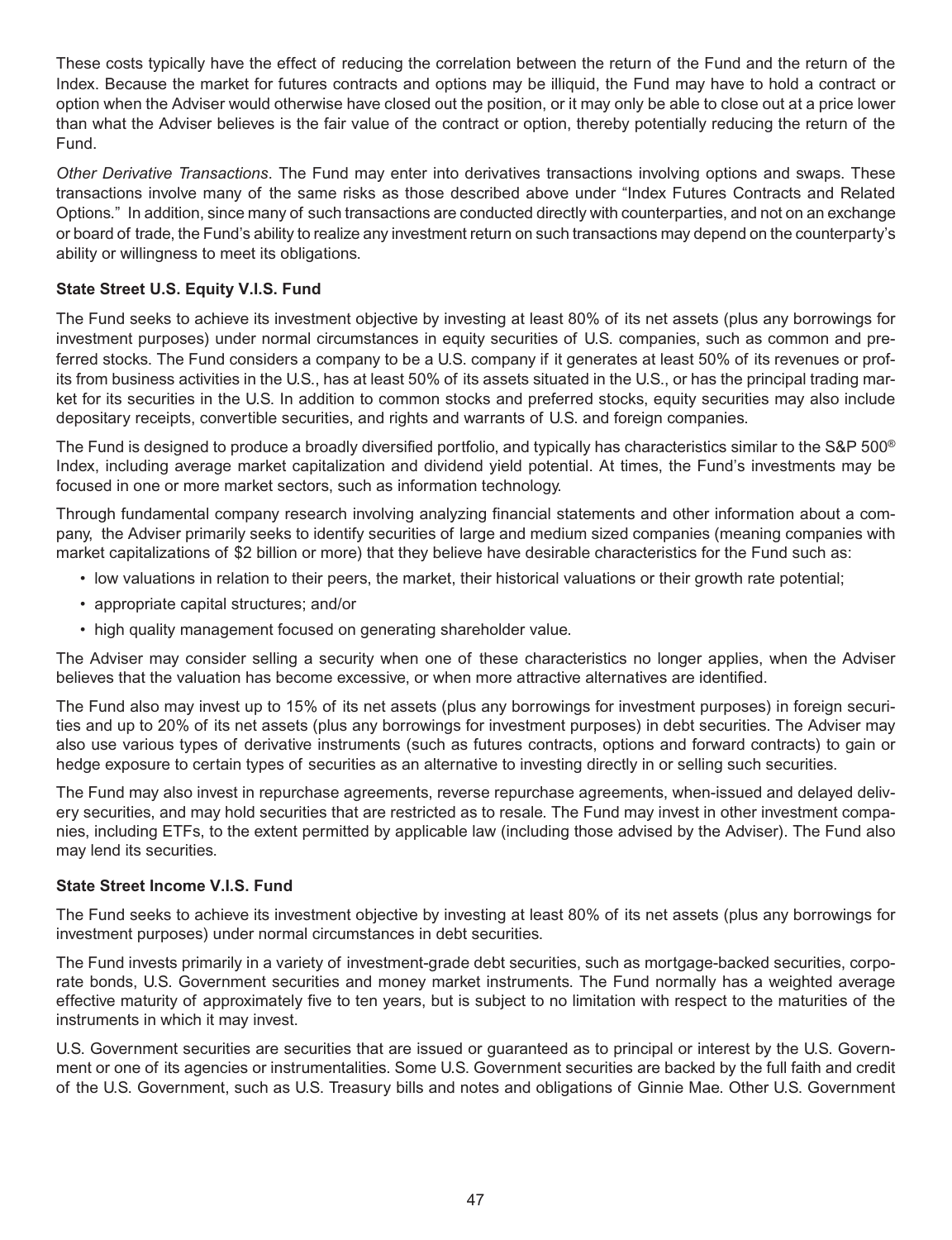securities are neither issued by nor guaranteed by the full faith and credit of the U.S. Government, including those issued by Fannie Mae and Freddie Mac. Fannie Mae and Freddie Mac have been operating under a conservatorship since 2008, with the Federal Housing Finance Agency acting as their conservator, and receive certain financing support from and have access to certain borrowing arrangements with the U.S. Treasury.

The Adviser seeks to identify debt securities that they believe have desirable characteristics for the Fund such as:

- attractive yields and prices;
- the potential for capital appreciation; and/or
- reasonable credit quality.

The Adviser may consider selling a security when one of these characteristics no longer applies, when the Adviser believes that the valuation has become excessive, or when more attractive alternatives are identified.

The Fund also may invest up to 45% of its net assets in securities rated BBB or below by S&P Global Ratings ("S&P") or Baa or below by Moody's Investor Services, Inc. ("Moody's") or of similar quality and up to 20% of its net assets in high yield securities (also known as below investment grade bonds or "junk bonds"). The Fund may also invest in exchangetraded products ("ETPs") that provide exposure to such investments, including ETPs that pay fees to the Adviser and its affiliates for management, marketing or other services. High yield securities are those rated BB+ through B- by S&P or Ba1 through B3 by Moody's or below or of similar quality. The Fund also may invest up to 35% of its total assets in foreign (including emerging markets) debt securities, and up to 20% of its net assets (plus any borrowings for investment purposes) in equity securities. The Fund may also invest in municipal obligations and asset-backed securities. Equity securities may include common stocks, referred securities, depositary receipts, convertible securities, and rights and warrants of U.S. and foreign companies. Foreign debt securities may include Eurodollar bonds, Yankee bonds and debt securities denominated in currencies other than U.S. dollars. An emerging market country is any country having an economy and market that are (or would be) considered by the World Bank to be emerging or developing, or listed in the MSCI® Emerging Markets Index. Emerging market countries are located in regions such as Asia, Latin America, the Middle East, Southern Europe, Eastern Europe (including the former republics of the Soviet Union and the Eastern Bloc) and Africa.

The Adviser may also use various types of derivative instruments (such as futures contracts, interest rate and credit default swaps, options and forward contracts) to manage yield, duration (a measure of a bond price's sensitivity to a given change in interest rates) and exposure to credit quality, and to gain or hedge exposure to certain securities, indices or market segments.

The Fund may also invest in repurchase agreements, reverse repurchase agreements, when-issued and delayed delivery securities, and may hold securities that are restricted as to resale. The Fund may invest in other investment companies, including ETFs, to the extent permitted by applicable law (including those advised by the Adviser). The Fund also may lend its securities.

The Fund may engage in active and frequent trading of its portfolio securities.

## **State Street Total Return V.I.S. Fund**

The Fund seeks to achieve its investment objective by constructing a broadly diversified portfolio that provides exposure to three primary asset classes either directly or indirectly through investment in exchange-traded funds ("ETFs"), including ETFs that pay fees to the Adviser, the Fund's investment adviser, and its affiliates for management, marketing or other services: (1) U.S. and foreign (non-U.S.) equity securities (the "Equity Class"); (2) U.S. and foreign (non-U.S.) debt securities (the "Fixed Income Class"); and (3) alternative-style investments (the "Alternative Class"). SSGA FM allocates the Fund's assets among the following sub-asset classes in proportions consistent with the potential returns and risks of each sub-asset class as well as the allocations that, in SSGA FM's view, will best meet the Fund's investment objective:

- Equity Class Sub-Asset Classes: U.S. large cap equity securities; U.S. small- and mid-cap equity securities; foreign (non-U.S.) developed market equity securities; and emerging market equity securities.
- Fixed Income Class Sub-Asset Classes: U.S. government securities, U.S. investment-grade credit securities, and U.S. securitized fixed-income securities (mortgage-backed and asset-backed securities); treasury inflation-protected securities ("TIPS"); high yield securities (also known as "junk bonds"); and sovereign debt obligations.
- Alternative Class Sub-Asset Classes: real estate investment trusts ("REITs") and commodities.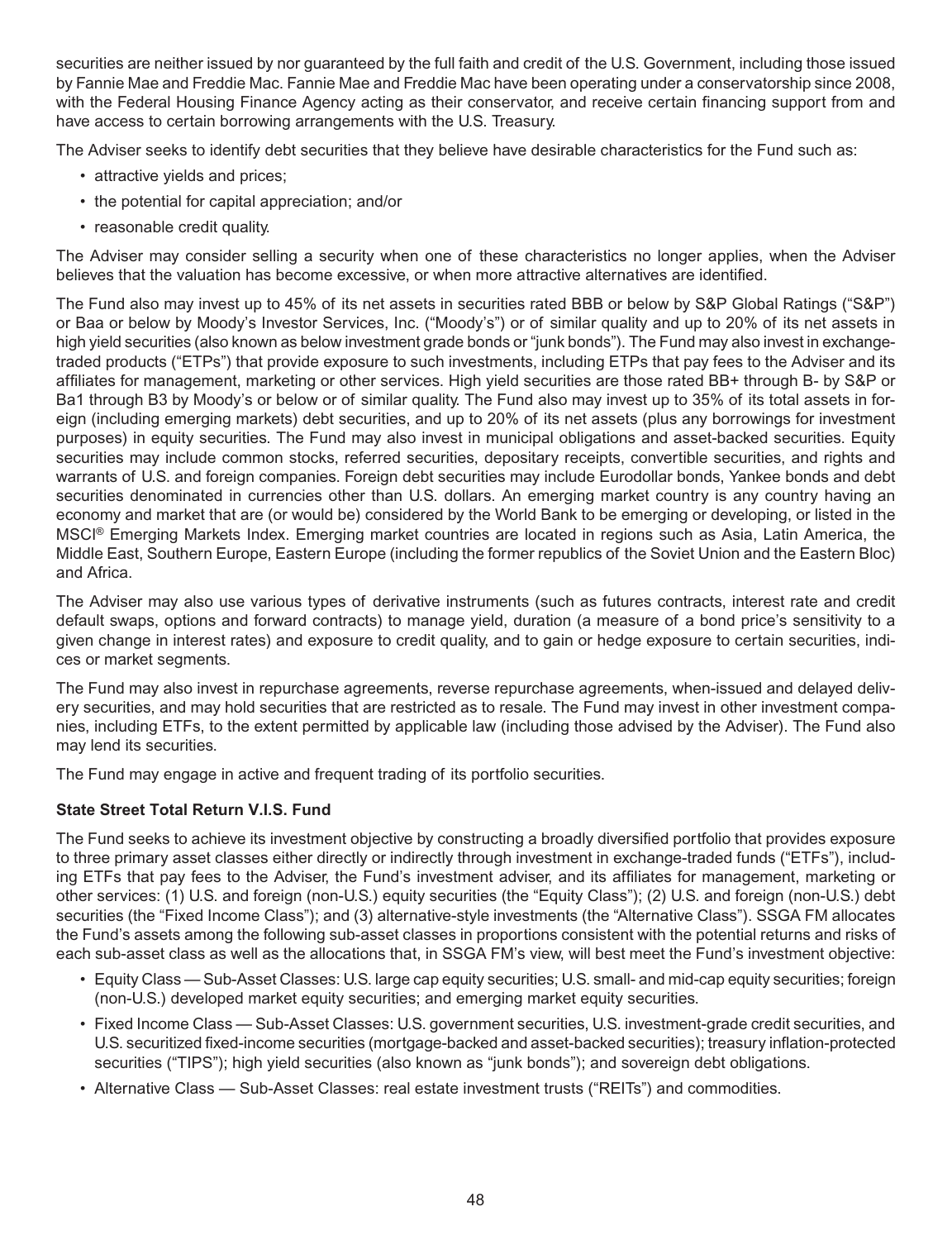Under normal circumstances, the Fund anticipates maintaining an overall strategic target allocation range of 50%-70% of its assets in the Equity Class, 30%-50% of its assets in the Fixed Income Class, and 0%-5% of its assets in the Alternative Class. SSGA FM reviews these target allocations at least annually and may make changes over time when it believes it is beneficial to the Fund, including, but not limited to, adding or removing sub-asset classes or underlying ETFs, changing the sub-asset class target allocations, or maintaining the target allocations for longer or shorter periods of time. In addition, SSGA FM may from time to time make tactical adjustments to the Fund's allocation to a particular sub-asset class to pursue short to intermediate term opportunities based on a broad range of market and economic conditions, and a combination of quantitative and fundamental inputs. As a result of these tactical adjustments, the Fund's actual allocations may deviate from the overall strategic target allocations and, during certain periods, such deviations may be significant.

SSGA FM employs an "indexing" investment approach to assets allocated to the Equity, Fixed Income and Alternative Classes. SSGA FM divides the Classes into the sub-classes described above, and for each sub-class seeks to track the performance of an applicable market index. Under this investment approach, the Fund invests directly or through investment in ETFs either (1) in substantially all of the securities in an index in approximately the same proportion as the index (a "replication" strategy) or (2) in a representative sample of securities that collectively has an investment profile similar to an index (a "representative sampling" strategy). In a representative sampling strategy, the securities selected are expected to have, in the aggregate, investment characteristics (based on factors such as market capitalization and industry weightings), fundamental characteristics (such as return variability and yield) and liquidity measures similar to those of the index, and the Fund might or might not hold, directly or through investment in ETFs, all of the securities that comprise the index. For additional information regarding the investment process used to manage the Classes, including the sub-asset classes and applicable market indices, see the "More on the Underlying Investment Indices of the State Street Total Return V.I.S. Fund" section of this Prospectus.

SSGA FM may gain exposure to the various sub-asset classes by investing directly in individual securities or through investment in ETFs managed by SSGA FM or its affiliates as well as those managed by unaffiliated investment managers. The Fund (or the ETFs in which the Fund invests) may also use derivative instruments (including options, futures contracts, options on futures, interest rate swaps, credit default swaps, and forward contracts) to gain or hedge exposure to a certain type of security or broad-based index as an alternative to investing directly in or selling such type of security or the securities representing such index.

The Fund may hold cash or invest in money market instruments, principally for the preservation of capital, income potential or maintenance of liquidity. The Fund may also invest in repurchase agreements, reverse repurchase agreements, when-issued and delayed delivery securities, and may hold securities that are restricted as to resale. The Fund also may lend its securities.

## **MORE ON THE UNDERLYING INVESTMENT INDICES OF THE STATE STREET TOTAL RETURN V.I.S. FUND**

The following chart provides a brief description of each Index currently expected to be used in managing the Fund's portfolio as of the date of this Prospectus. The Fund may use other Indices not listed below that currently exist or may become available in the future at the sole discretion of SSGA FM without shareholder approval or prior notice. The Indices are not affiliated with the Fund or SSGA FM.

| .                                   | Index<br>-------- | of Index<br>$\n  1$ |
|-------------------------------------|-------------------|---------------------|
| $\Gamma$<br>$\sim$<br><u>—quity</u> |                   |                     |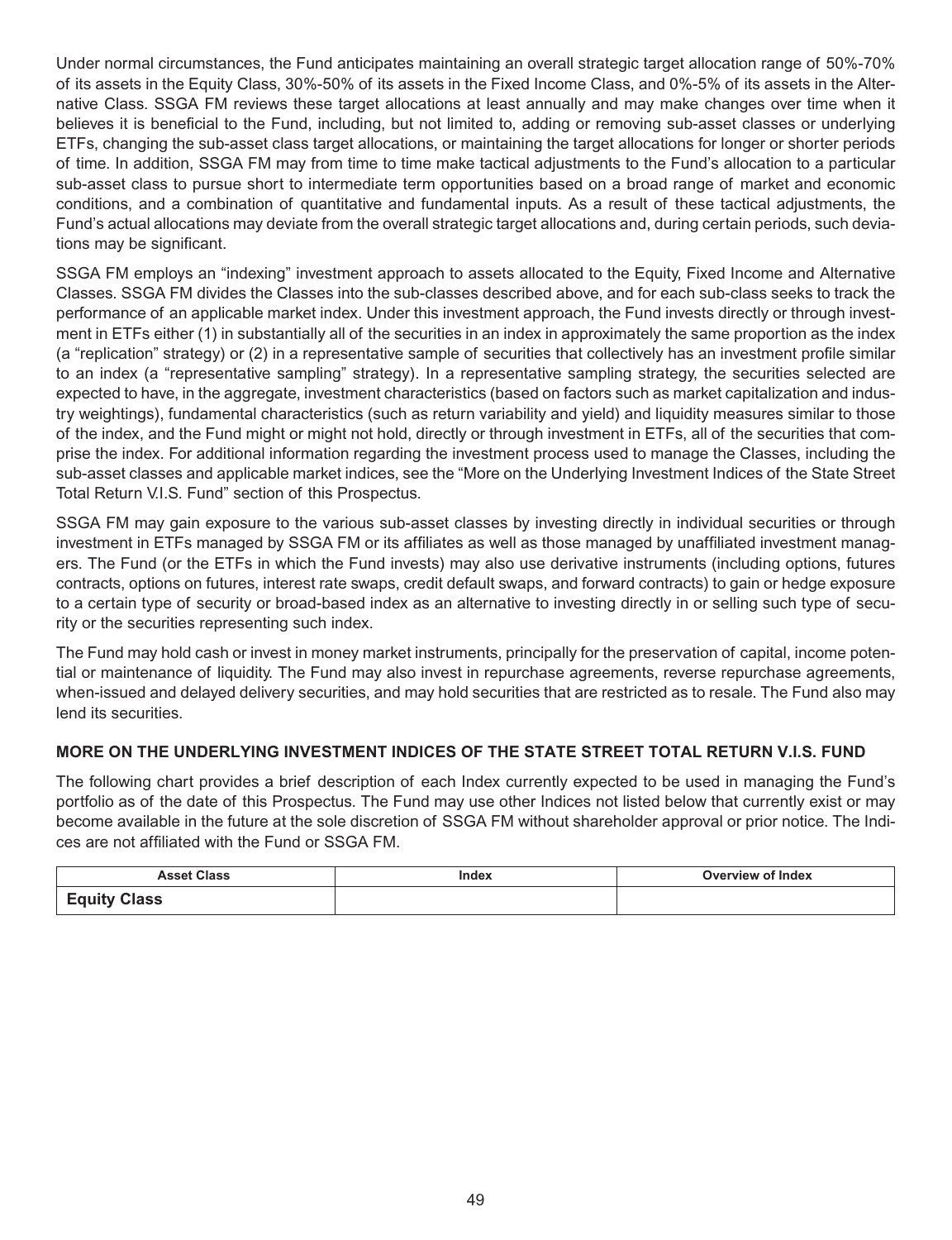| <b>Asset Class</b>             | Index              | <b>Overview of Index</b>                                                                                                                                                                                                                                                                                                                                                                                                                                                                                                                                                                                                                                                                                                                                                                            |
|--------------------------------|--------------------|-----------------------------------------------------------------------------------------------------------------------------------------------------------------------------------------------------------------------------------------------------------------------------------------------------------------------------------------------------------------------------------------------------------------------------------------------------------------------------------------------------------------------------------------------------------------------------------------------------------------------------------------------------------------------------------------------------------------------------------------------------------------------------------------------------|
| U.S. Large Cap Equity          | Russell 1000 Index | The Russell 1000 Index measures<br>the performance of the large-cap<br>segment of the U.S. equity<br>universe. It is a subset of the<br>Russell 3000 <sup>®</sup> Index and includes<br>approximately 1,000 of the largest<br>securities based on a combination<br>of their market cap and current<br>index membership. The Index<br>represents approximately 92% of<br>the U.S. market. The Index is<br>constructed to provide a<br>comprehensive and unbiased<br>barometer for the large-cap<br>segment and is completely<br>reconstituted annually to ensure<br>new and growing equities are<br>included. SSGA FM seeks to<br>outperform the Index.                                                                                                                                              |
| U.S. Small- and Mid-Cap Equity | Russell 2000 Index | The Russell 2000 <sup>®</sup> Index measures<br>the performance of the small-cap<br>segment of the US equity universe.<br>The Russell 2000 <sup>®</sup> Index is a<br>subset of the Russell 3000 <sup>®</sup> Index<br>representing approximately 10% of<br>the total market capitalization of<br>that index. It includes approximately<br>2,000 of the smallest securities<br>based on a combination of their<br>market cap and current index<br>membership. The Russell 2000 <sup>®</sup> is<br>constructed to provide a<br>comprehensive and unbiased<br>small-cap barometer and is<br>completely reconstituted annually to<br>ensure larger stocks do not distort<br>the performance and<br>characteristics of the true small-cap<br>opportunity set. SSGA FM seeks to<br>outperform the Index. |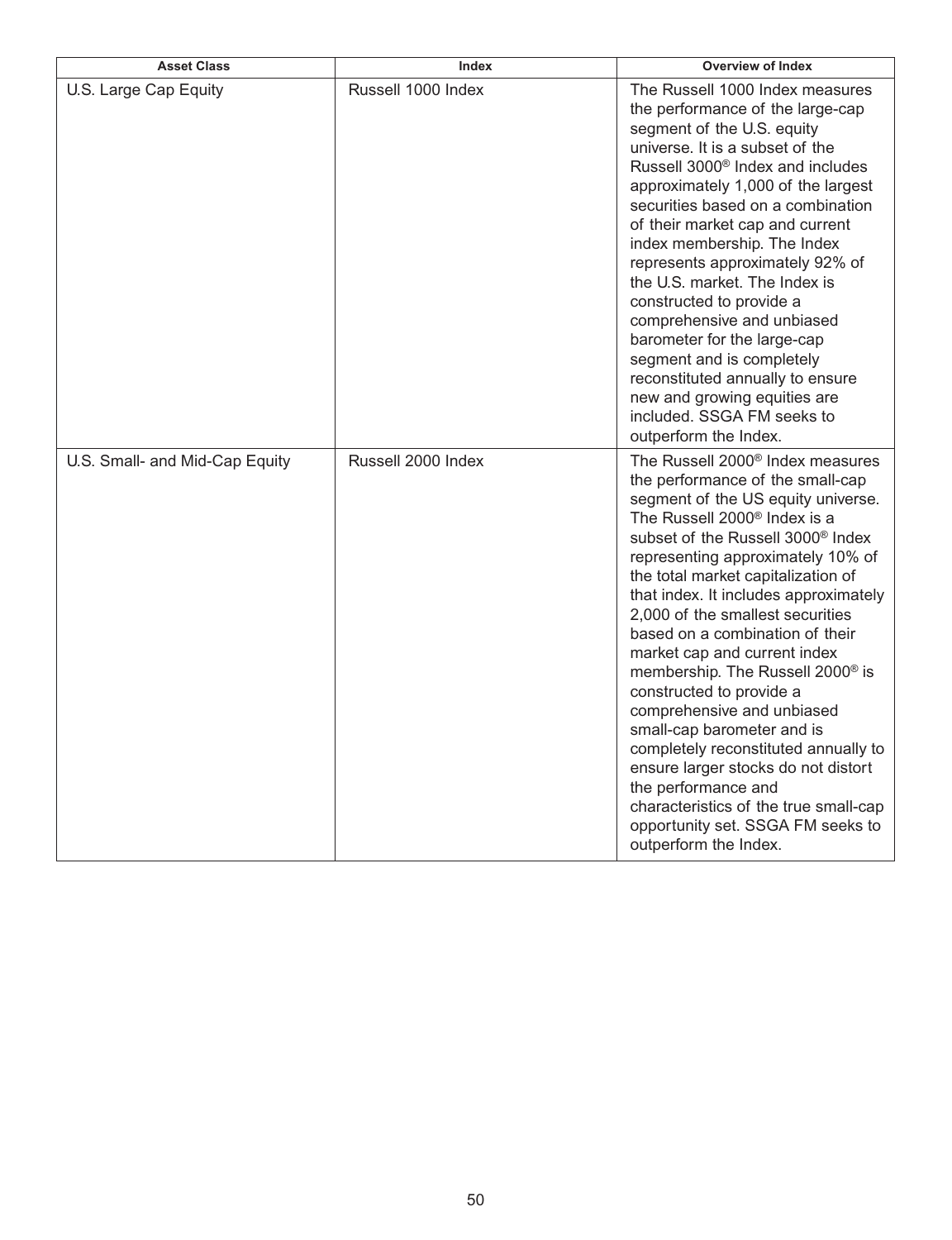| <b>Asset Class</b>                     | Index                              | <b>Overview of Index</b>                                                                                                                                                                                                                                                                                                                                                                                                                                                                                                                                                           |
|----------------------------------------|------------------------------------|------------------------------------------------------------------------------------------------------------------------------------------------------------------------------------------------------------------------------------------------------------------------------------------------------------------------------------------------------------------------------------------------------------------------------------------------------------------------------------------------------------------------------------------------------------------------------------|
| Foreign (Non-U.S.) Developed<br>Equity | <b>MSCI ACWI ex USA Index</b>      | The MSCI ACWI ex USA Index is a<br>free float-adjusted market capital-<br>ization index that is designed to<br>measure the combined equity<br>market performance of large and<br>mid-cap securities in developed and<br>emerging market countries<br>excluding the United States. All<br>listed equity securities and listed<br>securities that exhibit<br>characteristics of equity securities,<br>except mutual funds, ETFs, equity<br>derivatives, limited partnerships<br>and most investment trusts, are<br>eligible for inclusion. SSGA FM<br>seeks to outperform the Index. |
| <b>Emerging Market Equity</b>          | <b>MSCI Emerging Markets Index</b> | The MSCI Emerging Markets Index<br>captures large- and mid-cap<br>representation across 25 emerging<br>markets countries. The index is<br>designed to cover approximately<br>85% of the free float-adjusted<br>market capitalization in each<br>applicable country. SSGA FM<br>seeks to outperform the Index.                                                                                                                                                                                                                                                                      |
| <b>Fixed Income Class</b>              |                                    |                                                                                                                                                                                                                                                                                                                                                                                                                                                                                                                                                                                    |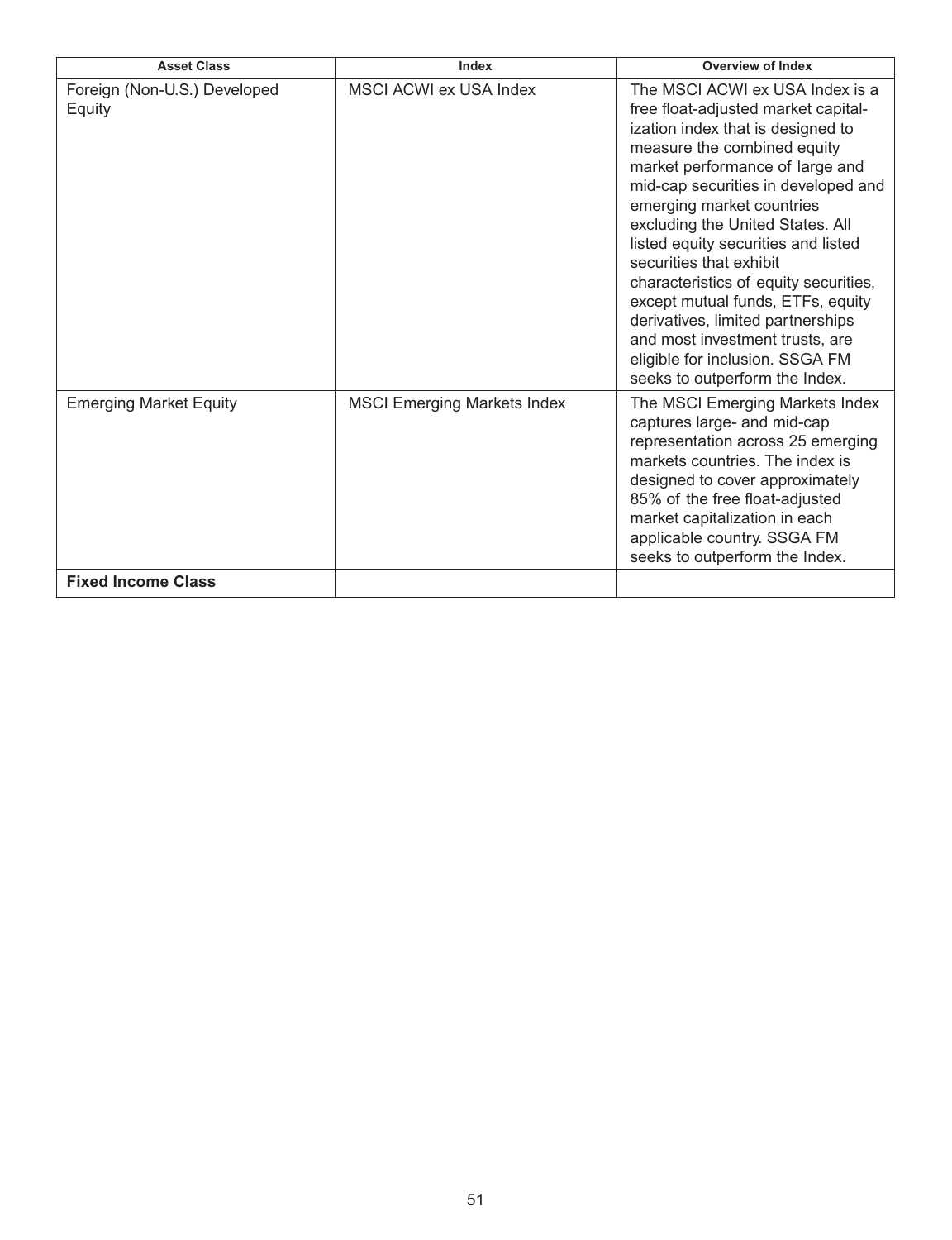| <b>Asset Class</b>                                                                                                          | Index                                  | <b>Overview of Index</b>                                                                                                                                                                                                                                                                                                                                                                                                                                                                                                                                                                                                                                                                                                                                                                                                                                                                                                                                                                                                                                                                                                                                                                                                                                                                                                                                                                                                                                                                                                                                                                                                                                                                                                                                                                                                                                                |
|-----------------------------------------------------------------------------------------------------------------------------|----------------------------------------|-------------------------------------------------------------------------------------------------------------------------------------------------------------------------------------------------------------------------------------------------------------------------------------------------------------------------------------------------------------------------------------------------------------------------------------------------------------------------------------------------------------------------------------------------------------------------------------------------------------------------------------------------------------------------------------------------------------------------------------------------------------------------------------------------------------------------------------------------------------------------------------------------------------------------------------------------------------------------------------------------------------------------------------------------------------------------------------------------------------------------------------------------------------------------------------------------------------------------------------------------------------------------------------------------------------------------------------------------------------------------------------------------------------------------------------------------------------------------------------------------------------------------------------------------------------------------------------------------------------------------------------------------------------------------------------------------------------------------------------------------------------------------------------------------------------------------------------------------------------------------|
| <b>U.S. Government Securities</b><br>U.S. Investment-Grade Securities<br>U.S. Securitized Fixed-Income<br><b>Securities</b> | Bloomberg U.S. Aggregate Bond<br>Index | The Bloomberg U.S. Aggregate<br>Bond Index is designed to measure<br>the performance of the U.S. dollar<br>denominated investment grade<br>(must be Baa3/BBB-/BBB- or<br>higher using the middle rating of<br>Moody's Investors Service, Inc.,<br>Standard & Poor's, and Fitch Inc.)<br>government bonds, investment<br>grade corporate bonds, mortgage<br>pass-through securities,<br>commercial mortgage backed<br>securities and other asset backed<br>securities that are publicly for sale<br>in the United States. The securities<br>in the Index must have at least 1<br>year remaining to maturity and<br>must have \$300 million or more of<br>outstanding face value. Asset<br>backed securities must have a<br>minimum deal size of \$500 million<br>and a minimum tranche size of \$25<br>million. For commercial mortgage<br>backed securities, the original<br>aggregate transaction must have a<br>minimum deal size of \$500 million,<br>and a minimum tranche size of \$25<br>million; the aggregate outstanding<br>transaction sizes must be at least<br>\$300 million to remain in the Index.<br>In addition, the securities must be<br>U.S. dollar denominated, fixed rate,<br>non-convertible, and taxable.<br>Certain types of securities, such as<br>flower bonds, targeted investor<br>notes, and state and local<br>government series bonds are<br>excluded from the Index. Also<br>excluded from the Index are<br>structured notes with embedded<br>swaps or other special features,<br>private placements, floating rate<br>securities and Eurobonds. The<br>Index is market capitalization<br>weighted and the securities in the<br>Index are updated on the last<br>business day of each month. SSGA<br>FM seeks to track the investment<br>performance of the Index using<br>either a replication or<br>representative sampling strategy. |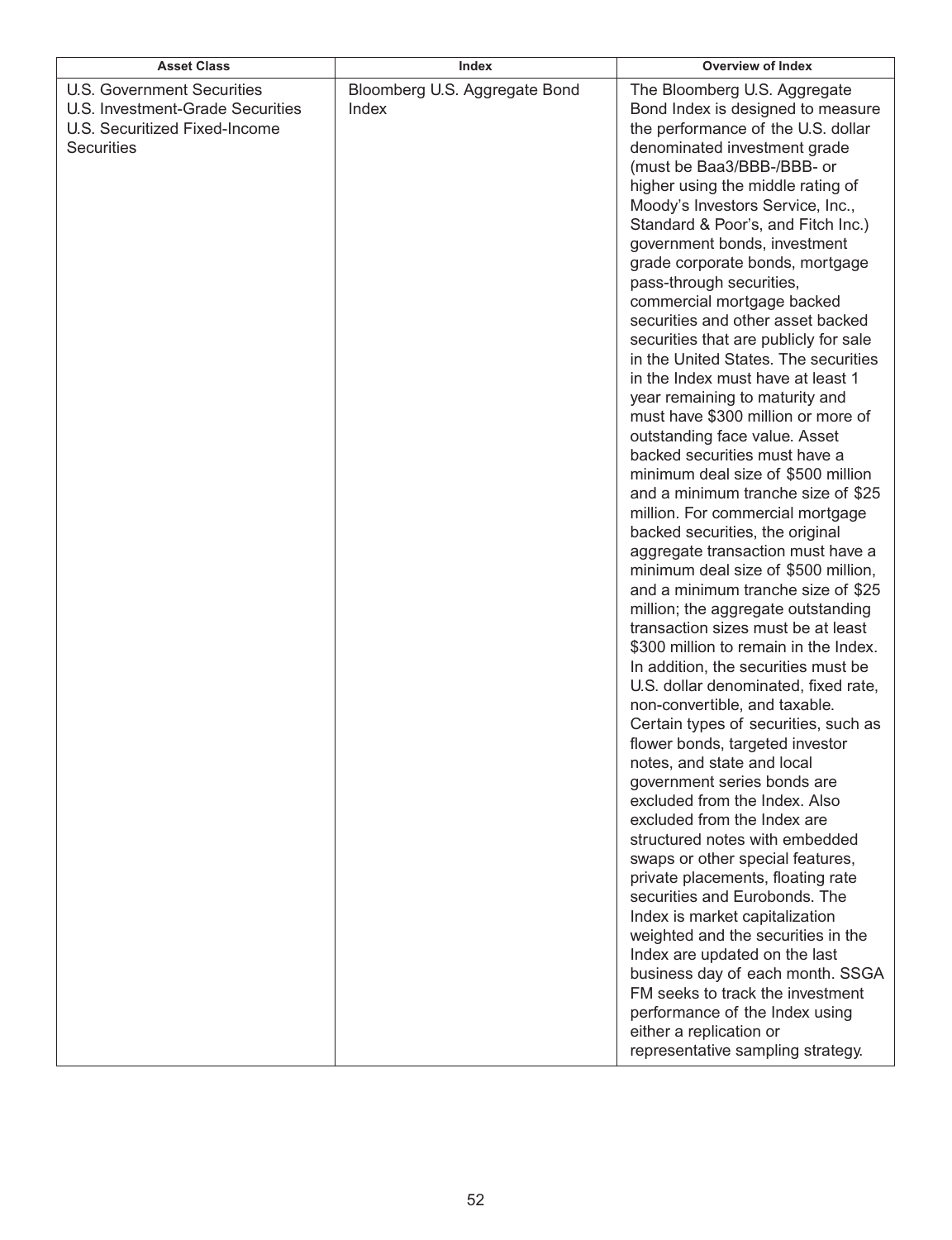| <b>Asset Class</b>                                                             | Index                                                    | <b>Overview of Index</b>                                                                                                                                                                                                                                                                                                                                                                                                                                                                                                                                                                                                                                                                                                                                                                                                                                                                                                                   |
|--------------------------------------------------------------------------------|----------------------------------------------------------|--------------------------------------------------------------------------------------------------------------------------------------------------------------------------------------------------------------------------------------------------------------------------------------------------------------------------------------------------------------------------------------------------------------------------------------------------------------------------------------------------------------------------------------------------------------------------------------------------------------------------------------------------------------------------------------------------------------------------------------------------------------------------------------------------------------------------------------------------------------------------------------------------------------------------------------------|
| <b>Treasury Inflation-Protected</b><br><b>Securities</b><br><b>Asset Class</b> | Bloomberg U.S. Government<br>Inflation-Linked Bond Index | The Bloomberg U.S. Government<br>Inflation-Linked Bond Index is<br>designed to measure the<br>performance of the inflation<br>protected public obligations of the<br>U.S. Treasury, commonly known as<br>"TIPS." TIPS are securities issued<br>by the U.S. Treasury that are<br>designed to provide inflation<br>protection for investors. The Index<br>includes publicly issued TIPS that<br>have at least 1 year remaining to<br>maturity on the Index rebalancing<br>date, with an issue size equal to or<br>in excess of \$500 million. Bonds<br>must be capital-indexed and linked<br>to an eligible inflation index. The<br>securities must be denominated in<br>U.S. dollars and pay coupon and<br>principal in U.S. dollars. The<br>notional coupon of a bond must be<br>fixed or zero. SSGA FM seeks to<br>track the investment performance<br>of the Index using either a<br>replication or representative<br>sampling strategy. |
|                                                                                |                                                          |                                                                                                                                                                                                                                                                                                                                                                                                                                                                                                                                                                                                                                                                                                                                                                                                                                                                                                                                            |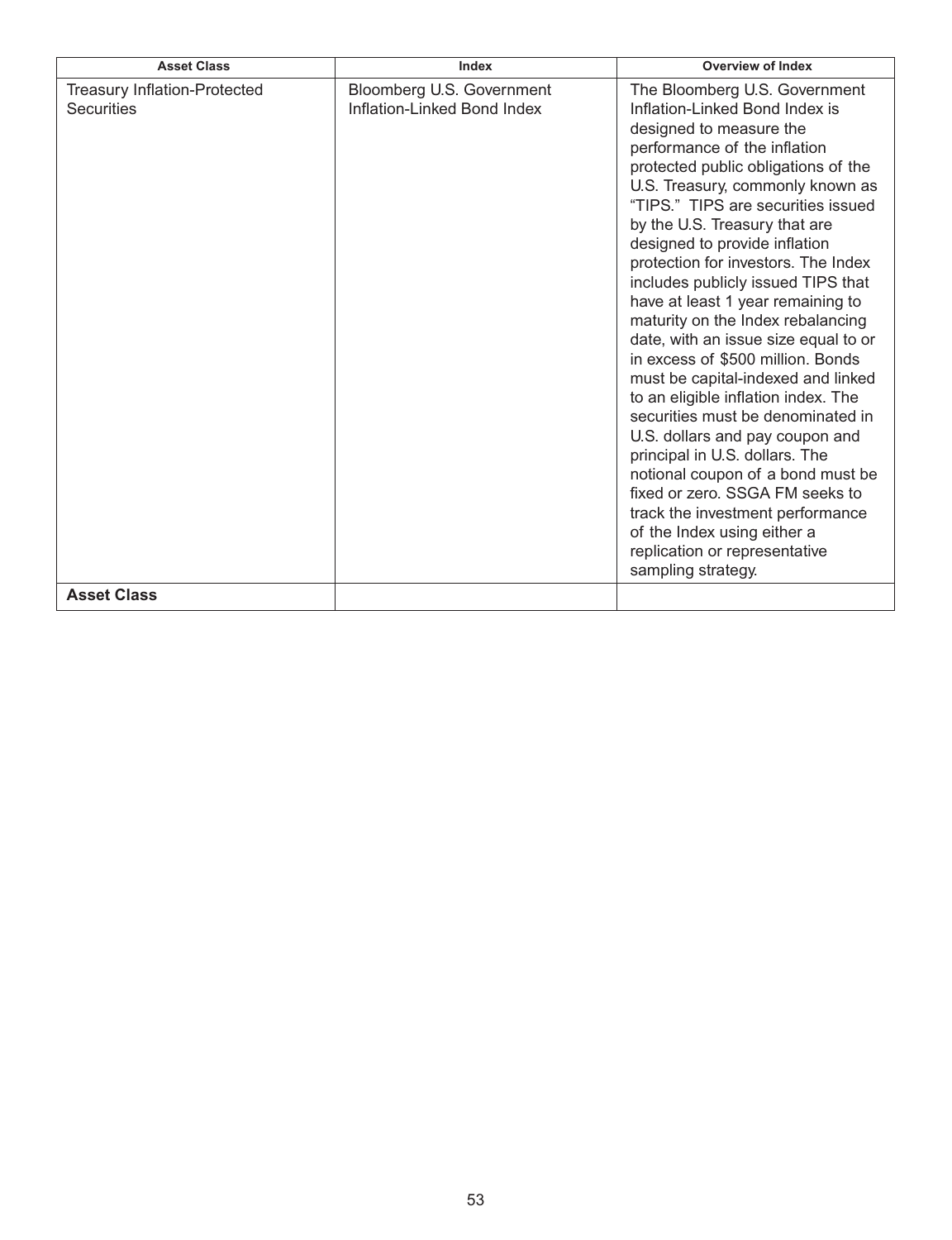| <b>Asset Class</b>           | Index                                     | <b>Overview of Index</b>                                                                                                                                                                                                                                                                                                                                                                                                                                                                                                                                                                                                                                                                                                                                                                                                                                                                                                                                                                                                                                                                                                                                                                                                                                                            |
|------------------------------|-------------------------------------------|-------------------------------------------------------------------------------------------------------------------------------------------------------------------------------------------------------------------------------------------------------------------------------------------------------------------------------------------------------------------------------------------------------------------------------------------------------------------------------------------------------------------------------------------------------------------------------------------------------------------------------------------------------------------------------------------------------------------------------------------------------------------------------------------------------------------------------------------------------------------------------------------------------------------------------------------------------------------------------------------------------------------------------------------------------------------------------------------------------------------------------------------------------------------------------------------------------------------------------------------------------------------------------------|
| <b>High Yield Securities</b> | Bloomberg High Yield Very Liquid<br>Index | The Bloomberg High Yield Very<br>Liquid Index is designed to<br>measure the performance of<br>publicly issued U.S. dollar<br>denominated high yield corporate<br>bonds with above-average liquidity.<br>High yield securities are generally<br>rated below investment-grade and<br>are commonly referred to as "junk<br>bonds." The Index includes publicly<br>issued U.S. dollar denominated,<br>non-investment-grade, fixed-rate,<br>taxable corporate bonds that have<br>a remaining maturity of at least one<br>year, but not more than fifteen<br>years, regardless of optionality; are<br>rated high-yield; and have \$500<br>million or more of outstanding face<br>value. To be eligible for inclusion in<br>the Index, a bond must have been<br>issued within the past five years.<br>Exposure to each eligible issuer will<br>be capped at two percent of the<br>Index. The Index includes only<br>corporate sectors. The corporate<br>sectors are Industrial, Utility, and<br>Financial Institutions. The Index is<br>issuer capped and the securities in<br>the Index are updated on the last<br>business day of each month. SSGA<br>FM seeks to track the investment<br>performance of the Index using<br>either a replication or<br>representative sampling strategy. |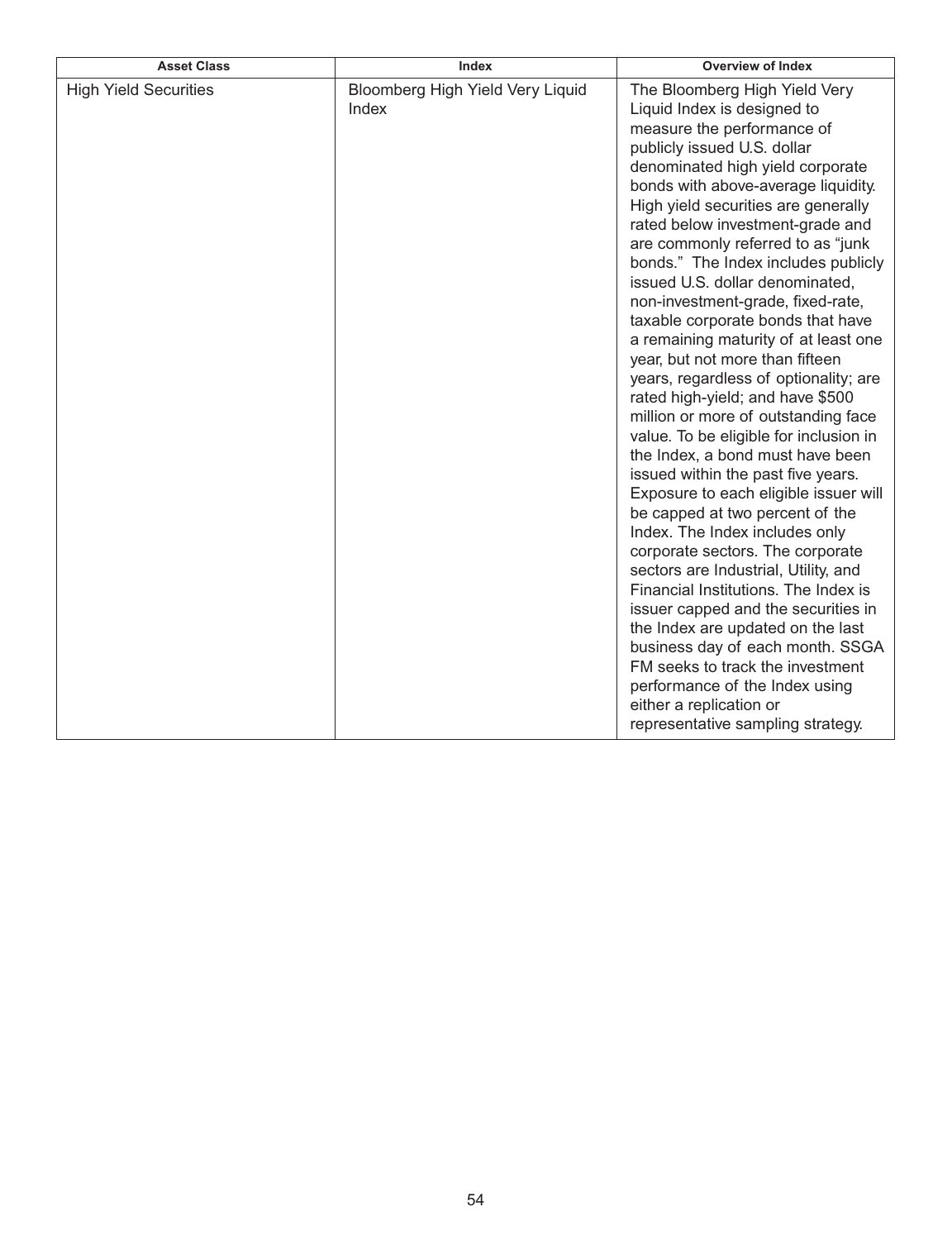| <b>Asset Class</b>                                     | Index                                           | <b>Overview of Index</b>                                                                                                                                                                                                                                                                                                                                                                                                                                                                                                                                                                                                                                                                                                                                                                                                                                                                                                                                                                                                                                                                                                                                                                                                                                                                                                                                                                                                                                                                                            |
|--------------------------------------------------------|-------------------------------------------------|---------------------------------------------------------------------------------------------------------------------------------------------------------------------------------------------------------------------------------------------------------------------------------------------------------------------------------------------------------------------------------------------------------------------------------------------------------------------------------------------------------------------------------------------------------------------------------------------------------------------------------------------------------------------------------------------------------------------------------------------------------------------------------------------------------------------------------------------------------------------------------------------------------------------------------------------------------------------------------------------------------------------------------------------------------------------------------------------------------------------------------------------------------------------------------------------------------------------------------------------------------------------------------------------------------------------------------------------------------------------------------------------------------------------------------------------------------------------------------------------------------------------|
| Sovereign Debt Obligations<br><b>Alternative Class</b> | Bloomberg Global Treasury ex-US<br>Capped Index | The Bloomberg Global Treasury<br>ex-US Capped Index is designed to<br>track the fixed-rate local currency<br>sovereign debt of investment grade<br>countries outside the United States,<br>in local currencies, that have a<br>remaining maturity of one year or<br>more and are rated investment<br>grade (Baa3/BBB-/BBB- or higher<br>using the middle rating of Moody's<br>Investors Service, Inc., Standard &<br>Poor's Financial Services LLC and<br>Fitch Inc., respectively). Each of the<br>component securities in the Index is<br>a constituent of the Bloomberg<br>Global Treasury ex-US Index. In<br>addition, the securities in the Index<br>must be fixed-rate and have certain<br>minimum amounts outstanding,<br>depending upon the currency in<br>which the bonds are denominated.<br>The Index is calculated by<br><b>Bloomberg Index Services Limited</b><br>using a modified "market capital-<br>ization" methodology. This design<br>ensures that each constituent<br>country within the Index is<br>represented in a proportion<br>consistent with its percentage with<br>respect to the total market capital-<br>ization of the Index. Component<br>securities in each constituent<br>country are represented in a<br>proportion consistent with their<br>percentage relative to the other<br>component securities in the<br>constituent country. SSGA FM<br>seeks to track the investment<br>performance of the Index using<br>either a replication or<br>representative sampling strategy. |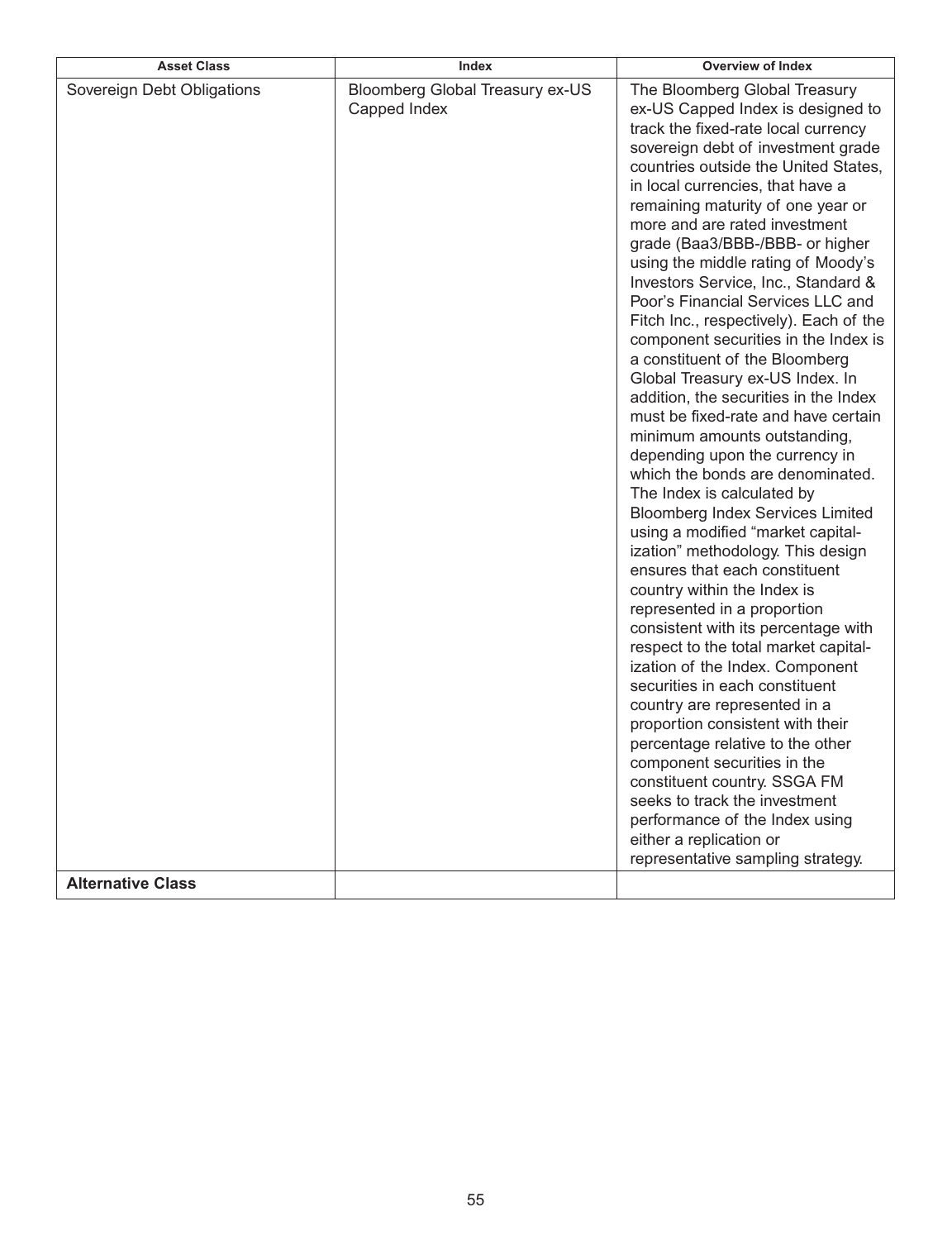| <b>Asset Class</b>                   | Index                            | <b>Overview of Index</b>                                                                                                                                                                                                                                                                                                                                                                                                                                                                                                                                                                                                                                                                                                                                                                                                                                                                                                                                                                                                                                                                                                                                                                                                                                                                                                                                                                                                                                                                                                                                                        |
|--------------------------------------|----------------------------------|---------------------------------------------------------------------------------------------------------------------------------------------------------------------------------------------------------------------------------------------------------------------------------------------------------------------------------------------------------------------------------------------------------------------------------------------------------------------------------------------------------------------------------------------------------------------------------------------------------------------------------------------------------------------------------------------------------------------------------------------------------------------------------------------------------------------------------------------------------------------------------------------------------------------------------------------------------------------------------------------------------------------------------------------------------------------------------------------------------------------------------------------------------------------------------------------------------------------------------------------------------------------------------------------------------------------------------------------------------------------------------------------------------------------------------------------------------------------------------------------------------------------------------------------------------------------------------|
| <b>Real Estate Investment Trusts</b> | Dow Jones U.S. Select REIT Index | The Dow Jones U.S. Select REIT<br>Index is designed to provide a<br>measure of real estate securities<br>that serve as proxies for direct real<br>estate investing, in part by<br>excluding securities whose value is<br>not always closely tied to the value<br>of the underlying real estate. The<br>Index is a float-adjusted market<br>capitalization weighted index of<br>publicly traded real estate<br>investment trusts (REITs) and is<br>comprised of companies whose<br>charters are the equity ownership<br>and operation of commercial and/or<br>residential real estate. To be<br>included in the Index, a company<br>must be both an equity owner and<br>operator of commercial and/or<br>residential real estate. A company<br>must have a minimum<br>float-adjusted market capitalization<br>of at least \$200 million at the time<br>of its inclusion, and at least 75% of<br>the company's total revenue must<br>be derived from the ownership and<br>operation of real estate assets. A<br>stock must have a median daily<br>value traded of at least \$5 million<br>for the three-months prior to the<br>rebalancing reference date. The<br>Index is generally rebalanced<br>quarterly, and returns are<br>calculated on a buy and hold basis<br>except as necessary to reflect the<br>occasional occurrence of Index<br>changes in the middle of the<br>month. Each REIT in the Index is<br>weighted by its float-adjusted<br>market capitalization. SSGA FM<br>seeks to track the investment<br>performance of the Index using<br>either a replication or |
|                                      |                                  | representative sampling strategy.                                                                                                                                                                                                                                                                                                                                                                                                                                                                                                                                                                                                                                                                                                                                                                                                                                                                                                                                                                                                                                                                                                                                                                                                                                                                                                                                                                                                                                                                                                                                               |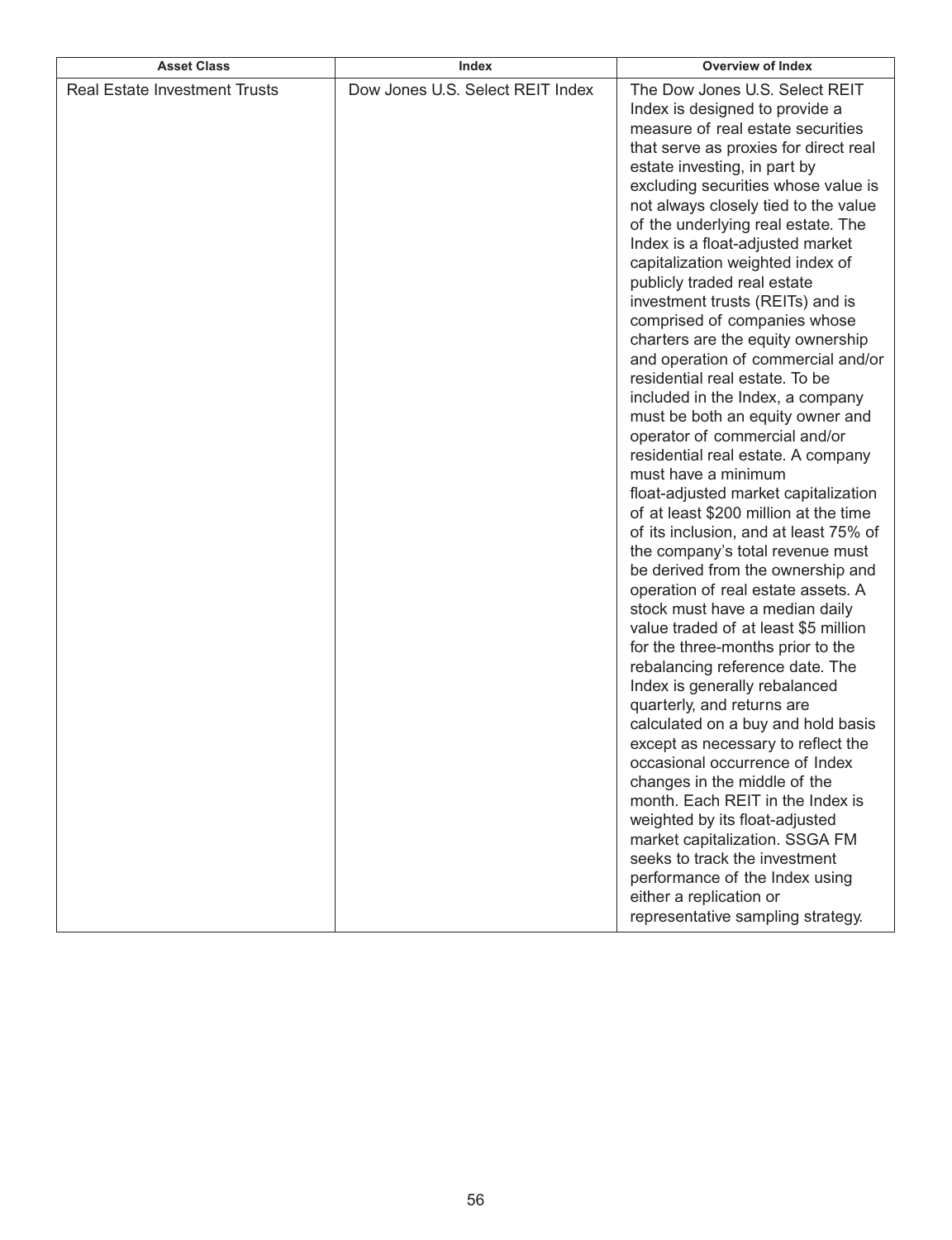| <b>Asset Class</b> | Index                                           | <b>Overview of Index</b>                                                                                                                                                                                                                                                                                                                                                                                                                                                                                                                                                                                                        |
|--------------------|-------------------------------------------------|---------------------------------------------------------------------------------------------------------------------------------------------------------------------------------------------------------------------------------------------------------------------------------------------------------------------------------------------------------------------------------------------------------------------------------------------------------------------------------------------------------------------------------------------------------------------------------------------------------------------------------|
| Commodities        | <b>Bloomberg Roll Select Commodity</b><br>Index | The Bloomberg Roll Select<br>Commodity Index is made up of<br>exchange-traded futures on<br>physical commodities, representing<br>commodities which are weighted to<br>account for economic significance<br>and market liquidity. Sectors from<br>which the commodities are derived<br>include precious metals, energy,<br>grains, industrial metals, softs and<br>livestock. Weighting restrictions on<br>individual commodities and<br>commodity groups promote diversi-<br>fication. SSGA FM seeks to track<br>the investment performance of the<br>Index using either a replication or<br>representative sampling strategy. |

## **State Street Real Estate Securities V.I.S. Fund**

The Fund seeks to achieve its investment objective by investing at least 80% of its net assets (plus any borrowings for investment purposes) under normal circumstances in equity securities, such as common and preferred stocks, and debt securities of U.S. issuers that are principally engaged in or related to the real estate industry, including those that own significant real estate assets. Shareholders will receive sixty (60) days' notice prior to a change in the 80% investment policy. The Fund does not invest directly in real estate.

The Fund considers an issuer to be "principally engaged in" or "principally related to" the real estate industry if at least 50% of its assets (marked-to-market), gross income or net profits are attributable to development, ownership, construction, management or sale of residential, commercial or industrial real estate, or to products or services related to the real estate industry. Issuers engaged in the real estate industry include equity real estate investment trusts ("REITs"), mortgage REITs, real estate brokers and developers, companies that manage real estate and companies that own substantial amounts of real estate. Issuers in businesses related to the real estate industry include manufacturers and distributors of building supplies and financial institutions that issue or service mortgages.

The Fund also may invest to a lesser extent in equity securities and debt securities of issuers outside the real estate industry. The Fund also may invest up to 35% of its assets in high yield securities (also known as "junk bonds") and up to 20% of its assets in foreign securities.The Fund may also invest in repurchase agreements, reverse repurchase agreements, when-issued and delayed delivery securities, and may hold securities that are restricted as to resale. The Fund may invest in other investment companies, including ETFs, to the extent permitted by applicable law (including those advised by the Adviser). The Fund also may lend its securities.

## **Additional Information About Risks**

The Funds are subject to the following principal risks. Risk information is applicable to all Funds unless otherwise noted. The risks are described in alphabetical order and not in the order of importance or potential exposure.

*Asset Allocation Risk (principal risk for State Street Small-Cap Equity V.I.S. Fund, State Street Total Return V.I.S. Fund, and State Street Income V.I.S. Fund)*. A Fund's investment performance depends upon the successful allocation of the Fund's assets among asset classes, geographical regions, industry sectors, and specific issuers and investments. There is no guarantee that a Fund's allocation techniques and decisions will produce the desired results. It is possible to lose money on an investment in a Fund as a result of these allocation decisions.

*Below Investment-Grade Securities Risk (principal risk for State Street Income V.I.S. Fund, State Street Total Return V.I.S. Fund, and State Street Real Estate Securities V.I.S. Fund)*. Securities rated below investment-grade and unrated securities of comparable credit quality (commonly known as "high-yield bonds" or "junk bonds") lack strong investmentgrade characteristics, are considered predominantly speculative with respect to the issuer's continuing ability to make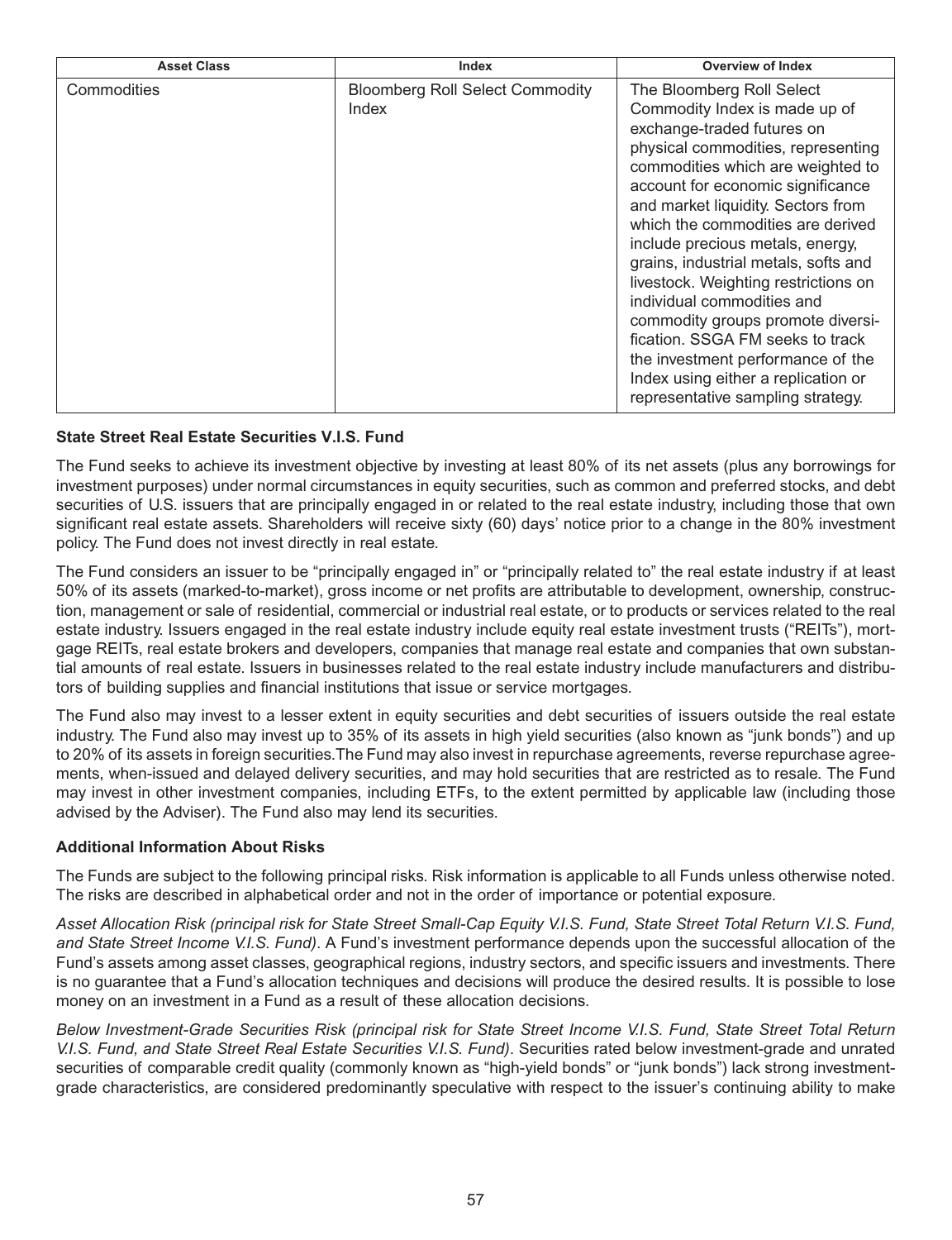principal and interest payments, and are subject to greater levels of credit, liquidity and market risk than higher-rated securities. They can involve a substantially greater risk of default than higher-rated securities, and their values can decline significantly over short periods of time. Issuers of lower-quality debt securities may have substantially greater risk of insolvency or bankruptcy than issuers of higher-quality debt securities. In the event the issuer of a debt security held by a Fund defaults on its payments or becomes insolvent or bankrupt, the Fund may not receive the return it was promised on the investment and could lose its entire investment. The lower ratings of junk bonds reflect a greater possibility that actual or perceived adverse changes in the financial condition of the issuer or in general economic conditions, or an unanticipated rise in interest rates, may impair the ability of the issuer to make payments of interest and principal. If this were to occur, the values of such securities held by a Fund may fall substantially and a Fund could lose some or all of the value of its investment. Lower-quality debt securities tend to be more sensitive to adverse news about the issuer, or the market or economy in general, than higher quality debt securities. The market for lower quality debt securities can be less liquid than for higher quality debt securities, especially during periods of recession or general market decline, which could make it difficult at times for a Fund to sell certain securities at prices used in calculating a Fund's NAV. These securities may have significant volatility.

*Call/Prepayment Risk (principal risk for State Street Premier Growth Equity V.I.S. Fund, State Street Small-Cap Equity V.I.S. Fund, State Street U.S. Equity V.I.S. Fund, State Street Income V.I.S. Fund, State Street Total Return V.I.S. Fund, and State Street Real Estate Securities V.I.S. Fund)*. Call/prepayment risk is the risk that an issuer will exercise its right to pay principal on an obligation held by a Fund earlier than expected or required. This may occur, for example, when there is a decline in interest rates, and an issuer of bonds or preferred stock redeems the bonds or stock in order to replace them with obligations on which it is required to pay a lower interest or dividend rate. It may also occur when there is an unanticipated increase in the rate at which mortgages or other receivables underlying mortgage- or asset-backed securities held by a Fund are prepaid. In any such case, a Fund may be forced to invest the prepaid amounts in loweryielding investments, resulting in a decline in the Fund's income.

*Commodities Risk (principal risk for State Street Total Return V.I.S. Fund)*. Commodity prices can have significant volatility, and exposure to commodities can cause the NAV of Fund Shares to decline or fluctuate in a rapid and unpredictable manner. The values of physical commodities may be affected by changes in overall market movements, real or perceived inflationary trends, commodity index volatility, changes in interest rates or currency exchange rates, population growth and changing demographics, international economic, political and regulatory developments, and factors affecting a particular region, industry or commodity, such as drought, floods, or other weather conditions, livestock disease, changes in storage costs, trade embargoes, competition from substitute products, transportation bottlenecks or shortages, fluctuations in supply and demand, and tariffs. Also, a liquid secondary market may not exist for certain commodity investments, which may make it difficult for the Fund to sell them at a desirable price or at the price at which it is carrying them. The commodity markets are subject to temporary distortions or other disruptions due to, among other factors, lack of liquidity, the participation of speculators, and government regulation and other actions.

*Company Risk (principal risk for State Street Premier Growth Equity V.I.S. Fund,State Street Small-Cap Equity V.I.S. Fund and State Street U.S. Equity V.I.S. Fund)*. Changes in the financial condition of a company or other issuer, changes in specific market, economic, political, regulatory, geopolitical, and other conditions that affect a particular type of investment or issuer, and changes in general market, economic, political, regulatory, geopolitical and other conditions can adversely affect the price of an investment. The price of securities of smaller, less well-known issuers can be more volatile than the price of securities of larger issuers or the market in general.

*Counterparty Risk (principal risk for State Street Premier Growth Equity V.I.S. Fund, State Street Small-Cap Equity V.I.S. Fund, State Street S&P 500 Index V.I.S. Fund, State Street U.S. Equity V.I.S. Fund, State Street Income V.I.S. Fund, and State Street Total Return V.I.S. Fund)*. A Fund will be subject to credit risk with respect to the counterparties with which the Fund enters into derivatives contracts and other transactions such as repurchase agreements or reverse repurchase agreements. A Fund's ability to profit from these types of investments and transactions will depend on the willingness and ability of its counterparty to perform its obligations. If a counterparty fails to meet its contractual obligations, a Fund may be unable to terminate or realize any gain on the investment or transaction, resulting in a loss to the Fund. A Fund may experience significant delays in obtaining any recovery in an insolvency, bankruptcy, or other reorganization proceeding involving its counterparty (including recovery of any collateral posted by it) and may obtain only a limited recovery or may obtain no recovery in such circumstances. If a Fund holds collateral posted by its counterparty, it may be delayed or prevented from realizing on the collateral in the event of a bankruptcy or insolvency proceeding relating to the counterparty. Under applicable law or contractual provisions, including if a Fund enters into an investment or transaction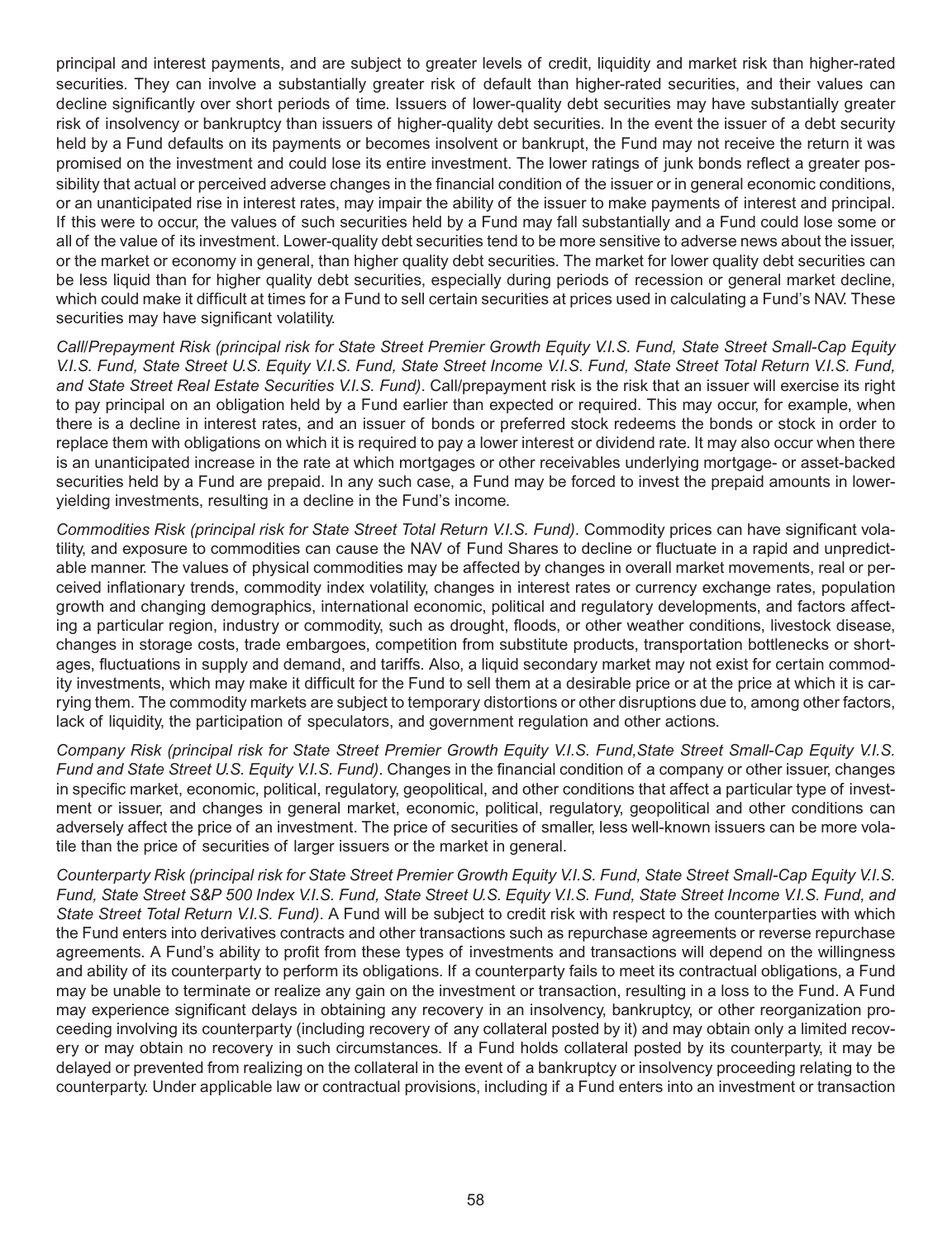with a financial institution and such financial institution (or an affiliate of the financial institution) experiences financial difficulties, then the Fund may in certain situations be prevented or delayed from exercising its rights to terminate the investment or transaction, or to realize on any collateral and may result in the suspension of payment and delivery obligations of the parties under such investment or transactions or in another institution being substituted for that financial institution without the consent of the Fund. Further, a Fund may be subject to "bail-in" risk under applicable law whereby, if required by the financial institution's authority, the financial institution's liabilities could be written down, eliminated or converted into equity or an alternative instrument of ownership. A bail-in of a financial institution may result in a reduction in value of some or all of its securities and, if a Fund holds such securities or has entered into a transaction with such a financial security when a bail-in occurs, such Fund may also be similarly impacted.

*Credit Risk (principal risk for State Street Premier Growth Equity V.I.S. Fund, State Street Small-Cap Equity V.I.S. Fund, State Street U.S. Equity V.I.S. Fund, State Street Income V.I.S. Fund, State Street Total Return V.I.S. Fund, and State Street Real Estate Securities V.I.S. Fund)*. Credit risk is the risk that an issuer, guarantor or liquidity provider of a fixedincome security held by a Fund may be unable or unwilling, or may be perceived (whether by market participants, ratings agencies, pricing services or otherwise) as unable or unwilling, to make timely principal and/or interest payments, or to otherwise honor its obligations. It includes the risk that the security will be downgraded by a credit rating agency; generally, lower credit quality issuers present higher credit risks. An actual or perceived decline in creditworthiness of an issuer of a fixed-income security held by a Fund may result in a decrease in the value of the security. It is possible that the ability of an issuer to meet its obligations will decline substantially during the period when a Fund owns securities of the issuer or that the issuer will default on its obligations or that the obligations of the issuer will be limited or restructured.

The credit rating assigned to any particular investment does not necessarily reflect the issuer's current financial condition and does not reflect an assessment of an investment's volatility or liquidity. Securities rated in the lowest category of investment-grade are considered to have speculative characteristics. If a security held by a Fund loses its rating or its rating is downgraded, the Fund may nonetheless continue to hold the security in the discretion of the Adviser or subadvisers. In the case of asset-backed or mortgage-related securities, changes in the actual or perceived ability of the obligors on the underlying assets or mortgages to make payments of interest and/or principal may affect the values of those securities.

*Currency Risk (principal risk for State Street Premier Growth Equity V.I.S. Fund, State Street Small-Cap Equity V.I.S. Fund, State Street U.S. Equity V.I.S. Fund, State Street Income V.I.S. Fund, and State Street Total Return V.I.S. Fund).* Investments in issuers in different countries are often denominated in currencies other than the U.S. dollar. Changes in the values of those currencies relative to the U.S. dollar may have a positive or negative effect on the values of a Fund's investments denominated in those currencies. The values of other currencies relative to the U.S. dollar may fluctuate in response to, among other factors, interest rate changes, intervention (or failure to intervene) by national governments, central banks, or supranational entities such as the International Monetary Fund, the imposition of currency controls, and other political or regulatory developments. Currency values can decrease significantly both in the short term and over the long term in response to these and other developments. Continuing uncertainty as to the status of the Euro and the Economic and Monetary Union of the European Union (the "EMU") has created significant volatility in currency and financial markets generally. Any partial or complete dissolution of the EMU, or any continued uncertainty as to its status, could have significant adverse effects on currency and financial markets, and on the values of a Fund's portfolio investments.

*Currency Hedging Risk (principal risk for State Street Total Return V.I.S. Fund)*. When a derivative is used as a hedge against a position that a Fund holds, any gain generated by the derivative generally should be substantially offset by losses on the hedged investment, and vice versa. While hedging can reduce or eliminate losses, it can also reduce or eliminate gains. Hedges are sometimes subject to imperfect matching between a derivative and its reference asset. Furthermore, while the Fund may hedge against currency fluctuations, it is possible that a degree of currency exposure may remain even at the time a hedging transaction is implemented. As a result, changes in currency exchange rates may affect Fund returns even when the hedge works as intended. The effectiveness of a Fund's currency hedging strategy will also generally be affected by the volatility of both the securities included in the Index, and the volatility of the U.S. dollar relative to the currencies to be hedged. Increased volatility may reduce the effectiveness of a Fund's currency hedging strategy and may impact the costs associated with hedging transactions. The effectiveness of a Fund's currency hedging strategy and the costs associated with hedging transactions may also in general be affected by interest rates. Significant differences between U.S. dollar interest rates and foreign currency interest rates may further impact the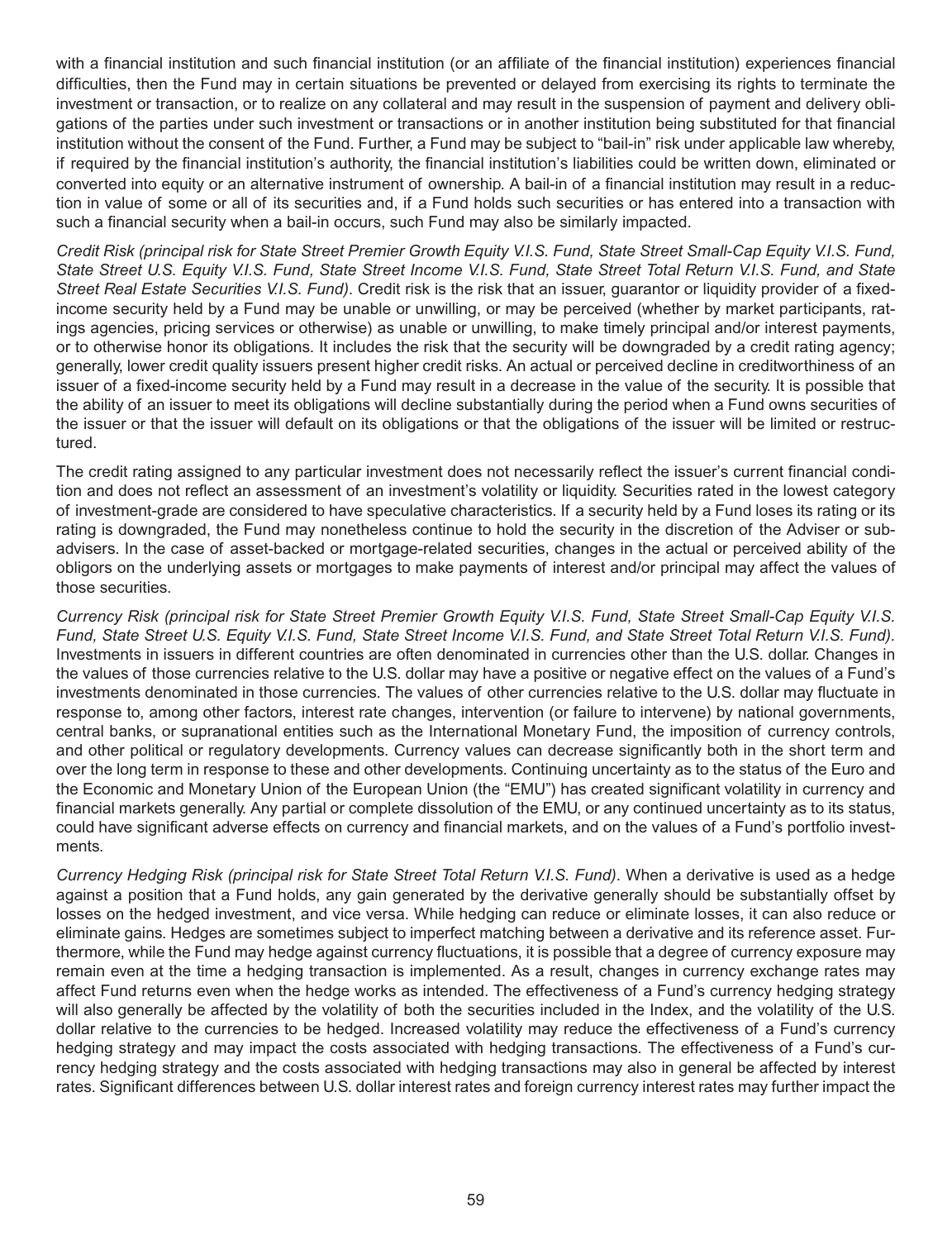effectiveness of a Fund's currency hedging strategy. There can be no assurance that a Fund's hedging transactions will be effective. A Fund's currency hedging activities will potentially increase or accelerate distributions to shareholders. A Fund will bear the costs associated with any such hedging transaction, regardless of any gain or loss experienced on the hedging transaction.

*Debt Securities Risk (principal risk for State Street Premier Growth Equity V.I.S. Fund, State Street Small-Cap Equity V.I.S. Fund, State Street U.S. Equity V.I.S. Fund, State Street Income V.I.S. Fund, State Street Total Return V.I.S. Fund, and State Street Real Estate Securities V.I.S. Fund)*. The values of debt securities may increase or decrease as a result of the following: market fluctuations, changes in interest rates, actual or perceived inability or unwillingness of issuers, guarantors or liquidity providers to make scheduled principal or interest payments or illiquidity in debt securities markets; the risk of low rates of return due to reinvestment of securities during periods of falling interest rates or repayment by issuers with higher coupon or interest rates; and/or the risk of low income due to falling interest rates. To the extent that interest rates rise, certain underlying obligations may be paid off substantially slower than originally anticipated and the value of those securities may fall sharply. A rising interest rate environment may cause the value of a Fund's fixed income securities to decrease, an adverse impact on the liquidity of a Fund's fixed income securities, and increased volatility of the fixed income markets. The current low interest rate environment heightens the risks associated with rising interest rates. During periods when interest rates are at low levels, a Fund's yield can be low, and a Fund may have a negative yield (i.e., it may lose money on an operating basis). If the principal on a debt obligation is prepaid before expected, the prepayments of principal may have to be reinvested in obligations paying interest at lower rates. During periods of falling interest rates, the income received by a Fund may decline. Changes in interest rates will likely have a greater effect on the values of debt securities of longer durations. Returns on investments in debt securities could trail the returns on other investment options, including investments in equity securities.

*Derivatives Risk (principal risk for State Street Premier Growth Equity V.I.S. Fund, State Street Small-Cap Equity V.I.S. Fund, State Street S&P 500 Index V.I.S. Fund, State Street U.S. Equity V.I.S. Fund, State Street Income V.I.S. Fund, and State Street Total Return V.I.S. Fund).* A derivative is a financial contract the value of which depends on, or is derived from, the value of an underlying asset, interest rate, or index. Derivative transactions typically involve leverage and may have significant volatility. It is possible that a derivative transaction will result in a loss greater than the principal amount invested, that changes in the value of a derivative transaction may not correlate perfectly with the underlying asset, and that a Fund may not be able to close out a derivative transaction at a favorable time or price. Risks associated with derivative instruments include potential changes in value in response to interest rate changes or other market developments or as a result of the counterparty's credit quality; the potential for the derivative transaction not to have the effect the Adviser or sub-advisers anticipated or a different or less favorable effect than the Adviser or sub-advisers anticipated; the failure of the counterparty to the derivative transaction to perform its obligations under the transaction or to settle a trade; possible mispricing or improper valuation of the derivative instrument; imperfect correlation in the value of a derivative with the asset, rate, or index underlying the derivative; the risk that a Fund may be required to post collateral or margin with its counterparty, and will not be able to recover the collateral or margin in the event of the counterparty's insolvency or bankruptcy; the risk that a Fund will experience losses on its derivatives investments and on its other portfolio investments, even when the derivatives investments may be intended in part or entirely to hedge those portfolio investments; the risks specific to the asset underlying the derivative instrument; lack of liquidity for the derivative instrument, including, without limitation, absence of a secondary trading market; the potential for reduced returns to a Fund due to losses on the transaction and an increase in volatility; the potential for the derivative transaction to have the effect of accelerating the recognition of gain; and legal risks arising from the documentation relating to the derivative transaction.

*Forward Currency Contracts Risk*. In a forward currency contract, a Fund agrees to buy in the future an amount in one currency in return for another currency, at an exchange rate determined at the time the contract is entered into. If currency exchange rates move against a Fund's position during the term of the contract, the Fund will lose money on the contract. There is no limit on the extent to which exchange rates may move against a Fund's position. The markets for certain currencies may at times become illiquid, and a Fund may be unable to enter into new forward contracts or to close out existing contracts. Forward currency contracts are entered into in the over-the-counter market, and a Fund's ability to profit from a contract will depend on the willingness and ability of its counterparty to perform its obligations under the contract. Use by a Fund of foreign currency forward contracts may give rise to investment leverage.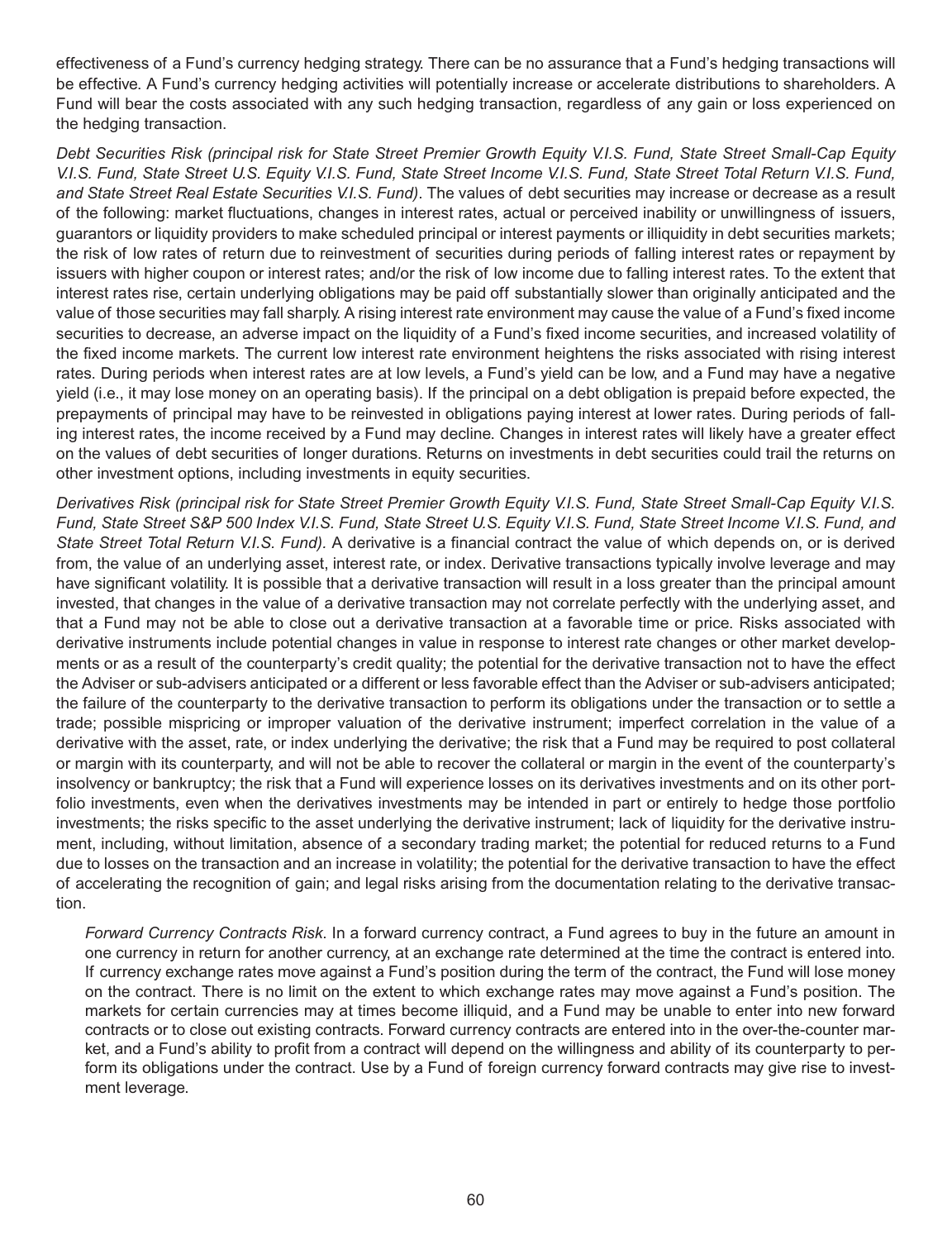*Futures Contract Risk; Other Exchange-Traded Derivatives Risk*. The risk of loss relating to the use of futures contracts and other exchange-traded derivatives is potentially unlimited. The ability to establish and close out positions in futures contracts and other exchange-traded derivatives will be subject to the development and maintenance of a liquid secondary market. There is no assurance that a liquid secondary market on an exchange will exist for any particular futures contract or other exchange-traded derivative or at any particular time. In the event no such market exists for a particular derivative, it might not be possible to effect closing transactions, and the Fund will be unable to terminate the derivative. In addition, the Fund's futures commission merchant may limit the Fund's ability to invest in certain futures contracts. Such restrictions may adversely affect the Fund's performance and its ability to achieve its investment objective.

In using futures contracts and other exchange-traded derivatives, the Fund will be reliant on the ability of the Adviser or sub-advisers to predict market and price movements correctly; the skills needed to use such derivatives successfully are different from those needed for traditional portfolio management. If the Fund uses futures contracts or other exchange-traded derivatives for hedging purposes, there is a risk of imperfect correlation between movements in the prices of the derivatives and movements in the securities or index underlying the derivatives or movements in the prices of the Fund's investments that are the subject of such hedge. The prices of futures and other exchange-traded derivatives, for a number of reasons, may not correlate perfectly with movements in the securities or index underlying them. For example, participants in the futures markets and in markets for other exchange-traded derivatives are subject to margin deposit requirements. Such requirements may cause investors to take actions with respect to their derivatives positions that they would not otherwise take. The margin requirements in the derivatives markets may be less onerous than margin requirements in the securities markets in general, and as a result those markets may attract more speculators than the securities markets do. Increased participation by speculators in those markets may cause temporary price distortions. Due to the possibility of price distortion, even a correct forecast of general market trends by the Adviser or sub-advisers still may not result in a successful derivatives activity over a very short time period. The risk of a position in a futures contract or other exchange-traded derivative may be very large compared to the relatively low level of margin the Fund is required to deposit. In many cases, a relatively small price movement in a futures contract may result in immediate and substantial loss or gain to the investor relative to the size of a required margin deposit. The Fund will incur brokerage fees in connection with its exchange-traded derivatives transactions. The Fund will typically be required to post margin with its futures commission merchant in connection with its transactions in futures contracts and other exchange-traded derivatives. In the event of an insolvency of the futures commission merchant or a clearing house, the Fund may not be able to recover all (or any) of the margin it has posted with the futures commission merchant, or to realize the value of any increase in the price of its positions, or it may experience a significant delay in doing so. The Fund also may be delayed or prevented from recovering margin or other amounts deposited with a futures commission merchant or futures clearinghouse. The Commodity Futures Trading Commission (the "CFTC") and the various exchanges have established limits referred to as "speculative position limits" on the maximum net long or net short positions that any person and certain affiliated entities may hold or control in a particular futures contract. Trading limits are imposed on the number of contracts that any person may trade on a particular trading day. An exchange may order the liquidation of positions found to be in violation of these limits and it may impose sanctions or restrictions. In addition, starting January 1, 2023 federal position limits will apply to swaps that are economically equivalent to futures contracts that are subject to CFTC set speculative limits. All positions owned or controlled by the same person or entity, even if in different accounts, must be aggregated for purposes of complying with speculative limits. Thus, even if the Fund does not intend to exceed applicable position limits, it is possible that different clients managed by the Adviser and its affiliates may be aggregated for this purpose. Therefore, the trading decisions of the Adviser may have to be modified and positions held by the Fund liquidated in order to avoid exceeding such limits. The modification of investment decisions or the elimination of open positions, if it occurs, may adversely affect the profitability of the Fund. A violation of position limits could also lead to regulatory action materially adverse to the Fund's investment strategy.

Futures contracts and other exchange-traded derivatives traded on markets outside the U.S. are not generally subject to the same level of regulation by the CFTC or other U.S. regulatory entities as contracts traded in the U.S., including without limitation as to the execution, delivery, and clearing of transactions. U.S. regulators neither regulate the activities of a foreign exchange, nor have the power to compel enforcement of the rules of the foreign exchange or the laws of the foreign country in question. Margin and other payments made by the Fund may not be afforded the same protections as are afforded those payments in the U.S., including in connection with the insol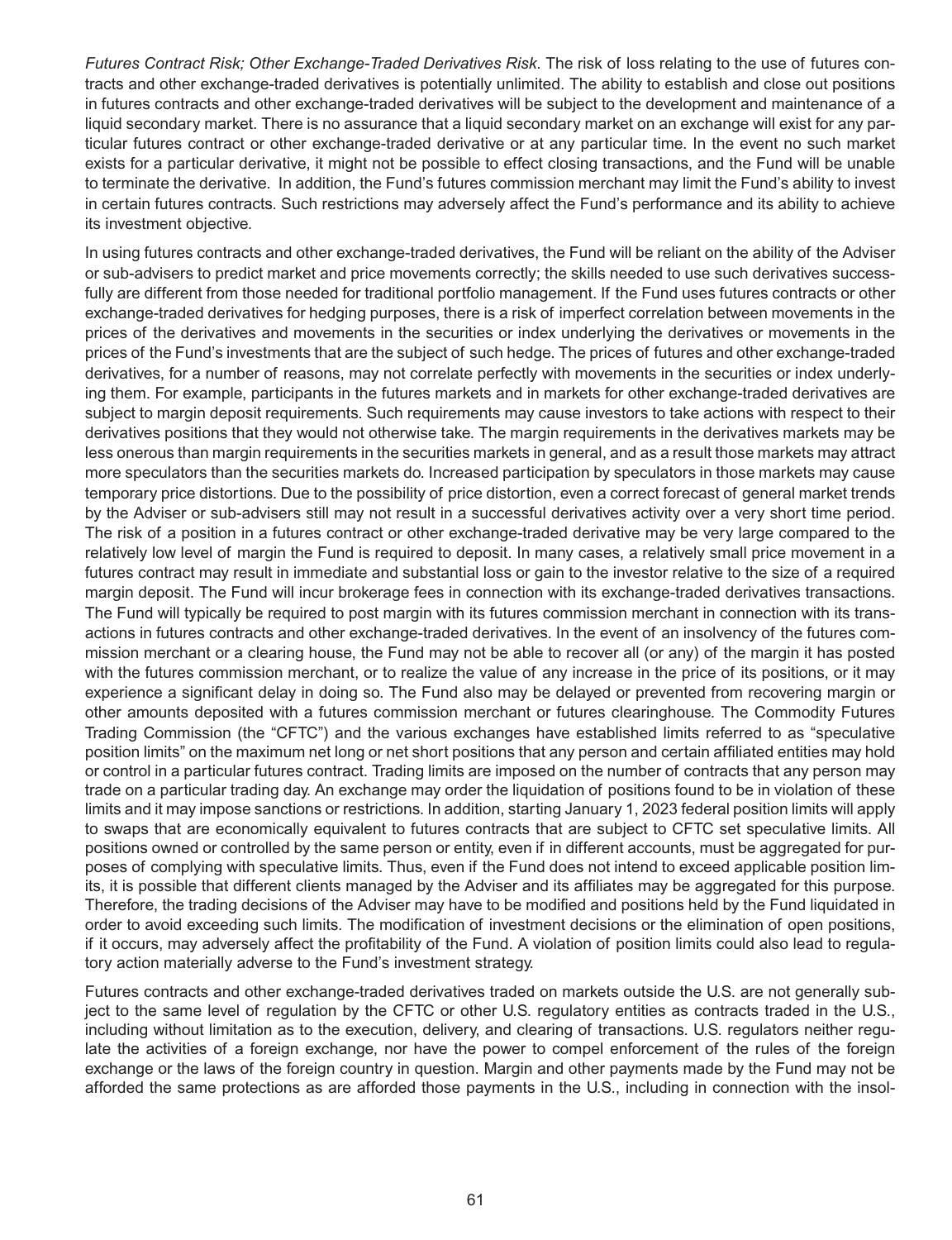vency of an executing or clearing broker or a clearinghouse or exchange. Certain foreign futures contracts and other exchange-traded derivatives may be less liquid and more volatile than U.S. contracts.

*Index Futures Contracts and Related Options*. A Fund may buy and sell futures contracts and options on those futures contracts. An "index futures" contract is a contract to buy or sell units of an index at an agreed price on a specified future date. Depending on the change in value of the Index between the time when a Fund enters into and closes out an index future or option transaction, a Fund realizes a gain or loss. Options and futures transactions involve risks. For example, it is possible that changes in the prices of futures contracts will not correlate precisely with changes in the value of the Index. In those cases, use of futures contracts and related options might decrease the correlation between the return of a Fund and the return of the Index. In addition, a Fund incurs transaction costs in entering into, and closing out, positions in futures contracts and related options. Funds that enter into contracts with counterparties run the risk that the counterparty will be unwilling or unable to make timely settlement payments or otherwise honor its obligations. This risk is typically less for exchange-traded derivatives, such as those a Fund may invest in. These costs typically have the effect of reducing the correlation between the return of a Fund and the return of the Index. Because the market for futures contracts and options may be illiquid, a Fund may have to hold a contract or option when the Adviser would otherwise have closed out the position, or it may only be able to close out at a price lower than what the Adviser believes is the fair value of the contract or option, thereby potentially reducing the return of a Fund.

*Other Derivative Transactions*. A Fund may enter into derivatives transactions involving options and swaps. These transactions involve many of the same risks as those described above under "Index Futures Contracts and Related Options." In addition, since many of such transactions are conducted directly with counterparties, and not on an exchange or board of trade, a Fund's ability to realize any investment return on such transactions may depend on the counterparty's ability or willingness to meet its obligations.

*Emerging Markets Risk (principal risk for State Street Income V.I.S. Fund and State Street Total Return V.I.S. Fund)*. Investments in emerging markets are generally subject to a greater risk of loss than investments in developed markets. This may be due to, among other things, the possibility of greater market volatility, lower trading volume and liquidity, greater risk of expropriation, nationalization, and social, political and economic instability, greater reliance on a few industries, international trade or revenue from particular commodities, less developed accounting, legal and regulatory systems, higher levels of inflation, deflation or currency devaluation, greater risk of market shut down, and more significant governmental limitations on investment policy as compared to those typically found in a developed market. The Public Company Accounting Oversight Board, which regulates auditors of U.S. public companies, is unable to inspect audit work papers in certain foreign countries. Investors in foreign countries often have limited rights and few practical remedies to pursue shareholder claims, including class actions or fraud claims, and the ability of the U.S. Securities and Exchange Commission, the U.S. Department of Justice and other authorities to bring and enforce actions against foreign issuers or foreign persons is limited. In addition, issuers (including governments) in emerging market countries may have less financial stability than in other countries. The securities of emerging market companies may trade less frequently and in smaller volumes than more widely held securities. Market disruptions or substantial market corrections may limit very significantly the liquidity of securities of certain companies in a particular country or geographic region, or of all companies in the country or region. A Fund may be unable to liquidate its positions in such securities at any time, or at a favorable price, in order to meet the Fund's obligations. There is also the potential for unfavorable action such as embargo and acts of war. As a result, there will tend to be an increased risk of price volatility in investments in emerging market countries, which may be magnified by currency fluctuations relative to the U.S. dollar. Settlement and asset custody practices for transactions in emerging markets may differ from those in developed markets. Such differences may include possible delays in settlement and certain settlement practices, such as delivery of securities prior to receipt of payment, which increase the likelihood of a "failed settlement." Failed settlements can result in losses. For these and other reasons, investments in emerging markets are often considered speculative.

*Equity Investing Risk*. The market prices of equity securities owned by a Fund may go up or down, sometimes rapidly or unpredictably. The value of a security may decline for a number of reasons that may directly relate to the issuer, such as management performance, financial leverage, non-compliance with regulatory requirements, and reduced demand for the issuer's goods or services. The values of equity securities also may decline due to general industry or market con-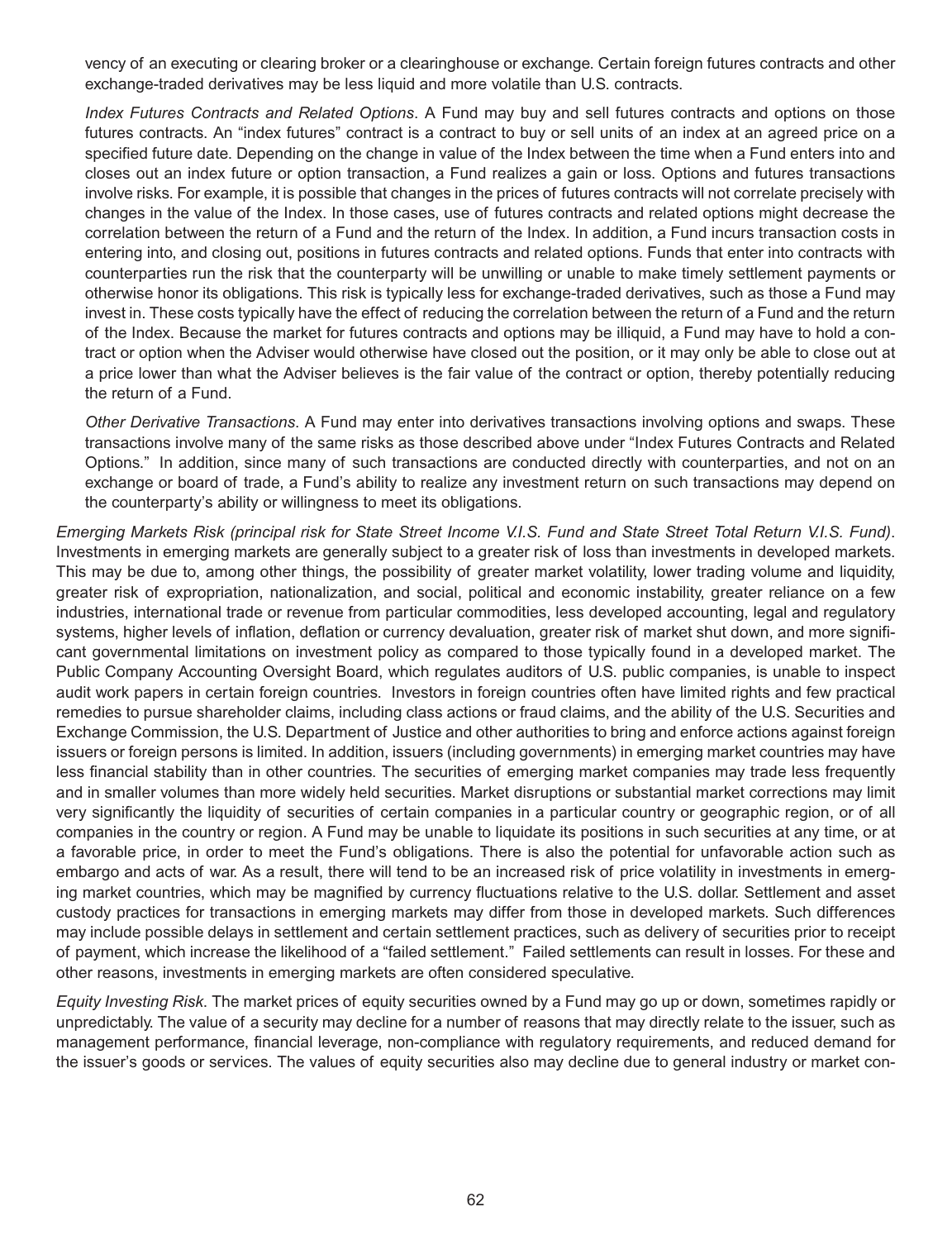ditions that are not specifically related to a particular company, such as real or perceived adverse economic conditions, changes in the general outlook for corporate earnings, changes in interest or currency rates, or adverse investor sentiment generally. In addition, equity markets tend to move in cycles, which may cause stock prices to fall over short or extended periods of time.

*Exchange-Traded Funds Risk (principal risk for State Street Total Return V.I.S. Fund).* A Fund is subject to substantially the same risks as those associated with the direct ownership of the securities or other assets represented by an underlying ETF in which it invests. Also, a Fund bears its proportionate share of the fees and expenses of an underlying ETF in which it invests. In addition, the shares of an underlying ETF may trade at a premium or discount to their intrinsic value (*i.e.*, the market value may differ from the NAV of an ETF's shares) for a number of reasons. For example, supply and demand for shares of an underlying ETF or market disruptions may cause the market price of the underlying ETF to deviate from the value of the underlying ETF's investments, which may be exacerbated in less liquid markets.

*Extension Risk (principal risk for State Street Income V.I.S. Fund).* During periods of rising interest rates, the average life of certain types of securities may be extended because of slower-than-expected principal payments. This may increase the period of time during which an investment earns a below-market interest rate, increase the security's duration and reduce the value of the security. Extension risk may be heightened during periods of adverse economic conditions generally, as payment rates decline due to higher unemployment levels and other factors.

*Growth Stock Risk (principal risk for State Street Premier Growth Equity V.I.S. Fund, State Street Small-Cap Equity V.I.S. Fund, and State Street U.S. Equity V.I.S. Fund).* The prices of growth stocks may be based largely on expectations of future earnings, and their prices can decline rapidly and significantly in reaction to negative news about such factors as earnings, revenues, the economy, political developments, or other news. Growth stocks may underperform value stocks and stocks in other broad style categories (and the stock market as a whole) over any period of time and may shift in and out of favor with investors generally, sometimes rapidly, depending on changes in market, economic, and other factors. As a result, at times when it holds substantial investments in growth stocks, a Fund may underperform other investment funds that invest more broadly or that favor different investment styles. Because growth companies typically reinvest their earnings, growth stocks typically do not pay dividends at levels associated with other types of stocks, if at all.

*Indexing Strategy/Index Tracking Risk (principal risk for State Street S&P 500 Index V.I.S. Fund and State Street Total Return V.I.S. Fund)*. The Fund is managed with an indexing investment strategy, attempting to track the performance of an unmanaged index of securities. The Fund will seek to replicate S&P 500 and MSCI Index returns, regardless of the current or projected performance of the S&P 500 or the MSCI Index or of the actual securities comprising the S&P 500 or the MSCI Index. This differs from an actively-managed fund, which typically seeks to outperform a benchmark index. The Fund generally will buy and will not sell a security included in the S&P 500 or the MSCI Index as long as the security is part of the S&P 500 or the MSCI 500 Index regardless of any sudden or material decline in value or foreseeable material decline in value of the security, even though the Adviser may make a different investment decision for other actively managed accounts or portfolios that hold the security. As a result, the Fund's performance may be less favorable than that of a portfolio managed using an active investment strategy. The structure and composition of the S&P 500 and the MSCI Index will affect the performance, volatility, and risk of the S&P 500 and the MSCI Index, respectively, (in absolute terms and by comparison with other indices) and, consequently, the performance, volatility, and risk of the Fund. Errors in index data, index computations or the construction of the Index in accordance with its methodology may occur from time to time and may not be identified and corrected by the Index Provider for a period of time or at all, which may have an adverse impact on a Fund and its shareholders. While the Adviser seeks to track the performance of the S&P 500 and the MSCI Index (i.e., achieve a high degree of correlation with the S&P 500 and the MSCI Index), the Fund's return may not match the return of the S&P 500 or the MSCI Index for a number of reasons. For example, the return on the sample of securities purchased by the Fund (or the return on securities not included in the S&P 500 or the MSCI Index) to replicate the performance of the S&P 500 and the MSCI Index may not correlate precisely with the return of the S&P 500 or the MSCI Index. The Fund incurs a number of operating expenses not applicable to the S&P 500 or the MSCI Index, and incurs costs in buying and selling securities. In addition, the Fund may not be fully invested at times, either as a result of cash flows into or out of the Fund or reserves of cash held by the Fund to meet redemptions. The Adviser may attempt to replicate the S&P 500 and the MSCI Index return by investing in fewer than all of the securities in the S&P 500 or the MSCI Index, or in some securities not included in the S&P 500 or the MSCI Index, potentially increasing the risk of divergence between the Fund's return and that of the S&P 500 and the MSCI Index. Changes in the composition of the S&P 500 or the MSCI Index and regulatory requirements also may impact the Fund's ability to match the return of the S&P 500 or the MSCI Index. The Adviser may apply one or more "screens" or investment tech-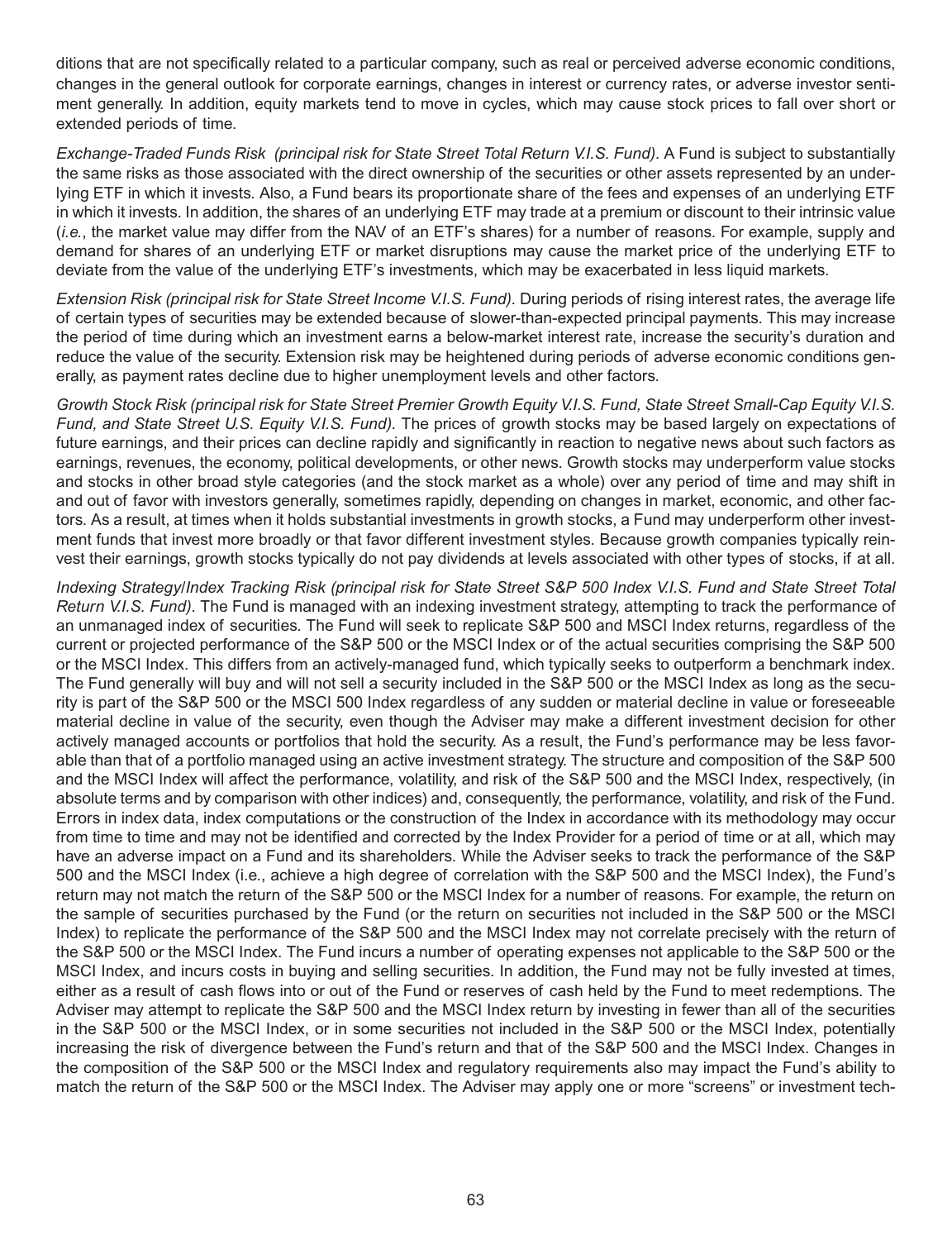niques to refine or limit the number or types of issuers included in the S&P 500 or the MSCI Index in which the Fund may invest. Application of such screens or techniques may result in investment performance below that of the S&P 500 and the MSCI Index and may not produce results expected by the Adviser. Index tracking risk may be heightened during times of increased market volatility or other unusual market conditions.

*Inflation-Indexed Securities Risk (principal risk for State Street Total Return V.I.S. Fund)*. The principal amount of an inflation-indexed security typically increases with inflation and decreases with deflation, as measured by a specified index. It is possible that, in a period of declining inflation rates, a Fund could receive at maturity less than the initial principal amount of an inflation-indexed security. Although the holders of U.S. TIPS receive no less than the par value of the security at maturity, if a Fund purchases U.S. TIPS in the secondary market whose principal values have previously been adjusted upward and there is a period of subsequent declining inflation rates, a Fund may receive at maturity less than it invested. Depending on the changes in inflation rates during the period a Fund holds an inflation-indexed security, a Fund may earn less on the security than on a conventional bond. Changes in the values of inflation-indexed securities may be difficult to predict, and it is possible that an investment in such securities will have an effect different from that anticipated by the Adviser. The principal amounts of inflation-indexed securities are typically only adjusted periodically, and changes in the values of the securities may only approximately reflect changes in inflation rates and may occur substantially after the changes in inflation rates in question occur.

*Information Technology Sector Risk (principal risk for State Street Premier Growth Equity V.I.S. Fund, State Street Small-Cap Equity V.I.S. Fund, S&P 500 Index V.I.S. Fund and State Street U.S. Equity V.I.S. Fund).* Market or economic factors impacting information technology companies could have a major effect on the value of the Fund's investments. The value of stocks of information technology companies is particularly vulnerable to rapid changes in technology product cycles, rapid product obsolescence, government regulation and competition, both domestically and internationally, including competition from foreign competitors with lower production costs. Like other technology companies, information technology companies may have limited product lines, markets, financial resources or personnel. Stocks of technology companies and companies that rely heavily on technology, especially those of smaller, less-seasoned companies, tend to be more volatile than the overall market. Information technology companies are heavily dependent on patent and intellectual property rights, the loss or impairment of which may adversely affect profitability. Additionally, companies in the information technology sector may face dramatic and often unpredictable changes in growth rates and competition for the services of qualified personnel.

*Interest Rate Risk (principal risk for State Street Premier Growth Equity V.I.S. Fund, State Street Small-Cap Equity V.I.S. Fund, State Street U.S. Equity V.I.S. Fund, State Street Income V.I.S. Fund, State Street Total Return V.I.S. Fund, and State Street Real Estate Securities V.I.S. Fund)*. Interest rate risk is the risk that the securities held by a Fund will decline in value because of increases in market interest rates. Duration is a measure used to determine the sensitivity of a security's price to changes in interest rates. Debt securities with longer durations tend to be more sensitive to changes in interest rates, usually making them more volatile than debt securities with shorter durations. For example, the value of a security with a duration of five years would be expected to decrease by 5% for every 1% increase in interest rates. Falling interest rates also create the potential for a decline in a Fund's income and yield. Interest-only and principal-only securities are especially sensitive to interest rate changes, which can affect not only their prices but can also change the income flows and repayment assumptions about those investments. Variable and floating rate securities also generally increase or decrease in value in response to changes in interest rates, although generally to a lesser degree than fixedrate securities. A substantial increase in interest rates may also have an adverse impact on the liquidity of a security, especially those with longer durations. Changes in governmental policy, including changes in central bank monetary policy, could cause interest rates to rise rapidly, or cause investors to expect a rapid rise in interest rates. This could lead to heightened levels of interest rate, volatility and liquidity risks for the fixed income markets generally and could have a substantial and immediate effect on the values of a Fund's investments.

*Large-Capitalization Securities Risk (principal risk for State Street Premier Growth Equity V.I.S. Fund, State Street S&P 500 Index V.I.S. Fund, State Street U.S. Equity V.I.S. Fund and State Street Total Return V.I.S. Fund).* Securities issued by large-capitalization companies may present risks not present in smaller companies. For example, larger companies may be unable to respond as quickly as smaller and mid-sized companies to competitive challenges or to changes in business, product, financial, or other market conditions. Larger companies may not be able to maintain growth at the high rates that may be achieved by well-managed smaller and mid-sized companies, especially during strong economic periods. Returns on investments in securities of large companies could trail the returns on investments in securities of smaller and mid-sized companies.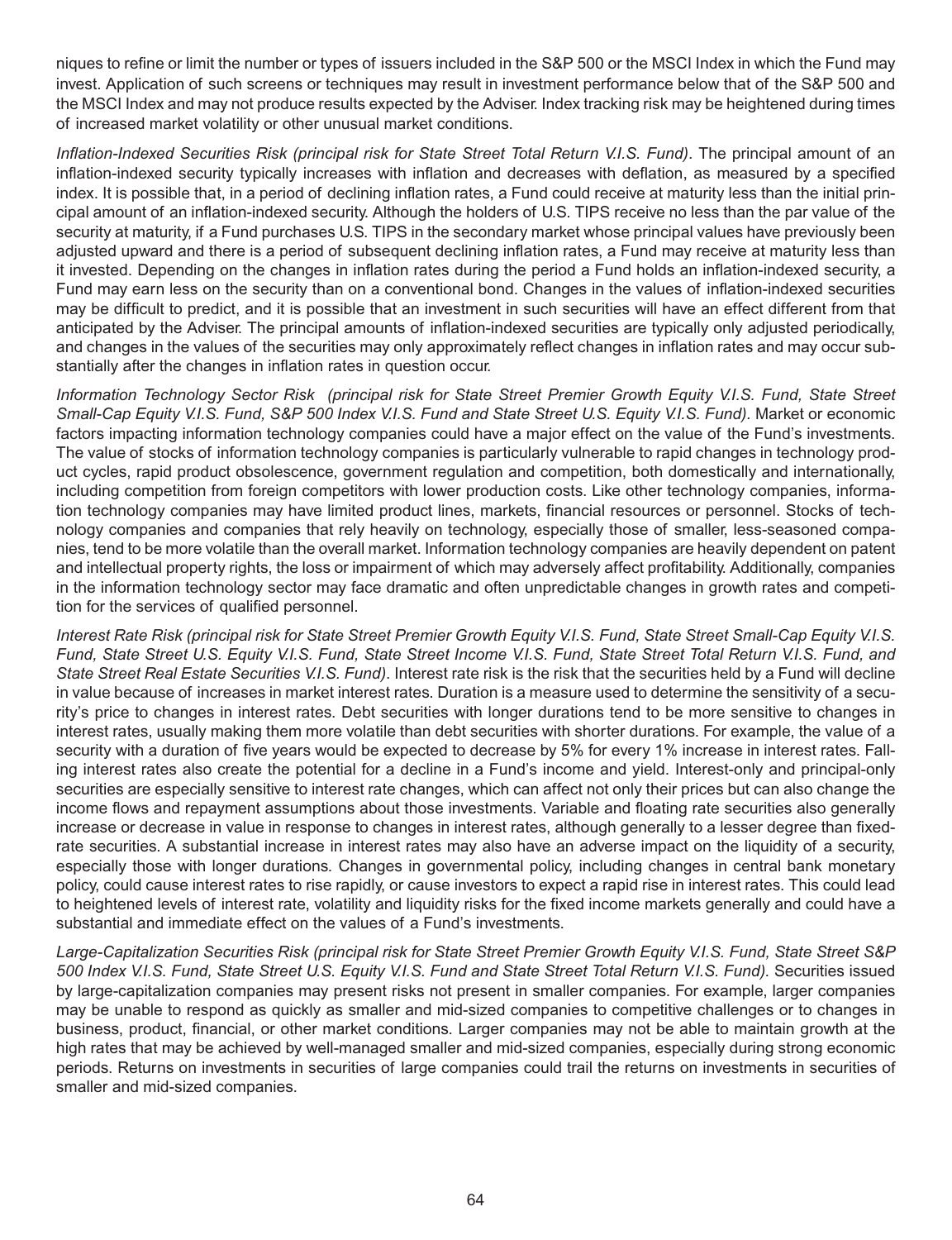*Large Shareholder Risk*. To the extent a large proportion of the shares of a Fund are highly concentrated or held by a small number of shareholders (or a single shareholder), including funds or accounts over which the Adviser has investment discretion, a Fund is subject to the risk that these shareholders will purchase or redeem Fund Shares in large amounts rapidly or unexpectedly, including as a result of an asset allocation decision made by the Adviser. These transactions could adversely affect the ability of a Fund to conduct its investment program. For example, they could require a Fund to sell portfolio securities or purchase portfolio securities unexpectedly and incur substantial transaction costs or a Fund may be required to sell its more liquid portfolio investments to meet a large redemption, in which case a Fund's remaining assets may be less liquid, more volatile, and more difficult to price. The Fund may hold a relatively large proportion of its assets in cash in anticipation of large redemptions, diluting its investment returns.

*Liquidity Risk (principal risk for State Street Small-Cap Equity V.I.S. Fund, State Street Income V.I.S. Fund, State Street Total Return V.I.S. Fund, and State Street Real Estate Securities V.I.S. Fund)*. Liquidity risk is the risk that a Fund may not be able to dispose of investments or close out derivatives transactions readily at a favorable time or prices (or at all) or at prices approximating those at which a Fund currently values them. For example, certain investments may be subject to restrictions on resale, may trade in the over-the-counter market or in limited volume, or may not have an active trading market. Illiquid investments may trade at a discount from comparable, more liquid investments and may be subject to wide fluctuations in market value. It may be difficult for a Fund to value illiquid investments accurately. The market for certain investments may become illiquid under adverse market or economic conditions independent of any specific adverse changes in the conditions of a particular issuer. Disposal of illiquid investments may entail registration expenses and other transaction costs that are higher than those for liquid investments. A Fund may seek to borrow money to meet its obligations (including among other things redemption obligations) if it is unable to dispose of illiquid investments, resulting in borrowing expenses and possible leveraging of the Fund. In some cases, due to unanticipated levels of illiquidity a Fund may choose to meet its redemption obligations wholly or in part by distributions of assets in-kind.

The term "illiquid investments" for this purpose means securities that a Fund reasonably expects cannot be sold or disposed of in current market conditions in seven calendar days or less without the sale or disposition significantly changing the market value of the securities. If any Fund determines at any time that it owns illiquid investments in excess of 15% of its net assets, it will cease to undertake new commitments to acquire illiquid securities until its holdings are no longer in excess of 15% of its net asset value ("NAV"), report the occurrence in compliance with Rule 30b1-10 under the Investment Company Act of 1940, as amended (the "1940 Act") and, depending on circumstances, may take additional steps to reduce its holdings of illiquid securities.

*Management Risk (principal risk for principal risk for State Street Premier Growth Equity V.I.S. Fund, State Street Small-Cap Equity V.I.S. Fund, State Street U.S. Equity V.I.S. Fund, State Street Income V.I.S. Fund, State Street Total Return V.I.S. Fund, and State Street Real Estate Securities V.I.S. Fund)*. Each Fund is actively managed. The Adviser's judgments about the attractiveness, relative value, or potential appreciation of a particular sector, security, commodity or investment strategy may prove to be incorrect, and may cause a Fund to incur losses. There can be no assurance that the Adviser's investment techniques and decisions will produce the desired results.

*Market Risk*. Market prices of investments held by a Fund will go up or down, sometimes rapidly or unpredictably. A Fund's investments are subject to changes in general economic conditions, general market fluctuations and the risks inherent in investment in securities markets. Investment markets can be volatile, and prices of investments can change substantially due to various factors, including, but not limited to, economic growth or recession, changes in interest rates, changes in actual or perceived creditworthiness of issuers and general market liquidity. Even if general economic conditions do not change, the value of an investment in a Fund could decline if the particular industries, sectors or companies in which the Fund invests do not perform well or are adversely affected by events. Further, legal, political, regulatory and tax changes also may cause fluctuations in markets and securities prices. Local, regional or global events such as war, acts of terrorism, the spread of infectious illness or other public health issues, or other events could have a significant impact on a Fund and its investments.

An outbreak of a respiratory disease caused by a novel coronavirus (known as COVID-19) first detected in China in December 2019 has resulted in a global pandemic and major disruptions to economies and markets around the world, including the United States. Although the long-term economic fallout of COVID-19 is difficult to predict, it has contributed to, and may continue to contribute to, market volatility, inflation and systemic economic weakness, and trading in many instruments was and may continue to be disrupted as a result. Liquidity for many instruments was and may continue to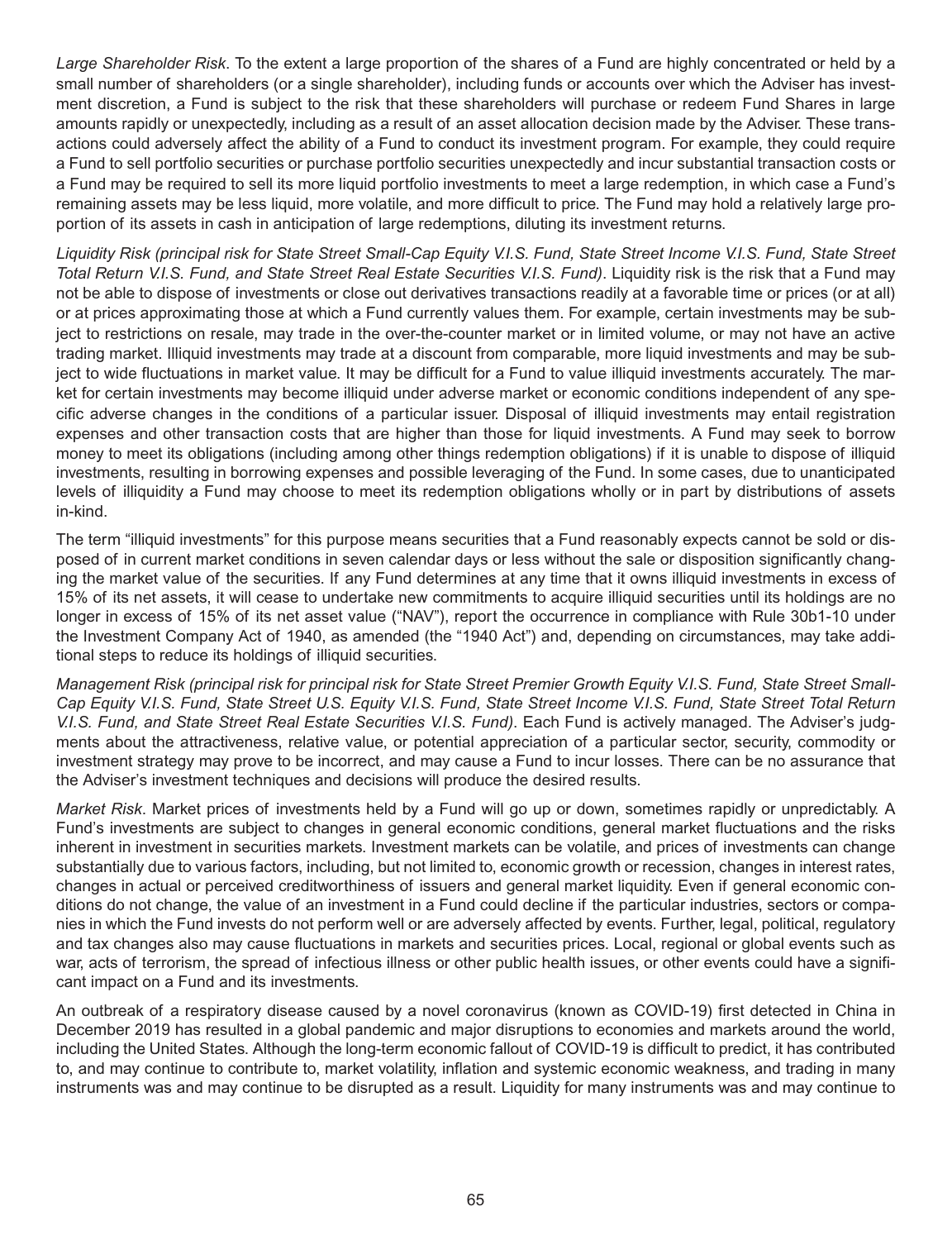be greatly reduced for periods of time. Some interest rates have been very low and in some cases yields are negative. Governments and central banks, including the Federal Reserve in the United States, have taken extraordinary and unprecedented actions to support local and global economies and the financial markets. The impact of these measures, and whether they will be effective to mitigate the economic and market disruption, will not be known for some time. The foregoing could result in disruptions to the services provided to a Fund by its service providers.

*Market Disruption and Geopolitical Risk.* A Fund is subject to the risk that geopolitical events will disrupt securities markets and adversely affect global economies and markets. War, terrorism, and related geopolitical events have led, and in the future may lead, to increased short-term market volatility and may have adverse long-term effects on U.S. and world economies and markets generally. Likewise, natural and environmental disasters, pandemics and epidemics, and systemic market dislocations may be highly disruptive to economies and markets. Those events, as well as other changes in foreign and domestic economic and political conditions, also could adversely affect individual issuers or related groups of issuers, securities markets, interest rates, credit ratings, inflation, investor sentiment, and other factors affecting the value of a Fund's investments. Given the increasing interdependence among global economies and markets, conditions in one country, market, or region might adversely affect markets, issuers, and/or foreign exchange rates in other countries, including the U.S. Any partial or complete dissolution of the Economic and Monetary Union of the European Union, or any increased uncertainty as to its status, could have significant adverse effects on currency and financial markets, and on the values of a Fund's investments. At a referendum in June 2016, the United Kingdom (the "U.K." ) voted to leave the European Union ("E.U." ) thereby initiating the British exit from the E.U. (commonly known as "Brexit"). In March 2017, the U.K. formally notified the European Council of the U.K.'s intention to withdraw from the E.U. pursuant to Article 50 of the Treaty on European Union. This formal notification began a multi-year period of negotiations regarding the terms of the U.K.'s exit from the E.U., which formally occurred on January 31, 2020. The U.K. entered into a transition period where it remained subject to E.U. rules but had no role in the E.U. law-making process. During this transition period, U.K. and E.U. representatives negotiated the terms of their future relationship. The transition period concluded on December 31, 2020 and the U.K. left the E.U. single market and customs union under the terms of a new trade agreement. The agreement governs the new relationship between the U.K. and E.U. with respect to trading goods and services but critical aspects of the relationship remain unresolved and subject to further negotiation and agreement. There is still considerable uncertainty relating to the potential consequences associated with the exit including whether the U.K.'s exit will increase the likelihood of other countries also departing the E.U. Brexit may have a significant impact on the U.K., Europe, and global economies, which may result in increased volatility and illiquidity, new legal and regulatory uncertainties and potentially lower economic growth for these economies that could potentially have an adverse effect on the value of the Funds' investments. Securities and financial markets may be susceptible to market manipulation or other fraudulent trade practices, which could disrupt the orderly functioning of these markets or adversely affect the values of investments traded in these markets, including investments held by a Fund. To the extent a Fund has focused its investments in the market or index of a particular region, adverse geopolitical and other events could have a disproportionate impact on the Fund.

*Market Volatility; Government Intervention Risk.* Market dislocations and other external events, such as the failures or near failures of significant financial institutions, dislocations in investment or currency markets, corporate or governmental defaults or credit downgrades, or poor collateral performance, may subject a Fund to significant risk of substantial volatility and loss. Governmental and regulatory authorities have taken, and may in the future take, actions to provide or arrange credit supports to financial institutions whose operations have been compromised by credit market dislocations and to restore liquidity and stability to financial systems in their jurisdictions; the implementation of such governmental interventions and their impact on both the markets generally and a Fund's investment program in particular can be uncertain. Governmental and non-governmental issuers may default on, or be forced to restructure, their debts, and other issuers may face difficulties obtaining credit. Defaults or restructurings by governments or others of their debts could have substantial adverse effects on economies, financial markets, and asset valuations around the world. Federal Reserve or other U.S. or non-U.S. governmental or central bank actions, including interest rate increases or contrary actions by different governments, or investor perception that these efforts are not succeeding, could negatively affect financial markets generally as well as the values and liquidity of certain securities.

*Modeling Risk (principal risk for State Street Total Return V.I.S. Fund)*. The Adviser uses quantitative models in an effort to enhance returns and manage risk. Any imperfections, errors or limitations in these models could limit any benefit to a Fund from the use of the models, or could result in incorrect outputs or in investment outcomes different from or opposite to those expected or desired by the Adviser. These models may make simplifying assumptions that limit their effec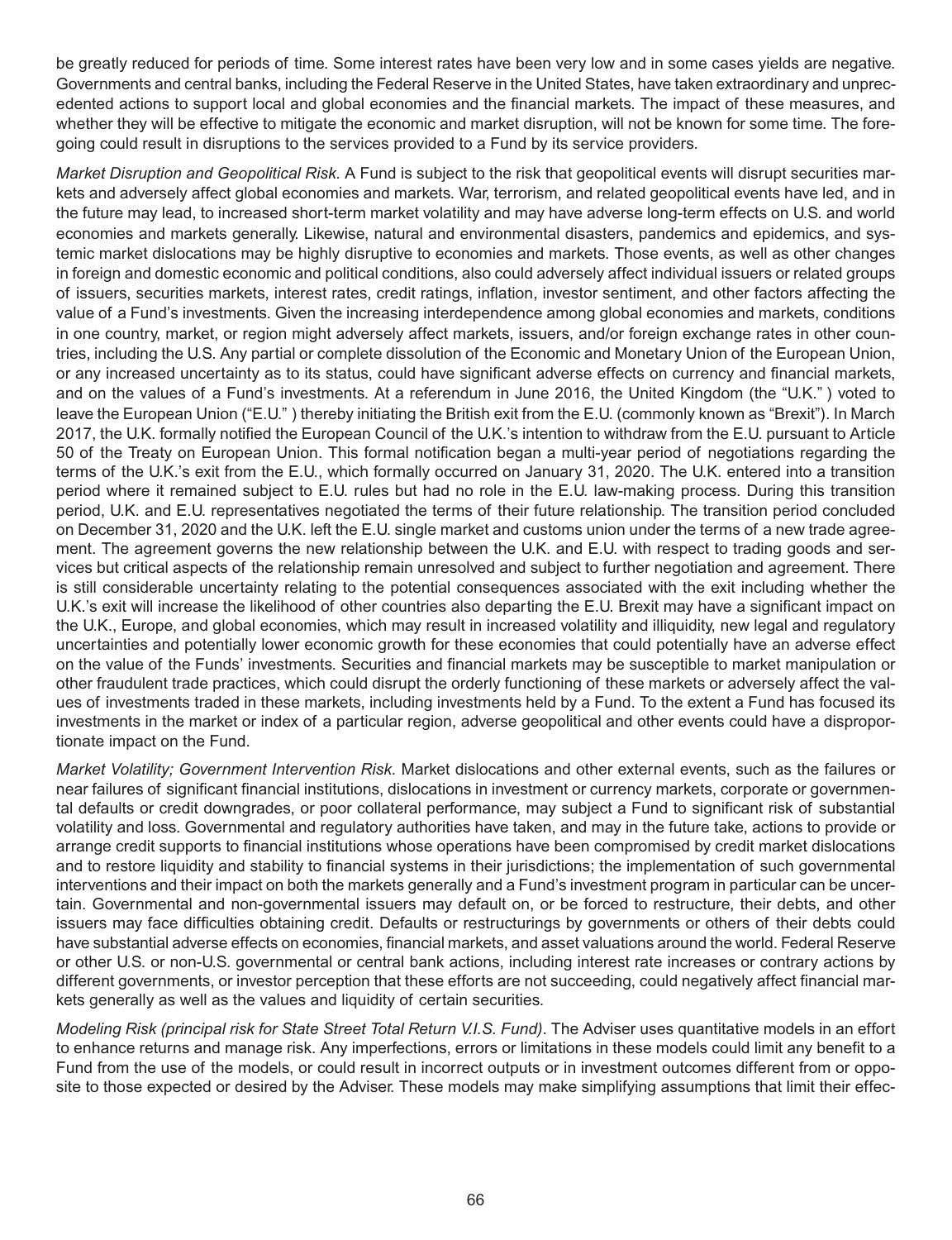tiveness and may draw from historical data that does not adequately identify or reflect factors necessary to an appropriate or useful output. There can be no assurance that the models will behave as expected in all market conditions. In addition, computer programming used to create quantitative models, or the data on which such models operate, might contain one or more errors. Such errors might never be detected, or might be detected only after a Fund has sustained a loss (or reduced performance) related to such errors.

*Mortgage-Related and Other Asset-Backed Securities Risk (principal risk for State Street Income V.I.S. Fund and State Street Total Return V.I.S. Fund)*. Investments in mortgage-related and other asset-backed securities are subject to the risk of significant credit downgrades, illiquidity, and defaults to a greater extent than many other types of fixed income investments. The liquidity of mortgage-related and asset-backed securities may change over time. Mortgage-related securities represent a participation in, or are secured by, mortgage loans. Other asset-backed securities are typically structured like mortgage-related securities, but instead of mortgage loans or interests in mortgage loans, the underlying assets may include, for example, items such as motor vehicle installment sales or installment loan contracts, leases on various types of real and personal property, and receivables from credit card agreements. During periods of falling interest rates, mortgage-related and other asset-backed securities, which typically provide the issuer with the right to prepay the security prior to maturity, may be prepaid, which may result in a Fund having to reinvest the proceeds in other investments at lower interest rates. During periods of rising interest rates, the average life of mortgage-related and other asset-backed securities may extend because of slower-than expected principal payments. This may lock in a below market interest rate, increase the security's duration and interest rate sensitivity, and reduce the value of the security. As a result, mortgage-related and other asset-backed securities may have less potential for capital appreciation during periods of declining interest rates than other debt securities of comparable maturities, although they may have a similar risk of decline in market values during periods of rising interest rates. Prepayment rates are difficult to predict and the potential impact of prepayments on the value of a mortgage-related or other asset-backed security depends on the terms of the instrument and can result in significant volatility. The price of a mortgage-related or other asset-backed security also depends on the credit quality and adequacy of the underlying assets or collateral. Mortgage-related or other assetbacked securities issued by non-governmental issuers (such as commercial banks, savings and loan institutions, private mortgage insurance companies, mortgage bankers and other secondary market issuers) will generally entail greater credit risk than obligations guaranteed by the U.S. Government. Defaults on the underlying assets, if any, may impair the value of a mortgage-related or other asset-backed security. For some asset-backed securities in which a Fund invests, such as those backed by credit card receivables, the underlying cash flows may not be supported by a security interest in a related asset. Moreover, the values of mortgage-related and other asset-backed securities may be substantially dependent on the servicing of the underlying asset pools, and are therefore subject to risks associated with the negligence or malfeasance by their servicers and to the credit risk of their servicers. In certain situations, the mishandling of related documentation may also affect the rights of securities holders in and to the underlying collateral. There may be legal and practical limitations on the enforceability of any security interest granted with respect to underlying assets, or the value of the underlying assets, if any, may be insufficient if the issuer defaults.

In a "forward roll" transaction, a Fund will sell a mortgage-related security to a bank or other permitted entity and simultaneously agree to purchase a similar security from the institution at a later date at an agreed upon price. The mortgage securities that are purchased will bear the same interest rate as those sold, but generally will be collateralized by different pools of mortgages with different prepayment histories than those sold. The values of such transactions will be affected by many of the same factors that affect the values of mortgage-related securities generally. In addition, forward roll transactions may have the effect of creating investment leverage in a Fund.

*Municipal Obligations Risk (principal risk for State Street Income V.I.S. Fund)*. Issuers, including governmental issuers, may be unable to pay their obligations as they come due. The values of municipal obligations may be adversely affected by local political and economic conditions and developments. In addition, the values of municipal obligations that depend on a specific revenue source to fund their payment obligations may fluctuate as a result of actual or anticipated changes in the cash flows generated by the revenue source or changes in the priority of the municipal obligation to receive the cash flows generated by the revenue source. Municipal obligations may be more susceptible to downgrades or defaults during recessions or similar periods of economic stress. The secondary market for municipal obligations also tends to be less well-developed and less liquid than many other securities markets, which may limit a Fund's ability to sell its municipal obligations at attractive prices, particularly in stressed market conditions. The differences between the price at which an obligation can be purchased and the price at which it can be sold may widen during periods of market distress.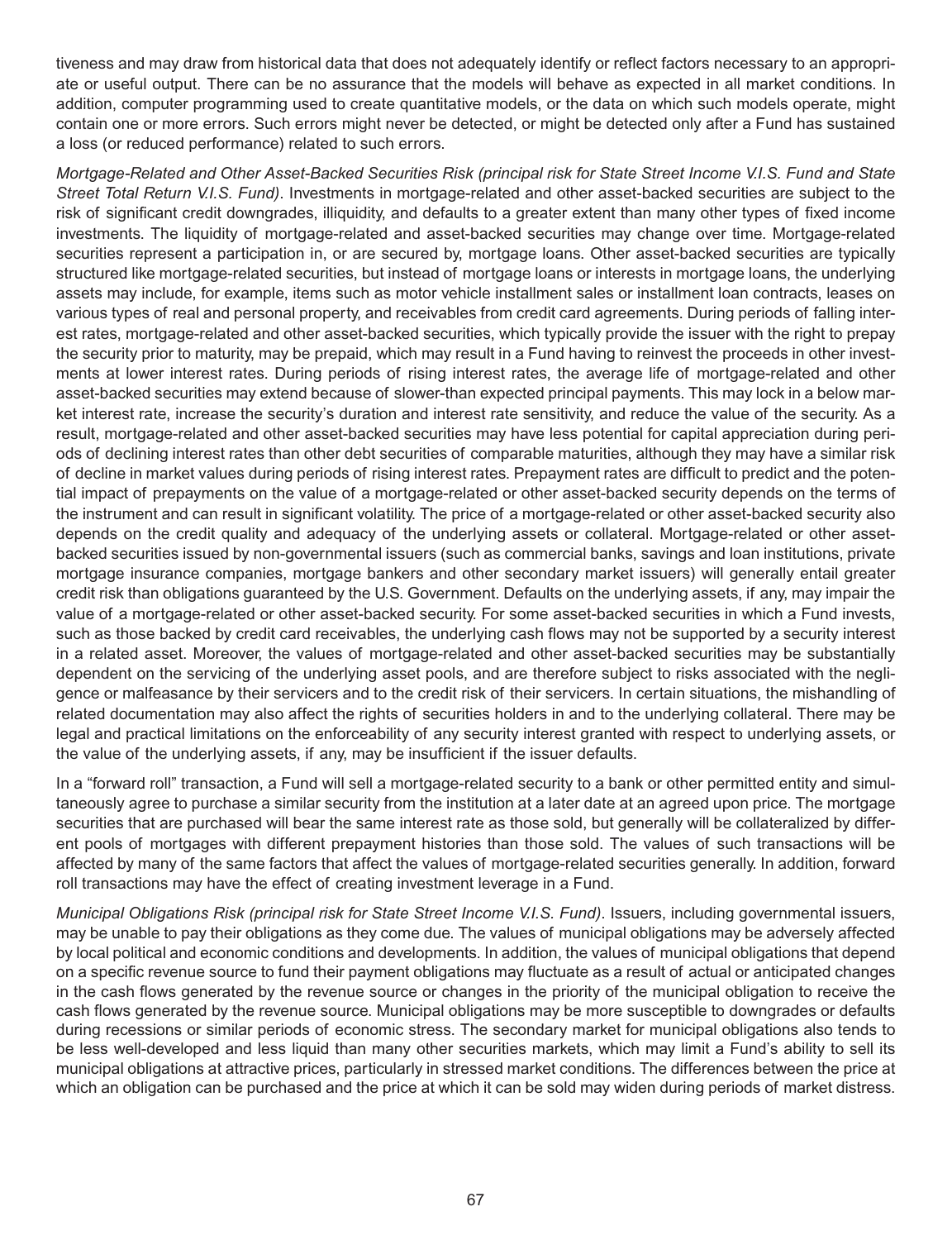Less liquid obligations can become more difficult to value and be subject to erratic price movements. In addition, changes in federal tax laws or the activity of an issuer may adversely affect the tax-exempt status of municipal obligations. Loss of tax-exempt status may result in a significant decline in the values of such municipal obligations.

*Non-Diversification Risk (principal risk for State Street Premier Growth Equity V.I.S. Fund)*. As a "non-diversified" fund, the Fund may hold a smaller number of portfolio securities than many other mutual funds. To the extent a Fund invests in a relatively small number of issuers, a decline in the market value of a particular security held by the Fund may affect its value more than if it invested in a larger number of issuers. The value of Fund Shares may be more volatile than the values of shares of more diversified funds.

*Non-U.S. Securities Risk (principal risk for principal risk for State Street Premier Growth Equity V.I.S. Fund, State Street Small-Cap Equity V.I.S. Fund, State Street U.S. Equity V.I.S. Fund, State Street Income V.I.S. Fund, and State Street Total Return V.I.S. Fund)*. Investments in securities of non-U.S. issuers (including depositary receipts) entail risks not typically associated with investing in securities of U.S. issuers. Similar risks may apply to securities traded on a U.S. securities exchange that are issued by entities with significant exposure to non-U.S. countries. In certain countries, legal remedies available to investors may be more limited than those available with regard to U.S. investments. Because non-U.S. securities are typically denominated and traded in currencies other than the U.S. dollar, the value of the Fund's assets, to the extent they are non-U.S. dollar denominated, may be affected favorably or unfavorably by currency exchange rates, exchange control regulations, and restrictions or prohibitions on the repatriation of non-U.S. currencies. Income and gains with respect to investments in certain countries may be subject to withholding and other taxes. There may be less information publicly available about a non-U.S. entity than about a U.S. entity, and many non-U.S. entities are not subject to accounting, auditing, and financial reporting standards, regulatory framework and practices comparable to those in the United States. The securities of some non-U.S. entities are less liquid and at times more volatile than securities of comparable U.S. entities, and could become subject to sanctions or embargoes that adversely affect a Fund's investment. Non-U.S. transaction costs, such as brokerage commissions and custody costs may be higher than in the U.S. In addition, there may be a possibility of nationalization or expropriation of assets, imposition of currency exchange controls, confiscatory taxation, and diplomatic developments that could adversely affect the values of a Fund's investments in certain non-U.S. countries. Investments in securities of non-U.S. issuers also are subject to foreign political and economic risk not associated with U.S. investments, meaning that political events (civil unrest, national elections, changes in political conditions and foreign relations, imposition of exchange controls and repatriation restrictions), social and economic events (labor strikes, rising inflation) and natural disasters occurring in a country where a Fund invests could cause the Fund's investments in that country to experience gains or losses.

*Portfolio Turnover Risk (principal risk for State Street Income V.I.S. Fund and State Street Total Return V.I.S. Fund)*. A Fund may engage in frequent trading of its portfolio securities. Fund turnover generally involves a number of direct and indirect costs and expenses to a Fund, including, for example, brokerage commissions, dealer mark-ups and bid/asked spreads, and transaction costs on the sale of securities and reinvestment in other securities. The costs related to increased portfolio turnover have the effect of reducing a Fund's investment return.

*Real Estate Sector Risk (principal risk for State Street Real Estate Securities V.I.S. Fund)*. There are special risks associated with investment in securities of companies engaged in real property markets, including without limitation REITs and real estate operating companies. An investment in a real property company may be subject to risks similar to those associated with direct ownership of real estate, including, by way of example, the possibility of declines in the value of real estate, losses from casualty or condemnation, and changes in local and general economic conditions, supply and demand, interest rates, environmental liability, zoning laws, regulatory limitations on rents, property taxes, and operating expenses. An investment in a real property company is subject to additional risks, such as poor performance by the manager of the real property company, adverse changes in tax laws, difficulties in valuing and disposing of real estate, and the effect of general declines in stock prices. Some real property companies have limited diversification because they invest in a limited number of properties, a narrow geographic area, or a single type of property. Also, the organizational documents of a real property company may contain provisions that make changes in control of the company difficult and time-consuming. As a shareholder in a real property company, a Fund, and indirectly a Fund's shareholders, would bear their ratable shares of the real property company's expenses and would at the same time continue to pay their own fees and expenses.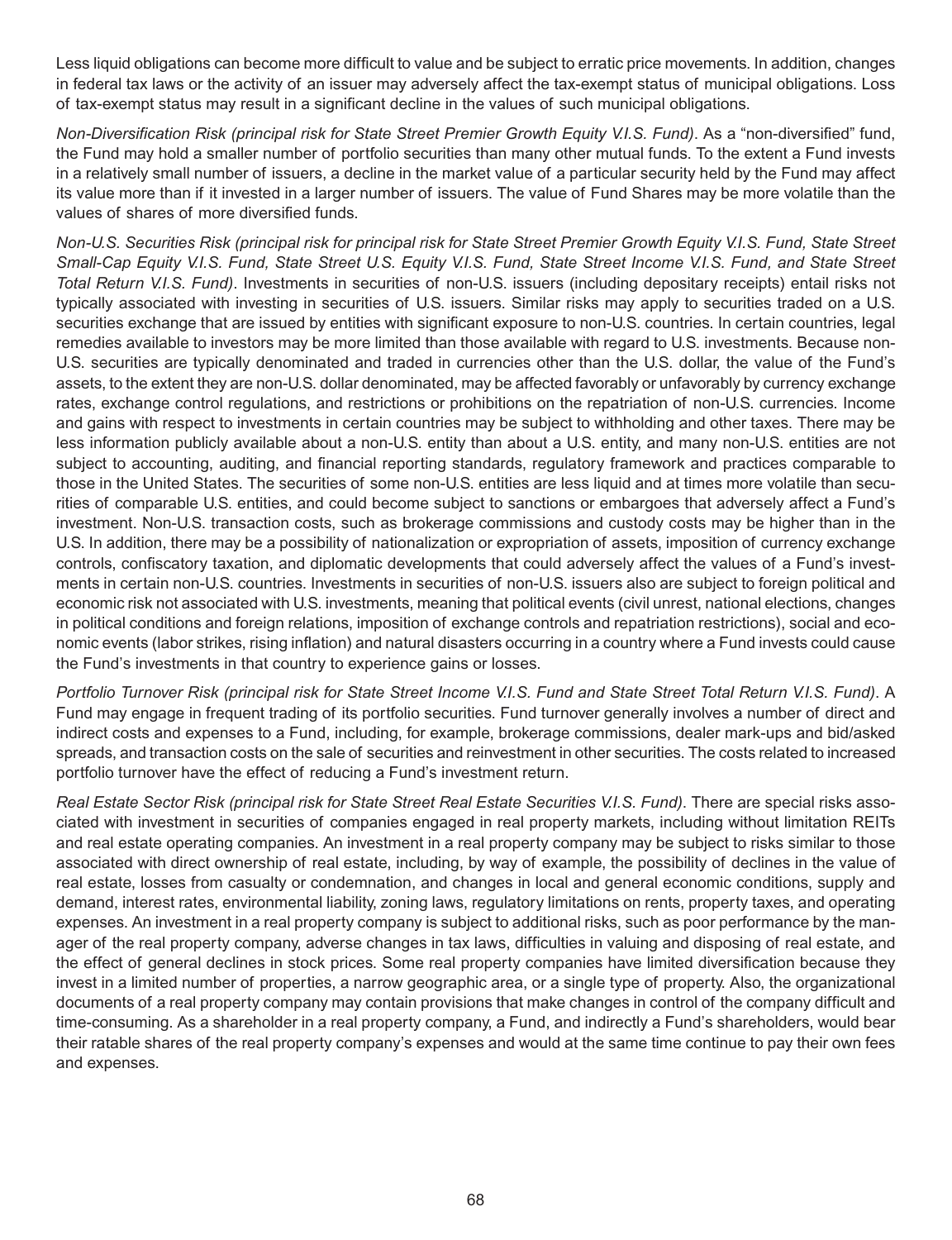*REIT Risk (principal risk for State Street Total Return V.I.S. Fund and State Street Real Estate Securities V.I.S. Fund)*. REITs are subject to the risks associated with investing in the securities of real property companies. In particular, REITs may be affected by changes in the values of the underlying properties that they own or operate. Further, REITs are dependent upon specialized management skills, and their investments may be concentrated in relatively few properties, or in a small geographic area or a single property type. REITs are also subject to heavy cash flow dependency and, as a result, are particularly reliant on the proper functioning of capital markets, as well as defaults by borrowers and selfliquidation. A variety of economic and other factors may adversely affect a lessee's ability to meet its obligations to a REIT. In the event of a default by a lessee, the REIT may experience delays in enforcing its rights as a lessor and may incur substantial costs associated with protecting its investments. In addition, a REIT could possibly fail to qualify for favorable tax treatment under the Internal Revenue Code of 1986, as amended (the "Code"), or to maintain its exemptions from registration under the 1940 Act, which could have adverse consequences for a Fund. Investments in REITs are also subject to the risks affecting equity markets generally.

*Repurchase Agreement Risk (principal risk for State Street U.S. Equity V.I.S. Fund, State Street Premier Growth Equity V.I.S. Fund, State Street Small-Cap Equity V.I.S. Fund, State Street Income V.I.S. Fund, State Street Total Return V.I.S. Fund, and State Street Real Estate Securities V.I.S. Fund)*. A repurchase agreement is an agreement to buy a security from a seller at one price and a simultaneous agreement to sell it back to the original seller at an agreed-upon price, typically representing the purchase price plus interest. Repurchase agreements may be viewed as loans made by a Fund which are collateralized by the securities subject to repurchase. A Fund's investment return on such transactions will depend on the counterparty's willingness and ability to perform its obligations under a repurchase agreement. If a Fund's counterparty should default on its obligations and a Fund is delayed or prevented from recovering the collateral, or if the value of the collateral is insufficient, a Fund may realize a loss.

*Restricted Securities Risk (principal risk for State Street U.S. Equity V.I.S. Fund, State Street Premier Growth Equity V.I.S. Fund, State Street Small-Cap Equity V.I.S. Fund, State Street Income V.I.S. Fund, State Street Total Return V.I.S. Fund, and State Street Real Estate Securities V.I.S. Fund)*. A Fund may hold securities that have not been registered for sale to the public under the U.S. federal securities laws pursuant to an exemption from registration. These securities may be less liquid than securities registered for sale to the general public. The liquidity of a restricted security may be affected by a number of factors, including, among others: (i) the creditworthiness of the issuer; (ii) the frequency of trades and quotes for the security; (iii) the number of dealers willing to purchase or sell the security and the number of other potential purchasers; (iv) dealer undertakings to make a market in the security; (v) the nature of any legal restrictions governing trading in the security; and (vi) the nature of the security and the nature of marketplace trades. There can be no assurance that a liquid trading market will exist at any time for any particular restricted security. Also, restricted securities may be difficult to value because market quotations may not be readily available, and the securities may have significant volatility.

*Reverse Repurchase Agreement Risk (principal risk for State Street Premier Growth Equity V.I.S. Fund, State Street Small-Cap Equity V.I.S. Fund, State Street U.S. Equity V.I.S. Fund, State Street Income V.I.S. Fund, State Street Total Return V.I.S. Fund, and State Street Real Estate Securities V.I.S. Fund)*. A reverse repurchase agreement involves the sale of a portfolio security by a Fund, coupled with its agreement to repurchase the instrument at a specified time and price. Reverse repurchase agreements involve the risk that the value of securities that a Fund is obligated to repurchase under the agreement may decline below the repurchase price. When a Fund enters into a reverse repurchase agreement, it is subject to the risk that the buyer (counterparty) may default on its obligations to the Fund, potentially resulting in delays, costs, and losses to the Fund. Reverse repurchase agreements involve leverage risk; a Fund may lose money as a result of declines in the values both of the security subject to the reverse repurchase agreement and the instruments in which the Fund invested the proceeds of the reverse repurchase agreement. Use of reverse repurchase agreements by a Fund will increase the volatility and potential losses of the Fund.

*Risk of Investment in Other Pools (principal risk for State Street S&P 500 Index V.I.S. Fund, State Street Income V.I.S. Fund and State Street Total Return V.I.S. Fund)*. When a Fund invests in another pooled investment vehicle, it is exposed to the risk that the other pool will not perform as expected. A Fund is exposed indirectly to all of the risks applicable to an investment in such other pool. In addition, lack of liquidity in the underlying pool could result in its value being more volatile than the underlying portfolio of securities, and may limit the ability of a Fund to sell or redeem its interest in the pool at a time or at a price it might consider desirable. The investment policies and limitations of the other pool may not be the same as those of the Fund; as a result, the Fund may be subject to additional or different risks, or may achieve a reduced investment return, as a result of its investment in another pool. If a pool is an exchange-traded fund or other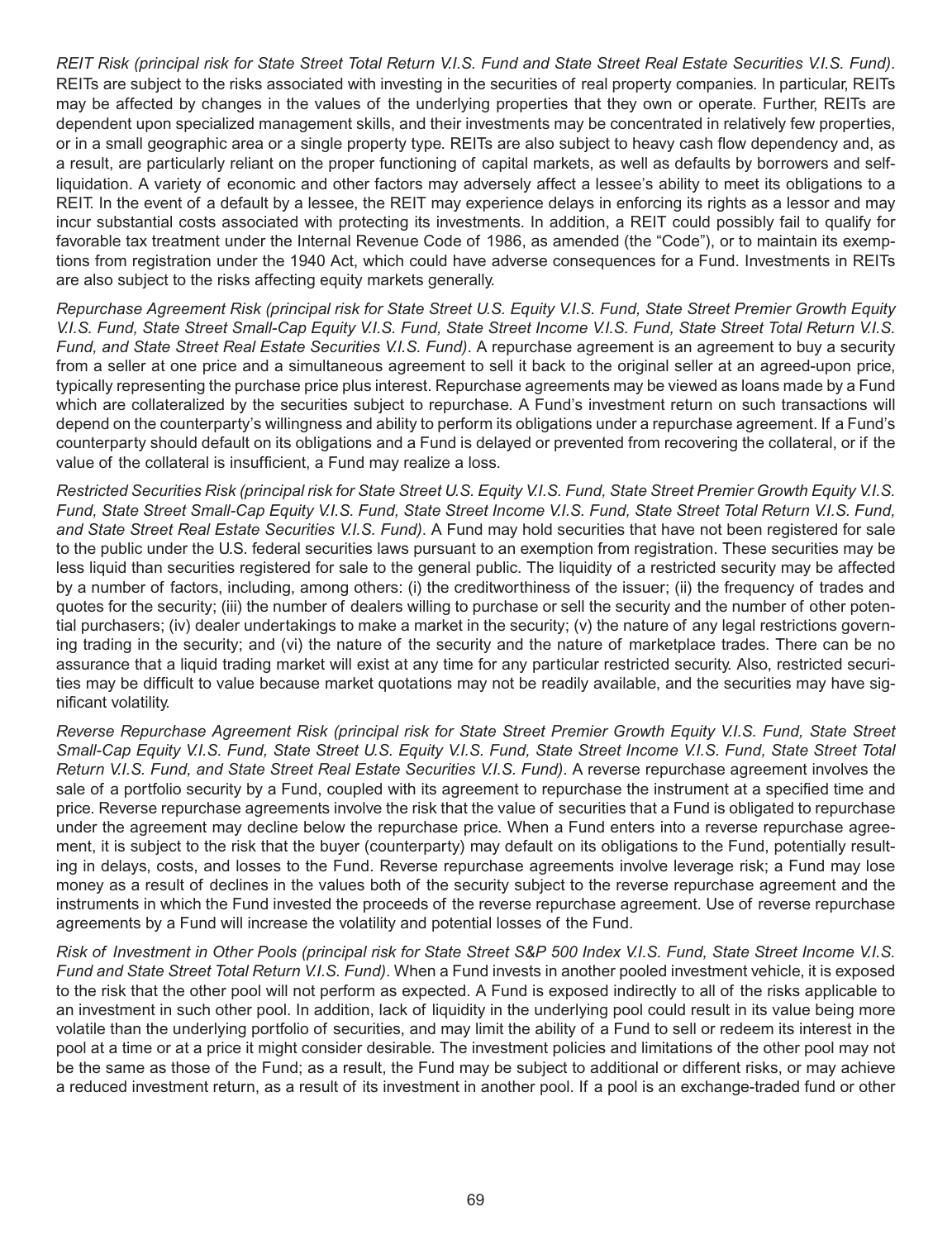product traded on a securities exchange or otherwise actively traded, its shares may trade at a premium or discount to their NAV, an effect that might be more pronounced in less liquid markets. A Fund bears its proportionate share of the fees and expenses of any pool in which it invests. The Adviser or an affiliate may serve as investment adviser to a pool in which the Fund may invest, leading to potential conflicts of interest. For example, the Adviser or its affiliates may receive fees based on the amount of assets invested in the pool. Investment by a Fund in the pool may be beneficial to the Adviser or an affiliate in the management of the pool, by helping to achieve economies of scale or enhancing cash flows. Due to this and other factors, the Adviser may have an incentive to invest a Fund's assets in a pool sponsored or managed by the Adviser or its affiliates in lieu of investments by the Fund directly in portfolio securities, or may have an incentive to invest in the pool over a pool sponsored or managed by others. Similarly, the Adviser may have an incentive to delay or decide against the sale of interests held by a Fund in a pool sponsored or managed by the Adviser or its affiliates. It is possible that other clients of the Adviser or its affiliates will purchase or sell interests in a pool sponsored or managed by the Adviser or its affiliates at prices and at times more favorable than those at which a Fund does so.

*Small-, Mid- and Micro-Capitalization Securities Risk (principal risk for State Street Premier Growth Equity V.I.S. Fund, State Street Small-Cap Equity V.I.S. Fund, State Street U.S. Equity V.I.S. Fund, and State Street Total Return V.I.S. Fund)*. The securities of small-, mid- and micro-capitalization companies may be more volatile and may involve more risk than the securities of larger companies. These companies may have limited product lines, markets or financial resources, may lack the competitive strength of larger companies, and may depend on a few key employees. In addition, these companies may have been recently organized and may have little or no track record of success. The securities of smaller companies may trade less frequently and in smaller volumes than more widely held securities. The prices of these securities may fluctuate more sharply than those of other securities, and a Fund may experience some difficulty in establishing or closing out positions in these securities at prevailing market prices. There may be less publicly available information about the issuers of these securities or less market interest in these securities than in the case of larger companies, both of which can cause significant price volatility. Some securities of smaller issuers may be illiquid or may be restricted as to resale. A Fund may be unable to liquidate its positions in such securities at any time, or at a favorable price, in order to meet a Fund's obligations. Returns on investments in securities of small-, mid- and micro-capitalization companies could trail the returns on investments in securities of larger companies.

*Sovereign Debt Obligations Risk (principal risk for State Street Total Return V.I.S. Fund)*. Investments in debt securities issued by governments or by government agencies and instrumentalities involve the risk that the governmental entities responsible for repayment may be unable or unwilling to pay interest and repay principal when due. A governmental entity's willingness or ability to pay interest and repay principal in a timely manner may be affected by a variety of factors, including its cash flow, the size of its reserves, its access to foreign exchange, the relative size of its debt service burden to its economy as a whole, and political constraints. A governmental entity may default on its obligations or may require renegotiation or reschedule of debt payments. Any restructuring of a sovereign debt obligation held by a Fund will likely have a significant adverse effect on the value of the obligation. In the event of default of sovereign debt, the Fund may be unable to pursue legal action against the sovereign issuer or to realize on collateral securing the debt. The sovereign debt of many non-U.S. governments, including their sub-divisions and instrumentalities, is rated below investment-grade ("junk" bonds). Sovereign debt risk may be greater for debt securities issued or guaranteed by emerging and/or frontier countries.

*U.S. Government Securities Risk (principal risk for State Street Income V.I.S. Fund and State Street Total Return V.I.S. Fund)*. U.S. government securities, such as Treasury bills, notes and bonds and mortgage-backed securities guaranteed by Ginnie Mae, are supported by the full faith and credit of the United States; others are supported by the right of the issuer to borrow from the U.S. Treasury; others are supported by the discretionary authority of the U.S. government to purchase the agency's obligations; and still others are supported only by the credit of the issuing agency, instrumentality, or enterprise. Although U.S. government-sponsored enterprises such as Freddie Mac and Fannie Mae may be chartered or sponsored by Congress, they are not funded by Congressional appropriations, and their securities are not issued by the U.S. Treasury nor supported by the full faith and credit of the U.S. government. There is no assurance that the U.S. government would provide financial support to its agencies and instrumentalities if not required to do so. In addition, certain governmental entities have been subject to regulatory scrutiny regarding their accounting policies and practices and other concerns that may result in legislation, changes in regulatory oversight and/or other consequences that could adversely affect the credit quality, availability, or investment character of securities issued by these entities. The value and liquidity of U.S. government securities may be affected adversely by changes in the ratings of those securities.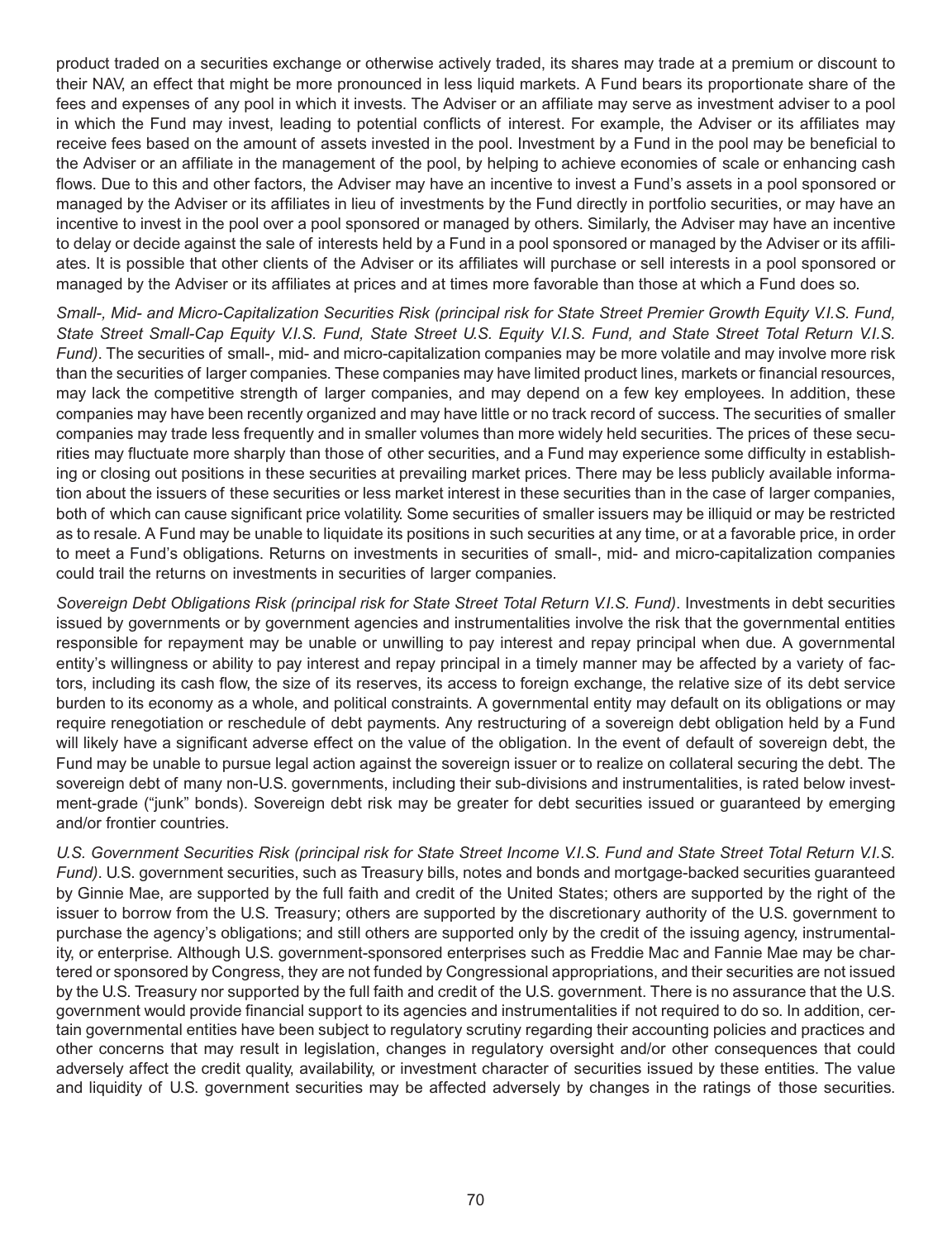Securities issued by the U.S. Treasury historically have been considered to present minimal credit risk. The downgrade in the long-term U.S. credit rating by at least one major rating agency has introduced greater uncertainty about the ability of the U.S. to repay its obligations. A further credit rating downgrade or a U.S. credit default could decrease the value and increase the volatility of a Fund's investments.

*Unconstrained Sector Risk (principal risk for State Street Premier Growth Equity V.I.S. Fund, State Street Small-Cap Equity V.I.S. Fund, State Street S&P 500 Index V.I.S. Fund, and State Street U.S. Equity V.I.S. Fund)*. A Fund may invest a substantial portion of its assets within one or more economic sectors or industries, which may change from time to time. When a Fund focuses its investments in a particular industry or sector, financial, economic, business, and other developments affecting issuers in that industry, market, or economic sector will have a greater effect on the Fund than if it had not focused its assets in that industry, market, or economic sector, which may increase the volatility of the Fund. Any such investment focus may also potentially limit the liquidity of the Fund. In addition, investors may buy or sell substantial amounts of the Fund's shares in response to factors affecting or expected to affect an industry, market, or economic sector in which the Fund focuses its investments, resulting in extreme inflows or outflows of cash into and out of the Fund. Such extreme cash inflows or outflows might affect management of the Fund adversely.

*Valuation Risk (principal risk for State Street Income V.I.S. Fund, State Street Total Return V.I.S. Fund and State Street Real Estate Securities V.I.S. Fund*). Some portfolio holdings, potentially a large portion of a Fund's investment portfolio, may be valued on the basis of factors other than market quotations. This may occur more often in times of market turmoil or reduced liquidity. There are multiple methods that can be used to value a portfolio holding when market quotations are not readily available. The value established for any portfolio holding at a point in time might differ from what would be produced using a different methodology or if it had been priced using market quotations. Portfolio holdings that are valued using techniques other than market quotations, including "fair valued" securities, may be subject to greater fluctuation in their valuations from one day to the next than if market quotations were used. Technological issues or other service disruption issues involving third-party service providers may cause a Fund to value its investments incorrectly. In addition, there is no assurance that a Fund could sell or close out a portfolio position for the value established for it at any time, and it is possible that a Fund would incur a loss because a portfolio position is sold or closed out at a discount to the valuation established by a Fund at that time. Investors who purchase or redeem Fund Shares on days when a Fund is holding fair-valued investments may receive fewer or more shares or lower or higher redemption proceeds than they would have received if the Fund had not fair-valued the holding(s) or had used a different valuation methodology.

*Value Stock Risk (principal risk for State Street Small-Cap Equity V.I.S. Fund and State Street U.S. Equity V.I.S. Fund)*. Value stocks present the risk that they may decline in price or never reach their expected full market value, either because the market fails to recognize the stock's intrinsic worth or SSGA overestimates the stock's expected value. Value stocks may underperform growth stocks and stocks in other broad style categories (and the stock market as a whole) over any period of time and may shift in and out of favor with investors generally, sometimes rapidly, depending on changes in market, economic, and other factors. As a result, at times when it holds substantial investments in value stocks a Fund may underperform other investment portfolios that invest more broadly or that favor different investment styles.

#### **Additional Information About the Funds' Non-Principal Risks**

*Conflicts of Interest Risk.* An investment in a Fund will be subject to a number of actual or potential conflicts of interest. For example, the Adviser or its affiliates may provide services to a Fund, such as securities lending agency services, custodial, administrative, bookkeeping, and accounting services, transfer agency and shareholder servicing, securities brokerage services, and other services for which the Fund would compensate the Adviser and/or such affiliates. The Funds may invest in other pooled investment vehicles sponsored, managed, or otherwise affiliated with the Adviser. There is no assurance that the rates at which a Fund pays fees or expenses to the Adviser or its affiliates, or the terms on which it enters into transactions with the Adviser or its affiliates will be the most favorable available in the market generally or as favorable as the rates the Adviser or its affiliates make available to other clients. Because of its financial interest, the Adviser will have an incentive to enter into transactions or arrangements on behalf of a Fund with itself or its affiliates in circumstances where it might not have done so in the absence of that interest, provided that the Adviser will comply with applicable regulatory requirements.

The Adviser and its affiliates serve as investment adviser to other clients and may make investment decisions that may be different from those that will be made by the Adviser on behalf of the Funds. For example, the Adviser may provide asset allocation advice to some clients that may include a recommendation to invest in or redeem from particular issuers while not providing that same recommendation to all clients invested in the same or similar issuers. The Adviser may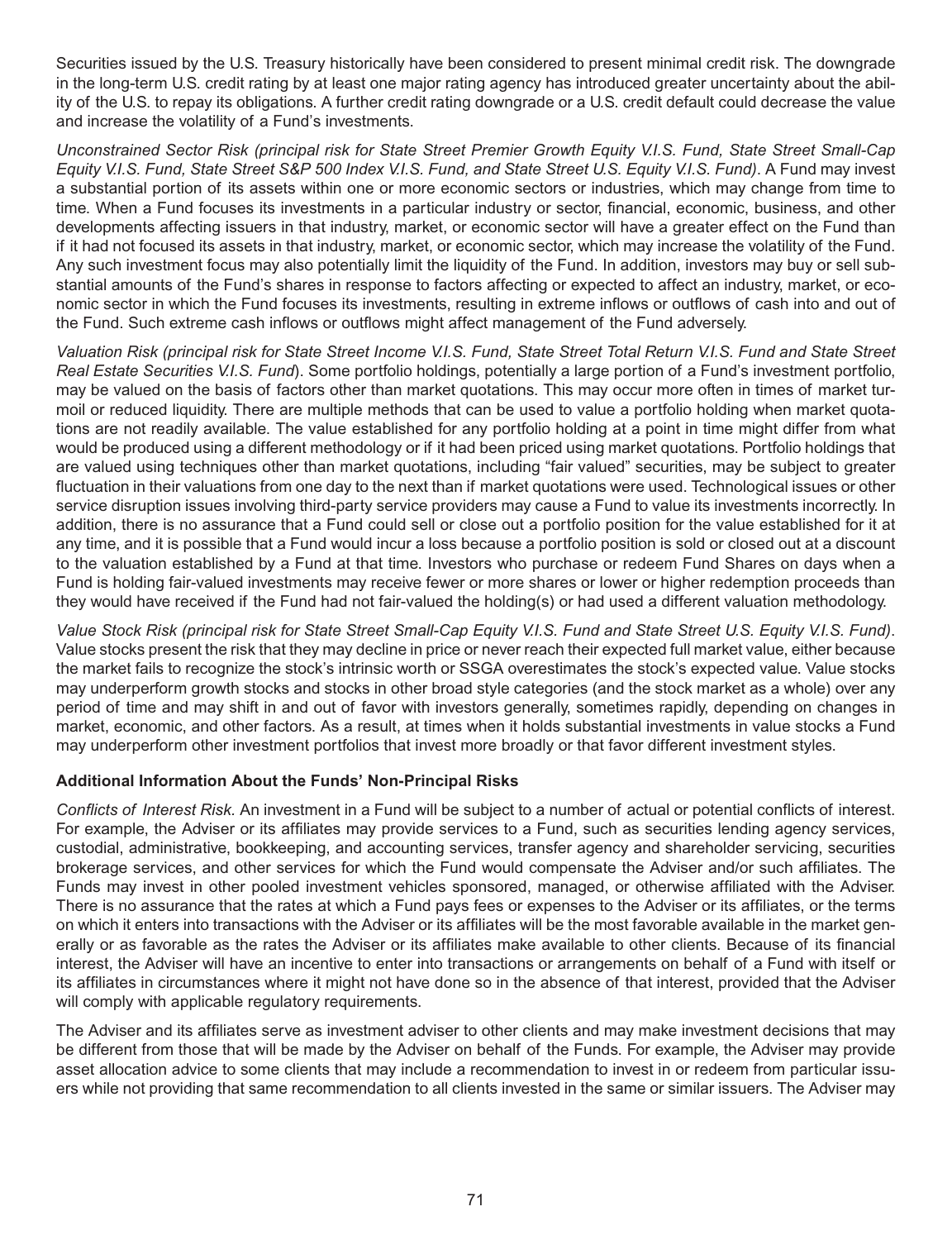(subject to applicable law) be simultaneously seeking to purchase (or sell) investments for a Fund and to sell (or purchase) the same investment for accounts, funds, or structured products for which it serves as asset manager, or for other clients or affiliates. The Adviser and its affiliates may invest for clients in various securities that are senior, *pari passu* or junior to, or have interests different from or adverse to, the securities that are owned by a Fund. The Adviser or its affiliates, in connection with its other business activities, may acquire material nonpublic confidential information that may restrict the Adviser from purchasing securities or selling securities for itself or its clients (including the Funds) or otherwise using such information for the benefit of its clients or itself.

The foregoing does not purport to be a comprehensive list or complete explanation of all potential conflicts of interests which may affect a Fund. A Fund may encounter circumstances, or enter into transactions, in which conflicts of interest that are not listed or discussed above may arise.

*Cybersecurity Risk*. With the increased use of technologies such as the Internet and the dependence on computer systems to perform business and operational functions, funds (such as the Funds) and their service providers (including the Adviser or sub-advisers) may be prone to operational and information security risks resulting from cyber-attacks and/or technological malfunctions. In addition, the global spread of COVID-19 has caused the Fund and its service providers to implement business continuity plans, including widespread use of work-from-home arrangements. In general, cyberattacks are deliberate, but unintentional events may have similar effects. Cyber-attacks include, among others, stealing or corrupting data maintained online or digitally, preventing legitimate users from accessing information or services on a website, releasing confidential information without authorization, and causing operational disruption. Successful cyberattacks against, or security breakdowns of, a Fund, the Adviser or a custodian, transfer agent, or other affiliated or thirdparty service provider may adversely affect a Fund or its shareholders. For instance, cyber-attacks or technical malfunctions may interfere with the processing of shareholder or other transactions, affect a Fund's ability to calculate its NAV, cause the release of private shareholder information or confidential Fund information, impede trading, cause reputational damage, and subject a Fund to regulatory fines, penalties or financial losses, reimbursement or other compensation costs, and additional compliance costs. Cyber-attacks or technical malfunctions may render records of Fund assets and transactions, shareholder ownership of Fund Shares, and other data integral to the functioning of a Fund inaccessible or inaccurate or incomplete. A Fund may also incur substantial costs for cybersecurity risk management in order to prevent cyber incidents in the future. A Fund and its shareholders could be negatively impacted as a result. While the Adviser has established business continuity plans and systems designed to minimize the risk of cyber-attacks through the use of technology, processes and controls, there are inherent limitations in such plans and systems, including the possibility that certain risks have not been identified, given the evolving nature of this threat. Each Fund relies on third-party service providers for many of its day-to-day operations, and will be subject to the risk that the protections and protocols implemented by those service providers will be ineffective to protect the Fund from cyber-attack. The Adviser does not control the cybersecurity plans and systems put in place by third-party service providers, and such third-party service providers may have limited indemnification obligations to the Adviser or the Funds. Similar types of cybersecurity risks or technical malfunctions also are present for issuers of securities in which each Fund invests, which could result in material adverse consequences for such issuers, and may cause a Fund's investment in such securities to lose value.

*LIBOR Risk*. A Fund's payment obligations, financing terms and investments in certain instruments (including debt securities and derivatives) may rely in some fashion upon London-Interbank Offered Rate ("LIBOR"). LIBOR is an average interest rate, determined by the ICE Benchmark Administration (the administrator of LIBOR), that banks offer to charge one another for the use of short-term money. In 2017, the UK Financial Conduct Authority announced its intention to cease compelling banks to provide the quotations needed to sustain LIBOR after 2021. IBA ceased publication of most LIBOR settings on a representative basis at the end of 2021 and is expected to cease publication of a majority of U.S. dollar LIBOR settings on a representative basis after June 30, 2023. In addition, global regulators have announced that, with limited exceptions, no new LIBOR-based contracts should be entered into after 2021. Actions by regulators have resulted in the establishment of alternative reference rates to LIBOR in most major currencies. Various financial industry groups have been planning for the transition away from LIBOR and markets are developing in response to these new rates, but questions around the liquidity of the new rates and how to appropriately adjust these rates to eliminate any economic value transfer at the time of transition remain a significant concern. The transition away from and eventual elimination of LIBOR may involve, among other things, increased volatility or illiquidity in markets for instruments that rely on LIBOR, particularly insofar as the documentation governing such instruments does not include "fall back" provi-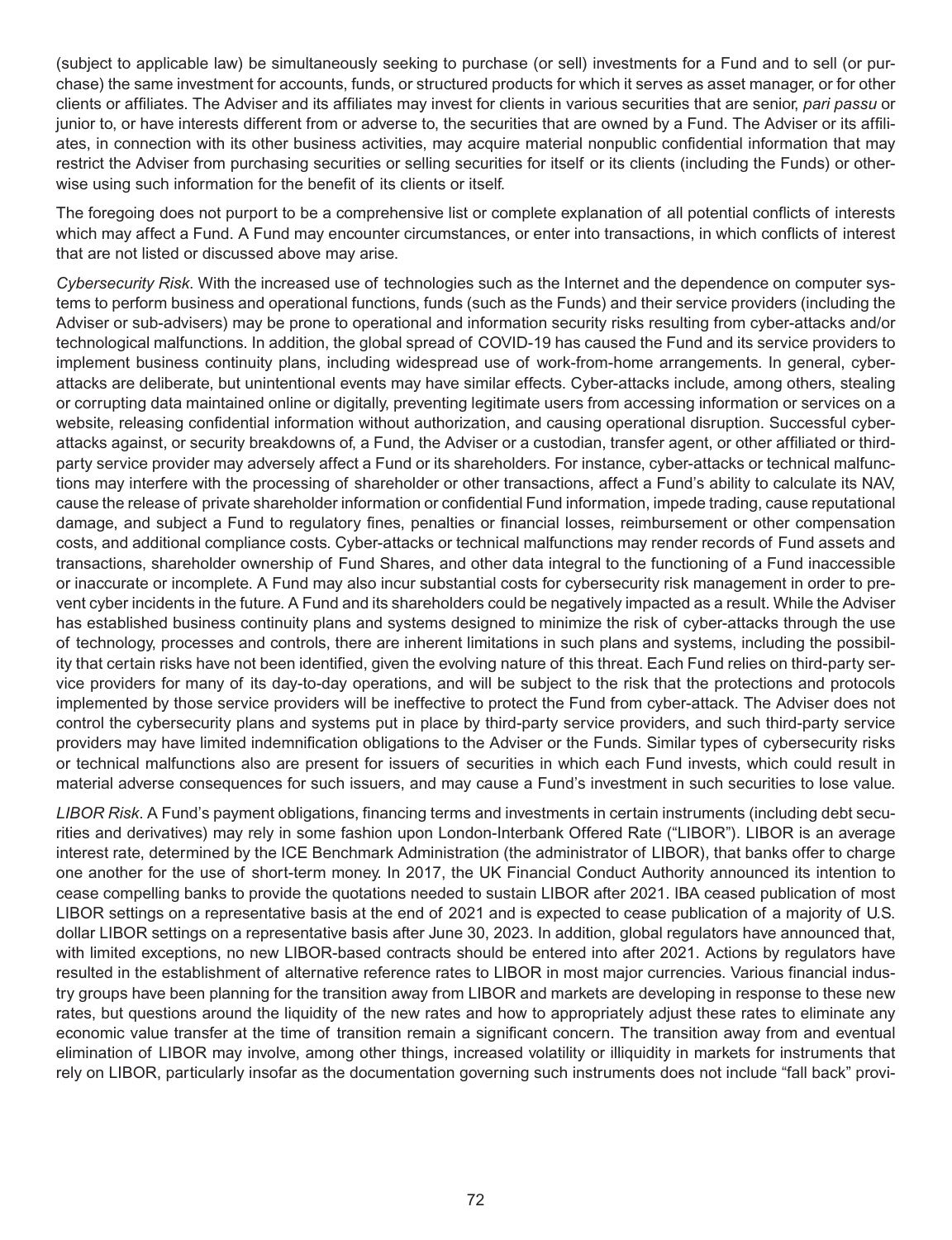sions addressing the transition from LIBOR. Uncertainty and volatility arising from the transition may result in a reduction in the value of certain LIBOR-based instruments held by a Fund or reduce the effectiveness of related transactions such as hedges. Any such effects of the transition away from LIBOR, as well as other unforeseen effects, could result in losses to a Fund.

*Money Market Risk*. An investment in a money market fund is not a deposit of any bank and is not insured or guaranteed by the FDIC or any other government agency. Certain money market funds seek to preserve the value of their shares at \$1.00 per share, although there can be no assurance that they will do so, and it is possible to lose money by investing in such a money market fund. A major or unexpected change in interest rates or a decline in the credit quality of an issuer or entity providing credit support, an inactive trading market for money market instruments, or adverse market, economic, industry, political, regulatory, geopolitical, and other conditions could cause the share price of such a money market fund to fall below \$1.00. It is possible that such a money market fund will issue and redeem shares at \$1.00 per share at times when the fair value of the money market fund's portfolio per share is more or less than \$1.00. None of State Street Corporation, State Street Bank and Trust Company ("State Street"), SSGA, SSGA FM or their affiliates ("State Street Entities") guarantee the value of an investment in a money market fund at \$1.00 per share.The SEC has proposed amendments to money market fund regulation that if adopted as proposed would, among other things, increase the daily and weekly liquid asset requirements, remove liquidity fees and redemption gate provisions and require institutional prime money market funds to use swing pricing. Such amendments may, if adopted, limit the Funds' investment flexibility and reduce its ability to generate returns. Investors should have no expectation of capital support to a money market fund from State Street Entities. Other money market funds price and transact at a "floating" NAV that will fluctuate along with changes in the market-based value of fund assets. Shares sold utilizing a floating NAV may be worth more or less than their original purchase price. Recent changes in the regulation of money market funds may affect the operations and structures of money market funds. A money market fund may be permitted or required to impose redemption fees or to impose limitations on redemptions during periods of high illiquidity in the markets for the investments held by it.

*Portfolio Turnover Risk (risk for State Street Premier Growth Equity V.I.S. Fund, State Street Small-Cap Equity V.I.S. Fund, State Street S&P 500 Income V.I.S. Fund, State Street U.S. Equity V.I.S. Fund, and State Street Real Estate Securities V.I.S. Fund)*. A Fund may engage in frequent trading of its portfolio securities. Fund turnover generally involves a number of direct and indirect costs and expenses to a Fund, including, for example, brokerage commissions, dealer mark-ups and bid/asked spreads, and transaction costs on the sale of securities and reinvestment in other securities. The costs related to increased portfolio turnover have the effect of reducing a Fund's investment return.

*Securities Lending Risk*. Each Fund may lend portfolio securities in an amount not to exceed 40% of the value of its net assets. For these purposes, net assets shall exclude the value of all assets received as collateral for the loan. Such loans may be terminated at any time. Any such loans must be continuously secured by collateral (either cash or other obligations as may be permitted under the Funds' securities lending program) maintained on a current basis in an amount at least equal to the market value of the securities loaned by a Fund, marked to market each trading day. In a loan transaction, as compensation for lending its securities, a Fund will receive a portion of the dividends or interest accrued on the securities held as collateral or, in the case of cash collateral, a portion of the income from the investment of such cash. In addition, a Fund will receive the amount of all dividends, interest and other distributions on the loaned securities. However, the borrower has the right to vote the loaned securities. A Fund will call loans to vote proxies if a material issue affecting the investment is to be voted upon. Efforts to recall such securities promptly may be unsuccessful, especially for foreign securities or thinly traded securities, and may involve expenses to a Fund. Securities lending involves the risk that the Fund may lose money because the borrower of the loaned securities fails to return the securities in a timely manner or at all. Should the borrower of the securities fail financially, a Fund may experience delays in recovering the securities or exercising its rights in the collateral. Loans are made only to borrowers that are deemed by the securities lending agent to be of good financial standing. In a loan transaction, a Fund will also bear the risk of any decline in value of securities acquired with cash collateral. Each Fund expects to invest cash collateral in a pooled investment vehicle advised by the Adviser. With respect to index funds, to the extent the collateral provided or investments made with cash collateral differ from securities included in the relevant Index, such collateral or investments may have a greater risk of loss than the securities included in the Index. In addition, a Fund will be subject to the risk that any income generated by reinvesting cash collateral is lower than any fees the Fund has agreed to pay a borrower.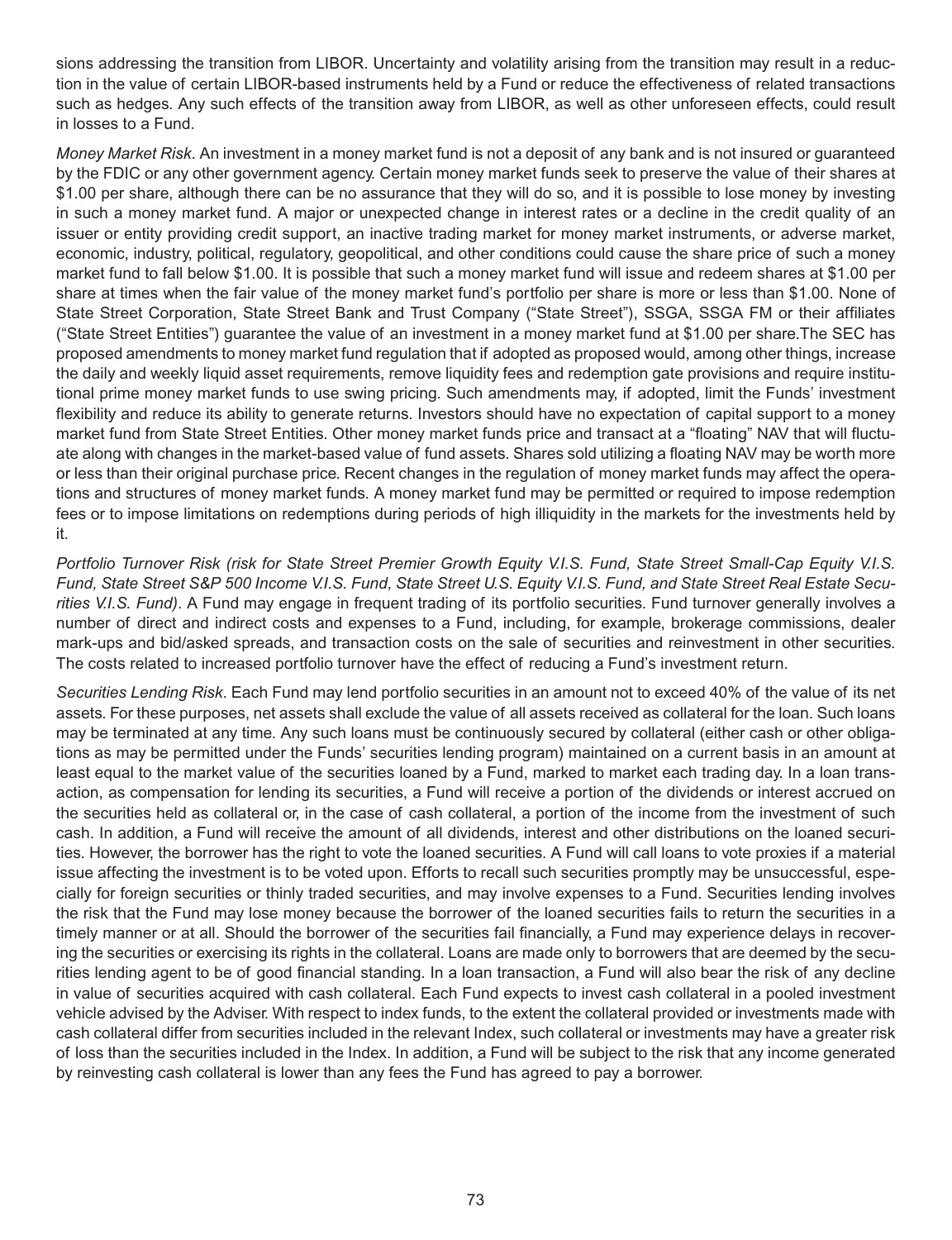*Temporary Defensive Positions (risk for State Street Premier Growth Equity V.I.S. Fund, State Street Small-Cap Equity V.I.S. Fund, State Street U.S. Equity V.I.S. Fund, State Street Income V.I.S. Fund, State Street Total Return V.I.S. Fund, and State Street Real Estate Securities V.I.S. Fund)*. In response to actual or perceived adverse market, economic, political, or other conditions, a Fund may (but will not necessarily), without notice, depart from its principal investment strategies by temporarily investing for defensive purposes. Temporary defensive positions may include, but are not limited to, cash, cash equivalents, U.S. government securities, repurchase agreements collateralized by such securities, money market funds, and high-quality debt investments. While investing defensively, a Fund may maintain a substantial portion of its assets in cash, on which a Fund may earn little if any income. If a Fund invests for defensive purposes, it may not achieve its investment objective. In addition, the defensive strategy may not work as intended.

#### **Portfolio Holdings Disclosure**

The Funds' portfolio holdings disclosure policy is described in the Statement of Additional Information ("SAI").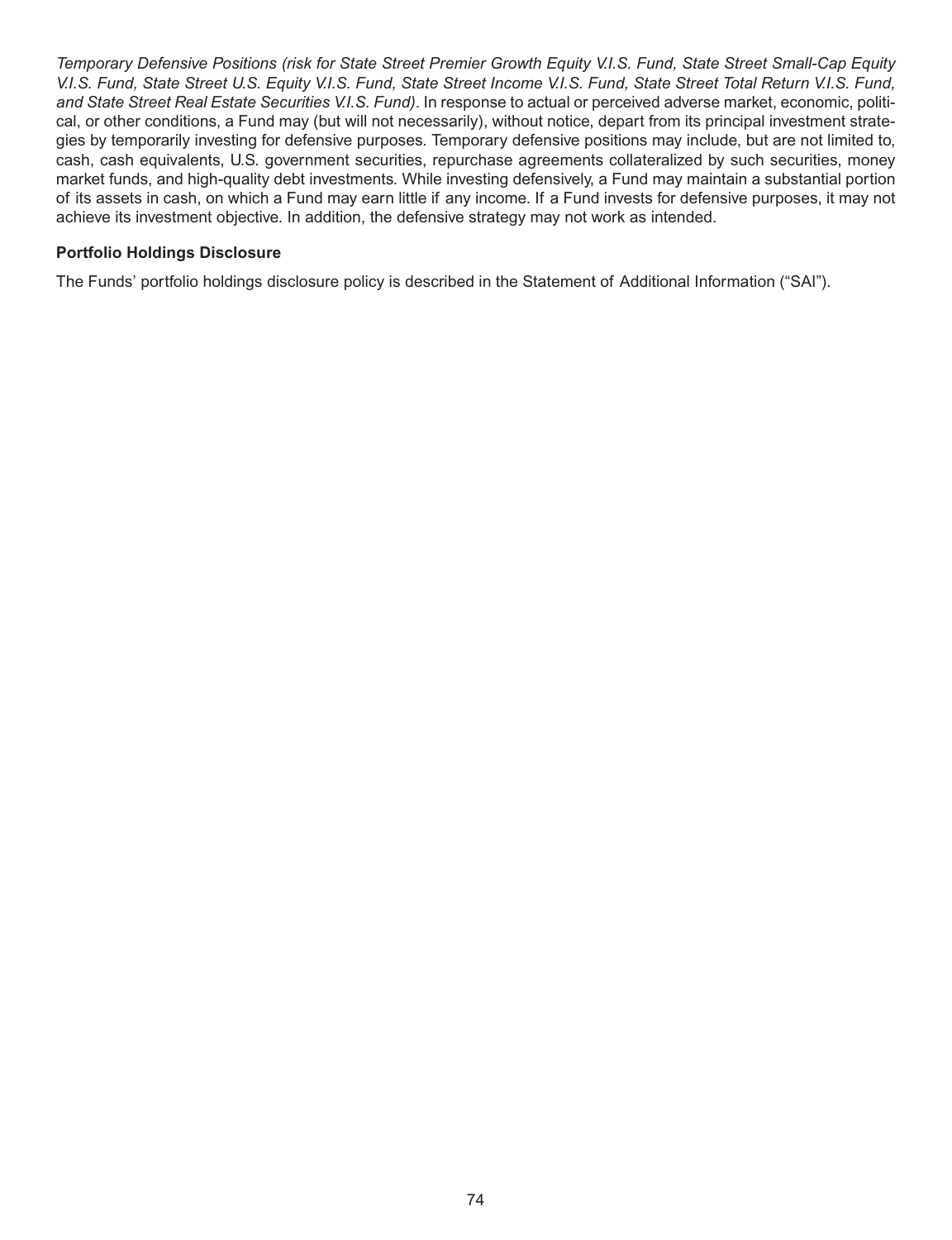### **MANAGEMENT AND ORGANIZATION**

Each Fund is a separate, diversified series of the Company (except for the State Street Premier Growth Equity V.I.S. Fund, which is a non-diversified series), which is an open-end management investment company incorporated under the laws of the Commonwealth of Virginia.

#### **Investment Adviser**

SSGA FM serves as the investment adviser and administrator to each Fund and, subject to the oversight of the Board, is responsible for the investment management of each Fund. The Adviser provides an investment management program for each Fund and manages the investment of each Fund's assets. The Adviser is a wholly-owned subsidiary of State Street Global Advisors, Inc., which itself is a wholly-owned subsidiary of State Street Corporation. The Adviser is registered with the U.S. Securities and Exchange Commission (the "SEC") under the Investment Advisers Act of 1940, as amended. The Adviser and certain other affiliates of State Street Corporation make up SSGA. SSGA is one of the world's largest institutional money managers and the investment management arm of State Street Corporation. As of December 31, 2021, the Adviser managed approximately \$841.33 billion in assets and SSGA managed approximately \$4.14 trillion in assets. The Adviser's principal business address is One Iron Street, Boston, Massachusetts 02210.

Each Fund pays SSGA FM a combined fee for advisory and administrative services (the "Management Fee") that is accrued daily and paid monthly.

For the fiscal year ended December 31, 2021, the Funds paid SSGA FM the following Management Fees as a percentage of average net assets:

| State Street Premier Growth Equity V.I.S. Fund 0.65%  |       |
|-------------------------------------------------------|-------|
| State Street Small-Cap Equity V.I.S. Fund             | 0.95% |
| State Street S&P 500 Index V.I.S. Fund                | 0.25% |
| State Street U.S. Equity V.I.S. Fund                  | 0.55% |
| State Street Income V.I.S. Fund                       | 0.50% |
| State Street Total Return V.I.S. Fund                 | 0.35% |
| State Street Real Estate Securities V.I.S. Fund 0.85% |       |

The Management Fee payable to SSGA FM with respect to the State Street Real Estate Securities V.I.S. Fund declines incrementally as Fund assets increase. This means that investors pay a reduced fee with respect to Fund assets over a certain level, or "breakpoint." The following chart sets forth the fee schedule for this Fund:

| State Street Real Estate Securities V.I.S. Fund       |  |
|-------------------------------------------------------|--|
| First \$100 million of average daily net assets 0.85% |  |
| Next \$100 million of average daily net assets 0.80%  |  |
| Over \$200 million of average daily net assets 0.75%  |  |

From time to time, SSGA FM may waive or reimburse the Management Fees paid by a Fund.

*Acquired Fund Fee and Expense Waiver*. SSGA FM, as the investment adviser to State Street Income V.I.S. Fund, is contractually obligated until May 1, 2023 to waive its management fee and/or reimburse certain expenses for the Fund, in an amount equal to any acquired fund fees and expenses ("AFFEs"), excluding AFFEs derived from the Fund's holdings in acquired funds for cash management purposes, if any. This fee waiver and/or expense reimbursement arrangement may not be terminated prior to May 1, 2023 except with approval of the Board.

*Investment Sub-Advisers*. SSGA FM has retained sub-advisers to manage the assets of the State Street Small-Cap Equity V.I.S. Fund and State Street Real Estate Securities V.I.S. Fund, subject to oversight by SSGA FM. SSGA FM pays each sub-adviser an investment sub-advisory fee out of the Management Fee that it receives from the respective Fund. The investment sub-advisory fee is paid by SSGA FM monthly and is based upon the average daily net assets of the respective Fund's assets that are allocated to and managed by the sub-adviser. The current sub-advisers to the State Street Small-Cap Equity V.I.S. Fund are Champlain Investment Partners, LLC ("Champlain"), Kennedy Capital Management, Inc. ("Kennedy"), Palisade Capital Management, L.L.C. ("Palisade"), Riverbridge Partners, LLC ("Riverbridge"), and SouthernSun Asset Management, LLC ("SouthernSun"). The current sub-adviser to the State Street Real Estate Securities V.I.S. Fund is CenterSquare Investment Management LLC ("CenterSquare").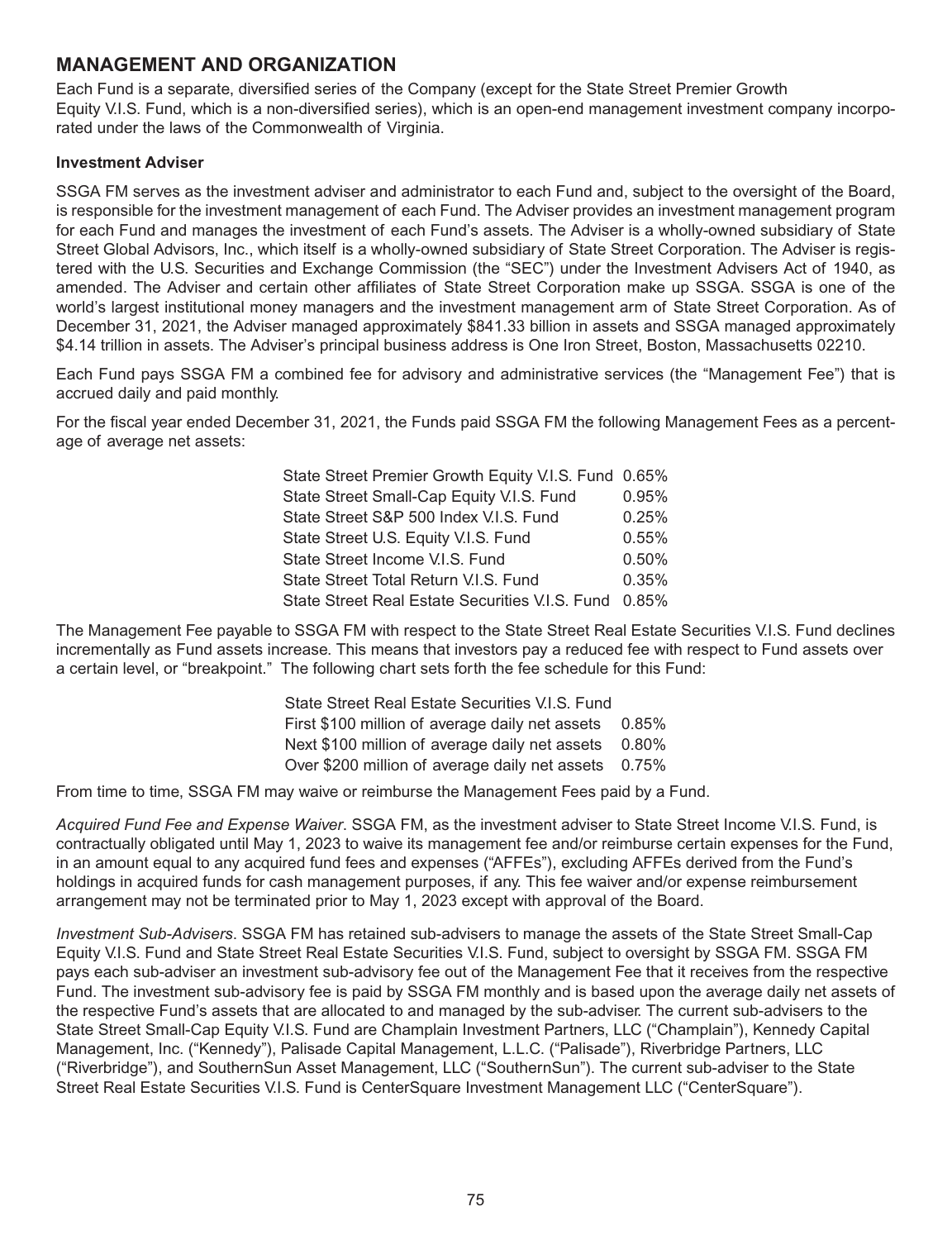A discussion regarding the Board's consideration of the Funds' Investment Advisory and Investment Sub-Advisory Agreements are provided in the Funds' Semi-Annual Report to Shareholders for the period ended June 30, 2021.

#### **Manager of Managers Structure**

SSGA FM has received an exemptive order from the SEC to operate the funds it manages under a manager of managers structure that permits SSGA FM, with the approval of the Board, including a majority of the independent Directors, to appoint and replace sub-advisers, enter into sub-advisory agreements, and materially amend and terminate subadvisory agreements on behalf of the Funds without shareholder approval (the "Manager of Managers Structure"). Under the Manager of Managers Structure, SSGA FM has responsibility, subject to oversight of the Board, for overseeing the Funds' sub-advisers and recommending to the Board their hiring, termination, or replacement. The SEC order also permits a Fund to disclose only the aggregate fees paid to the sub-advisers, in lieu of disclosing the fees paid to each such sub-adviser. The SEC order does not apply to any sub-adviser that is affiliated with the Funds or SSGA FM. Notwithstanding the SEC exemptive order, adoption of the Manager of Managers Structure by the Funds also requires prior shareholder approval, which has been obtained for all Funds.

The Manager of Managers Structure enables the Funds to operate with greater efficiency and without incurring the expense and delays associated with obtaining shareholder approvals for matters relating to sub-advisers or sub-advisory agreements. Operation of a Fund under the Manager of Managers Structure will not: (1) permit management fees paid by a Fund to SSGA FM to be increased without shareholder approval; or (2) diminish SSGA FM's responsibilities to a Fund, including SSGA FM's overall responsibility for overseeing the portfolio management services furnished by its subadvisers.

Shareholders will be notified of any changes made to sub-advisers or sub-advisory agreements within 90 days of the change.

#### **Portfolio Management**

The Adviser manages the Funds using a team of investment professionals. Each Fund is managed by either an individual portfolio manager who is primarily responsible for the day-to-day management of the Fund, or a team of portfolio managers, who are jointly and primarily responsible for the day-to-day management of the Fund. The portfolio managers of the Funds generally have final authority over all aspects of their portions of a Fund's investment portfolio, including security purchase and sale decisions, portfolio construction techniques and portfolio risk assessment. Each portfolio management team is overseen by the SSGA Investment Committee.

The table below identifies the professionals primarily responsible for the day-to-day management of each Fund:

| <b>Portfolio Manager(s)</b>                                     | Fund                                                                    |
|-----------------------------------------------------------------|-------------------------------------------------------------------------|
| <b>William Sandow</b>                                           | State Street Premier Growth Equity V.I.S. Fund                          |
| Carrie Peluso (SSGA FM),                                        | State Street Small-Cap Equity V.I.S. Fund                               |
| Shawn McKay (SSGA FM),                                          |                                                                         |
| Scott Brayman (Champlain),                                      |                                                                         |
| Frank Latuda, Jr. (Kennedy),                                    |                                                                         |
| McAfee Burke (Kennedy),                                         |                                                                         |
| Marc Shapiro (Palisade),                                        |                                                                         |
| Mark Thompson (Riverbridge),                                    |                                                                         |
| Ross Johnson (Riverbridge),                                     |                                                                         |
| Michael Cook (SouthernSun), and                                 |                                                                         |
| Phillip Cook (SouthernSun)                                      |                                                                         |
| Michael Feehily, Karl Schneider,                                | State Street S&P 500 Index V.I.S. Fund                                  |
| and Olga Winner                                                 |                                                                         |
| Michael Solecki, Paul Nestro                                    | State Street U.S. Equity V.I.S. Fund                                    |
| and Chris Sierakowski                                           |                                                                         |
| Matthew Nest and James Palmieri State Street Income V.I.S. Fund |                                                                         |
|                                                                 | Michael Martel and Jeremiah Holly State Street Total Return V.I.S. Fund |
|                                                                 |                                                                         |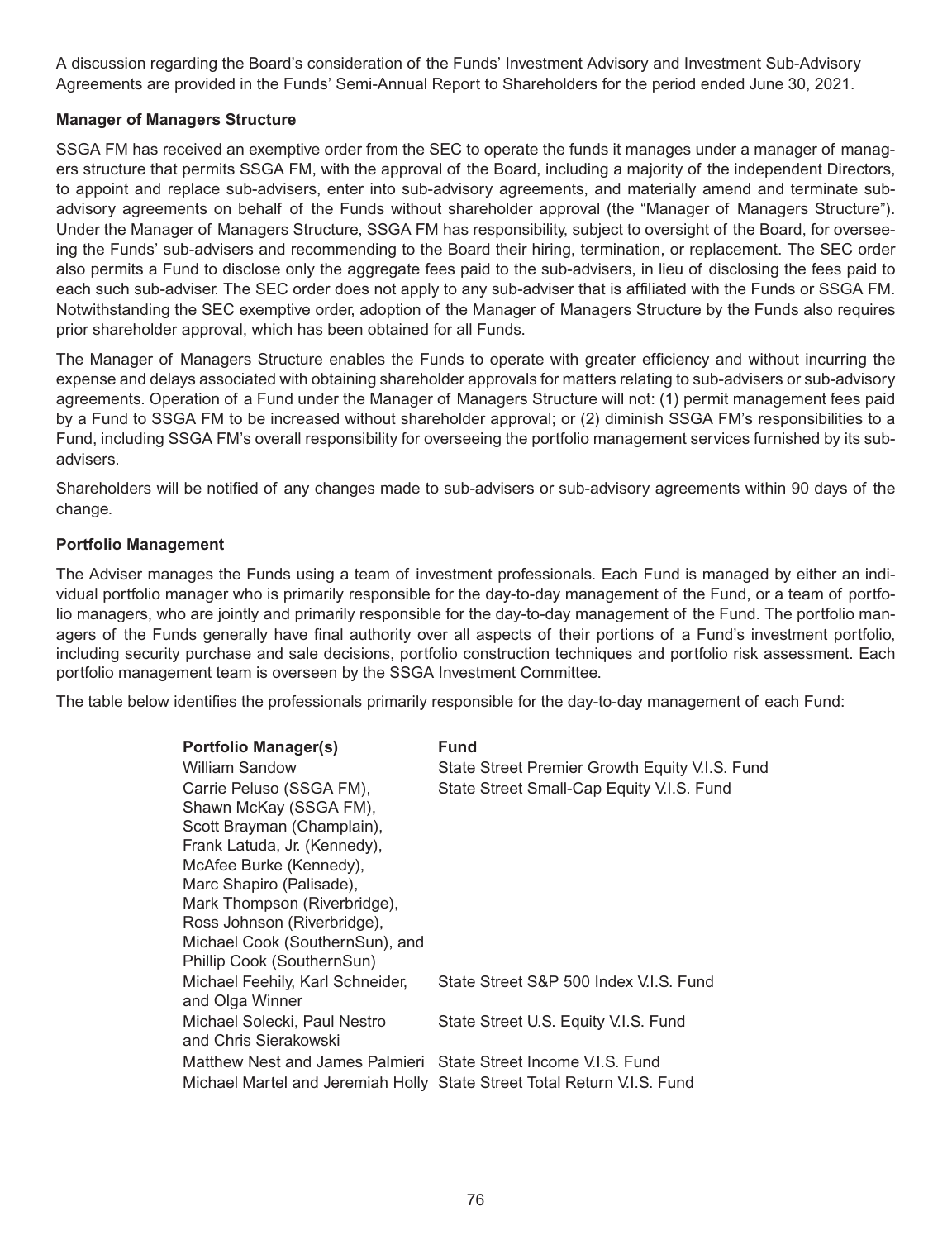The State Street Small-Cap Equity V.I.S. Fund is managed by Carrie Peluso and Shawn McKay, who are vested with oversight authority over the Fund's sub-advisers that provide day-to-day management of the assets of the Fund allocated to them. Ms. Peluso and Mr. McKay have full discretion in determining the assets that are allocated to each subadviser.

The State Street Real Estate Securities V.I.S. Fund is managed by CenterSquare, a sub-adviser retained by SSGA FM to provide day-to-day management of the Fund's assets.

Michael Feehily, CFA, is a Senior Managing Director of SSGA and the Adviser and the Head of Global Equity Beta Solutions in the Americas. He is also a member of the Senior Leadership Team and is a voting member on the firm's Trade Management Oversight Committee and the North America Product Committee. In his current role, Mr. Feehily is responsible for overseeing the Global Equity Beta Solutions portfolio management team in the Boston office and helping lead the strategic direction of the business. In addition, he contributes to developing new business opportunities, consulting with clients, and running day-to-day business operations. Mr. Feehily rejoined SSGA in 2010 after spending four years in State Street Global Markets, LLC, where he helped to build the Global Exposure Solutions business. This group created and managed portfolios that were designed to meet the short-term market exposure needs of institutional clients. Prior to this, Mr. Feehily had been Head of the U.S. Passive Equity Team within SSGA, which he originally joined in 1997. He began his career at State Street in 1993 within the Global Services division, where he was a member of the Performance & Analytics team and was one of the founding members of the firm's Private Edge business, which helped to analyze clients' private market investments such as venture capital, corporate finance, and real estate. Mr. Feehily received a Bachelor of Science from Babson College in Finance, Investments, and Economics. He received a Master of Business Administration in Finance from Bentley College and also earned the Chartered Financial Analyst (CFA) designation. Mr. Feehily is a member of the CFA Institute and CFA Society Boston, Inc. He is also a former member of the FTSE/Russell Index Client Advisory Board and the S&P Index Advisory Committee. He is registered as an Advising Representative with all Canadian Provincial Securities Commissions under State Street Global Advisor Limited's (Canada) Portfolio Manager registration category. He currently serves as an Executive Sponsor for the Inclusion & Diversity Talent Acquisition Pillar at SSGA.

Jeremiah Holly, CFA, is a Vice President of SSGA and the Adviser and a Senior Portfolio Manager in the Investment Solutions Group (ISG). In this role, he is responsible for managing a variety of multi-asset class portfolios, including tactical asset allocation strategies and model portfolio strategies. He is actively involved in the investment research that underpins the team's views across capital markets and also plays a key role in articulating those perspectives and ideas to clients. Before joining ISG, Mr. Holly was a member of the firm's Consultant Relations department supporting asset allocation and fixed income investment strategies. Prior to joining SSGA in 2005, Mr. Holly worked as a research analyst at Chmura Economics & Analytics, an economic research firm in Richmond, Virginia. Mr. Holly graduated from the University of Richmond with a Bachelor of Arts degree in Economics. He earned the Chartered Financial Analyst (CFA) designation and is a member of both CFA Society Boston, Inc. and CFA Institute. He also serves on the Board of Directors for Tutoring Plus of Cambridge, a nonprofit tutoring and mentoring organization based in Cambridge, MA.

Michael Martel is a Managing Director of SSGA and the Adviser and Head of Portfolio Management in the Americas for SSGA's Investment Solutions Group (ISG). In this role, he is responsible for the design and management of multi-asset class strategies geared towards meeting the investment objectives of a broad and diverse client base. His work with clients includes aligning assets with long and short-term investment objectives, tactical asset allocation, and employing overlay strategies to enhance return and better manage risks. Prior to this role, Mr. Martel led ISG's Exposure Management Team. He has been working in the investment management field since 1992. Mr. Martel holds a Bachelor of Arts degree in Economics from the College of the Holy Cross and Master degrees in both Finance and Business Administration from the Carroll School of Management at Boston College.

Shawn McKay, CFA, is a Vice President of SSGA and the Adviser and a member of the portfolio construction team within the Investment Solutions Group (ISG). In his role with ISG, he focuses on analyzing and building portfolios with active, index, and smart beta strategies across asset classes to meet client objectives. During his tenure with ISG, he has also worked as part of the manager research team where he conducted due diligence, and ongoing oversight on a variety of asset managers/strategies. Prior to his current role, Mr. McKay was a member of the Fiduciary Advisory Solutions group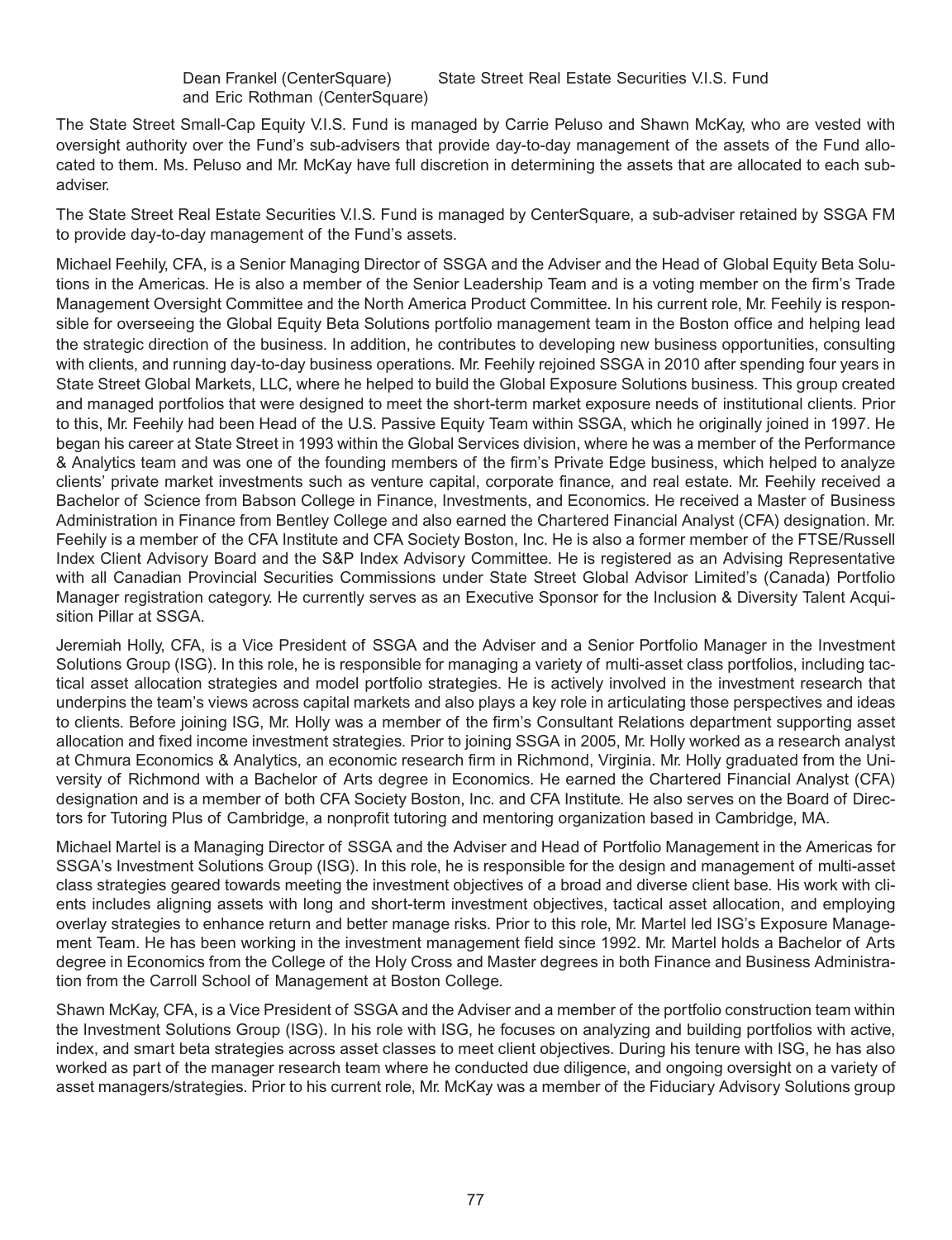within SSGA where his responsibilities included daily operations, data gathering for manager research, trading, and client reporting. He has worked at SSGA since 2007 and State Street since 1999. Prior to joining SSGA, he was an AVP and Senior Public Reporting Analyst in the Corporate Finance group responsible for capital adequacy reporting to the Federal Reserve, as well as being a part of the Basel II implementation project. Prior to this he held various positions in the Investor Services division of State Street Bank. Mr. McKay holds a Master of Science in Finance from Suffolk University and a Bachelor of Business Administration in Finance from the University of Massachusetts at Amherst. He has earned the Chartered Financial Analyst (CFA) designation and is a member of the CFA Institute and CFA Society Boston, Inc.

Matthew Nest, CFA, is a Managing Director of SSGA and the Adviser and the Global Head of Active Fixed Income. In this capacity, he is responsible for global active rates, investment grade credit, multi-sector portfolio solutions, insurance, currency, municipal, and structured credit strategies. Prior to joining SSGA in 2016, Mr. Nest spent sixteen years at PIMCO in a number of functions including portfolio management, strategy and business development. He has worked in the U.S., Sydney, Singapore and Hong Kong. He started his career at Bank of America and has been working in the investment industry since 1999. Mr. Nest has a Bachelor of Science in Economics from Arizona State University and a Master of Business Administration from the University of Chicago's Booth School of Business. He earned the Chartered Financial Analyst (CFA) designation and is a member of the CFA Institute.

Paul Nestro, CFA, is a Managing Director of SSGA and the Adviser and the Director of Fundamental Growth and Core Equity Research. Previously, he was the Co-Portfolio Manager for European Equity, Emerging Markets Equity, International Equity, and International Small Cap Equity strategies. He also served as the team's analyst covering the metals and mining sector and as an analyst for a Global Equity mutual fund. Mr. Nestro joined SSGA in July 2016 through the acquisition of GEAM by the ultimate parent company of SSGA. After completing GE's Financial Management Program, he joined the Financial Planning & Analysis team at GEAM, and has been in the investment industry since 1993. Mr. Nestro has a Bachelor of Arts in Finance from Michigan State University and is a holder of the Chartered Financial Analyst (CFA) designation.

James Palmieri, CFA, is a Managing Director of SSGA and the Adviser, a Senior Portfolio Manager, and Head of Structured Credit for the Fundamental Active Fixed Income Team. In his role, he is the lead portfolio manager and trader for the Structured Products Group servicing all total rate of return and insurance accounts managed in Stamford, CT. In addition to his portfolio management responsibilities, Mr. Palmieri is a member of the Fixed Income Currency and Cash Senior Leadership Team, and the Fundamental Active Core and Core Plus Fixed Income Team. He joined SSGA in 2016 through the acquisition of GEAM by the ultimate parent company of SSGA. Prior to joining SSGA, Mr. Palmieri worked at GEAM for eleven years as a senior portfolio manager and trader for all fixed income total rate of return and insurance accounts for GE. Prior to joining GEAM, he worked at Constitution State Corporate Credit Union for one year as an investment director and CIGNA Investment Management for five years as a fixed income portfolio manager. He received his Bachelor of Science from Central Connecticut State University, is a Chartered Financial Analyst (CFA) charter holder, and has twenty years of investment experience.

Carrie Peluso is a Managing Director of SSGA and the Adviser and the Head of Manager Research for the Investment Solutions Group (ISG). Her team is responsible for manager research and investment due diligence for all public investment strategies utilized by ISG. Before taking over this role, Ms. Peluso was the Head of Client Engagement for the Global Fiduciary Solutions group, leading all client engagement activities and working as an extension of staff with our clients. Prior to joining SSGA in 2018, Ms. Peluso spent twenty years at IBM's Pension Division with responsibility for investment manager research and liability management working with both IBM's US and non-US plans globally. Before IBM, she held the position of Fixed Income Portfolio Manager at Columbus Circle Investors. Ms. Peluso has a Bachelor of Arts in Psychology with a concentration in Mathematics from SUNY-Albany and earned the Chartered Financial Analyst (CFA) designation.

William Sandow is a Vice President of SSGA and the Adviser and a Portfolio Manager in the Fundamental Growth and Core U.S. Equity Group. Prior to this role, since 2012, Mr. Sandow was a senior research analyst and sector fund manager on the Fundamental Equity Research team covering biotechnology and pharmaceutical securities globally. He joined SSGA through the acquisition of GEAM by the ultimate parent company of SSGA in July 2016. Prior to joining GEAM in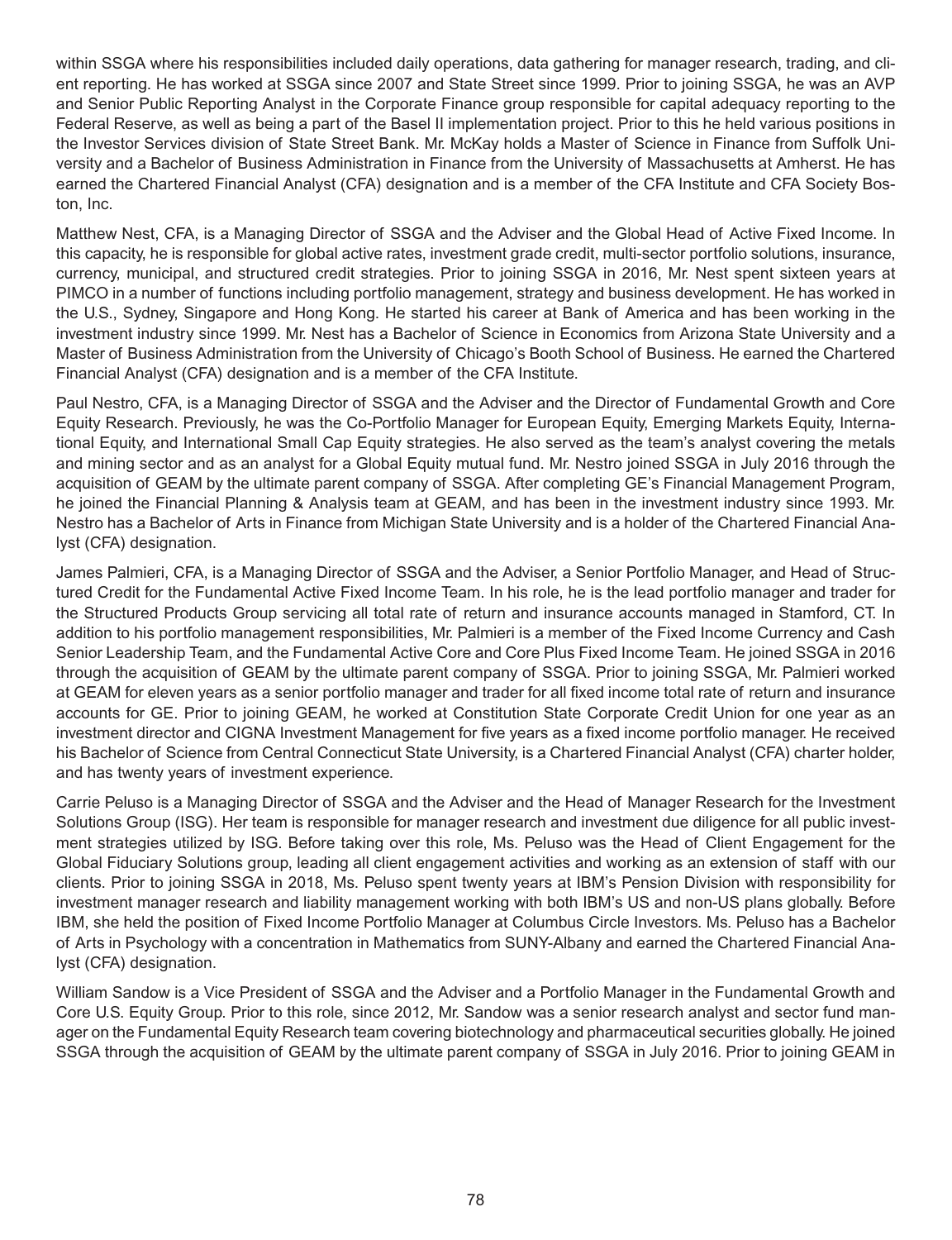2012, Mr. Sandow spent seven years at Allianz Global Investors in various research and growth portfolio management roles. He started his investing career in 2000 at RCM Capital Management. Mr. Sandow has a Bachelor of Science in Accounting from Boston College and a Master of Business Administration in Finance from Indiana University's Kelley School of Business.

Karl Schneider, CAIA, is a Managing Director of SSGA and the Adviser and Deputy Head of Global Equity Beta Solutions (GEBS) in the Americas, where he also serves as a Senior Portfolio Manager for a number of the group's passive equity portfolios. Previously within GEBS, he served as a portfolio manager and product specialist for U.S. equity strategies and synthetic beta strategies, including commodities, buy/write, and hedge fund replication. He is also a member of the S&P Dow Jones U.S. Equities Index Advisory Panel. Prior to joining the GEBS group, Mr. Schneider worked as a portfolio manager in SSGA's Currency Management Group, managing both active currency selection and traditional passive hedging overlay portfolios. He joined SSGA in 1997. Mr. Schneider holds a Bachelor of Science in Finance and Investments from Babson College and a Master of Science in Finance from the Carroll School of Management at Boston College. He has earned the Chartered Alternative Investment Analyst (CAIA) designation and is a member of the CAIA Association.

Chris Sierakowski, CFA, is a Managing Director of SSGA and the Adviser and a Portfolio Manager in the Fundamental Growth and Core U.S. Equity Group. Mr. Sierakowski joined SSGA through the acquisition of GEAM by the ultimate parent company of SSGA in July 2016. Prior to joining SSGA, Mr. Sierakowski served in various investment roles at GEAM since 1999, including portfolio management and as a research analyst providing coverage for the software, computer hardware, semiconductors, business services, and payments industries. Prior to GEAM, Mr. Sierakowski spent several years in consulting and as an officer in the U.S. Army. Mr. Sierakowski has a Bachelor of Science in Economics from the United States Military Academy and a Master of Business Administration in Finance, Strategy, and Accounting from the University of Chicago Booth School of Business. He earned the Chartered Financial Analyst (CFA) designation and has been a member of the CFA Institute since 2002.

Michael Solecki, CFA, is a Senior Managing Director of SSGA and the Adviser, Portfolio Manager and the Chief Investment Officer for Fundamental Growth and Core Equity. He is also a member of SSGA's Executive Management Group. He joined SSGA in July 2016 through the acquisition of GEAM by the ultimate parent company of SSGA. Previously at GEAM, as part of the International Equity team, he held roles as Chief Investment Officer, Co-Chief Investment Officer, Director of Portfolio Management and a Director of Research for the International Equity research team. He also held various research and portfolio manager roles in the U.S. and London. He joined GEAM in 1991 after completing GE's Financial Management Program. Prior to GE, he worked for Monarch Capital Corporation. Mr. Solecki holds a Bachelor of Science in Finance from Western New England College and a Master of Business Administration from Fordham University. He is a holder of the Chartered Financial Analyst (CFA) designation and is a member of the CFA Institute.

Olga Winner, CFA, is a Vice President of SSGA and the Adviser and a Senior Portfolio Manager in the Global Equity Beta Solutions Group. She is responsible for the management of several domestic, international developed and emerging market strategies, including separate accounts, commingled funds, mutual funds and ETFs. Additionally, Ms. Winner manages hedged and futures overlay strategies. Prior to joining SSGA, Ms. Winner worked as an acquisitions associate at Boston Capital Partners, a real estate investment firm, analyzing investment opportunities. She holds a Master of Business Administration and a Master of Science in Finance from the Carroll School of Management at Boston College and a Bachelor of Science in Finance from the University of Massachusetts. She also earned the Chartered Financial Analyst (CFA) designation and is a member of CFA Society Boston, Inc.

#### **Sub-Advisers**

*State Street Small-Cap Equity V.I.S. Fund*. The assets of the State Street Small-Cap Equity V.I.S. Fund are allocated to and managed by each of the following sub-advisers: (i) Champlain; (ii) Kennedy; (iii) Palisade; (iv) Riverbridge and (v) SouthernSun. SSGA FM is responsible for allocating the State Street Small-Cap Equity V.I.S. Fund's assets among the sub-advisers ("Allocated Assets"), and for managing the Fund's cash position. The following sets forth the information for each sub-adviser and the portfolio managers at the sub-advisers primarily responsible for the management of the Allocated Assets:

#### Champlain Investment Partners, LLC

Champlain is a registered investment adviser that was formed in 2004. Champlain is an independent, employee-owned asset management firm headquartered in Burlington, Vermont offering both domestic and emerging market investment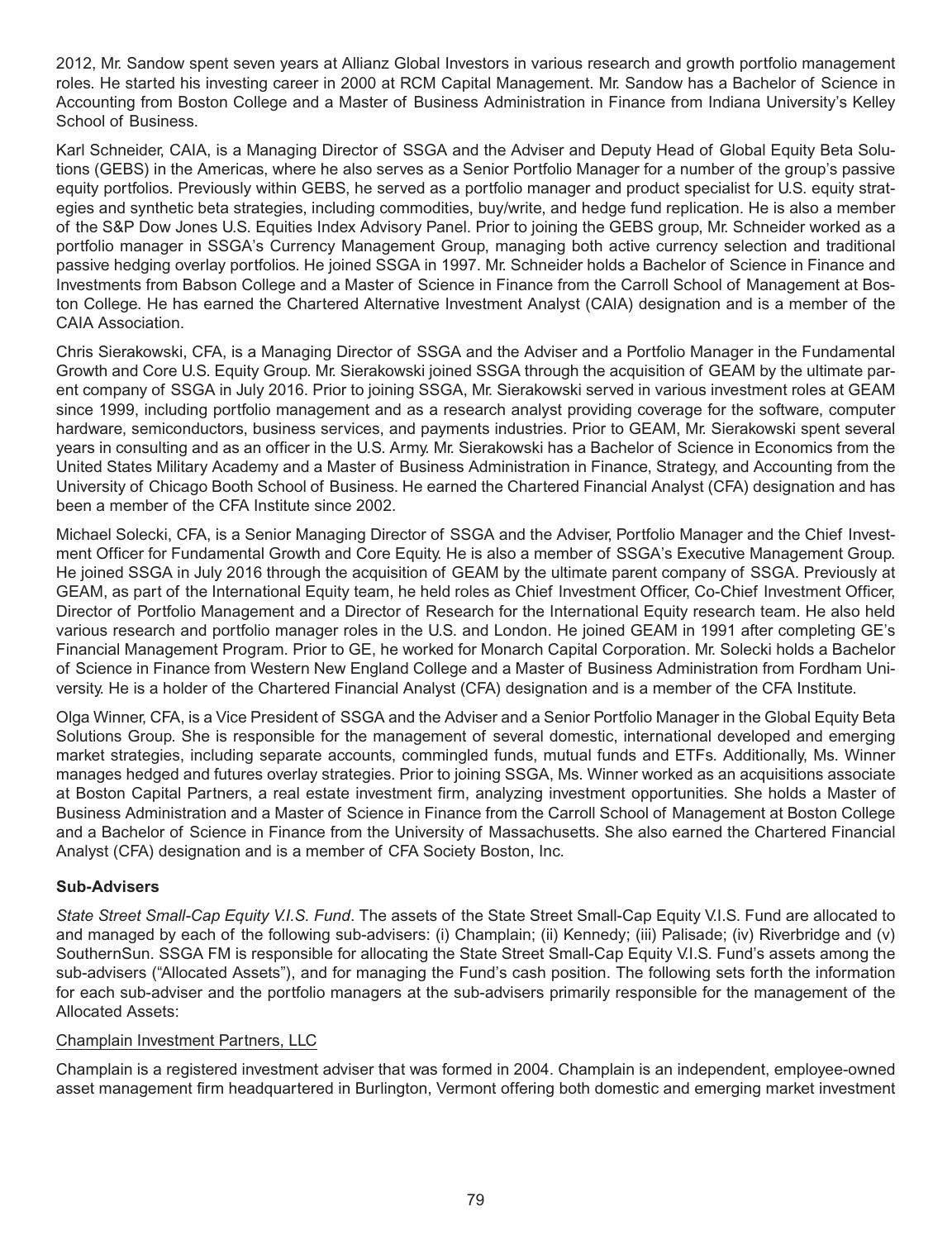strategies. As of December 31, 2021, Champlain had approximately \$22.49 billion in assets under management. Champlain's Allocated Assets are managed by a team of investment professionals led by Scott Brayman, CFA, who is a co-founder of Champlain.

Scott Brayman, CFA, is a Managing Partner and Chief Investment Officer of Small and Mid-Cap Strategies at Champlain and has more than thirty seven years of investment management experience. Mr. Brayman leads the investment team for both the small and mid-cap strategies at Champlain. Prior to joining Champlain in 2004, Mr. Brayman was a Senior Vice President and served as a portfolio manager at NL Capital Management, Inc. from 2003 to 2004, and served as a portfolio manager with Sentinel Advisers, Inc. from 1996 to 2004, where he was responsible for managing the small-cap and core mid-cap strategies. Mr. Brayman began his career as a credit analyst with the First National Bank of Maryland.

#### Kennedy Capital Management, Inc.

Kennedy is a registered investment adviser that was formed in 1980 to provide customized investment management services to corporate and public pension funds, endowments, foundations and multi-employer plans as well as high-networth individuals, and specializes in the small and mid-cap asset classes. As of December 31, 2021, Kennedy had approximately \$4.92 billion in discretionary and non-discretionary assets under management. Kennedy's Allocated Assets are managed by a team of investment professionals led by Frank Latuda, Jr., CFA, and McAfee Burke, CFA.

Frank Latuda Jr., CFA, is a Director and Chief Investment Officer at Kennedy as well as a portfolio manager of Kennedy's Small Cap Value, Mid Cap Value, All Cap Value and SMID Cap Value separately-managed portfolios. As Chief Investment Officer, Mr. Latuda also serves as Chairman of Kennedy's Investment Policy Committee. Mr. Latuda joined Kennedy as an equity analyst in 1997 and served as Director of Research from 1998 until 2000. He has been portfolio manager since October 2000, when he took over the Small Cap Value portfolio. Prior to joining Kennedy, he was an analyst with Burns, Pauli, Mahoney Company. Mr. Latuda earned a B.S. in Electrical Engineering from the University of Notre Dame, as well as an M.S. in Electrical Engineering and an M.B.A. from the University of Illinois.

McAfee Burke, CFA, is a portfolio manager for the Small Cap Value and SMID Cap Value separately-managed portfolios and a Research Analyst at Kennedy. As a Research Analyst at Kennedy, Mr. Burke is responsible for selecting and monitoring securities within certain sectors of Kennedy's universe. He joined Kennedy as a research analyst in 2015. Mr. Burke began his investment career in 2005, and prior to joining Kennedy he worked as a portfolio manager and senior equity analyst for Delaware Investments for 8 years. He earned a B.A. in Economics and Spanish from Bowdoin College.

#### Palisade Capital Management, L.L.C.

Palisade has a history of managing small-cap equity portfolios and had discretionary authority over various institutional and private accounts with total assets of approximately \$5.4 billion as of December 31, 2021. Palisade translates its experience from various institutional and private accounts to mutual fund portfolios it sub-advises for SSGA FM. Palisade has managed the State Street Small-Cap Equity V.I.S. Fund since inception.

Palisade's Allocated Assets are managed by Marc Shapiro and Dennison ("Dan") Veru, members of Palisade's Investment Committee. Messrs. Shapiro and Veru are jointly and primarily responsible for the strategy of the Allocated Assets and the day-to-day management of the Allocated Assets is executed by Mr. Shapiro.

Marc Shapiro, Managing Director and Senior Portfolio Manager, joined Palisade in March 2004. Mr. Shapiro serves as the Portfolio Manager of Palisade's Institutional Small Cap Core Equity and Small-mid (Smid) Cap Core Equity portfolios. Mr. Shapiro became a Senior Portfolio Manager in March 2012, with lead research responsibility for a number of sectors, including Information Technology and Telecom Services. Prior thereto, he served as the strategy's Associate Portfolio Manager and as a Senior Vice President of Research for Palisade's Small Cap Core Equity portfolio since October 2006. Prior to joining Palisade, Mr. Shapiro was a senior equity analyst at Awad Asset Management and a small cap analyst at Schroders. Mr. Shapiro received his M.S. in Finance from Drexel University and his B.S. in Finance from the College of New Jersey.

Dennison ("Dan") Veru, Co-Chairman and Chief Investment Officer, joined Palisade in March 2000. Since joining Palisade, Mr. Veru has been a member of Palisade's Investment Committee and became a partner of Palisade in July 2004. He was named Co-Chairman in 2018. Prior to joining Palisade, he was President and Director of Research at Awad Asset Management, a division of Raymond James Financial. Prior to Awad, Mr. Veru worked with the Palisade team from 1985 through 1992. Mr. Veru graduated from Franklin & Marshall College. Mr. Veru has been a guest on CNBC, Fox Business, and Bloomberg television.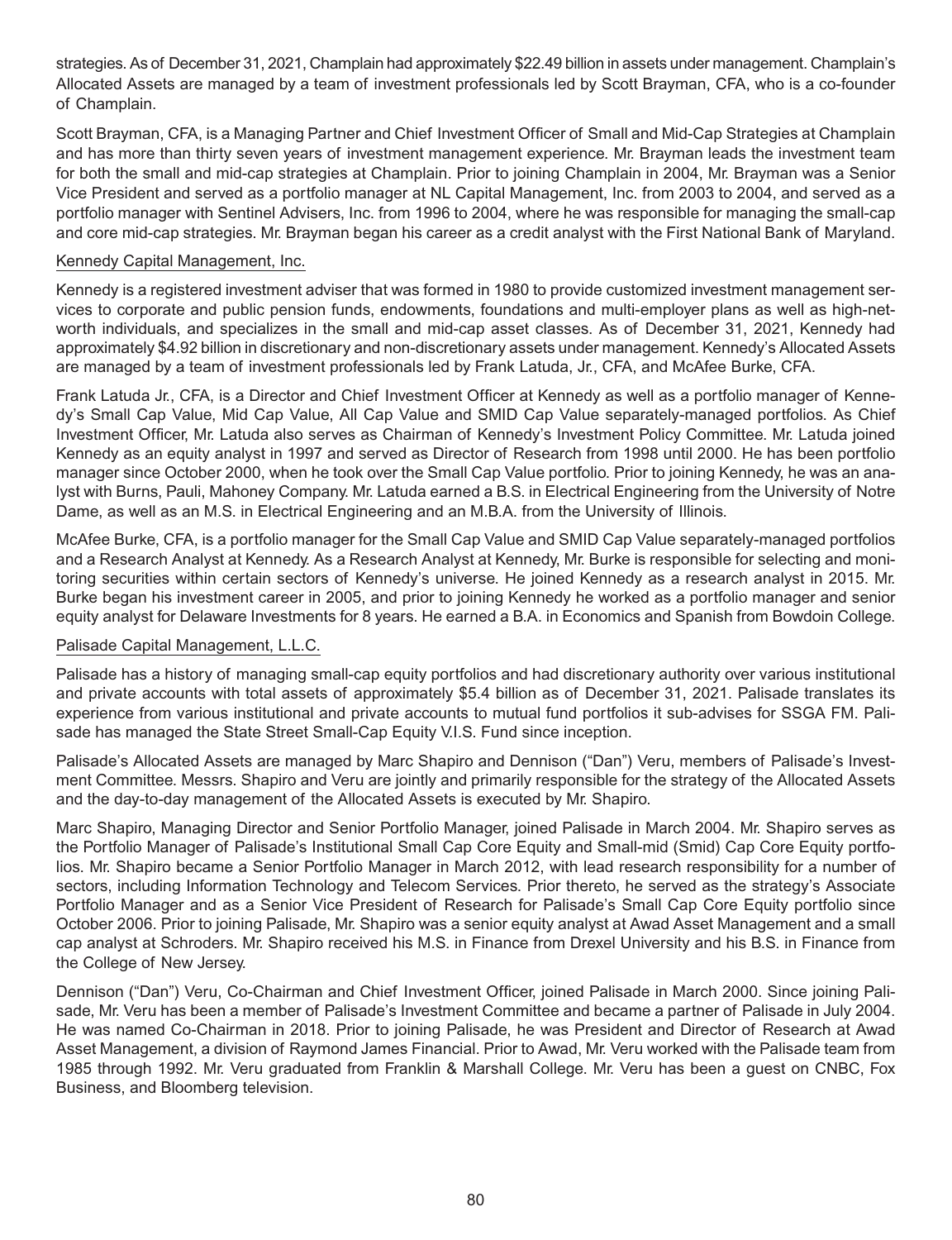#### Riverbridge Partners, LLC

Riverbridge is a registered investment adviser that was formed in 1987. As of December 31, 2021, Riverbridge had approximately \$9.41 billion in assets under management. Riverbridge's Allocated Assets are managed by a team of investment professionals led by Mark Thompson.

Mark Thompson is the CEO, CIO, and a co-lead portfolio manager of Riverbridge's investment team. Mr. Thompson co-founded the firm in 1987 and has been a co-lead portfolio manager of the Riverbridge Small Cap Growth portfolio since inception in 1988. He earned a Bachelor of Science in Business degree in Finance from the University of Minnesota Carlson School of Management and is a member of the CFA Institute and the CFA Society of Minnesota.

Ross Johnson, CFA, is a co-lead portfolio manager of Riverbridge's investment team. He serves on the firm's Board of Governors and joined Riverbridge in 2010. His prior experience includes working as a manufacturing operations supervisor and a financial analyst for Boston Scientific and working as an engineer with the Rosemount Division of Emerson Process Management. He earned a Bachelor of Science in Mechanical Engineering from the University of North Dakota and a Master of Business Administration from the University of St. Thomas Opus College of Business.

#### SouthernSun Asset Management, LLC

SouthernSun, established in 1989, is a registered investment adviser. SouthernSun is a research-driven investment management firm implementing long-only U.S. Small Cap and SMID Cap equity strategies for institutions and individuals. SouthernSun is absolute return oriented, investing with a value approach and long-term perspective through disciplined, bottom-up, fundamental analysis and on-site research (e.g., management interviews, facility visits, inquiries with customers and suppliers). As of December 31, 2021, SouthernSun's estimated assets under management were approximately \$1 billion. SouthernSun's Allocated Assets are managed by a team of investment professionals led by Michael Cook and Phillip Cook.

Michael Cook is the Chief Executive Officer and Co-Chief Investment Officer at SouthernSun responsible for portfolio management activities for the firm and has more than 30 years of investment management experience. Prior to founding SouthernSun in 1989, Mr. Cook was a portfolio manager/analyst at Front Street Capital Management from 1986 to 1988 and was an account executive at Merrill Lynch from 1985 to 1986.

Phillip Cook is the Co-Chief Investment Officer and Principal at SouthernSun. He is responsible for coordination of research and communication within the investment team and is responsible for the research and analysis of existing portfolio companies as well as new ideas. He also provides input on portfolio management and construction. Prior to joining SouthernSun in 2006, Mr. Cook served as Analyst to the Chairman and CEO of Trivest Partners, a Miami-based private equity firm focused on middle-market LBOs.

*State Street Real Estate Securities V.I.S. Fund*

#### CenterSquare Investment Management LLC

CenterSquare is a registered investment adviser that was formed in 2017 to focus exclusively on opportunities in the real estate securities market, including publicly traded REITs. On January 5, 2018, CenterSquare acquired the assets of CenterSquare Investment Management, Inc. ("CenterSquare Inc." ), the sub-adviser to the State Street Real Estate Securities V.I.S. Fund since April 1, 2006. As of December 31, 2021, CenterSquare's assets under management totaled approximately \$15.5 billion in listed real estate, private real estate debt, and private equity real estate. CenterSquare managed accounts invested in publicly-traded real estate securities with assets in the aggregate totaling approximately \$12.7 billion.

The State Street Real Estate Securities V.I.S. Fund is co-managed by Dean Frankel, CFA, and Eric Rothman, CFA.

Dean Frankel is Managing Director and Head of Real Estate Securities at CenterSquare Investment Management. He is responsible for management of the firm's proprietary research process. In addition, Mr. Frankel analyzes and interprets implications of major events and economic trends while managing the daily operations of the real estate securities portfolios. Prior to joining CenterSquare in 1997, Mr. Frankel ran a retail distribution business. Mr. Frankel received a B.S. in Economics from the University of Pennsylvania's Wharton School of Business. Mr. Frankel joined CenterSquare through its acquisition of CenterSquare Inc. in January 2018.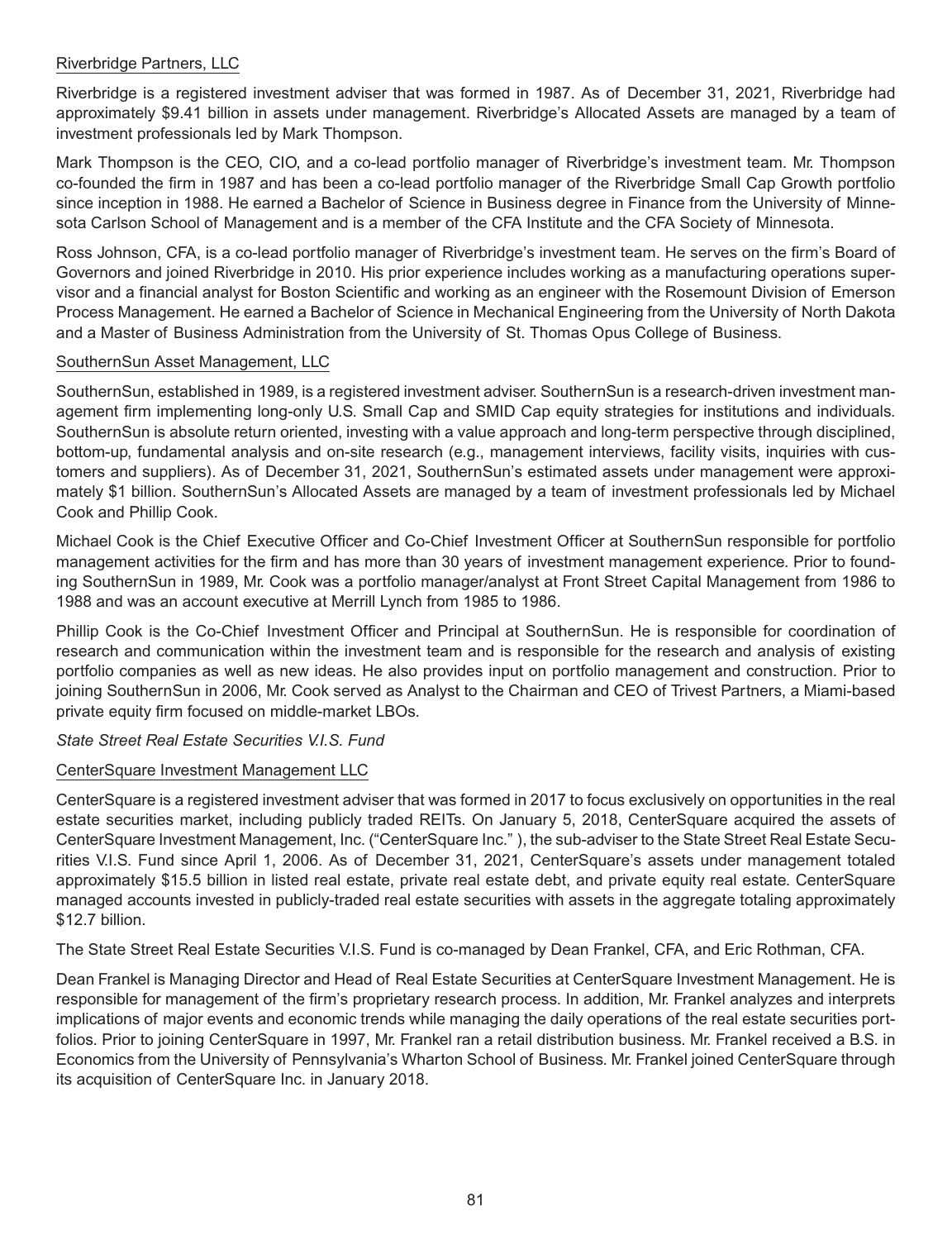Eric Rothman is a Portfolio Manager for CenterSquare Investment Management's real estate securities group. He joined the firm in 2006, and is responsible for market research, sector allocations, research, and financial modeling across the U.S. real estate securities universe. He has over 20 years of REIT and real estate investment experience. Prior to joining CenterSquare, he spent more than six years as a sell-side REIT analyst at Wachovia Securities and three years as an analyst at AEW Capital Management, LP. Mr. Rothman graduated cum laude from Boston University with a B.A. in Economics, International Relations and French. Mr. Rothman joined CenterSquare through its acquisition of CenterSquare Inc. in January 2018.

#### **Other Fund Services**

#### The Administrator, Sub-Administrator and Custodian

The Adviser serves as administrator of the Funds. State Street, a subsidiary of State Street Corporation, serves as subadministrator for the Funds for a fee which the Adviser and the Funds each pay a portion. State Street also serves as custodian of the Funds for a separate fee that is paid by the Funds.

#### The Transfer Agent and Dividend Disbursing Agent

U.S. Bancorp Fund Services, LLC is the Funds' transfer agent and dividend disbursing agent (the "Transfer Agent").

#### The Distributor

State Street Global Advisors Funds Distributors, LLC serves as the Funds' distributor ("SSGA FD" or the "Distributor") pursuant to the Distribution Agreement between SSGA FD and the Company.

#### Additional Information

The Directors of the Company oversee generally the operations of the Funds and the Company. The Company enters into contractual arrangements with various parties, including among others the Funds' investment adviser, custodian, transfer agent, and accountants, who provide services to the Funds. Shareholders are not parties to any such contractual arrangements or intended beneficiaries of those contractual arrangements, and those contractual arrangements are not intended to create in any shareholder any right to enforce them directly against the service providers or to seek any remedy under them directly against the service providers.

This Prospectus provides information concerning the Company and the Funds that you should consider in determining whether to purchase shares of the Funds. Neither this Prospectus, nor the related SAI, is intended, or should be read, to be or to give rise to an agreement or contract between the Company or the Funds and any investor, or to give rise to any rights in any shareholder or other person other than any rights under federal or state law that may not be waived.

### **SHAREHOLDER INFORMATION**

#### **Determination of Net Asset Value**

Each Fund determines its NAV per share once each business day as of the scheduled close of regular trading on the New York Stock Exchange (the "NYSE"). Pricing does not occur on NYSE holidays. A business day is one on which the NYSE is open for regular trading. The Federal Reserve is closed on certain holidays on which the NYSE is open. These holidays are Columbus Day and Veterans Day. On these holidays, you will not be able to purchase shares by wiring Federal Funds because Federal Funds wiring does not occur on days when the Federal Reserve is closed. In unusual circumstances, such as an emergency or an unscheduled close or halt of trading on the NYSE, the time at which share prices are determined may be changed. The NAV per share is based on the market value of the investments held in a Fund. For the State Street Total Return V.I.S. Fund, the NAV of each class of the Fund's Shares is calculated by dividing the value of the assets of the Fund attributable to that class less the liabilities of the Fund attributable to that class by the number of shares in the class outstanding. For each Fund that may invest in securities listed on foreign exchanges, or otherwise traded in a foreign market, and those securities may trade on weekends or other days when each Fund does not price its shares. Consequently, the NAV of each Fund's Shares may change on days when shareholders are not able to purchase or redeem the Fund's Shares. Purchase and redemption orders for Fund Shares are processed, respectively, at the NAV next determined after the Fund accepts a purchase order or receives a redemption request in good form. Each Fund values each security or other investment pursuant to guidelines adopted by the Board. Securities or other investments may be valued at fair value, as determined in good faith and pursuant to procedures approved by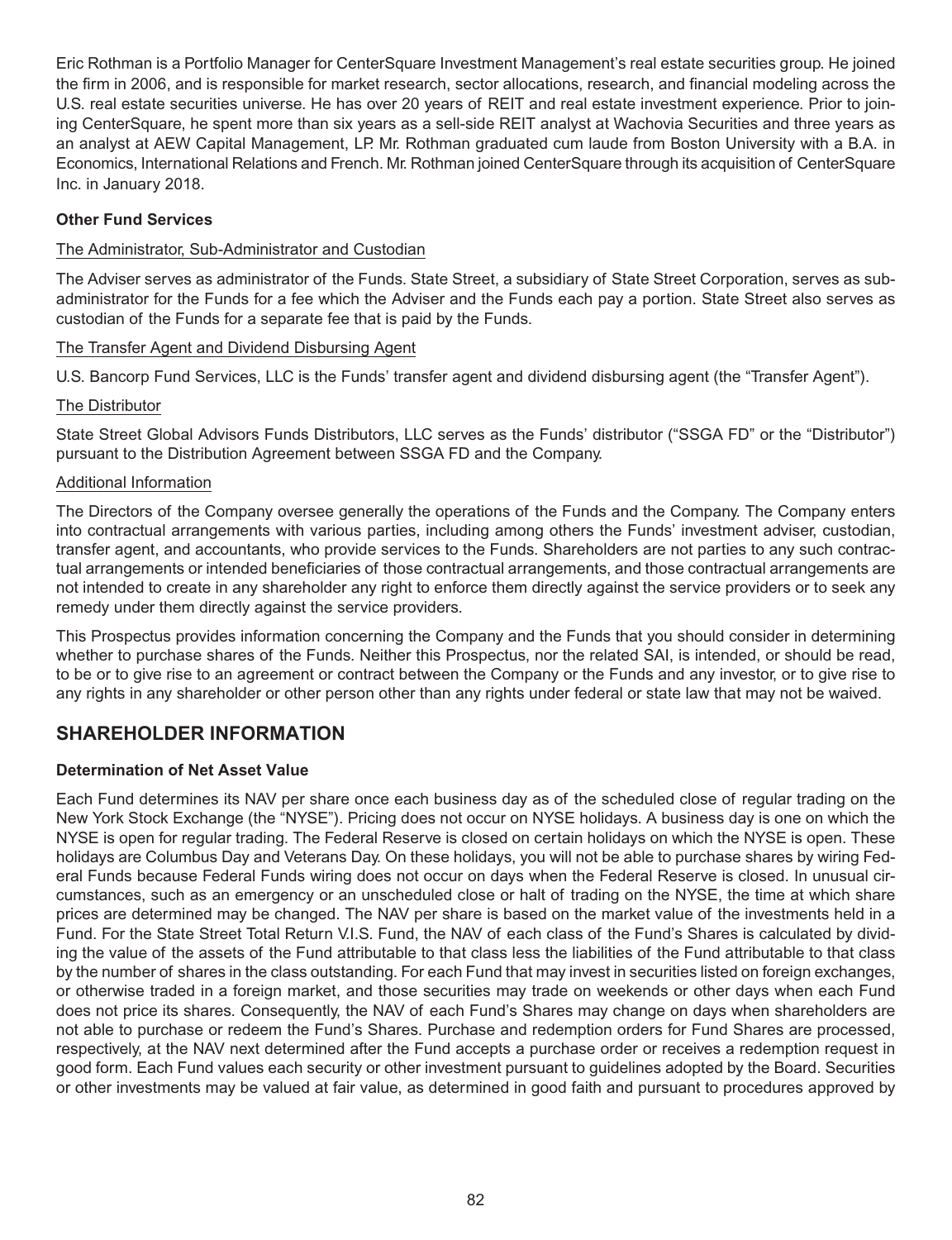the Board, under certain limited circumstances. For example, fair value pricing may be used when market quotations are not readily available or reliable, such as when (i) trading for a security is restricted; or (ii) a significant event, as determined by the Adviser, that may affect the value of one or more securities or other investments held by a Fund occurs after the close of a related exchange but before the determination of a Fund's NAV. Attempts to determine the fair value of securities or other investments introduce an element of subjectivity to the pricing of securities or other investments. As a result, the price of a security or other investment determined through fair valuation techniques may differ from the price quoted or published by other sources and may not accurately reflect the price a Fund would have received had it sold the investment. To the extent that a Fund invests in the shares of other registered open-end investment companies that are not traded on an exchange (mutual funds), such shares are valued at their published NAVs per share as reported by the funds. The prospectuses of these funds explain the circumstances under which the funds will use fair value pricing and the effects of using fair value pricing.

#### **Distribution of shares**

The Company does not offer its shares of capital stock directly to the general public. The Company currently offers shares of each class of its capital stock only to separate accounts ("Accounts") of various life insurance companies as funding vehicles for certain variable contracts issued through the Accounts by such life insurance companies. Some of the Accounts currently are registered investment companies with the SEC. When shares of the Company are offered as a funding vehicle for such variable contracts, a separate prospectus describing the particular Account and variable contract being offered through that Account will accompany this Prospectus. When shares of the Company are offered as a funding vehicle for those variable contracts that are offered through the Account that is not registered as an investment company, a separate disclosure document (rather than a prospectus) describing that Account and the variable contracts being offered through that Account will accompany this Prospectus. The Company may, in the future, offer any class of its capital stock directly to qualified pension and retirement plans.

The Funds, other than the State Street Total Return V.I.S. Fund, offer one class of shares as investment options for variable contracts – Class 1 shares. The State Street Total Return V.I.S. Fund offers two classes of shares as investment options for variable contracts – Class 1 and Class 3 shares. Each class of shares has different fees and expenses, and as a result, each class of shares will have different share prices and performance. Class 1 shares of the State Street Total Return V.I.S. Fund are only offered to Accounts of Genworth Life and Annuity Insurance Company, Genworth Life Insurance Company of New York and Standard Insurance Company, as an investment option for variable contracts issued by such insurance companies on or before April 30, 2006 and Class 3 shares are offered more broadly to Accounts of the insurance companies as investment options for variable contracts issued through the Accounts by such insurance companies.

Shares of the Funds are sold in a continuous offering to the Accounts to support the variable contracts. Net purchase payments under the variable contracts are placed in one or more sub-accounts of the Accounts, and the assets of each such sub-account are invested in the shares of the Fund corresponding to that sub-account. The Accounts purchase and redeem shares of the Funds for their sub-accounts at a NAV without sales or redemption charges.

The Company has entered into an agreement with the life insurance company sponsor of each Account (a "Participation Agreement") setting forth the terms and conditions pursuant to which the insurer will purchase and redeem shares of the Funds. In the event that the Company offers shares of one or more Funds to a qualified pension and retirement plan, it likely will enter into a similar participation agreement. The discussion that follows reflects the terms of the Company's current Participation Agreements (which do not differ materially from one another).

#### **Purchase and Redemption of shares**

For each day on which a Fund's NAV is calculated, the Accounts transmit to the Funds any orders to purchase or redeem shares of the Funds based on the net purchase payments, redemption (surrender) requests, and transfer requests from variable contract owners, annuitants and beneficiaries that have been processed on that day. Similarly, qualified pension and retirement plans may in the future transmit to the Funds any orders to purchase or redeem shares of the Fund(s) based on the instructions of plan trustees or participants. The Account purchases or redeems shares of each Fund at the Fund's NAV per share calculated as of the day the Company receives the order, although such purchases and redemptions may be executed the next morning.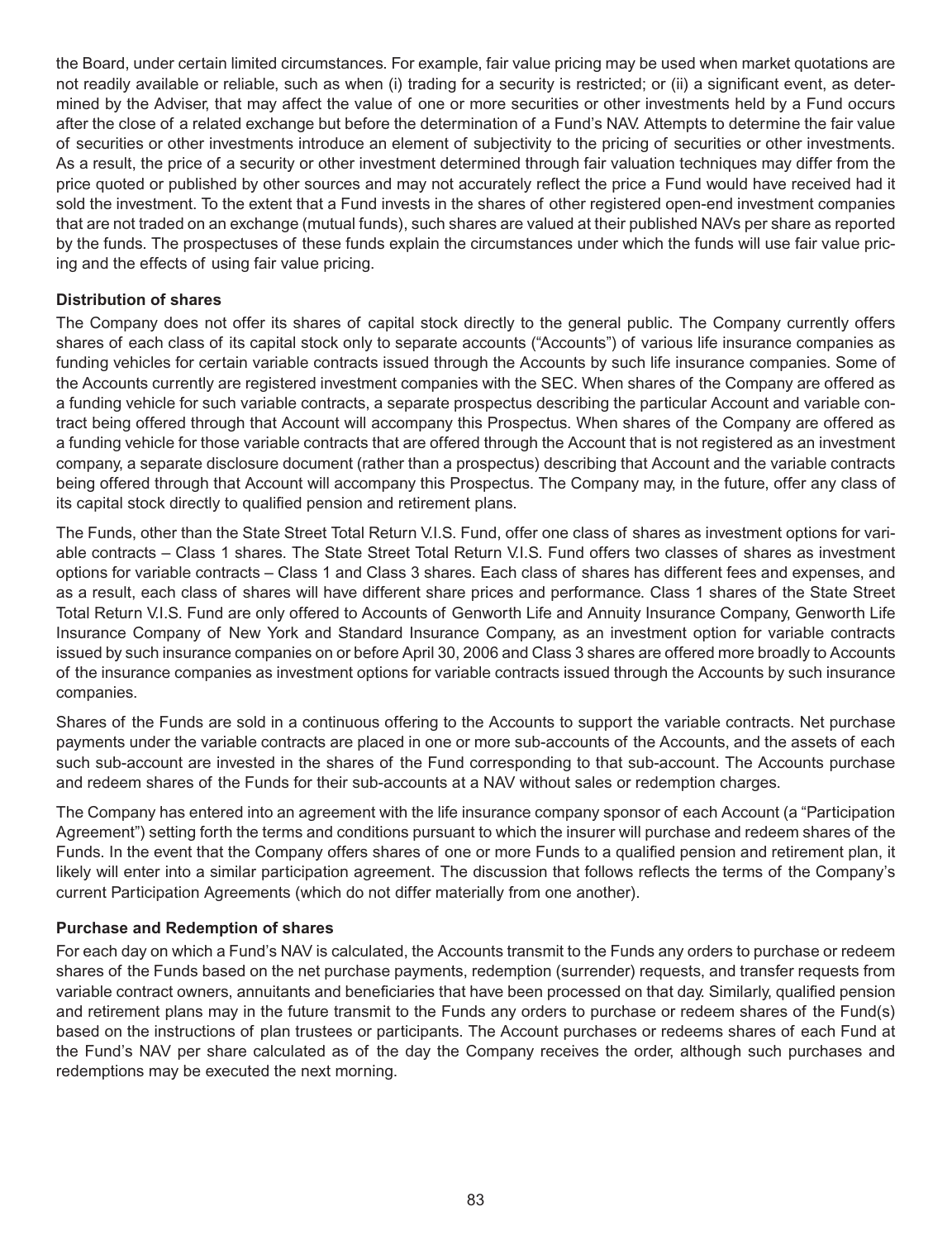A potential for certain conflicts exists between the interests of variable annuity contract owners and variable life insurance contract owners. A potential for certain conflicts would also exist between the interests of any of these investors and participants in a qualified pension and retirement plan that might invest in the Funds. To the extent that such classes of investors are invested in the same Fund when a conflict of interest arises that might involve the Fund, one or more such classes of investors could be disadvantaged. The Company currently does not foresee any such disadvantage to owners of variable contracts or to plan participants. Nonetheless, the Board monitors the Funds for the existence of any irreconcilable material conflicts of interest. If such a conflict affecting owners of variable contracts is determined to exist, the life insurers investing in the Company will, to the extent reasonably practicable, take such action as is necessary to remedy or eliminate the conflict. If such a conflict were to occur, one or more of the Accounts might be required to withdraw its investment in one or more Funds or it may substitute shares of one Fund for another. This might force a Fund to sell its portfolio securities at a disadvantageous price.

The Company may reject any order to purchase shares of any Fund for any reason or no reason and without prior notice.

#### How to Receive Redemption Proceeds

Regardless of the method the Funds use to make a redemption payment, except as noted below, the Funds typically expect to pay out redemption proceeds on the next business day after a redemption request is received in good order. The Funds reserve the right to pay for redeemed shares within seven days after receipt of a proper notice of redemption if, in the judgement of SSGA FM, an earlier payment could adversely affect a Fund. The Funds reserve the right to suspend the right of shareholder redemption or postpone the date of payment for more than seven days when permitted by applicable laws and regulations.

Under normal circumstances, each Fund expects to meet redemption requests by using cash or cash equivalents in its portfolio and/or selling portfolio assets to generate cash. The Funds also may pay redemption proceeds using cash obtained through borrowing arrangements (including the Funds' line of credit, which is shared across all mutual funds advised by SSGA FM other than money market funds) that may be available from time to time. During periods of deteriorating or stressed market conditions, when an increased portion of a Fund's portfolio may be comprised of less liquid investments, or during extraordinary or emergency circumstances, a Fund may be more likely to pay redemption proceeds with cash obtained through short-term borrowing arrangements (if available) or by giving an Account securities.

*Redemptions In Kind*. For redemption requests that exceed \$250,000 or 1% of a Fund's net assets, the Fund may require that an Account take a "redemption in kind" upon redemption and may give such Account portfolio securities instead of cash proceeds. In the event a Fund elects to distribute securities in-kind to meet the redemption request, the Fund will distribute a pro rata slice of the Fund's portfolio securities, subject to certain limitations including odd-lot amounts of securities and securities subject to transfer restrictions.

#### **Frequent-Trading Limits**

Frequent, short-term trading, abusive trading practices and market timing (collectively, "Excessive Trading"), often in response to short-term fluctuations in the market, are not knowingly permitted by the Funds. The Funds do not accommodate frequent purchases and redemptions of Fund shares by Fund shareholders. Excessive Trading into and out of a Fund may harm a Fund's performance by disrupting portfolio management strategies and by increasing expenses. These expenses are borne by all Fund shareholders, including long-term investors who do not generate such costs.

Excessive Trading activity is generally evaluated based on roundtrip transactions in an account. A "roundtrip" transaction is defined generally as a purchase or exchange into a Fund followed, or preceded, by a redemption or exchange out of the same Fund within 30 days. A Fund may, in its discretion, determine to apply a time period other than 30 days in connection with identifying roundtrip transactions. Shareholders with one or more roundtrip transactions may, in the discretion of a Fund, be blocked from making additional purchases or exchanges in any Fund for a period of time. A Fund has discretion to determine that action is not necessary if it determines that a pattern of trading is not abusive or harmful to the affected Fund in a material way. Fund size and/or transaction size may be considered in evaluating any roundtrip transaction.

The Board has adopted a "Market Timing/Excessive Trading Policy" (the "Policy") to discourage Excessive Trading. Under the Policy, the Funds reserve the right to reject any exchanges or purchase orders by any shareholder engaging in Excessive Trading activities.

As a means to protect each Fund and its shareholders from Excessive Trading: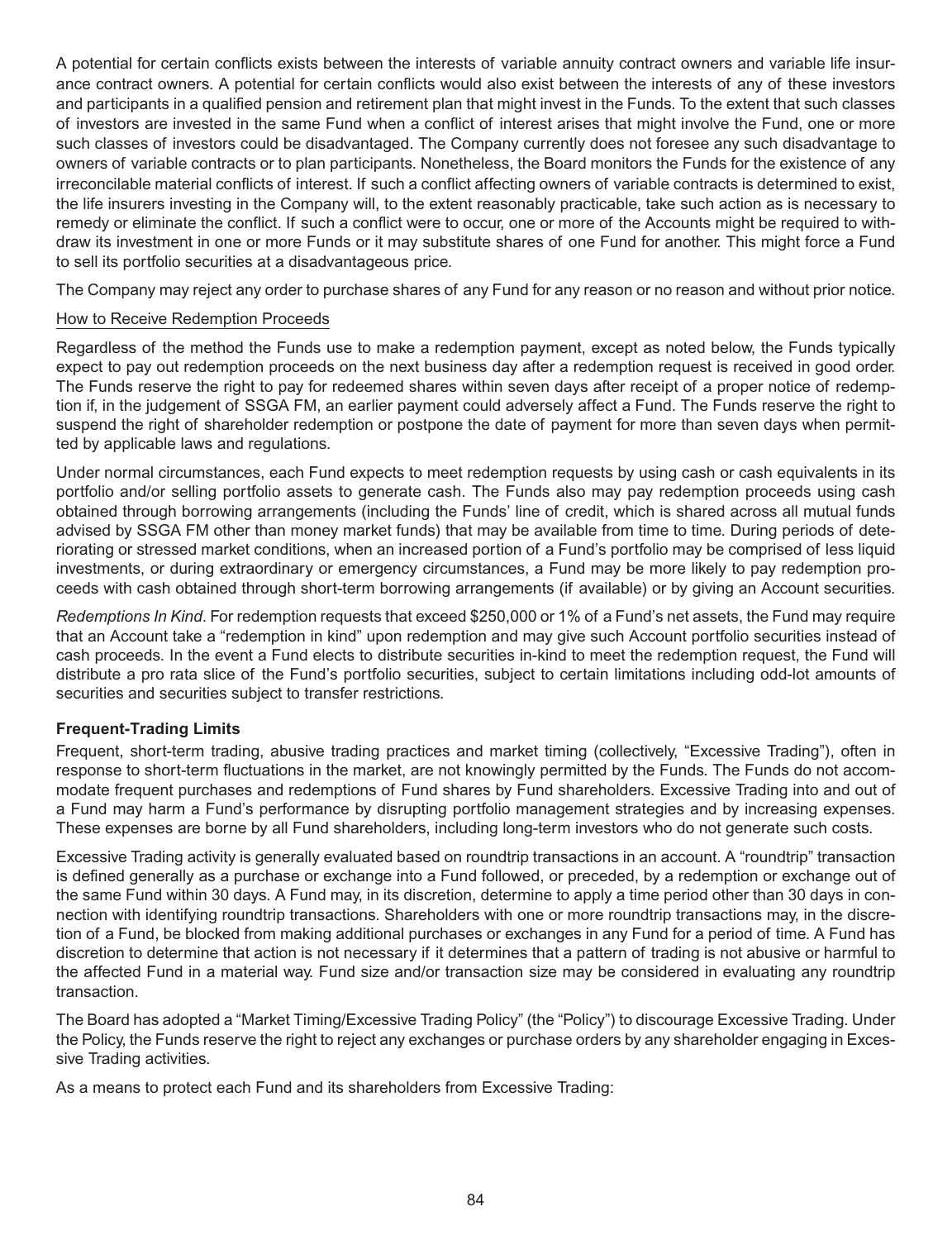- The Funds' transfer agent compiles, monitors and reports account-level information on omnibus and underlying shareholder/participant activity. Depending on the account type, monitoring will be performed on a daily, monthly, quarterly and/or annual basis;
- The Funds' distributor has obtained information from each Financial Intermediary holding shares in an omnibus account with the Funds regarding whether the Financial Intermediary has adopted and maintains procedures that are reasonably designed to protect the Funds against harmful short-term trading; and
- With respect to Funds that invest in securities that trade on foreign markets, pursuant to the Funds' fair valuation procedures, pricing adjustments may be made based on information received from a third-party, multi-factor fair valuation pricing service.

The Funds' distributor has detailed procedures that document the transparency oversight and monitoring processes performed by the Funds' transfer agent.

While the Funds attempt to discourage Excessive Trading, there can be no guarantee that they will be able to identify investors who are engaging in Excessive Trading or limit their trading practices. Additionally, frequent trades of small amounts may not be detected. The Funds recognize that they may not always be able to detect or prevent Excessive Trading or other activity that may disadvantage the Funds or their shareholders.

A Fund shareholder's right to purchase shares through an automatic investment plan or redeem shares in full (or in part through a systematic withdrawal plan) are unaffected by Excessive Trading restrictions.

#### **Unclaimed property**

Each Fund is legally obligated to escheat (or transfer) abandoned property to the appropriate state's unclaimed property administrator in accordance with statutory requirements, which may include a period of no activity within your account. If a Fund is unable to establish contact with an investor, it will determine whether the investor's account can legally be considered abandoned and required to be escheated. The investor's last known address of record determines which state has jurisdiction.

In order to avoid the possibility of escheatment to the state, you should from time to time initiate activity in your account or contact 1-800-242-0134 to review your account information. In addition, you should maintain a current and valid mailing address on record with your account to prevent any delays or interruptions of purchases, redemptions or exchanges of your shares.

#### **Dividends, Distributions and Tax Considerations**

Each Fund intends to distribute substantially all of its net investment income annually. Each Fund also intends to distribute substantially all of its net realized capital gains annually. All dividends of investment income and capital gains distributions made by a Fund are reinvested in shares of the same class of the Fund at the Fund's NAV. The dividends and distributions are made to the Accounts, not to contract owners.

#### **Tax Considerations**

Each Fund has elected to be treated as a regulated investment company and intends each year to qualify and to be eligible to be treated as such. A regulated investment company generally is not subject to tax at the corporate level on income and gains that are timely distributed to shareholders. In order to qualify and be eligible for treatment as a regulated investment company, a Fund must, among other things, satisfy diversification, 90% gross income and distribution requirements. A Fund's failure to qualify as a regulated investment company would result in corporate level taxation, and consequently, a reduction in income available for distribution to shareholders. In addition, if for any taxable year the Fund fails to qualify as a regulated investment company or the Fund fails to meet certain diversification and investor control requirements, owners of variable contracts who have indirectly invested in the Fund may be taxed currently on the investment earnings under their contracts and thereby may lose the benefit of tax deferral.

Since the Accounts are the only shareholders of the Funds, no discussion is included herein as to the federal income tax consequences for such Accounts. For information concerning the federal tax consequences to the purchasers of variable contracts, see the contract prospectus or other disclosure document for such contract which describes the particular Account and variable contract. For more information about the taxes of the Funds, please see the SAI, which is incorporated by reference into this Prospectus.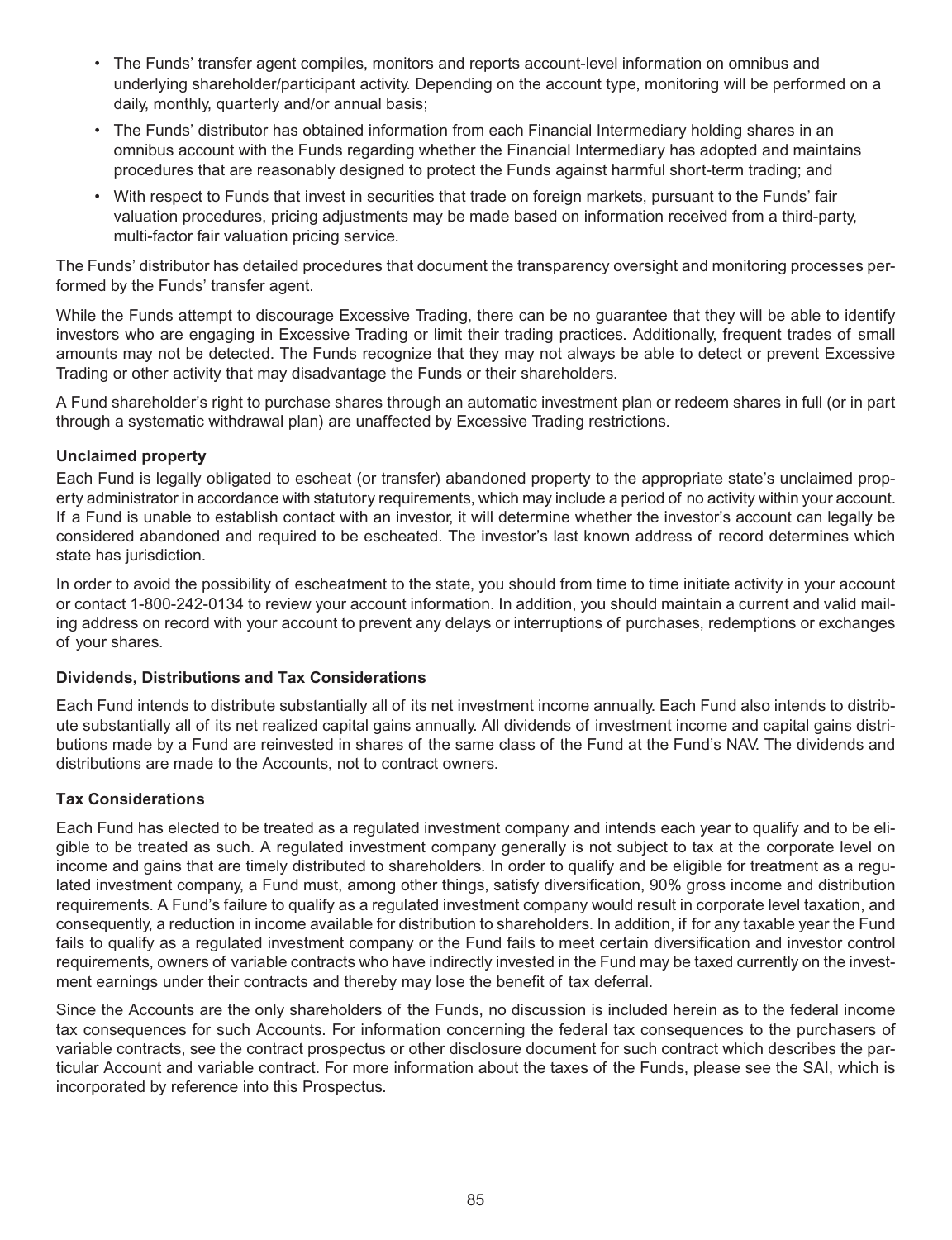### **FINANCIAL INTERMEDIARY ARRANGEMENTS**

#### **Investor Service Plan**

The Company has adopted an Investor Service Plan with respect to Class 1 and Class 3 shares of the State Street Total Return V.I.S. Fund. Under these Investor Service Plans, the Company may, on behalf of the State Street Total Return V.I.S. Fund, compensate a life insurance company issuing variable annuity contracts and variable life insurance contracts (variable contracts) that offer shares of the State Street Total Return V.I.S. Fund as an investment option, a thirdparty administrator for such insurance company, a retirement plan record keeper or administrator, or a transfer agent for certain services provided to owners of such variable contracts. The amount of compensation paid under these Investor Service Plans by the State Street Total Return V.I.S. Fund may not exceed the annual rate of 0.20% of the average daily net assets of the State Street Total Return V.I.S. Fund attributable to the share class offered.

#### **Distribution Arrangements and Rule 12b-1 Fees**

The Company has adopted a Distribution and Service (12b-1) Plan (the "12b-1 Plan") pursuant to Rule 12b-1 under the 1940 Act with respect to Class 1 and Class 3 shares of the State Street Total Return V.I.S. Fund. Under the 12b-1 Plan for Class 1 shares, payments made under the Class 1 Investor Service Plan are covered in the event, and to the extent, that any portion of compensation paid pursuant to the Class 1 Investor Service Plan is determined to be an indirect use of the assets attributable to the Class 1 shares to finance distribution of such shares.

Under the 12b-1 Plan for Class 3 shares, the Company, on behalf of the State Street Total Return V.I.S. Fund, may compensate SSGA FD for certain sales services provided by the Distributor or other broker dealers and investor services provided by the Distributor or other service providers relating to the State Street Total Return V.I.S. Fund's Class 3 shares, including services to owners or prospective owners of variable contracts issued by insurance companies that offer Class 3 shares as an investment option under such contracts. The amount of compensation paid under the Class 3 12b-1 Plan by the Fund's Class 3 shares may not exceed 0.25% of the average daily net assets of the Fund attributable to such shares. In addition, the Class 3 12b-1 Plan covers payments made under the Class 3 Investor Service Plan in the event, and to the extent, that any portion of compensation paid pursuant to the Class 3 Investor Service Plan is determined to be an indirect use of the assets attributable to the Class 3 shares to finance distribution of such shares.

Because these fees are paid out of the State Street Total Return V.I.S. Fund's assets on an ongoing basis, over time these fees will increase the cost of your investment and may cost you more than paying other types of sales charges. The State Street Total Return V.I.S. Fund may pay distribution fees and other amounts described in this Prospectus at a time when shares of that Fund are unavailable for purchase.

#### **Other compensation arrangements**

SSGA FM and its affiliates, at their own expense and out of their own legitimate profits or other resources, pay various amounts of additional compensation to certain insurance companies whose separate accounts invest in shares of the Funds or to distributors of variable contracts, for selling or servicing Fund shares. This additional compensation constitutes payments over and above other types of shareholder servicing and distribution payments described elsewhere in the Prospectus. Firms that receive these payments may be affiliated with SSGA FM.

SSGA FM does not direct the Funds' portfolio securities transactions, or otherwise compensate broker-dealers, in connection with any Fund's portfolio transactions in consideration of sales of Fund shares.

These payments may relate to selling and/or servicing activities such as maintaining accounts for, and communicating with, owners of variable annuity and variable life insurance contracts; aggregating, netting and transmission of orders; generating sales and other informational materials; individual or broad based marketing and sales activities; conferences; retention of assets; new sales of Fund shares and a wide range of other activities. The amount of such payments generally vary, and can include various initial and ongoing payments.

SSGA FM and its affiliates also may pay financial consultants for products and/or services such as: (1) performance analytical software, (2) attendance at, or sponsorship of, professional conferences, (3) product evaluations and other types of investment consulting, and (4) asset-liability studies and other types of retirement plan consulting. SSGA FM and its affiliates may provide non-cash compensation to such recipients including occasional gifts, meals, or other entertainment. These activities may create, or could be viewed as creating, an incentive for such financial consultants (or their employees or associated persons) to recommend the Funds as investment options under variable contracts.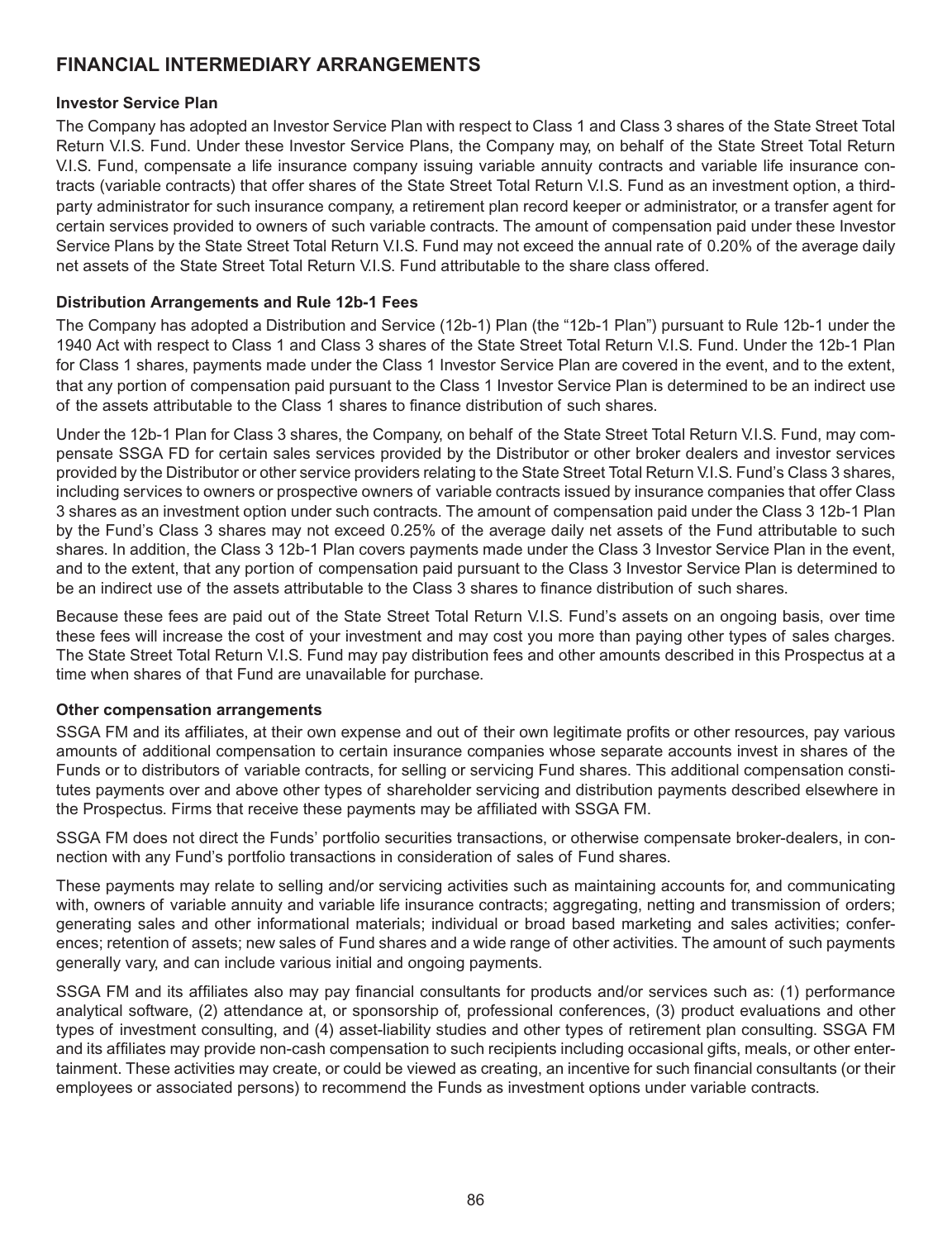Insurance companies sponsoring Accounts, distributors of variable contracts issued in connection with such Accounts, and financial consultants (including those affiliated with SSGA FM) that receive these various types of payments may have a conflict of interest in promoting the Funds rather than other mutual funds available under a variable contract as an investment option, particularly if these payments exceed amounts paid by affiliated persons of such other mutual funds.

For more information about such payments, prospective owners of variable contracts should refer to the prospectus or other disclosure document for their contract or contact the broker-dealer selling the contract.

### **VOTING RIGHTS**

#### **Contract Owner**

With regard to Fund matters for which the 1940 Act requires a shareholder vote, life insurance companies sponsoring an Account holding shares of a Fund vote such shares in accordance with instructions received from the owners of variable contracts (or annuitants or beneficiaries thereunder) having a voting interest in that Account. Each share has one vote and votes are counted on an aggregate basis except:

- (1) as to matters where the interests of the Fund differ from the interests of the Company's other Funds (such as approval of an investment advisory agreement or a change in a Fund's fundamental investment policies). In such a case, the voting is on a Fund-by-Fund basis.
- (2) as to matters where the interests of one class of the Fund's shares differ from the interests of the Fund's other classes (such as approving a material change in the 12b-1 Plan). In such a case, the voting is on a class-by-class basis.

Fractional shares are counted. Shares held by an Account for which no instructions are received are voted by their insurance company sponsors for or against any propositions, or in abstention, in the same proportion as the shares for which instructions have been received. Shares held in the name of the insurance company sponsors and their affiliates for their own benefit will also be voted in the same proportion as the shares for which voting instructions have been received.

#### **Plan Participant Voting Rights**

If Fund shares are sold directly to qualified pension and retirement plans, and a shareholder vote is required under the 1940 Act, plan trustees would be expected to vote Fund shares held by their plans either in their own discretion or in accordance with instructions received from participants in such plans, depending on plan requirements.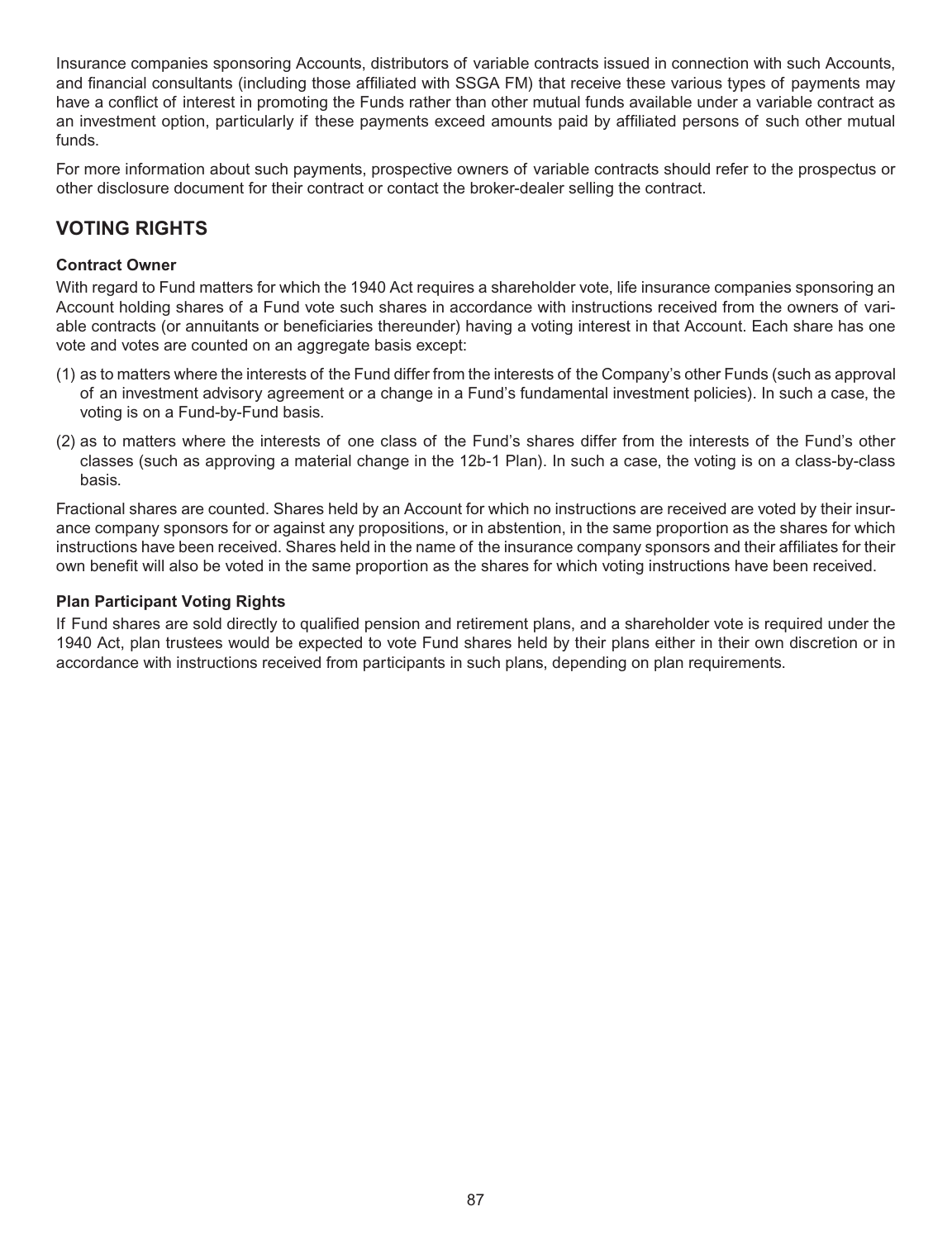### **FINANCIAL HIGHLIGHTS**

The financial highlights tables that follow are intended to help you understand a Fund's financial performance for the past five years. Each of the Funds (except the State Street Total Return V.I.S. Fund) offers only one class of shares (Class 1). With respect to the State Street Total Return V.I.S. Fund, financial performance for Class 1 and Class 3 shares are presented. Financial performance does not reflect the fees or charges imposed by the Accounts, and if these fees and charges were included, total return figures would be lower.

Certain information reflects financial results for a single Fund share. The total returns in the tables represent the rate that an investor would have earned or lost on an investment in the Fund (assuming reinvestment of all dividends and distributions). Fiscal year end information, except as noted below, has been derived from the Funds' financial statements. This information has been audited by Ernst & Young LLP, independent registered public accounting firm, whose reports, along with each Fund's financial statements, are included in each Fund's annual report, which are available upon request.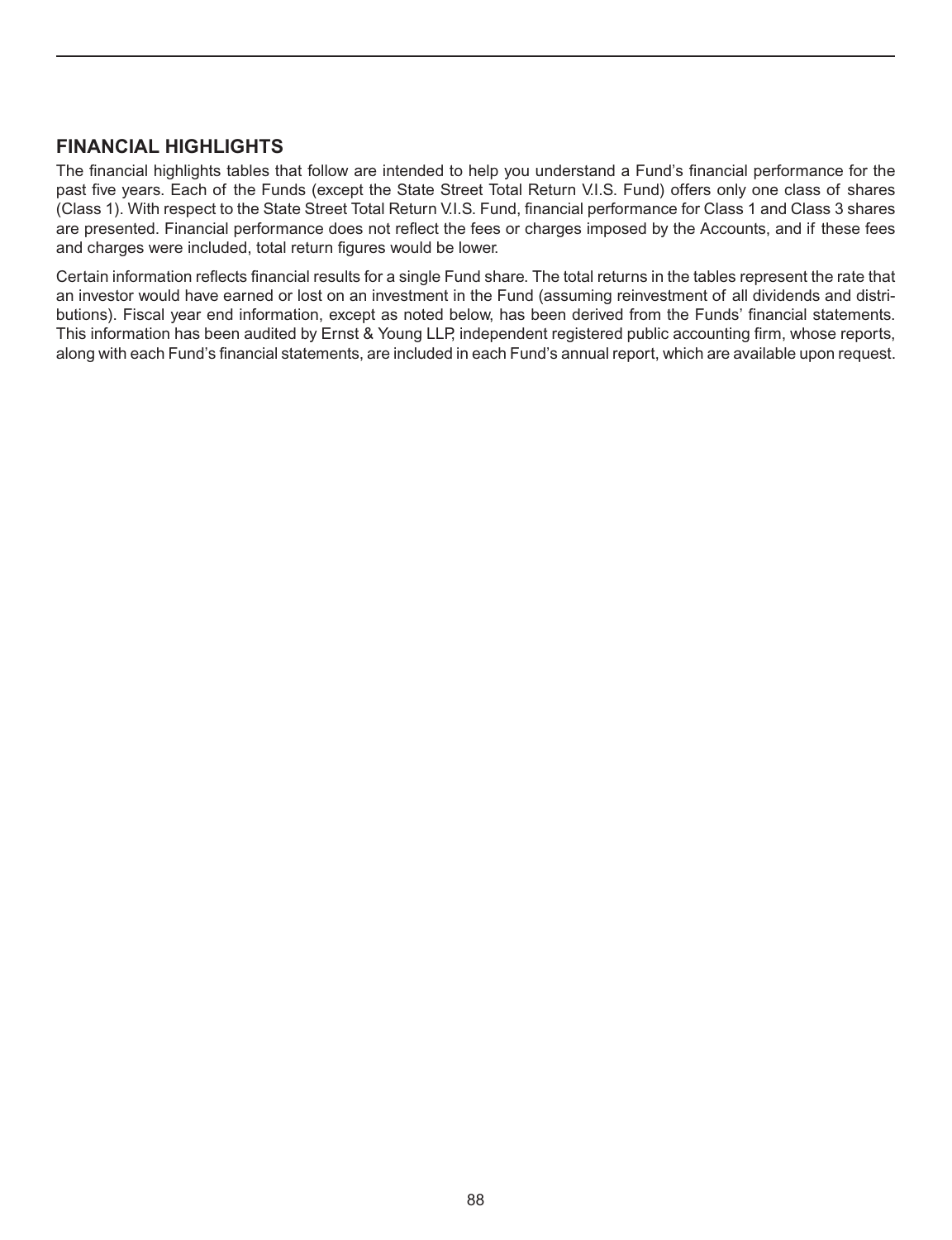# **State Street Premier Growth Equity V.I.S. Fund**

## **Financial Highlights**

Selected data based on a share outstanding throughout the fiscal years indicated

|                                                                                         | 12/31/21       | 12/31/20       | 12/31/19            | 12/31/18     | 12/31/17            |
|-----------------------------------------------------------------------------------------|----------------|----------------|---------------------|--------------|---------------------|
| Inception date                                                                          |                |                |                     |              | 12/12/97            |
| Net asset value, beginning of period $\ldots \ldots \ldots \ldots \ldots \ldots \ldots$ | \$122.96       | \$100.89       | \$82.51             | \$99.23      | \$86.08             |
| Income/(loss) from investment operations:                                               | $(0.44)^{(a)}$ | $(0.22)^{(a)}$ | 0.03 <sup>(a)</sup> | $0.12^{(a)}$ | 0.32 <sup>(a)</sup> |
| Net realized and unrealized gains/(losses) on investments                               | 31.51          | 34.12          | 30.84               | (2.88)       | 24.10               |
|                                                                                         | 31.07          | 33.90          | 30.87               | (2.76)       | 24.42               |
| Less distributions from:                                                                |                |                |                     |              |                     |
|                                                                                         |                | 0.04           |                     | 0.15         | 0.34                |
|                                                                                         | 27.27          | 11.79          | 12.49               | 13.81        | 10.93               |
|                                                                                         | 27.27          | 11.83          | 12.49               | 13.96        | 11.27               |
|                                                                                         | \$126.76       | \$122.96       | \$100.89            | \$82.51      | \$99.23             |
|                                                                                         | 24.97%         | 33.61%         | 37.33%              | $(2.66)\%$   | 28.34%              |
| <b>Ratios/Supplemental Data:</b>                                                        |                |                |                     |              |                     |
|                                                                                         | \$41.961       | \$39,144       | \$35,502            | \$30,369     | \$36,404            |
| Ratios to average net assets:                                                           |                |                |                     |              |                     |
|                                                                                         | 0.88%          | 0.89%          | 0.91%               | 0.87%        | 0.85%               |
|                                                                                         | 0.88%          | 0.89%          | 0.91%               | 0.87%        | 0.85%               |
|                                                                                         | $(0.32)\%$     | (0.19)%        | 0.03%               | 0.11%        | 0.31%               |
|                                                                                         | 30%            | 22%            | 22%                 | 27%          | 21%                 |

#### **Notes to Financial Highlights**

(a) Per share values have been calculated using the average shares method.

(b) Total returns are historical and assume changes in share price, reinvestment of dividends and capital gains distributions and do not include the effect of insurance contract charges. Past performance does not guarantee future results.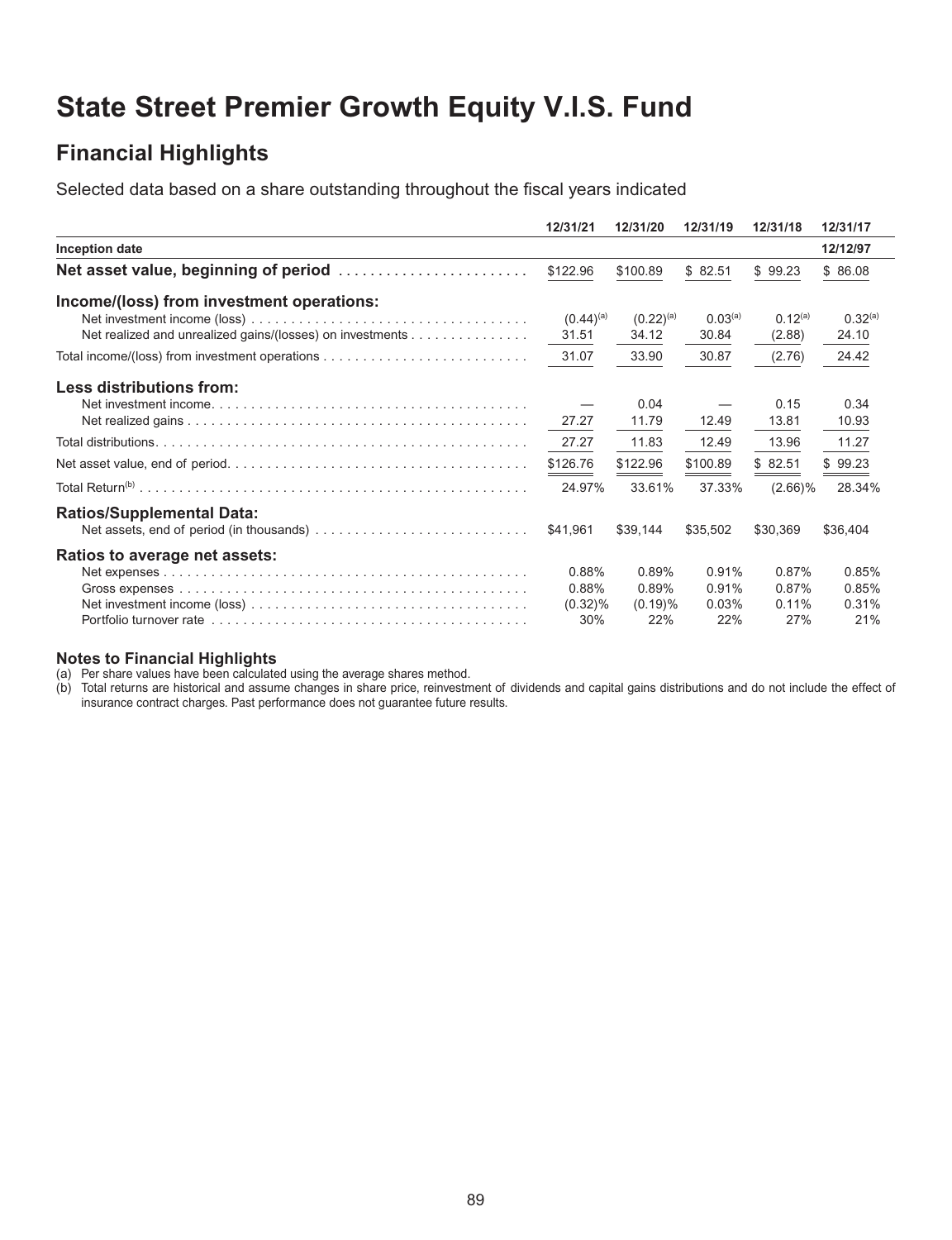# **State Street Small-Cap Equity V.I.S. Fund**

### **Financial Highlights**

Selected data based on a share outstanding throughout the fiscal years indicated

|                                                                                         | 12/31/21   | 12/31/20   | 12/31/19       | 12/31/18   | 12/31/17   |
|-----------------------------------------------------------------------------------------|------------|------------|----------------|------------|------------|
| Inception date                                                                          |            |            |                |            | 4/28/00    |
| Net asset value, beginning of period $\ldots \ldots \ldots \ldots \ldots \ldots \ldots$ | \$14.66    | \$13.16    | \$11.24        | \$14.73    | \$14.40    |
| Income/(loss) from investment operations:                                               | (0.04)     | (0.01)     | $(0.00)^{(b)}$ | (0.02)     | (0.02)     |
| Net realized and unrealized gains/(losses) on investments                               | 3.06       | 1.92       | 2.94           | (1.43)     | 1.86       |
|                                                                                         | 3.02       | 1.91       | 2.94           | (1.45)     | 1.84       |
| Less distributions from:                                                                |            |            |                |            |            |
|                                                                                         | 2.75       | 0.41       | 1.02           | 2.04       | 1.51       |
|                                                                                         | 2.75       | 0.41       | 1.02           | 2.04       | 1.51       |
|                                                                                         | \$14.93    | \$14.66    | \$13.16        | \$11.24    | \$14.73    |
|                                                                                         | 20.53%     | 14.53%     | 26.12%         | $(9.70)\%$ | 12.71%     |
| <b>Ratios/Supplemental Data:</b>                                                        | \$36,890   | \$34,621   | \$33,600       | \$30,781   | \$40,711   |
| Ratios to average net assets:                                                           |            |            |                |            |            |
|                                                                                         | 1.21%      | 1.27%      | 1.240%         | 1.20%      | 1.25%      |
|                                                                                         | 1.21%      | 1.27%      | 1.24%          | 1.20%      | 1.25%      |
|                                                                                         | $(0.22)\%$ | $(0.06)\%$ | $(0.02)\%$     | $(0.13)\%$ | $(0.13)\%$ |
|                                                                                         | 39%        | 37%        | 29%            | 33%        | 32%        |

#### **Notes to Financial Highlights**

(a) Per share values have been calculated using the average shares method.

(b) Rounds to less than \$0.01.

 $(c)$  Total returns are historical and assume changes in share price, reinvestment of dividends and capital gains distributions and do not include the effect of insurance contract charges. Past performance does not guarantee future results.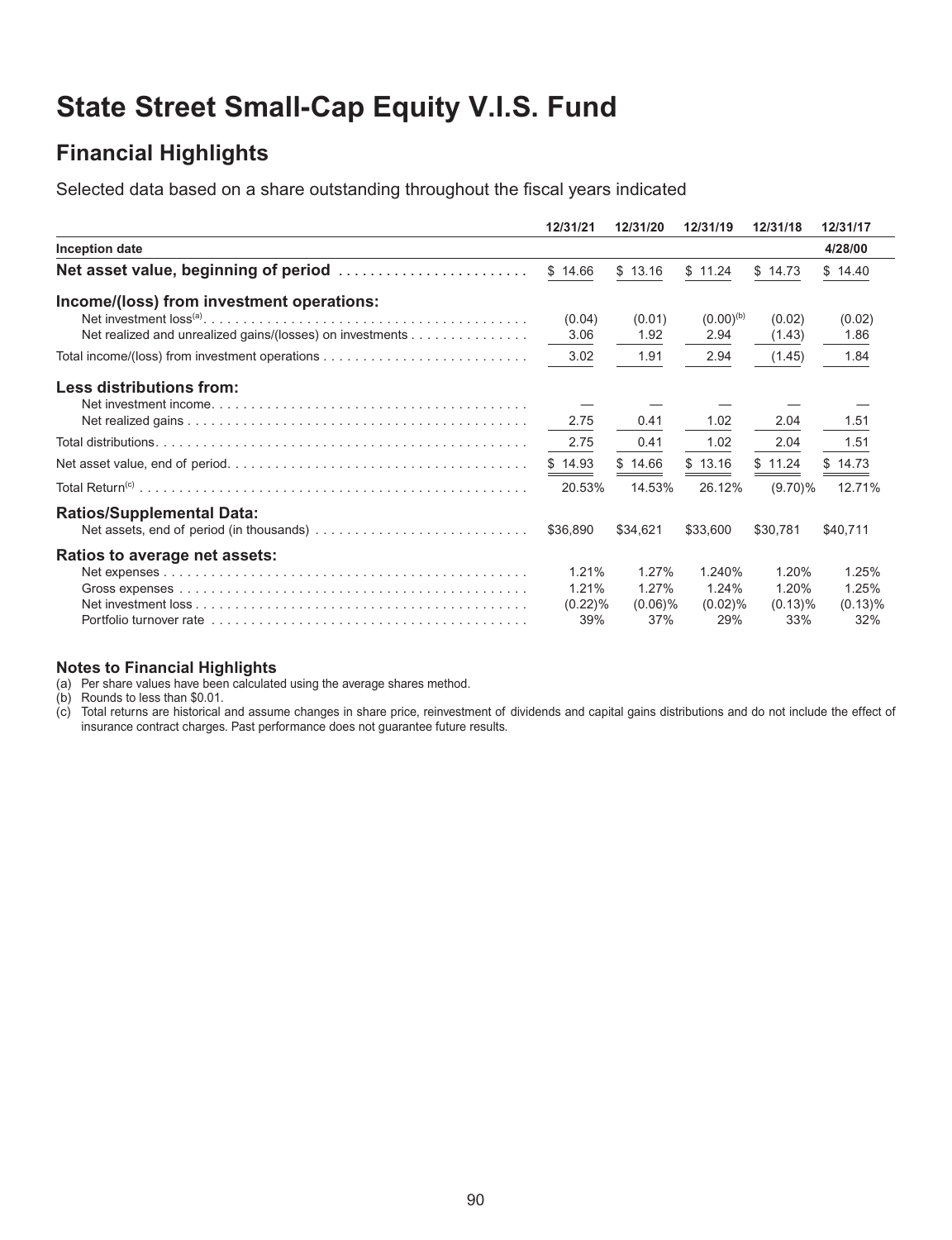# **State Street S&P 500 Index V.I.S. Fund**

## **Financial Highlights**

Selected data based on a share outstanding throughout the fiscal years indicated

|                                                                                                                                                                                                                                | 12/31/21              | 12/31/20     | 12/31/19    | 12/31/18    | 12/31/17    |
|--------------------------------------------------------------------------------------------------------------------------------------------------------------------------------------------------------------------------------|-----------------------|--------------|-------------|-------------|-------------|
| Inception date                                                                                                                                                                                                                 |                       |              |             |             | 4/15/85     |
| Net asset value, beginning of period                                                                                                                                                                                           | $\mathbb{S}$<br>49.96 | \$<br>46.61  | \$<br>38.13 | S.<br>44.09 | 38.22<br>\$ |
| Income/(loss) from investment operations:                                                                                                                                                                                      |                       |              |             |             |             |
|                                                                                                                                                                                                                                | 0.60                  | 0.72         | 0.75        | 0.74        | 0.71        |
| Net realized and unrealized gains/(losses) on investments                                                                                                                                                                      | 13.56                 | 7.61         | 11.09       | (2.86)      | 7.52        |
| Total income/(loss) from investment operations                                                                                                                                                                                 | 14.16                 | 8.33         | 11.84       | (2.12)      | 8.23        |
| Less distributions from:                                                                                                                                                                                                       |                       |              |             |             |             |
|                                                                                                                                                                                                                                | 0.66                  | 0.88         | 0.62        | 0.80        | 0.79        |
|                                                                                                                                                                                                                                | 5.88                  | 4.10         | 2.74        | 3.04        | 1.57        |
|                                                                                                                                                                                                                                | 6.54                  | 4.98         | 3.36        | 3.84        | 2.36        |
|                                                                                                                                                                                                                                | 57.58<br>\$           | \$.<br>49.96 | 46.61<br>S  | 38.13<br>S. | 44.09       |
|                                                                                                                                                                                                                                | 28.27%                | 17.92%       | 31.05%      | $(4.73)\%$  | 21.50%      |
| <b>Ratios/Supplemental Data:</b>                                                                                                                                                                                               |                       |              |             |             |             |
|                                                                                                                                                                                                                                | \$208.535             | \$184,164    | \$186.771   | \$160,902   | \$194,117   |
| Ratios to average net assets:                                                                                                                                                                                                  |                       |              |             |             |             |
|                                                                                                                                                                                                                                | 0.31%                 | 0.31%        | 0.34%       | 0.33%       | 0.32%       |
|                                                                                                                                                                                                                                | 0.31%                 | 0.31%        | 0.34%       | 0.33%       | 0.32%       |
| Net investment income enterpress or accessory contained to the contact the service of the Network of the Service of the Service of the Service of the Service of the Service of the Service of the Service of the Service of t | 1.06%                 | 1.54%        | 1.67%       | 1.62%       | 1.69%       |
|                                                                                                                                                                                                                                | 2%                    | 3%           | 2%          | 2%          | 2%          |

#### **Notes to Financial Highlights**

(a) Per share values have been calculated using the average shares method.

(b) Total returns are historical and assume changes in share price, reinvestment of dividends and capital gains distributions and do not include the effect of insurance contract charges. Past performance does not guarantee future results.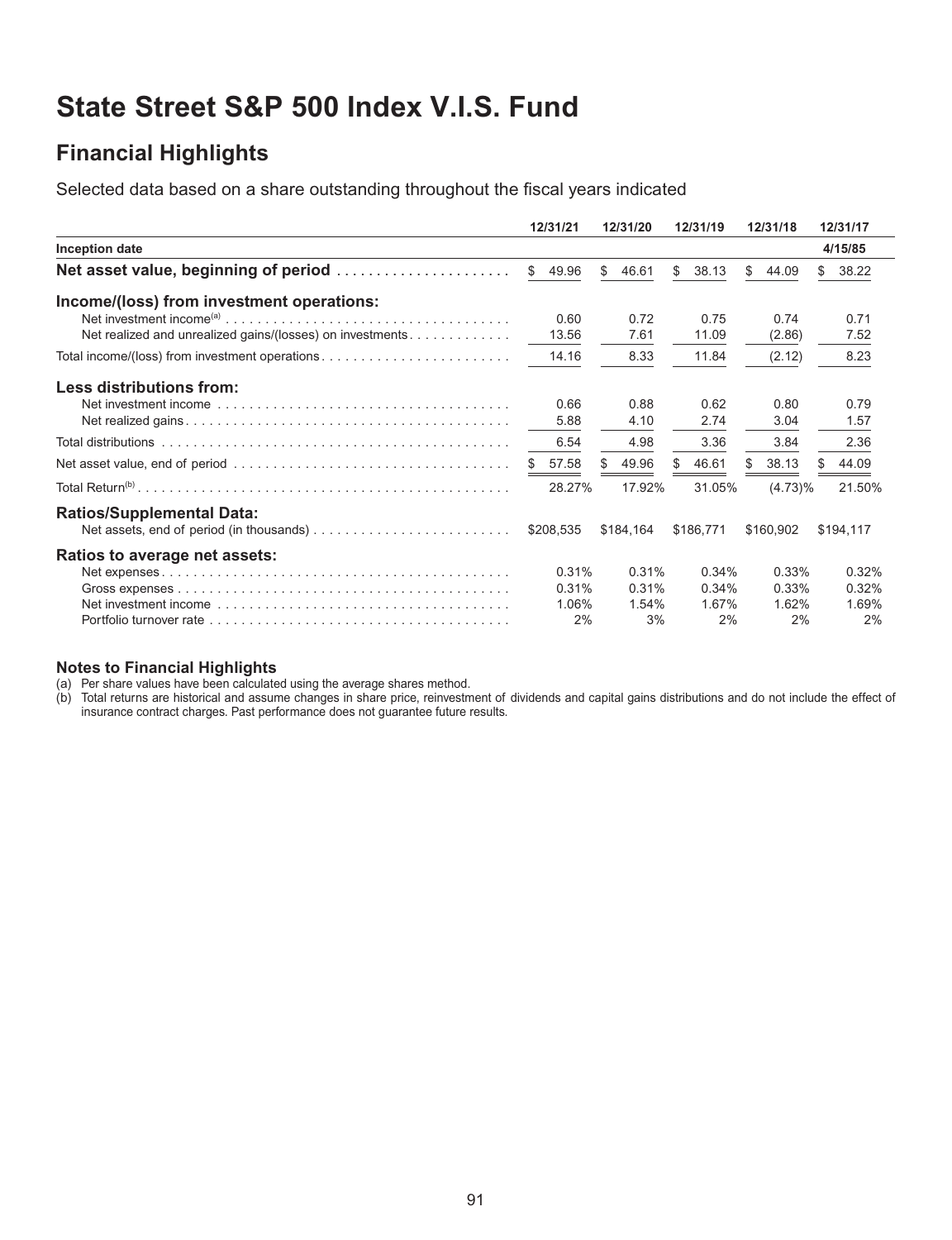# **State Street U.S. Equity V.I.S. Fund**

## **Financial Highlights**

Selected data based on a share outstanding throughout the fiscal years indicated

|                                                           | 12/31/21      | 12/31/20      | 12/31/19      | 12/31/18       | 12/31/17     |
|-----------------------------------------------------------|---------------|---------------|---------------|----------------|--------------|
| Inception date                                            |               |               |               |                | 1/3/95       |
| Net asset value, beginning of period                      | \$53.28       | \$46.97       | \$38.07       | \$44.20        | \$42.02      |
| Income/(loss) from investment operations:                 |               |               |               |                |              |
| Net realized and unrealized gains/(losses) on investments | 0.18<br>13.47 | 0.27<br>10.34 | 0.33<br>11.78 | 0.37<br>(1.90) | 0.35<br>8.03 |
|                                                           | 13.65         | 10.61         | 12.11         | (1.53)         | 8.38         |
| Less distributions from:                                  |               |               |               |                |              |
|                                                           | 0.22<br>10.16 | 0.27<br>4.03  | 0.32<br>2.89  | 0.41<br>4.19   | 0.38<br>5.82 |
|                                                           | 10.38         | 4.30          | 3.21          | 4.60           | 6.20         |
|                                                           | \$56.55       | \$53.28       | \$46.97       | \$38.07        | \$44.20      |
|                                                           | 25.49%        | 22.64%        | 31.77%        | $(3.40)\%$     | 19.91%       |
| <b>Ratios/Supplemental Data:</b>                          |               |               |               |                |              |
|                                                           | \$29,595      | \$27,729      | \$25.951      | \$23,473       | \$28,308     |
| Ratios to average net assets:                             |               |               |               |                |              |
|                                                           | 0.82%         | 0.86%         | 0.88%         | 0.80%          | 0.85%        |
|                                                           | 0.82%         | 0.86%         | 0.88%         | 0.80%          | 0.85%        |
|                                                           | 0.30%<br>32%  | 0.56%<br>38%  | 0.74%<br>31%  | 0.81%<br>41%   | 0.75%<br>80% |
|                                                           |               |               |               |                |              |

#### **Notes to Financial Highlights**

(a) Per share values have been calculated using the average shares method.

(b) Total returns are historical and assume changes in share price, reinvestment of dividends and capital gains distributions and do not include the effect of insurance contract charges. Past performance does not guarantee future results.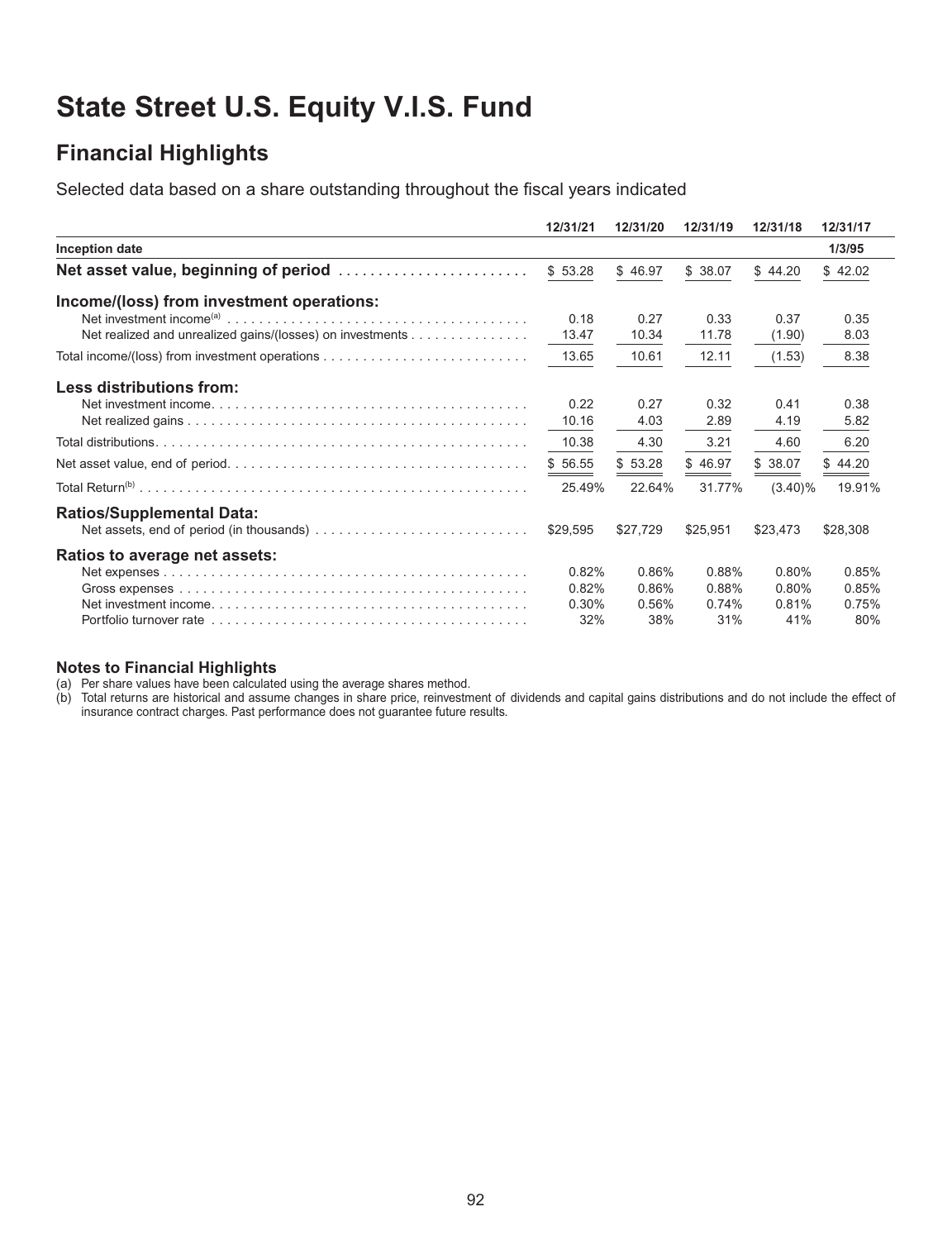## **State Street Income V.I.S. Fund**

## **Financial Highlights**

Selected data based on a share outstanding throughout the fiscal years indicated

|                                                                                  | 12/31/21             | 12/31/20               | 12/31/19     | 12/31/18       | 12/31/17     |
|----------------------------------------------------------------------------------|----------------------|------------------------|--------------|----------------|--------------|
| Inception date                                                                   |                      |                        |              |                | 1/3/95       |
| Net asset value, beginning of period $\ldots \ldots \ldots \ldots \ldots \ldots$ | \$12.48              | \$12.00                | \$11.07      | \$11.49        | \$11.37      |
| Income/(loss) from investment operations:                                        |                      |                        |              |                |              |
| Net realized and unrealized gains/(losses) on investments                        | 0.12<br>(0.35)       | 0.19<br>0.65           | 0.24<br>0.71 | 0.25<br>(0.41) | 0.19<br>0.18 |
|                                                                                  | (0.23)               | 0.84                   | 0.95         | (0.16)         | 0.37         |
| Less distributions from:                                                         |                      |                        |              |                |              |
|                                                                                  | 0.28                 | 0.32                   | 0.02         | 0.26           | 0.25         |
|                                                                                  | 0.11                 | 0.04                   |              |                |              |
|                                                                                  | 0.39                 | 0.36                   | 0.02         | 0.26           | 0.25         |
|                                                                                  | \$11.86              | \$12.48                | \$12.00      | \$11.07        | \$11.49      |
|                                                                                  | $(1.81)\%$           | 7.03%                  | 8.62%        | $(1.42)\%$     | 3.25%        |
| <b>Ratios/Supplemental Data:</b>                                                 |                      |                        |              |                |              |
|                                                                                  | \$14.766             | \$17,435               | \$17,112     | \$18,685       | \$21,847     |
| Ratios to average net assets:                                                    |                      |                        |              |                |              |
|                                                                                  | 1.06%                | 1.06%                  | 1.06%        | 1.00%          | 1.36%        |
|                                                                                  | 1.06%                | 1.06%                  | 1.06%        | 1.00%          | 1.36%        |
|                                                                                  | 1.01%                | 1.50%                  | 2.05%        | 2.25%          | 1.62%        |
|                                                                                  | $81%$ <sup>(c)</sup> | $120\%$ <sup>(c)</sup> | 90%          | 182%           | 255%         |

#### **Notes to Financial Highlights**

(a) Per share values have been calculated using the average shares method.

(b) Total returns are historical and assume changes in share price, reinvestment of dividends and capital gains distributions and do not include the effect of insurance contract charges. Past performance does not guarantee future results.

(c) The portfolio turnover calculated for the fiscal years ended 12/31/21 and 12/31/20 did not include To-Be-Announced transactions and, if it had, the portfolio turnover would have been 183% and 277%, respectively.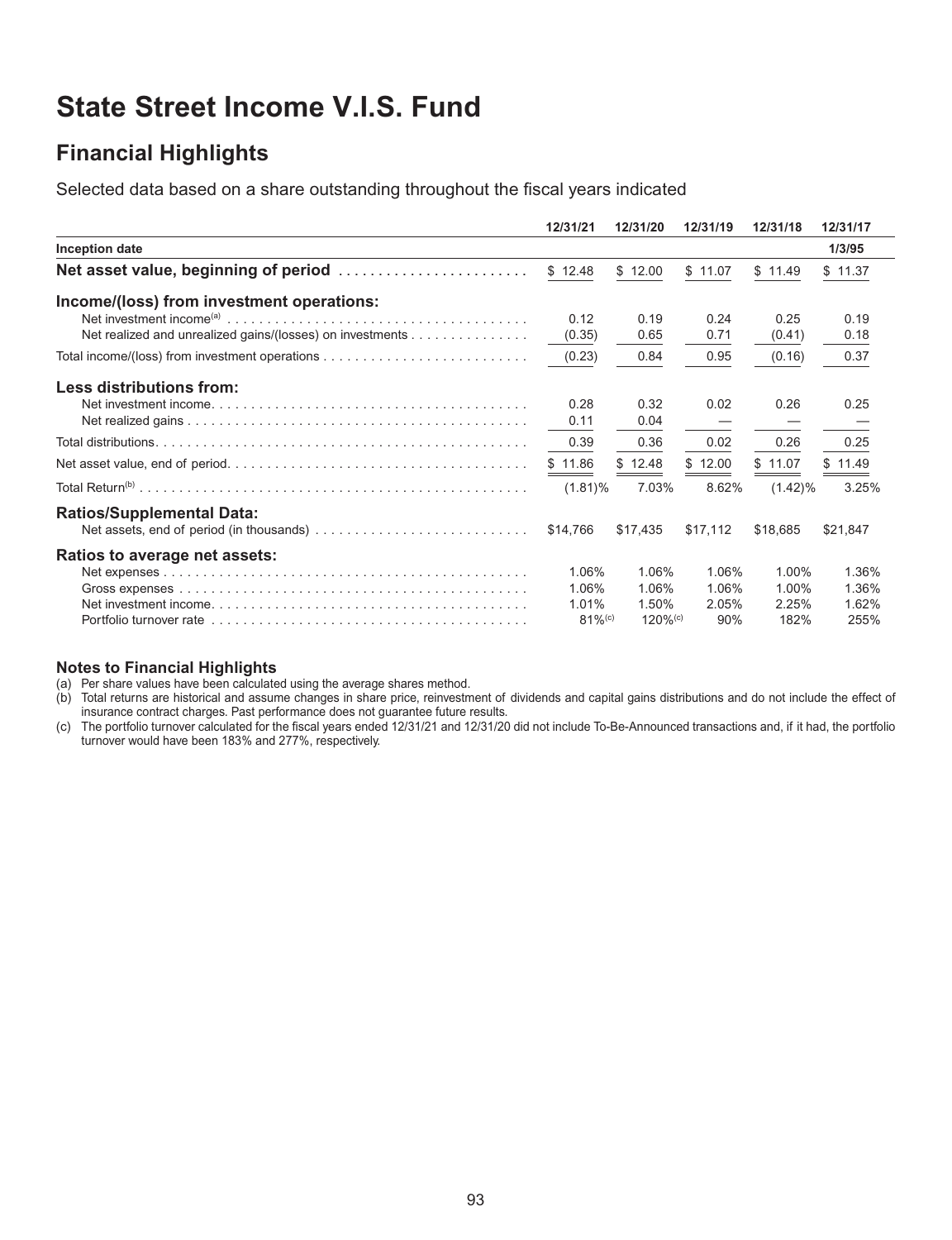# **State Street Total Return V.I.S. Fund**

## **Financial Highlights**

Selected data based on a share outstanding throughout the fiscal years indicated

|                                                                                                                                                                                                                                                           | Class 1 |                              |    |                      |    |                             |     |                        |     |                             |
|-----------------------------------------------------------------------------------------------------------------------------------------------------------------------------------------------------------------------------------------------------------|---------|------------------------------|----|----------------------|----|-----------------------------|-----|------------------------|-----|-----------------------------|
|                                                                                                                                                                                                                                                           |         | 12/31/21                     |    | 12/31/20             |    | 12/31/19                    |     | 12/31/18               |     | 12/31/17                    |
| Inception date                                                                                                                                                                                                                                            |         |                              |    |                      |    |                             |     |                        |     | 7/1/85                      |
|                                                                                                                                                                                                                                                           |         | \$16.63                      | S. | 15.91                | \$ | 14.06                       | \$. | 19.94                  | \$. | 18.08                       |
| Income/(loss) from investment operations:                                                                                                                                                                                                                 |         |                              |    |                      |    |                             |     |                        |     |                             |
| Net realized and unrealized gains/(losses) on investments                                                                                                                                                                                                 |         | $0.40^{(a)}$<br>1.84         |    | $0.27^{(a)}$<br>0.75 |    | 0.34 <sup>(a)</sup><br>1.88 |     | $0.40^{(a)}$<br>(1.69) |     | 0.36 <sup>(a)</sup><br>2.46 |
|                                                                                                                                                                                                                                                           |         | 2.24                         |    | 1.02                 |    | 2.22                        |     | (1.29)                 |     | 2.82                        |
|                                                                                                                                                                                                                                                           |         | $0.00^{(b)}$<br>$0.00^{(b)}$ |    |                      |    |                             |     |                        |     |                             |
| Less distributions from:<br>Net investment income enterprise in the contract of the international contract of the set of the set of the set of the set of the set of the set of the set of the set of the set of the set of the set of the set of the set |         | 0.39<br>2.42                 |    | 0.30                 |    | 0.37                        |     | 0.45<br>4.14           |     | 0.41<br>0.55                |
|                                                                                                                                                                                                                                                           |         | 2.81                         |    | 0.30                 |    | 0.37                        |     | 4.59                   |     | 0.96                        |
|                                                                                                                                                                                                                                                           | \$.     | 16.06                        | \$ | 16.63                | \$ | 15.91                       |     | 14.06                  |     | 19.94                       |
|                                                                                                                                                                                                                                                           |         | $13.45\%$ <sup>(d)</sup>     |    | 6.44%                |    | 15.81%                      |     | $(6.34)\%$             |     | 15.58%                      |
| <b>Ratios/Supplemental Data:</b>                                                                                                                                                                                                                          |         | \$768,504                    |    | \$743.820            |    | \$764.667                   |     | \$733,417              |     | \$856,665                   |
| Ratios to average net assets:                                                                                                                                                                                                                             |         |                              |    |                      |    |                             |     |                        |     |                             |
|                                                                                                                                                                                                                                                           |         | 0.62%                        |    | $0.60\%$             |    | 0.61%                       |     | 0.62%                  |     | 0.62%                       |
|                                                                                                                                                                                                                                                           |         | 0.62%                        |    | 0.60%                |    | 0.61%                       |     | 0.62%                  |     | 0.62%                       |
|                                                                                                                                                                                                                                                           |         | 2.22%                        |    | 1.77%                |    | 2.24%                       |     | 2.01%                  |     | 1.83%                       |
|                                                                                                                                                                                                                                                           |         | $118%$ <sup>(e)</sup>        |    | $92%$ <sup>(e)</sup> |    | 81%                         |     | 97%                    |     | 15%                         |

#### **Notes to Financial Highlights**

(a) Per share values have been calculated using the average shares method.

(b) Rounds to less than \$0.005.

(c) Total returns are historical and assume changes in share price, reinvestment of dividends and capital gains distributions and do not include the effect of insurance contract charges. Past performance does not guarantee future results.

(d) The contribution from an Affiliate and the Adviser had no impact on total return.

(e) The portfolio turnover calculated for the years ended 12/31/21 and 12/31/20 did not include To-Be-Announced transactions and, if it had, the portfolio turnover would have been 144% and 103%, respectively.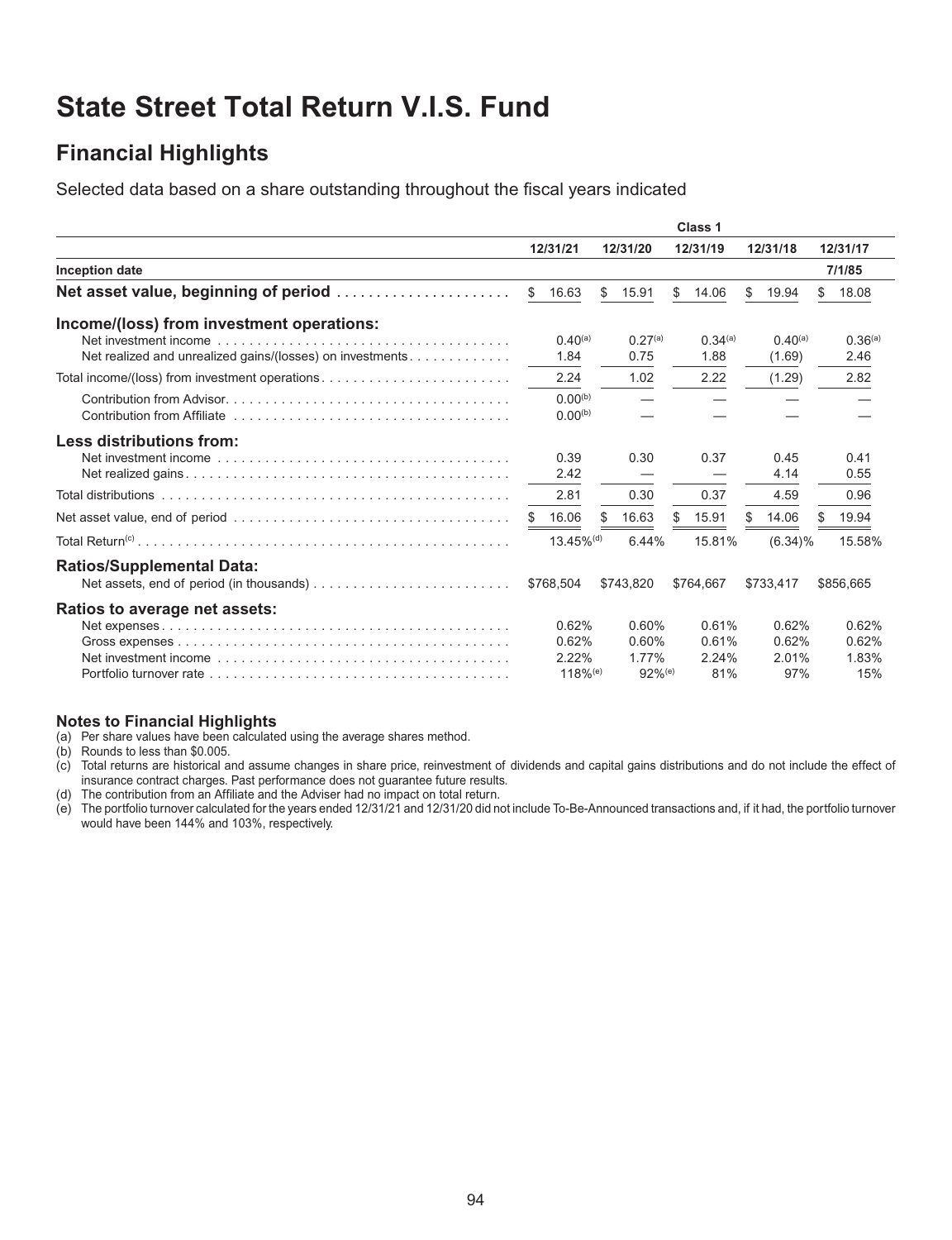# **State Street Total Return V.I.S. Fund**

## **Financial Highlights**

Selected data based on a share outstanding throughout the fiscal years indicated

|                                                           | Class 3  |                       |    |                      |     |              |    |              |    |              |  |
|-----------------------------------------------------------|----------|-----------------------|----|----------------------|-----|--------------|----|--------------|----|--------------|--|
|                                                           | 12/31/21 |                       |    | 12/31/20             |     | 12/31/19     |    | 12/31/18     |    | 12/31/17     |  |
| <b>Inception date</b>                                     |          |                       |    |                      |     |              |    |              |    | 5/1/06       |  |
| Net asset value, beginning of period                      | \$       | 16.57                 | \$ | 15.86                | \$  | 14.01        | \$ | 19.88        | \$ | 18.03        |  |
| Income/(loss) from investment operations:                 |          |                       |    |                      |     |              |    |              |    |              |  |
|                                                           |          | $0.35^{(a)}$          |    | 0.23 <sup>(a)</sup>  |     | $0.30^{(a)}$ |    | $0.35^{(a)}$ |    | $0.31^{(a)}$ |  |
| Net realized and unrealized gains/(losses) on investments |          | 1.84                  |    | 0.74                 |     | 1.88         |    | (1.69)       |    | 2.44         |  |
| Total income/(loss) from investment operations            |          | 2.19                  |    | 0.97                 |     | 2.18         |    | (1.34)       |    | 2.75         |  |
| Contribution from Advisor                                 |          | $0.00^{(b)}$          |    |                      |     |              |    |              |    |              |  |
|                                                           |          | $0.00^{(b)}$          |    |                      |     |              |    |              |    |              |  |
| <b>Less distributions from:</b>                           |          |                       |    |                      |     |              |    |              |    |              |  |
|                                                           |          | 0.34                  |    | 0.26                 |     | 0.33         |    | 0.39         |    | 0.35         |  |
|                                                           |          | 2.42                  |    |                      |     |              |    | 4.14         |    | 0.55         |  |
|                                                           |          | 2.76                  |    | 0.26                 |     | 0.33         |    | 4.53         |    | 0.90         |  |
| Net asset value, end of period                            |          | 16.00                 | \$ | 16.57                | \$. | 15.86        |    | 14.01        | S  | 19.88        |  |
|                                                           |          | 13.20% <sup>(d)</sup> |    | 6.14%                |     | 15.57%       |    | $(6.61)\%$   |    | 15.26%       |  |
| <b>Ratios/Supplemental Data:</b>                          |          |                       |    |                      |     |              |    |              |    |              |  |
|                                                           |          | \$1,035,137           |    | \$1,063,931          |     | \$1,156,437  |    | \$1,165,809  |    | \$1,464,061  |  |
| Ratios to average net assets:                             |          |                       |    |                      |     |              |    |              |    |              |  |
|                                                           |          | 0.87%                 |    | 0.85%                |     | 0.86%        |    | 0.87%        |    | 0.87%        |  |
|                                                           |          | 0.87%                 |    | 0.85%                |     | 0.86%        |    | 0.87%        |    | 0.87%        |  |
|                                                           |          | 1.95%                 |    | 1.52%                |     | 1.99%        |    | 1.76%        |    | 1.59%        |  |
|                                                           |          | $118%$ <sup>(e)</sup> |    | $92%$ <sup>(e)</sup> |     | 81%          |    | 97%          |    | 15%          |  |

#### **Notes to Financial Highlights**

(a) Per share values have been calculated using the average shares method.

(b) Rounds to less than \$0.005.

(c) Total returns are historical and assume changes in share price, reinvestment of dividends and capital gains distributions and do not include the effect of insurance contract charges. Past performance does not guarantee future results.

(d) The contribution from an Affiliate and the Adviser had no impact on total return.

(e) The portfolio turnover calculated for the years ended 12/31/21 and 12/31/20 did not include To-Be-Announced transactions and, if it had, the portfolio turnover would have been 144% and 103%, respectively.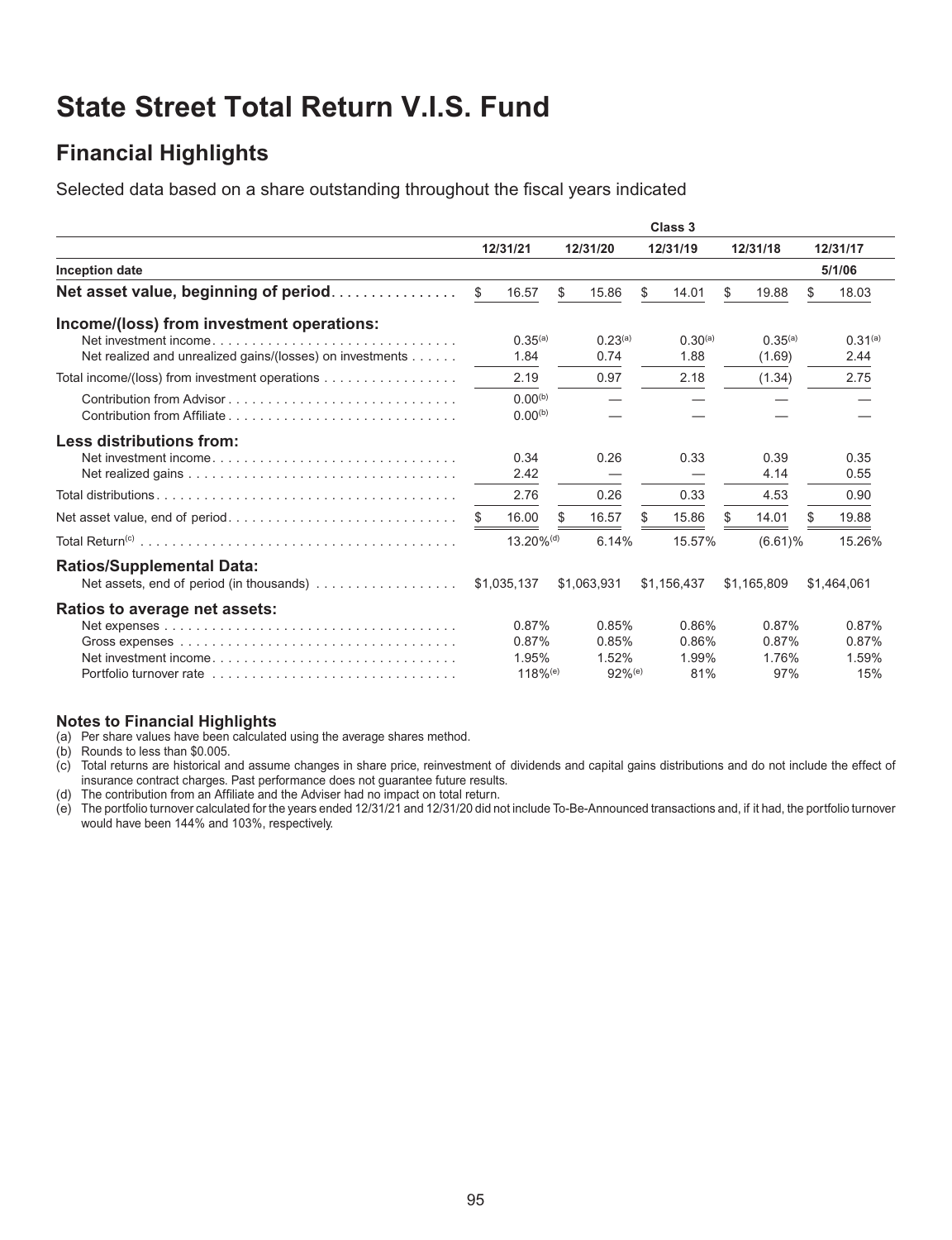## **State Street Real Estate Securities V.I.S. Fund**

## **Financial Highlights**

Selected data based on a share outstanding throughout the fiscal years indicated

|                                                           | 12/31/21     | 12/31/20     | 12/31/19     | 12/31/18     | 12/31/17     |
|-----------------------------------------------------------|--------------|--------------|--------------|--------------|--------------|
| Inception date                                            |              |              |              |              | 5/1/95       |
|                                                           | \$12.02      | \$12.92      | \$11.14      | \$12.32      | \$12.37      |
| Income/(loss) from investment operations:                 |              |              |              |              |              |
|                                                           | $0.13^{(a)}$ | $0.17^{(a)}$ | $0.25^{(a)}$ | $0.25^{(a)}$ | $0.15^{(a)}$ |
| Net realized and unrealized gains/(losses) on investments | 4.85         | (0.85)       | 2.65         | (0.95)       | 0.57         |
|                                                           | 4.98         | (0.68)       | 2.90         | (0.70)       | 0.72         |
| Less distributions from:                                  |              |              |              |              |              |
|                                                           | 0.34         | 0.06         | 0.19         | 0.28         | 0.22         |
|                                                           | 2.77         | 0.16         | 0.93         | 0.16         | 0.55         |
|                                                           |              |              |              | 0.04         |              |
|                                                           | 3.11         | 0.22         | 1.12         | 0.48         | 0.77         |
|                                                           | \$13.89      | \$12.02      | \$12.92      | \$11.14      | \$12.32      |
|                                                           | 41.80%       | $(5.23)\%$   | 26.15%       | $(5.71)\%$   | 5.84%        |
| <b>Ratios/Supplemental Data:</b>                          |              |              |              |              |              |
|                                                           | \$45.748     | \$47.588     | \$55,266     | \$50,360     | \$61,685     |
| <b>Ratios to average net assets:</b>                      |              |              |              |              |              |
|                                                           | 1.04%        | 1.04%        | 1.04%        | 1.05%        | 1.01%        |
|                                                           | 1.04%        | 1.04%        | 1.04%        | 1.05%        | 1.01%        |
|                                                           | 0.93%        | 1.49%        | 1.91%        | $2.11\%$     | 1.16%        |
|                                                           | 85%          | 108%         | 72%          | 59%          | 73%          |

#### **Notes to Financial Highlights**

(a) Per share values have been calculated using the average shares method.

(b) Total returns are historical and assume changes in share price, reinvestment of dividends and capital gains distributions and do not include the effect of insurance contract charges. Past performance does not guarantee future results.